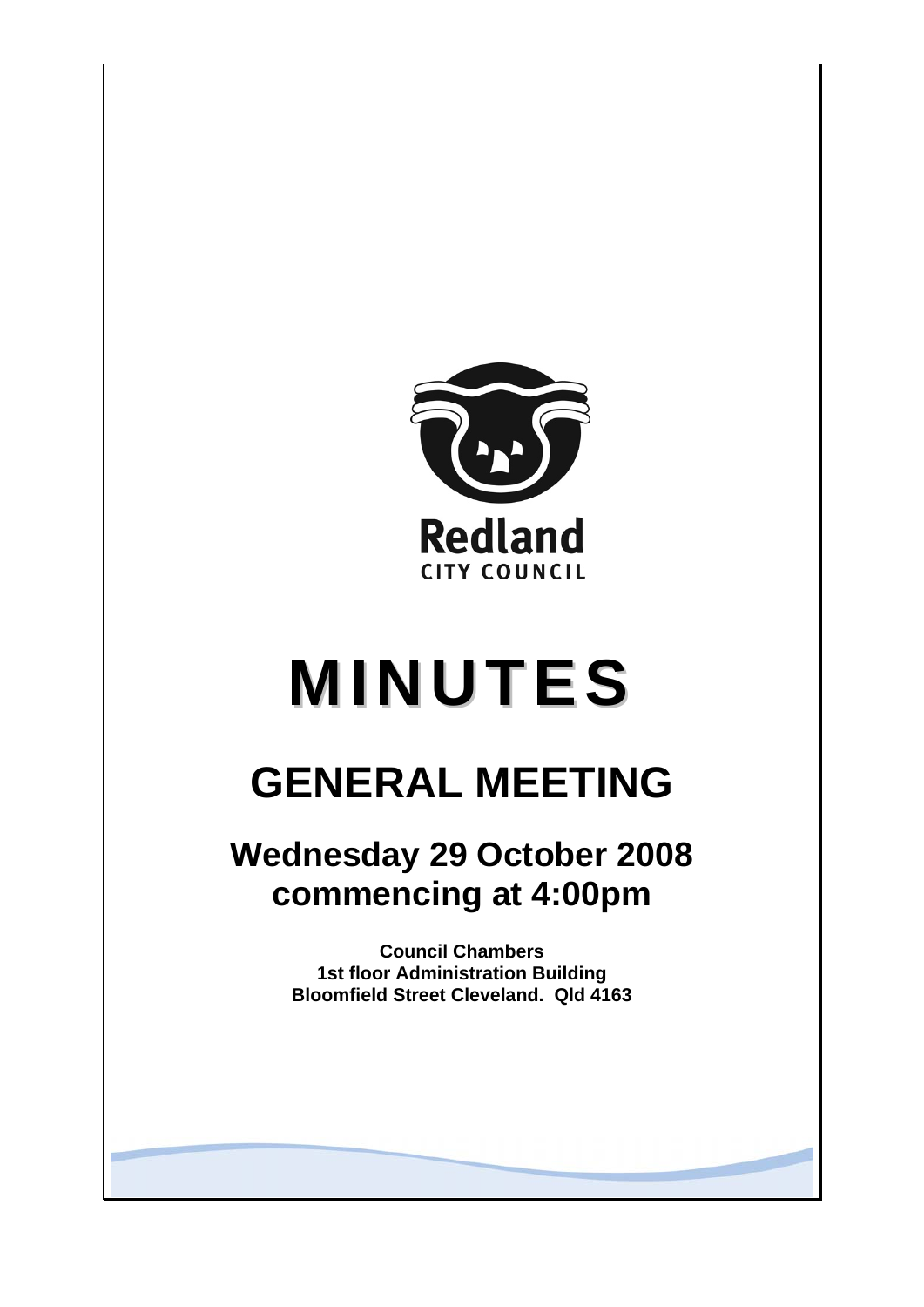### **TABLE OF CONTENTS**

| <b>ITEM</b>    |                                                          | <b>SUBJECT</b>                                                                                         | <b>PAGE NO</b> |
|----------------|----------------------------------------------------------|--------------------------------------------------------------------------------------------------------|----------------|
| 1              |                                                          |                                                                                                        |                |
| $\overline{2}$ |                                                          |                                                                                                        |                |
| 3              |                                                          |                                                                                                        |                |
| 4              |                                                          |                                                                                                        |                |
| 5              | <b>MATTERS OUTSTANDING FROM PREVIOUS GENERAL MEETING</b> |                                                                                                        |                |
|                | 5.1                                                      |                                                                                                        |                |
|                | 5.1.1                                                    | PETITION TO RAISE COUNCIL CONTRIBUTION TO                                                              |                |
|                | 5.1.2                                                    | <b>REQUEST FOR REPORT - REVIEW OF CURRENT</b><br><b>POSITION ON MANAGEMENT OF SHOPPING TROLLEYS  2</b> |                |
|                | 5.1.3                                                    | <b>REQUEST FOR REPORT - PROTECTING SIGNIFICANT</b>                                                     |                |
|                | 5.1.4                                                    | <b>REQUEST FOR REPORT - RESEARCH ON THE IMPACT</b>                                                     |                |
| 6              |                                                          |                                                                                                        |                |
| 7              |                                                          |                                                                                                        |                |
|                | 7.1                                                      | PETITION (DIVISION 10) - OBJECTION TO COUNCIL'S<br><b>INSTALLATION OF A CONCRETE PATH AT JUANITA</b>   |                |
|                | 7.2                                                      | PETITION - OBJECTING TO THE TRIAL CLOSURE OF                                                           |                |
| 8              |                                                          |                                                                                                        |                |
| 9              | DECLARATION OF MATERIAL PERSONAL INTEREST ON ANY         |                                                                                                        |                |
| 10             |                                                          | <b>PLANNING &amp; POLICY COMMITTEE 8/10/08 - RECEIPT AND</b>                                           |                |
|                |                                                          |                                                                                                        |                |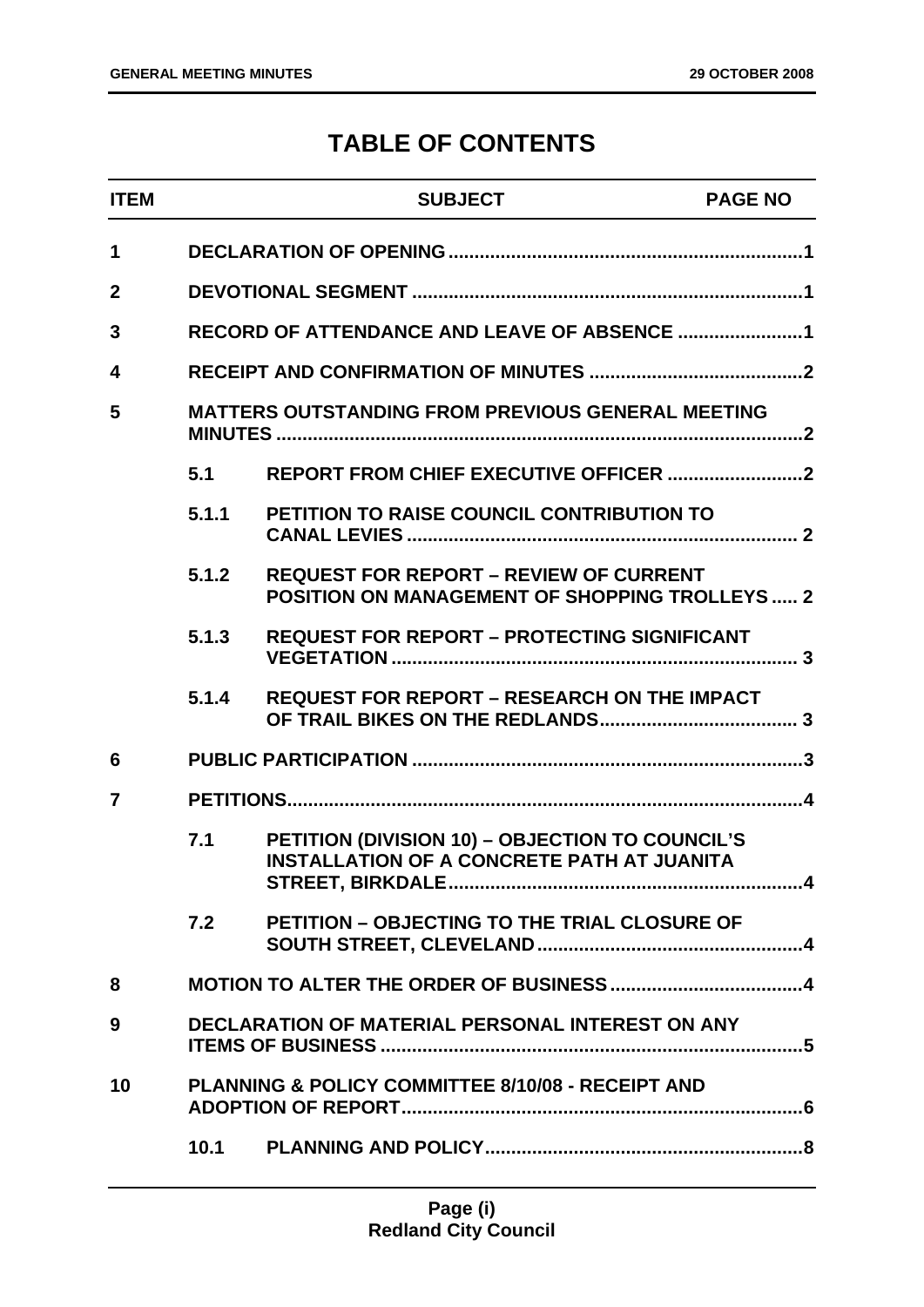|                                                          | 10.1.1 | <b>COUNCILLOR NOMINATION TO SOUTHERN REGIONAL</b>                                                 |
|----------------------------------------------------------|--------|---------------------------------------------------------------------------------------------------|
|                                                          | 10.1.2 | <b>VACANT FACILITIES - "THE SHACK", MACLEAY ISLAND</b><br>AND GIRL GUIDES HUT, RUSSELL ISLAND  10 |
|                                                          | 10.1.3 | PETITION REQUEST TO CLOSE PATHWAY ADJACENT                                                        |
|                                                          | 10.2   |                                                                                                   |
| 11                                                       |        | REDLAND WATER AND WASTE COMMITTEE 21/10/08 - RECEIPT                                              |
|                                                          | 11.1   |                                                                                                   |
|                                                          | 11.1.1 | <b>REDLAND WATER &amp; WASTE COUNCIL BUSINESS UNIT</b>                                            |
|                                                          |        | 11.1.2 DELEGATIONS UNDER WATER SUPPLY ACT 2008  27                                                |
|                                                          |        |                                                                                                   |
| 12<br>PLANNING & POLICY COMMITTEE 22/10/08 - RECEIPT AND |        |                                                                                                   |
|                                                          | 12.1   | <b>ITEM DELEGATED TO COMMITTEE FROM COUNCIL33</b>                                                 |
|                                                          | 12.1.1 | ADOPTION OF DRAFT REDLAND BAY CENTRE AND                                                          |
|                                                          | 12.2   |                                                                                                   |
|                                                          | 12.2.1 | <b>COUNCILLOR NOMINATION TO SOUTHERN REGIONAL</b>                                                 |
|                                                          | 12.2.2 | <b>DRAFT RURAL FUTURES STRATEGY SUBMISSION 42</b>                                                 |
|                                                          | 12.2.3 | <b>PROPOSED TRIAL CLOSURE OF SOUTH STREET 51</b>                                                  |
|                                                          | 12.3   |                                                                                                   |
|                                                          | 12.3.1 | <b>POTENTIAL FORMATION OF A BUSINESS</b>                                                          |
|                                                          |        |                                                                                                   |
|                                                          | 12.3.3 | DEFERRED REPORT ON PROPOSED TRIAL CLOSURE                                                         |
|                                                          | 12.3.4 | <b>AMENDMENT TO GRAFFITI MANAGEMENT &amp;</b>                                                     |
|                                                          |        | <b>Dogs</b> (ii)                                                                                  |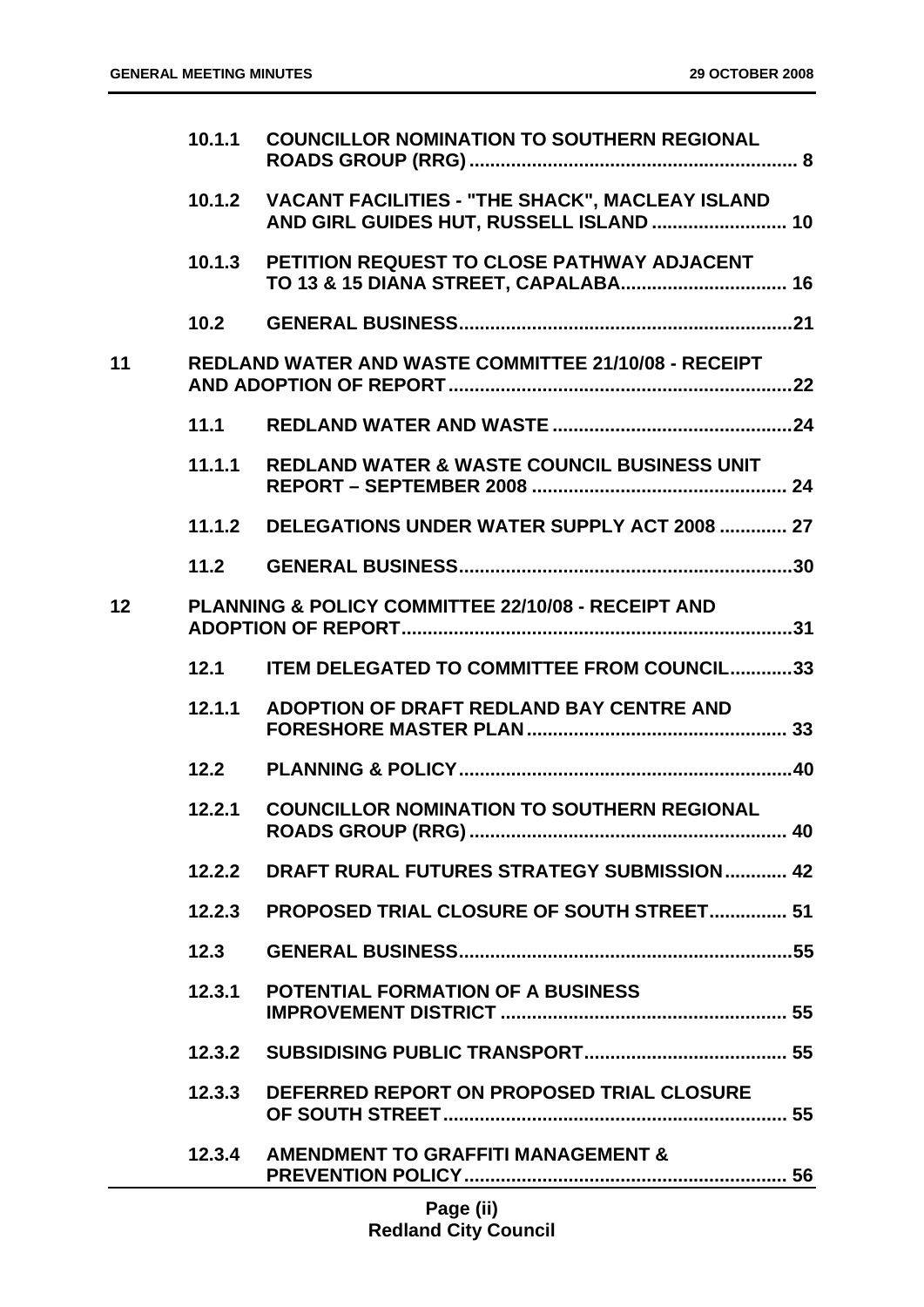| 13 | <b>FINANCE AND CORPORATE MANAGEMENT COMMITTEE</b><br>22/10/08 - RECEIPT AND ADOPTION OF REPORT 57 |                                                         |  |
|----|---------------------------------------------------------------------------------------------------|---------------------------------------------------------|--|
|    | 13.1                                                                                              |                                                         |  |
|    | 13.1.1                                                                                            | <b>RETIREMENT VILLAGE PENSIONER SUBSIDY 59</b>          |  |
|    | 13.1.2                                                                                            | SEPTEMBER 2008 - MONTHLY FINANCIAL REPORTS 71           |  |
|    | 13.1.3                                                                                            | <b>SENIOR MANAGERS' REMUNERATION GUIDELINE (GL-</b>     |  |
|    | 13.1.4                                                                                            | <b>REVIEW OF POLICY &amp; GUIDELINE - FLEET VEHICLE</b> |  |
|    | 13.2                                                                                              |                                                         |  |
|    | 13.2.1                                                                                            | AMENDMENT TO HEALTH & ENVIRONMENT FEES &                |  |
|    | 13.2.2                                                                                            | AMENDMENT OF 2008-09 EVENT FEES FOR CLEVELAND           |  |
|    | 13.3                                                                                              |                                                         |  |
|    | 13.3.1                                                                                            | <b>CORPORATE BALANCED SCORECARD REPORT -</b>            |  |
|    | 13.3.2                                                                                            | <b>QUARTERLY OPERATIONAL PLAN REPORT FOR</b>            |  |
|    | 13.4                                                                                              |                                                         |  |
|    | 13.4.1                                                                                            | <b>BUDGET PARAMETERS &amp; CORPORATE BUDGET</b>         |  |
| 14 |                                                                                                   |                                                         |  |
|    | 14.1                                                                                              | <b>QUANDAMOOKA COMBINED ABORIGINAL</b>                  |  |
| 15 |                                                                                                   |                                                         |  |
|    | 15.1                                                                                              |                                                         |  |
|    | 15.1.1                                                                                            | <b>SHADE STRUCTURES - COMMUNITY BENEFIT FUND -</b>      |  |
|    | 15.1.2                                                                                            | <b>ESTABLISHMENT OF A WATER RETAILING BUSINESS109</b>   |  |
|    | 15.1.3                                                                                            | <b>EXPENSES REIMBURSEMENT AND PROVISION OF</b>          |  |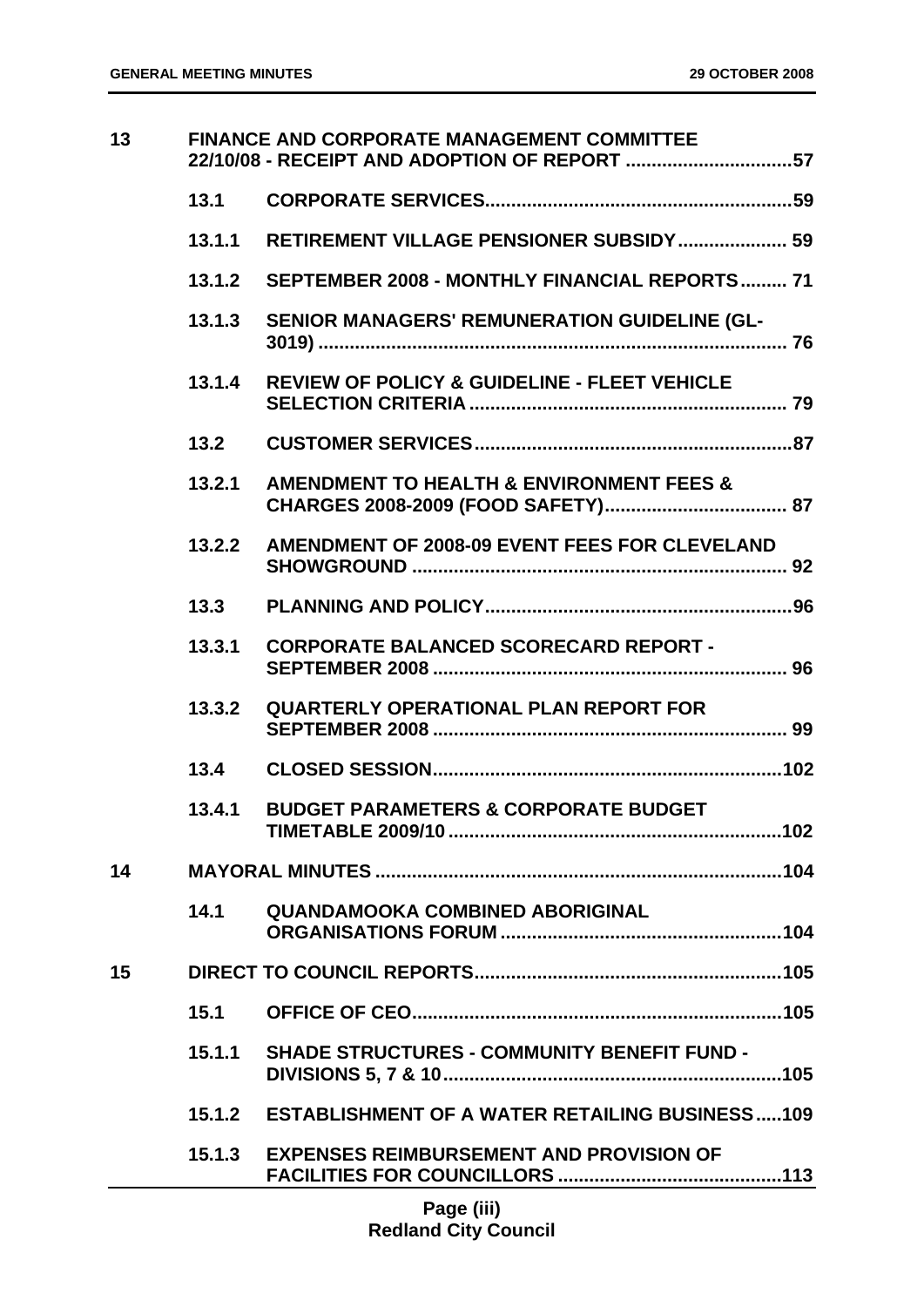|    | 15.2   |                                                                                                                                                  |
|----|--------|--------------------------------------------------------------------------------------------------------------------------------------------------|
|    | 15.2.1 | <b>SOUTH EAST THORNLANDS STRUCTURE PLAN AND</b><br><b>ASSOCIATED PLANNING SCHEME AMENDMENTS -</b><br>DELEGATED AUTHORITY FOR PLANNING AND POLICY |
| 16 |        | NOTICE OF MOTION UNDER SECTION 451 OF LOCAL                                                                                                      |
|    | 16.1   | NOTICE GIVEN BY CR TOWNSEND (DIVISION 5)119                                                                                                      |
|    | 16.1.1 | NOTICE OF MOTION TO RESCIND RESOLUTION OF<br><b>COUNCIL OF 31 OCTOBER 2007-ITEM 10.1.3 - MACLEAY</b><br><b>ISLAND CENTRES STRATEGY REVIEW119</b> |
| 17 |        |                                                                                                                                                  |
|    | 17.1   |                                                                                                                                                  |
|    |        |                                                                                                                                                  |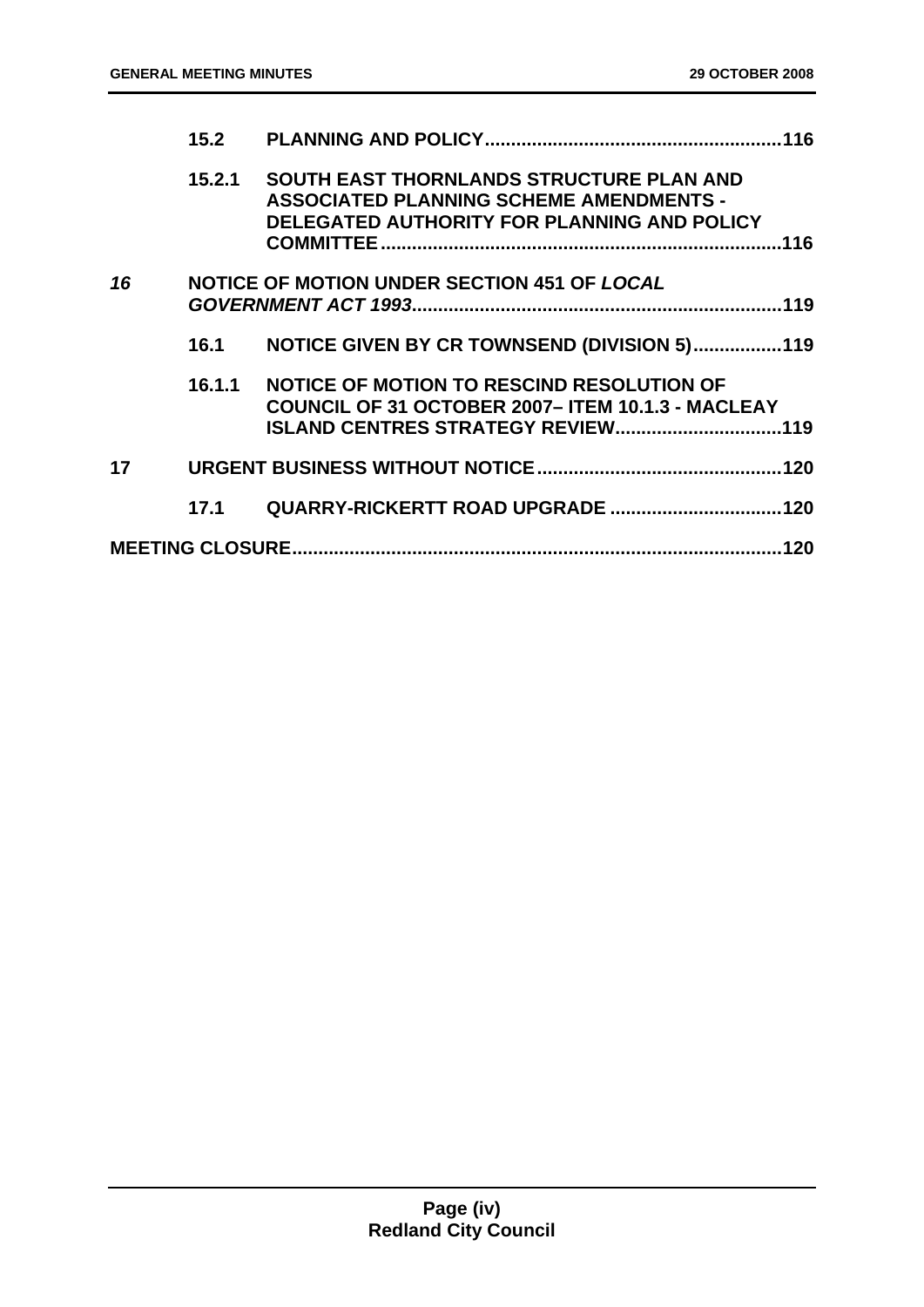#### **1 DECLARATION OF OPENING**

The Mayor declared the meeting open at 4.00pm and acknowledged the Quandamooka people who are the traditional custodians of the land on which Council meet. The Mayor also paid respect to their elders past and present and also extended that respect to other Indigenous Australians present.

#### **2 DEVOTIONAL SEGMENT**

Fr Frank O'Dea of the Redlands Ministers' Fellowship, led Council in a brief devotional segment.

#### **3 RECORD OF ATTENDANCE AND LEAVE OF ABSENCE**

#### **MEMBERS PRESENT:**

| Cr M Hobson PSM     | Mayor                                  |
|---------------------|----------------------------------------|
| Cr T Bowler         | Deputy Mayor and Councillor Division 6 |
| Cr W Boglary        | <b>Councillor Division 1</b>           |
| Cr C Ogilvie        | <b>Councillor Division 2</b>           |
| Cr D Henry          | <b>Councillor Division 3</b>           |
| Cr P Dowling        | <b>Councillor Division 4</b>           |
| Cr B Townsend       | <b>Councillor Division 5</b>           |
| <b>Cr M Elliott</b> | <b>Councillor Division 7</b>           |
| <b>Cr K Reimers</b> | <b>Councillor Division 8</b>           |
| Cr K Williams       | <b>Councillor Division 9</b>           |
| Cr H Murray         | <b>Councillor Division 10</b>          |

#### **EXECUTIVE LEADERSHIP GROUP:**

| Mr G Stevenson PSM<br>Mr R Turner<br>Mr G Underwood<br>Mr L Smith | <b>Chief Executive Officer</b><br><b>General Manager Corporate Services</b><br><b>General Manager Planning and Policy</b><br><b>Acting General Manager Customer Services</b> |
|-------------------------------------------------------------------|------------------------------------------------------------------------------------------------------------------------------------------------------------------------------|
| <b>MINUTES:</b>                                                   |                                                                                                                                                                              |
| Mrs J Thomas                                                      | Corporate Meetings & Registers Officer                                                                                                                                       |
| <b>APOLOGY</b>                                                    |                                                                                                                                                                              |
| Mr G Soutar                                                       | General Manager Redland Water and Waste                                                                                                                                      |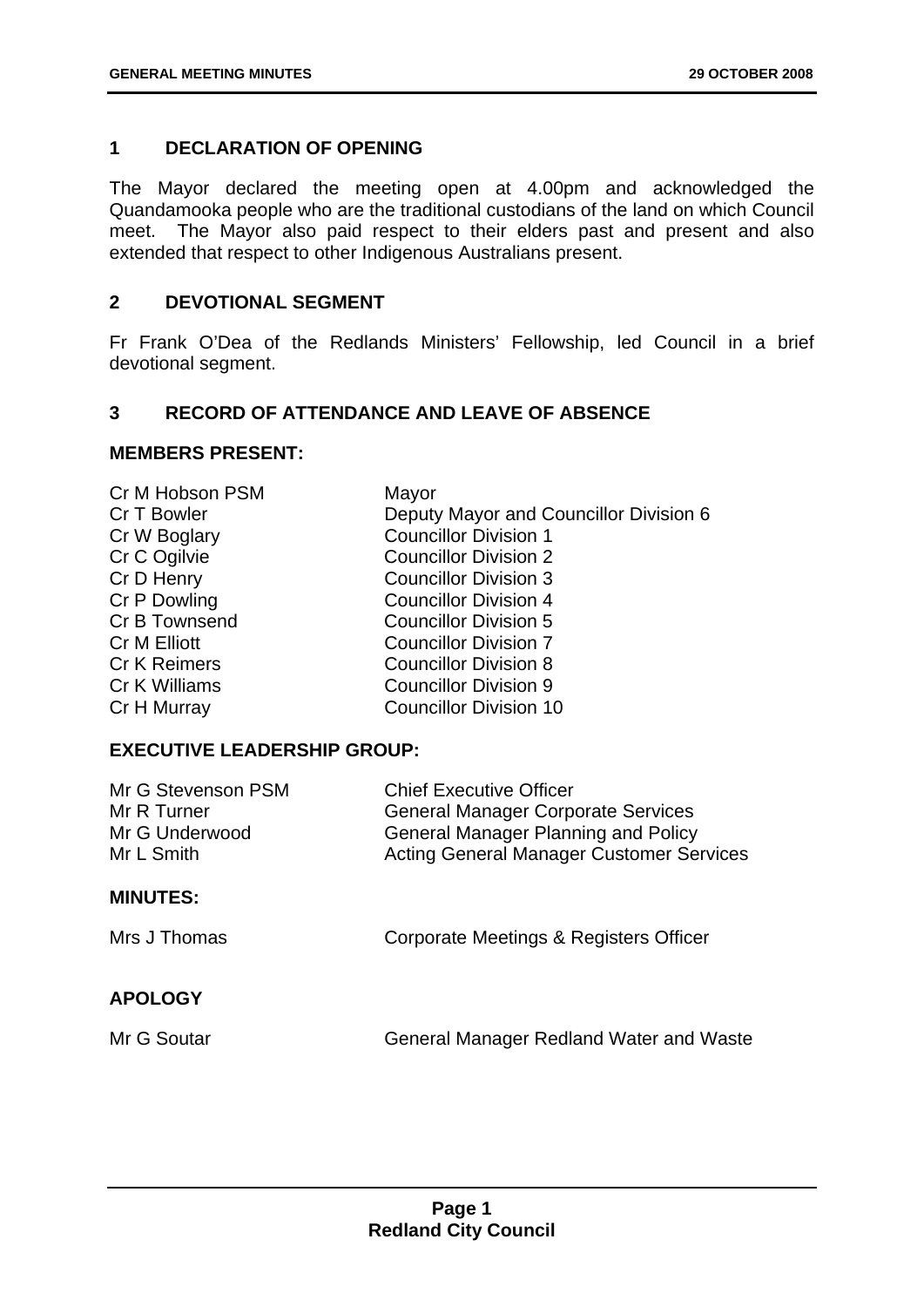#### **4 RECEIPT AND CONFIRMATION OF MINUTES**

| Moved by:    | <b>Cr Reimers</b> |
|--------------|-------------------|
| Seconded by: | Cr Townsend       |

That the minutes of the General Meeting of Council held on 1 October 2008 be confirmed.

#### **CARRIED**

#### **5 MATTERS OUTSTANDING FROM PREVIOUS GENERAL MEETING MINUTES**

#### **5.1 REPORT FROM CHIEF EXECUTIVE OFFICER**

#### **5.1.1 PETITION TO RAISE COUNCIL CONTRIBUTION TO CANAL LEVIES**

At the General Meeting of the 26 September 2007 Council resolved that the petition be received and referred to a committee or officer for consideration and a report to Council.

At the General Meeting on 19 December 2007, Council resolved that consideration of this item be deferred to a future Planning and Policy Committee meeting to enable a more detailed report to be prepared and presented to Council.

At the General Meeting of 28 May 2008 Council resolved that the Committee Recommendation not be adopted and that Council resolve to defer this item until further legal advice is received regarding the legitimacy of the benefit area levy in raising monies for repair to revetment walls.

A report addressing this matter will be presented to a future Planning & Policy Committee meeting.

#### **5.1.2 REQUEST FOR REPORT – REVIEW OF CURRENT POSITION ON MANAGEMENT OF SHOPPING TROLLEYS**

At the General Meeting of 30 April 2008, it was resolved that a report be prepared and presented to Council to review the current position on the management of shopping trolleys and to provide additional options for compliance.

A report addressing this matter will be presented to a future Planning & Policy Committee meeting.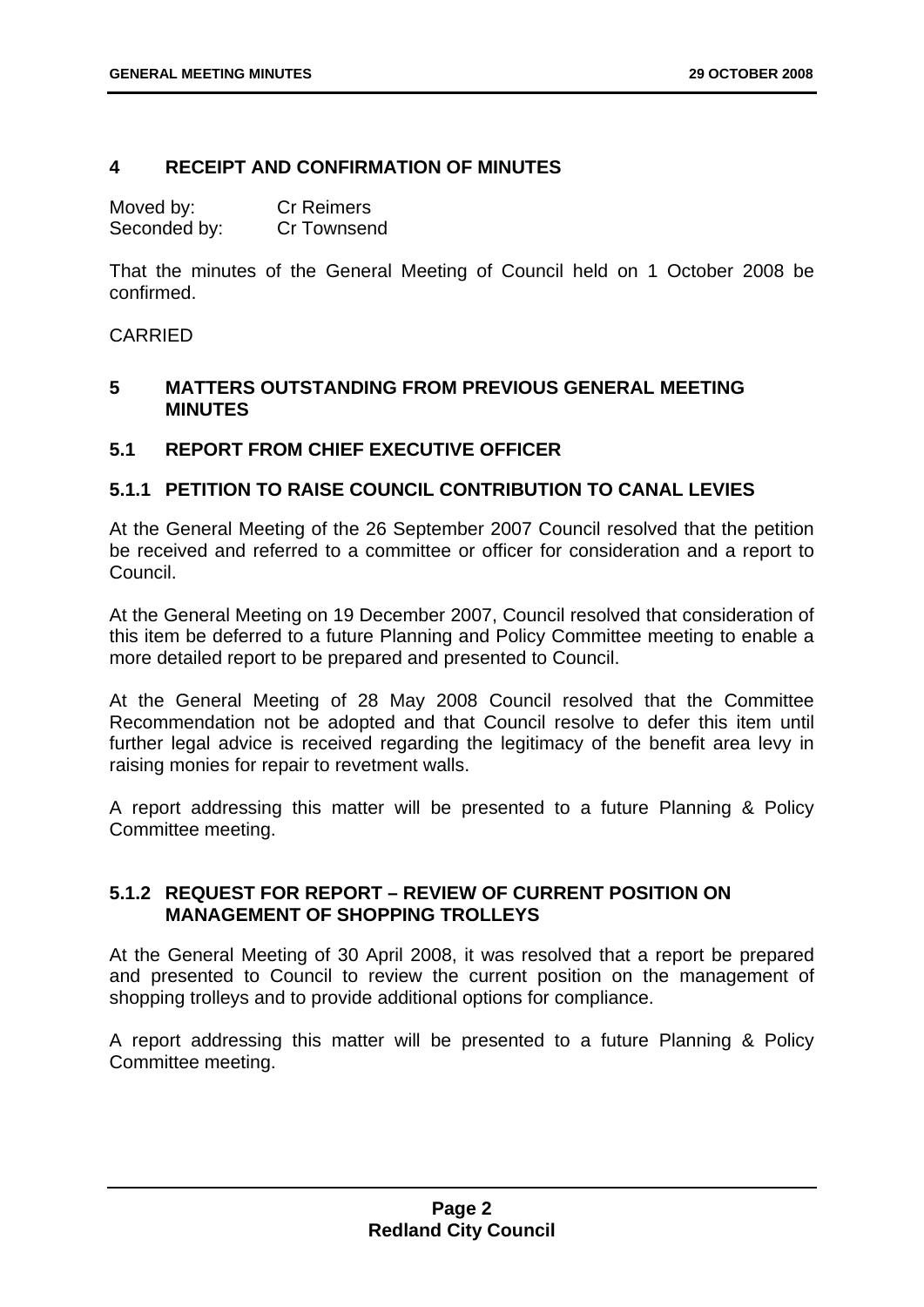#### **5.1.3 REQUEST FOR REPORT – PROTECTING SIGNIFICANT VEGETATION**

At the General Meeting of 28 May 2008, it was resolved that a report be prepared and presented to Council on the steps Council is taking to protect significant vegetation through the Development Assessment process.

A report addressing this matter will be presented to the December 2008 Planning & Policy Committee Meeting.

#### **5.1.4 REQUEST FOR REPORT – RESEARCH ON THE IMPACT OF TRAIL BIKES ON THE REDLANDS**

At the General Meeting of 30 July 2008, Council resolved that research on the current impacts of trail bikes on the Redlands natural areas be undertaken.

A report addressing this matter will be presented to a future Planning and Policy Committee Meeting.

#### **6 PUBLIC PARTICIPATION**

| Moved by:    | Cr Dowling |
|--------------|------------|
| Seconded by: | Cr Henry   |

That the proceedings of the meeting adjourn for a public participation segment.

#### CARRIED

- 1. Mr R MacDonald, Wellington Point addressed Council in relation to dog off-leash area at Starkey Street, Wellington Point;
- 2. Mr Jim Henry, Aveo, Cleveland, addressed Council in relation to Retirement Village Pensioner Subsidy;

| Moved by:    | <b>Cr Dowling</b> |
|--------------|-------------------|
| Seconded by: | Cr Henry          |

That the public participation segment be extended to allow for further speakers to address Council.

- 3. Mr Ted Davies, Lifestyle Estates Retirement Village, Victoria Point addressed Council in relation to Retirement Village Pensioner Subsidy;
- 4. Mr Frank Bradley of Cleveland addressed Council in relation to infrastructure and services on the Bay Islands.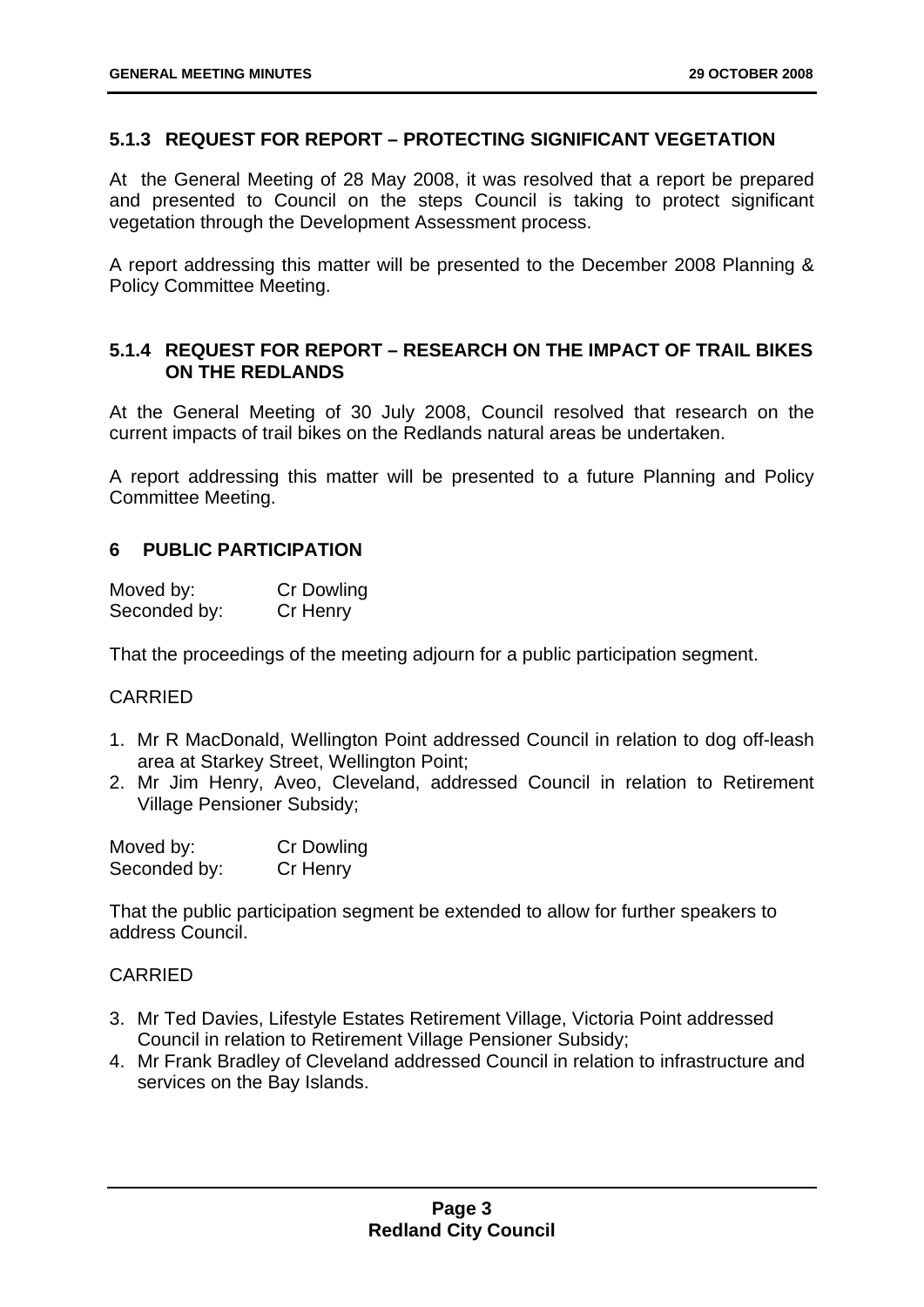#### **MOTION TO RESUME MEETING**

| Moved by:    | <b>Cr Elliott</b> |
|--------------|-------------------|
| Seconded by: | Cr Henry          |

That the proceedings of the meeting resume.

#### CARRIED

#### **7 PETITIONS**

#### **7.1 PETITION (DIVISION 10) – OBJECTION TO COUNCIL'S INSTALLATION OF A CONCRETE PATH AT JUANITA STREET, BIRKDALE**

| Moved by:    | Cr Murray        |
|--------------|------------------|
| Seconded by: | <b>Cr Bowler</b> |

**That Council resolve that the petition, which reads as follows, be acknowledged and that Council will take no further action as the matter has been dealt with.** 

**"We, the undersigned, object to the concrete path costing approximately \$40,000 in Juanita Street, Birkdale, which is used by 8-10 people per day.** 

**The council would be better off spending it where required. We all have green lawns which is better to look at than concrete."** 

#### **CARRIED**

#### **7.2 PETITION – OBJECTING TO THE TRIAL CLOSURE OF SOUTH STREET, CLEVELAND**

| Moved by:    | Cr Ogilvie        |
|--------------|-------------------|
| Seconded by: | <b>Cr Dowling</b> |

**That Council resolve that the petition (containing 298 signatures) from business operators and stakeholders from South Street and Enterprise Street, objecting to the trial closure of South Street, be received, referred to the Planning and Policy Department and considered when a further report is prepared and presented to Council in this matter.** 

#### **CARRIED**

#### **8 MOTION TO ALTER THE ORDER OF BUSINESS**

Nil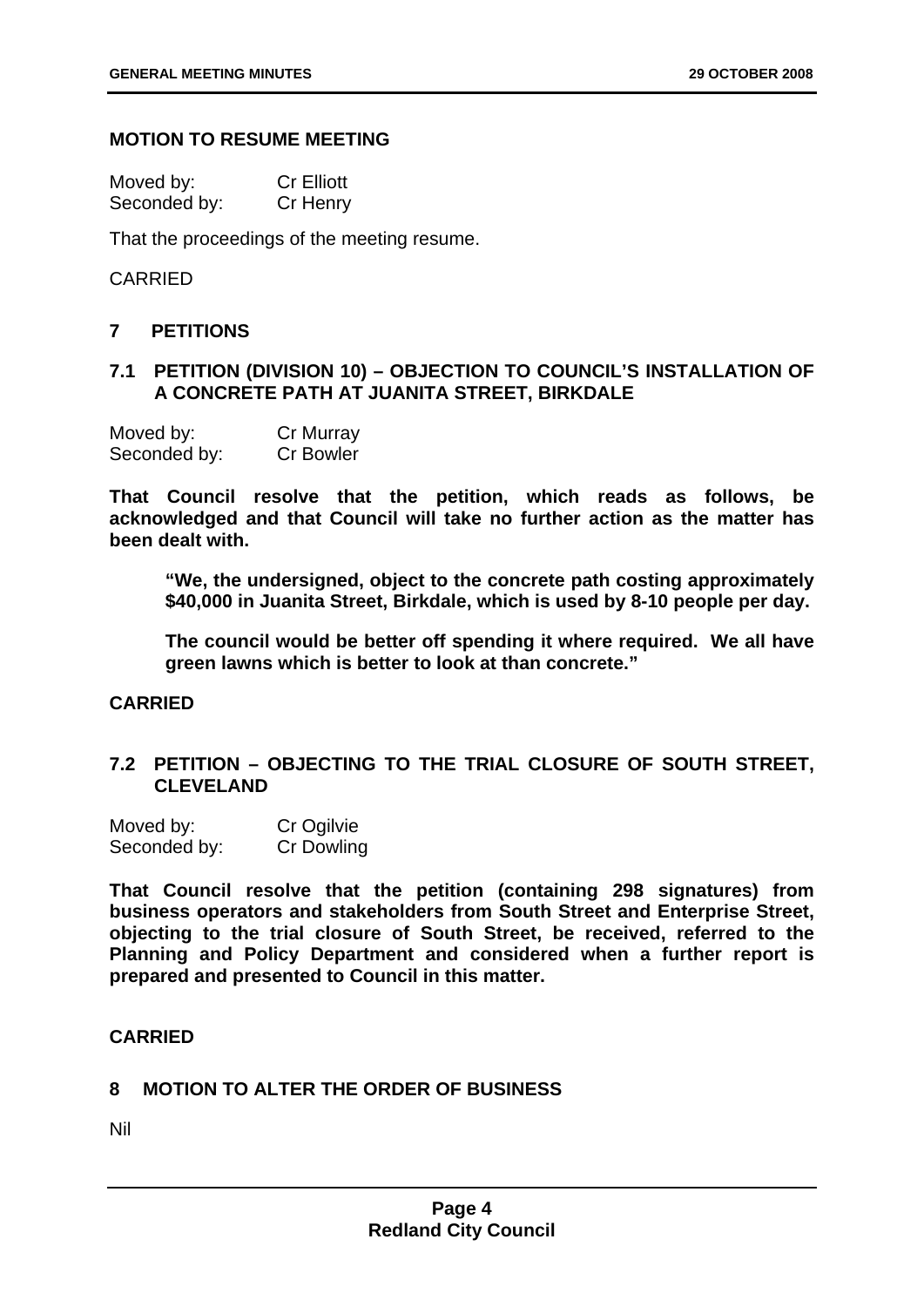#### **9 DECLARATION OF MATERIAL PERSONAL INTEREST ON ANY ITEMS OF BUSINESS**

Nil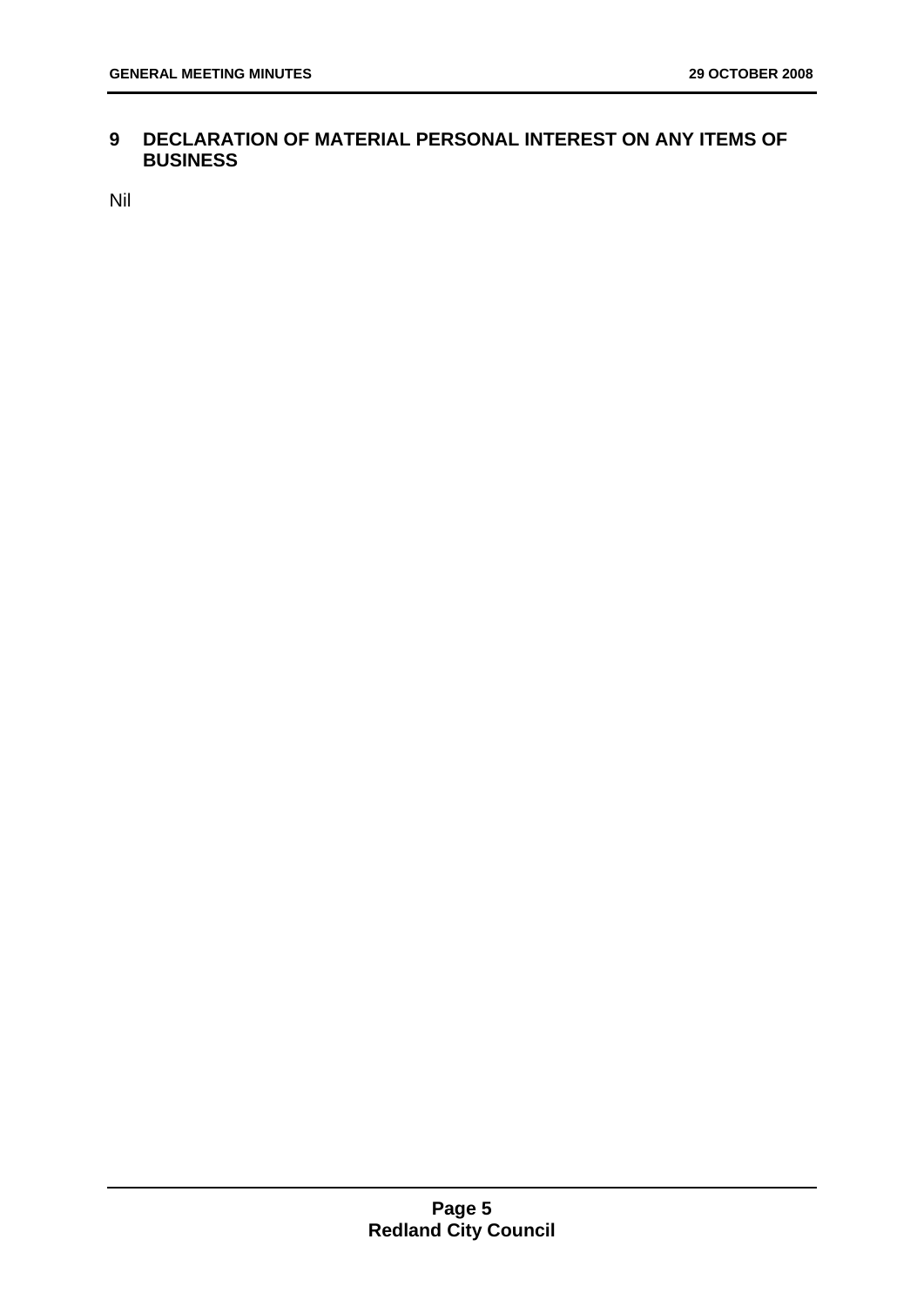#### **10 PLANNING & POLICY COMMITTEE 8/10/08 - RECEIPT AND ADOPTION OF REPORT**

| Moved by:    | Cr Murray         |
|--------------|-------------------|
| Seconded by: | <b>Cr Reimers</b> |

That the following Planning & Policy Committee Report of 8 October 2008 be received.

#### CARRIED

#### **DECLARATION OF OPENING**

Cr Murray declared the meeting open at 9.00 am.

#### **RECORD OF ATTENDANCE AND LEAVE OF ABSENCE**

| <b>Members Present</b>   |                                                                           |
|--------------------------|---------------------------------------------------------------------------|
| Cr H Murray              | <b>Chair and Councillor Division 10</b>                                   |
| Cr M Hobson PSM          | Mayor                                                                     |
| Cr W Boglary             | Councillor Division 1 Entered at 9.12 am                                  |
| Cr D Henry               | Councillor Division 3 Entered at 9.03 am                                  |
| Cr P Dowling             | <b>Councillor Division 4</b>                                              |
| Cr B Townsend            | <b>Councillor Division 5</b>                                              |
| Cr T Bowler              | Deputy Mayor & Councillor Division 6 Entered at 9.02 am                   |
| <b>Cr M Elliott</b>      | <b>Councillor Division 7</b>                                              |
| <b>Cr K Reimers</b>      | <b>Councillor Division 8</b>                                              |
|                          |                                                                           |
| <b>Committee Manager</b> |                                                                           |
| Mr G Underwood           | <b>General Manager Planning and Policy</b>                                |
| <b>Officers</b>          |                                                                           |
| Mr G Stevenson PSM       | <b>Chief Executive Officer</b>                                            |
| Mr L Smith               | <b>Acting General Manager Customer Services</b>                           |
| Mr G Soutar              | <b>General Manager Redland Water and Waste</b>                            |
| Ms R Bonnin              | <b>Manager Community and Social Planning</b>                              |
| Mr L Purdie              | Acting Manager Infrastructure Planning                                    |
| Mr A Athwal              | Senior Engineer Traffic and Transport                                     |
|                          |                                                                           |
| <b>Minutes</b>           |                                                                           |
| Mrs J Thomas             | Corporate Meetings & Registers Officer                                    |
| <b>LEAVE OF ABSENCE</b>  |                                                                           |
|                          |                                                                           |
| Moved by:                | Cr Hobson                                                                 |
| Seconded by:             | Cr Dowling                                                                |
|                          | That leave of absence from today's meeting be approved for Cr K Williams. |
|                          |                                                                           |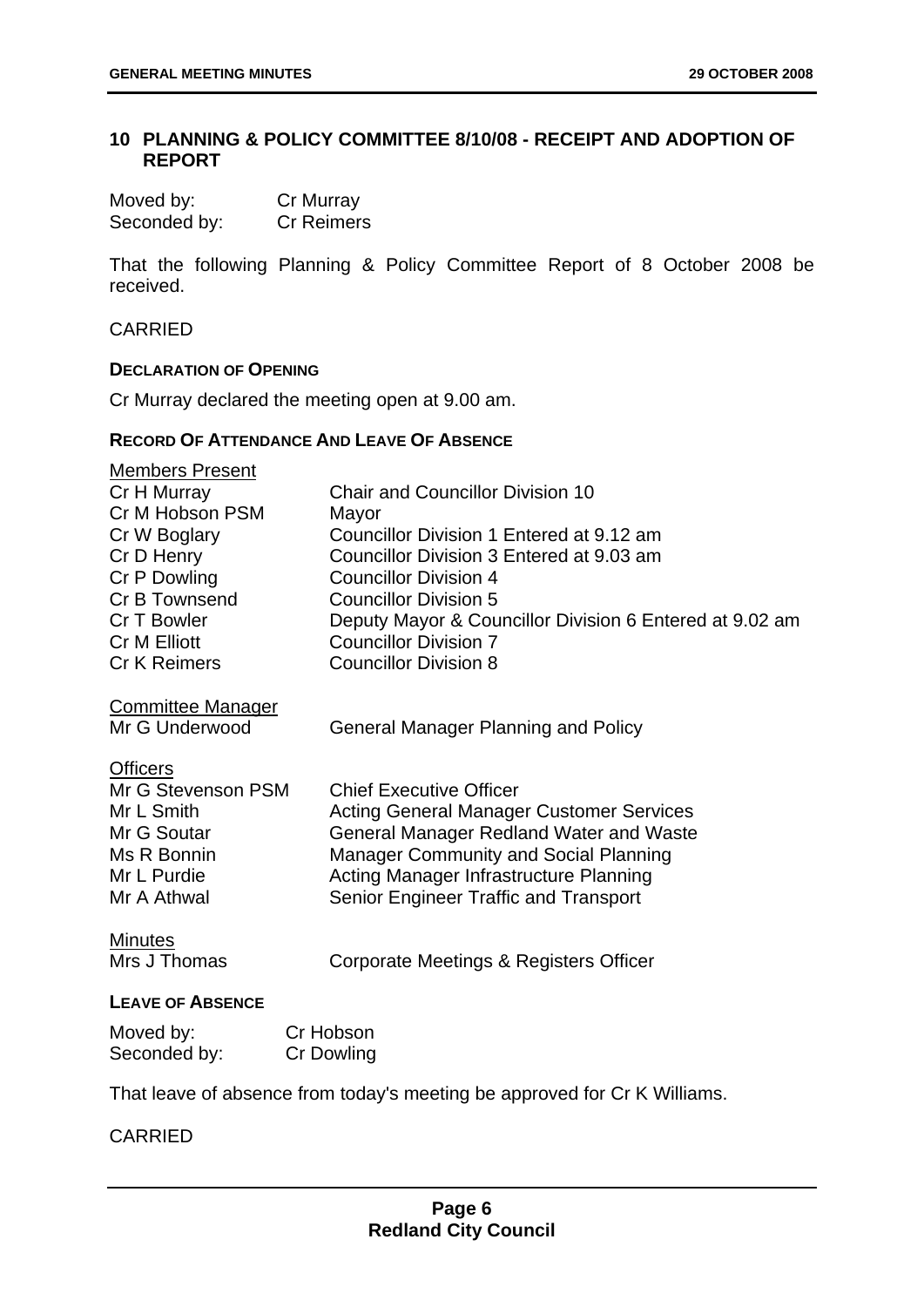#### **APOLOGY**

Cr C Ogilvie Councillor Division 2

#### **PUBLIC PARTICIPATION AT MEETING**

Nil

#### **DECLARATION OF INTEREST**

Nil

#### **MOTION TO ALTER THE ORDER OF BUSINESS**

Nil

[The following is a record of councillor attendance at this committee meeting: Cr Townsend left the meeting at 9.33 am (end of item 1.3)]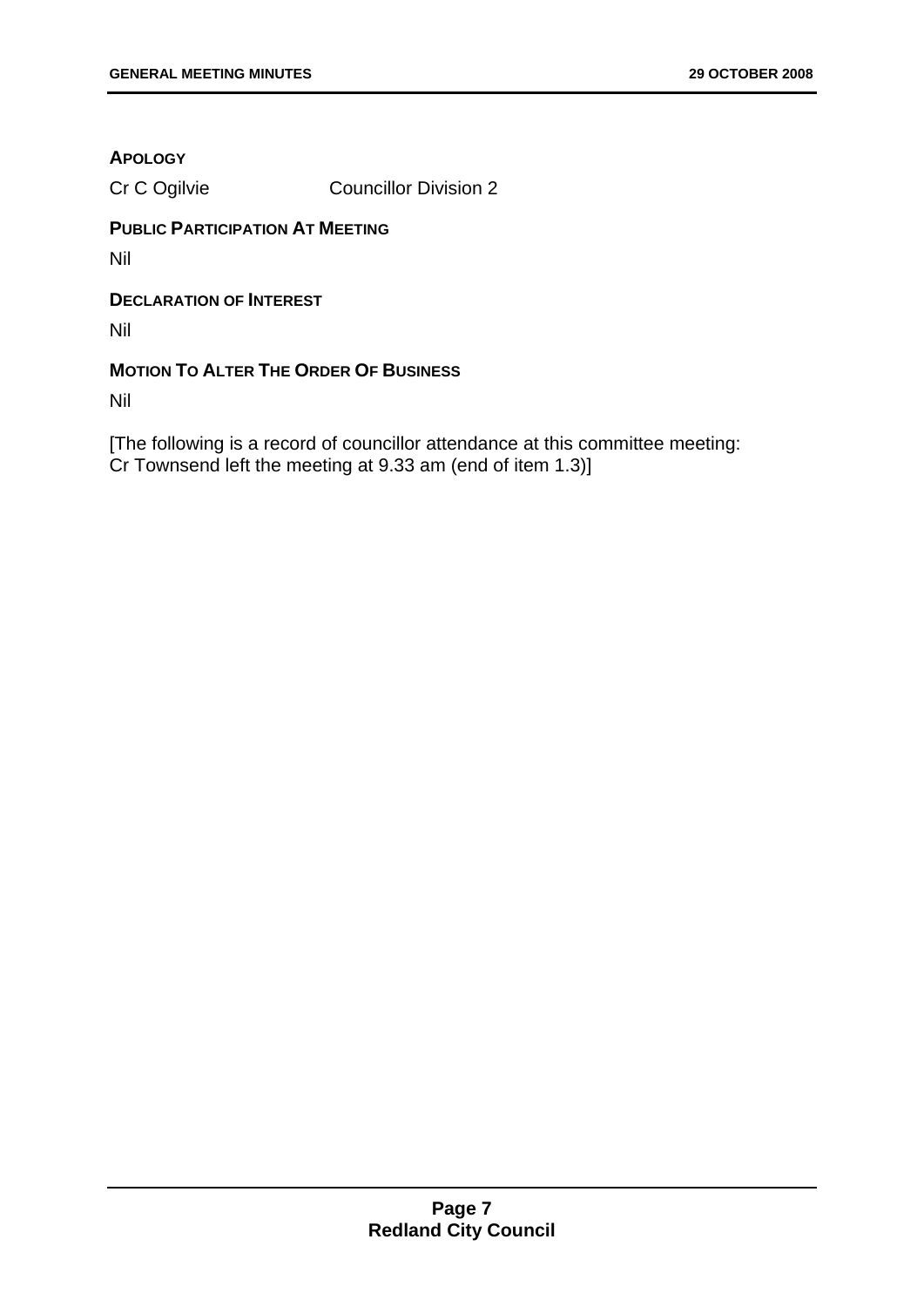#### **10.1 PLANNING AND POLICY**

#### **10.1.1 COUNCILLOR NOMINATION TO SOUTHERN REGIONAL ROADS GROUP (RRG)**

| <b>Dataworks Filename:</b>       | <b>GOV SouthROC - Regional Roads Group</b>                          |
|----------------------------------|---------------------------------------------------------------------|
| <b>Responsible Officer Name:</b> | <b>Greg Underwood</b><br><b>General Manager Planning and Policy</b> |
| <b>Author Name:</b>              | <b>Greg Underwood</b><br><b>General Manager Planning and Policy</b> |

#### **EXECUTIVE SUMMARY**

With the election of new Councils across Queensland, there is a requirement for all Councils to nominate their representative on the Regional Road Groups (RRG) under the LGAQ/DMR Road Alliance.

#### **PURPOSE**

The purpose of this report is for Council to nominate a suitable representative to the Southern RRG.

#### **BACKGROUND**

The Regional Road Groups (RRG's) are the mechanism used to allocate State Transport Infrastructure Development Subsidies (TIDS) to the individual Local Governments throughout Queensland. Funding allocations are directed to jointly prioritise projects on an agreed priority network of Local Roads of Regional Significance (LRRS). This funding amounts to approximately \$400,000 per annum on average to Redland City Council. Other RRG initiatives include joint transportation modelling and strategic road network planning.

#### **ISSUES**

With the election of new Councils across Queensland, new nominees for the Regional Road Groups need to be decided by Councils.

Previous Mayor, Don Seccombe was the Redland Shire Council's representative on the Regional Roads Group (RRG) and he was also the Chair of this Committee.

Political representatives are drawn from the three (3) local government areas south of Brisbane, i.e., Redland City Council, Logan City Council and Gold Coast City Council.

As well as the political RRG, there is also a Technical RRG made up of officer representatives, again from the local government areas of Gold Coast, Redlands and Logan.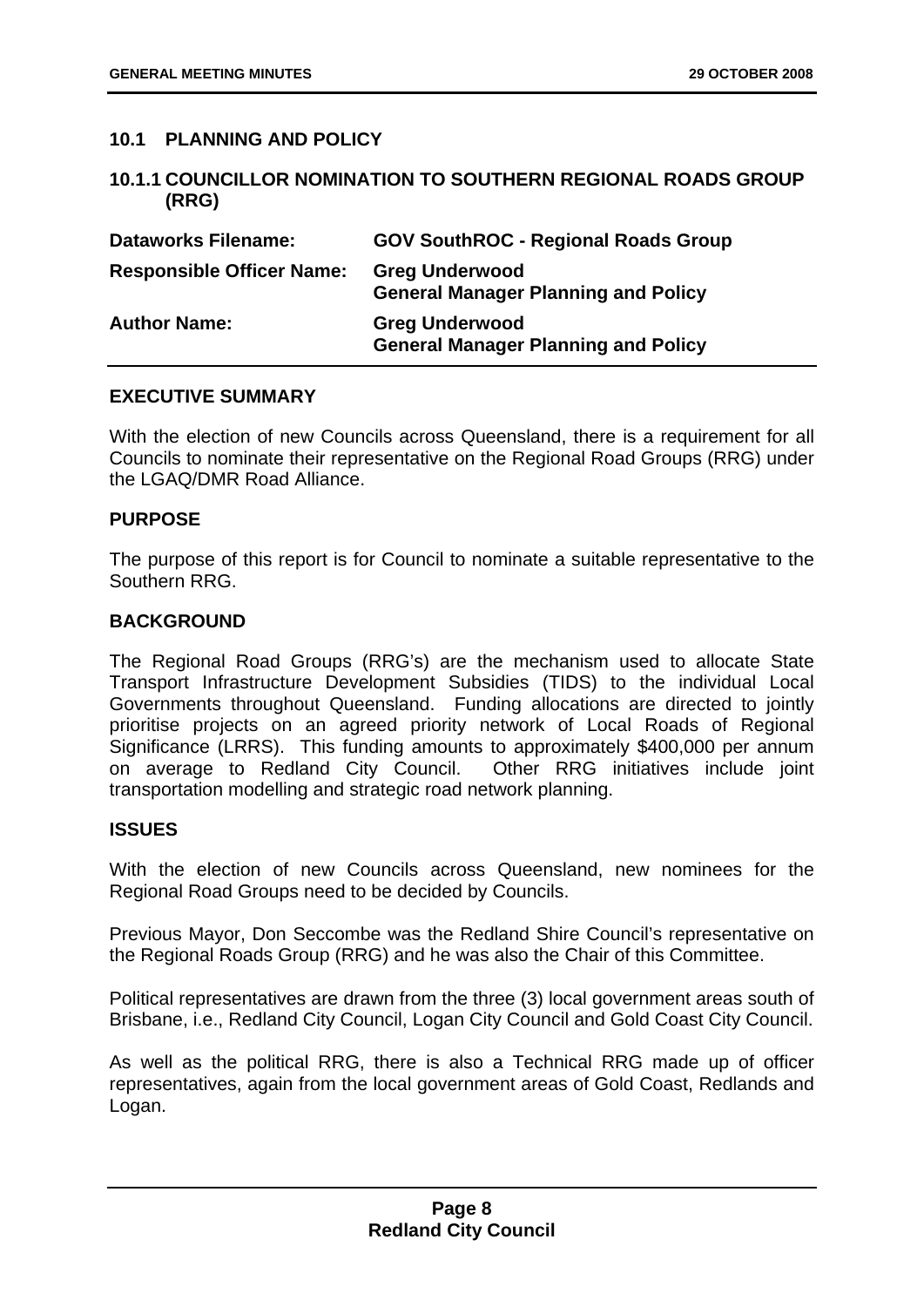General Manager Planning and Policy is currently the Redland's Technical representative and has also been the Chair of the Technical RRG for the past two (2) years, and up until December 2009.

Both Committees meet on a quarterly basis, a fortnight apart, with the venue currently being the Redland City Council Chambers for both meetings.

#### **RELATIONSHIP TO CORPORATE PLAN**

The recommendation primarily supports Council's strategic priority to provide and maintain water, waste services, roads, drainage and support the provision of transport and waterways infrastructure.

#### **FINANCIAL IMPLICATIONS**

There are no additional costs resulting from this representative being nominated to the Regional Road Groups (RRG)

#### **CONSULTATION**

The Mayor and Deputy Mayor were advised on the need for this report.

#### **OPTIONS**

#### **PREFERRED**

That Council nominate a Councillor Representative to the Southern Regional Roads Group.

#### **ALTERNATIVE**

That Council does not nominate a Councillor Representative to the Southern Regional Roads Group.

#### **OFFICER'S RECOMMENDATION/**

That Council resolve to nominate a Councillor Representative to the Southern Regional Roads Group.

#### **COMMITTEE RECOMMENDATION/ COUNCIL RESOLUTION**

| Moved by:    | Cr Murray   |
|--------------|-------------|
| Seconded by: | Cr Townsend |

**That consideration of this item be deferred to the Planning and Policy Committee Meeting to be held on 22 October 2008.**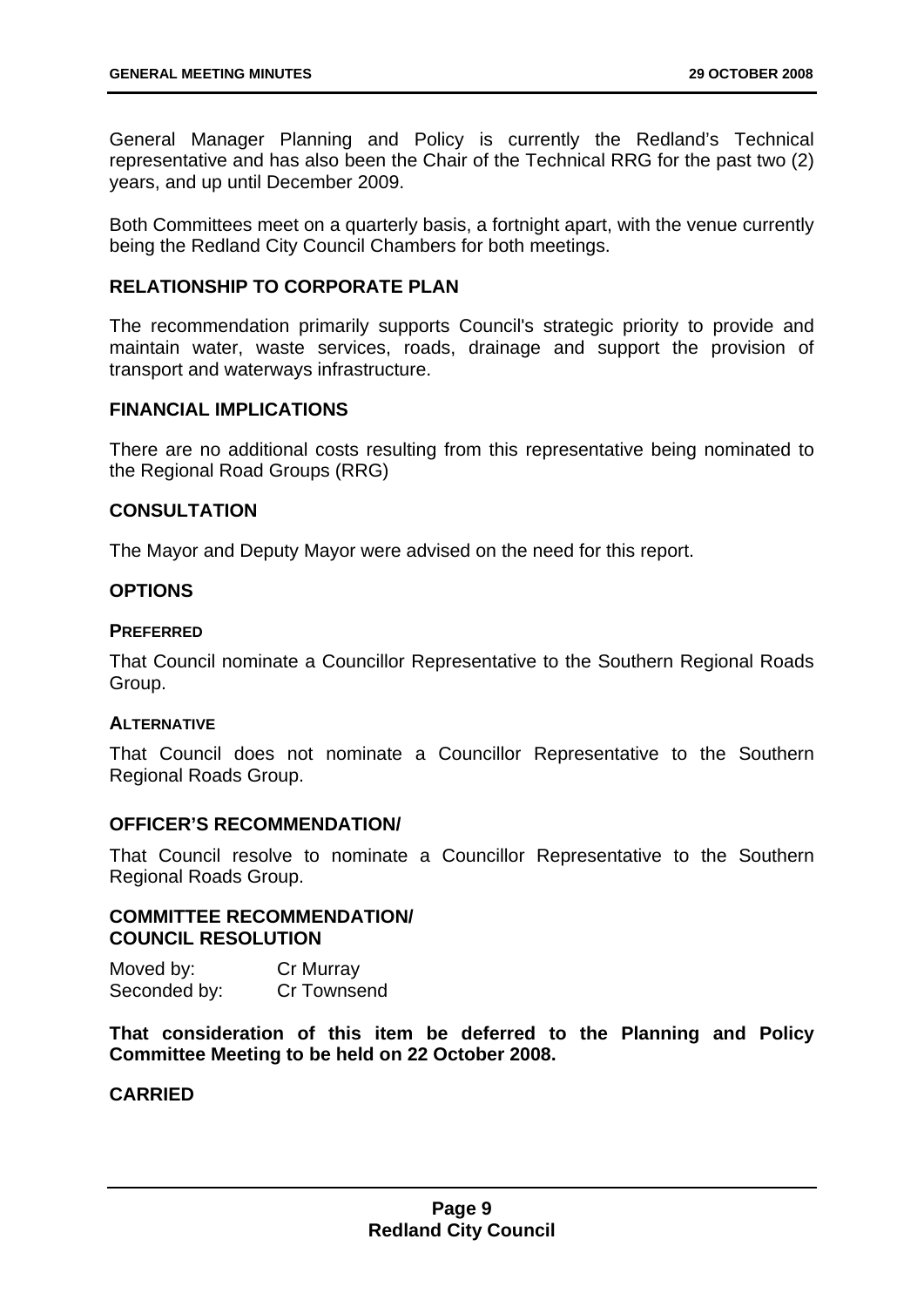#### **10.1.2 VACANT FACILITIES - "THE SHACK", MACLEAY ISLAND AND GIRL GUIDES HUT, RUSSELL ISLAND**

| <b>Dataworks Filename:</b>       | <b>CS Planning - SMBI Vacant Facilities</b>                                       |
|----------------------------------|-----------------------------------------------------------------------------------|
| <b>Attachments:</b>              | <b>SMBI Vacant Facilities (Appendices 1, 2 &amp;3)</b>                            |
| <b>Responsible Officer Name:</b> | <b>Roberta Bonnin</b><br><b>Manager Community &amp; Social Planning</b>           |
| <b>Author Name:</b>              | <b>Colette Torrance</b><br><b>Project Officer Community &amp; Social Planning</b> |

#### **EXECUTIVE SUMMARY**

Two Council owned community facilities on the Southern Moreton Bay Islands (SMBI) became vacant over the last two years due to changing organisational and demographic needs. The original purpose of both facilities - The Shack facility beside the Community Hall on Macleay Island and the Girl Guides Hut beside BICS Community Centre on Russell Island - was to support activities for young people. Early in 2008 Council officers called for submissions from community based organisations to manage/lease either or both facilities.

The aim of the project was to identify uses of these facilities to meet the current and future needs of island communities and to arrange a management model for users of the facility through a community development approach.

Following an Open House and registration process, four formal submissions were received and assessed against selection criteria. Further discussions were held with the applicants to address arrangements for shared use and fit-out issues and costs.

#### **PURPOSE**

The purpose of this report is for Council to endorse recommendations for the use and management of The Shack, Macleay Island and the Girl Guides Hut, Russell Island.

#### **BACKGROUND**

#### The Shack

The Shack is a demountable building that is situated on High Central Road, Macleay Island adjacent to the Community Hall (see photographs, Appendix 1). It is in reasonably good condition and consists of a main hall area that could accommodate approximately 50 people, a small kitchen facility at one end of the building and a storage room of reasonable size at the other end. The Community Hall amenities can also be available for the users of The Shack. The current status of this building is that it is in a functional condition and has received a Certificate of Classification.

The Shack was a surplus Council demountable building moved by Council from Russell Island to Macleay Island in response to community requests to develop a youth facility on Macleay Island. It was managed by the Bay Island Community

#### **Page 10 Redland City Council**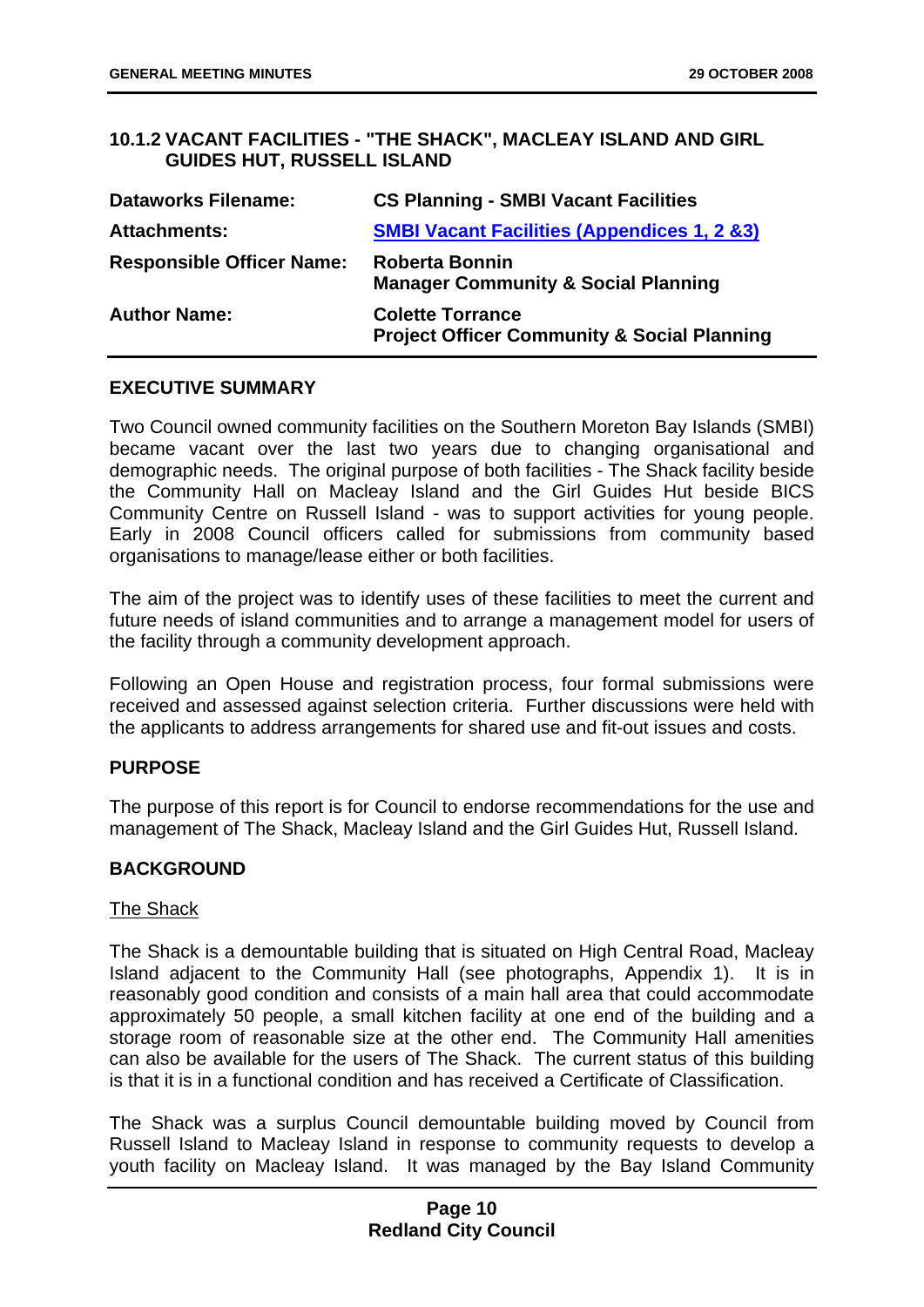Services (BICS) but had a number of different models of youth services and programs being delivered from it, depending on whether volunteers were available to lend assistance.

At times, The Shack was used to deliver structured educational programs such as Russell and Macleay Pathways (RAMPS) and at other times it was used as a drop in centre. Late in 2007, the RAMPS group were asked by BICS to find an alternative venue for their program due to problems experienced with behaviours of the young people. At the time BICS were also interested in expanding their Op Shop services for the community. There have been differing views expressed by sections in the community about how the facility should be used into the future.

#### The Girl Guides Hut

The Girl Guides Hut on Russell Island is a large steel clad industrial shed that is situated on Jackson Road directly beside the community centre operated by the Bay Island Community Services (BICS) (see photographs, Appendix 2). The building appears to be structurally sound but requires some internal fit-out to be at a standard acceptable for occupation. There is one area assigned within the building for amenities and has one toilet connected to a damaged septic tank. There is no connection to a power supply within the building. The current status of this building is that it is not in a functional condition and does not currently hold a Certificate of Classification.

The Girl Guides Hut was built by the Girl Guides group on Russell Island with support from the local Lions Club and the Divisional Councillor. The Girl Guides group disbanded in mid 2007 following a steady decline in numbers and problems with replacing a group leader when the original leader retired.

#### **ISSUES**

These community facilities provide an opportunity for many groups in the community to access and use the spaces for a range of activities under a community based management arrangement. A review of the facilities undertaken in early 2008 incorporated community priorities identified during the Place Project and investigative and engagement work with both internal and external stakeholders.

Council also carried out discussions with the BICS Coordinator and BICS Board representatives to outline requirements by Council to undertake an open submission process.

A two-part process was established to secure new users for the facilities:

1. An Open House and Registration Day that was held on both islands to communicate information about the facilities and the planned process to secure the future management or lease arrangements for their use. Any groups interested in using the facilities, even if they could not undertake a full lease were invited to "register" their groups' proposed use of the facilities.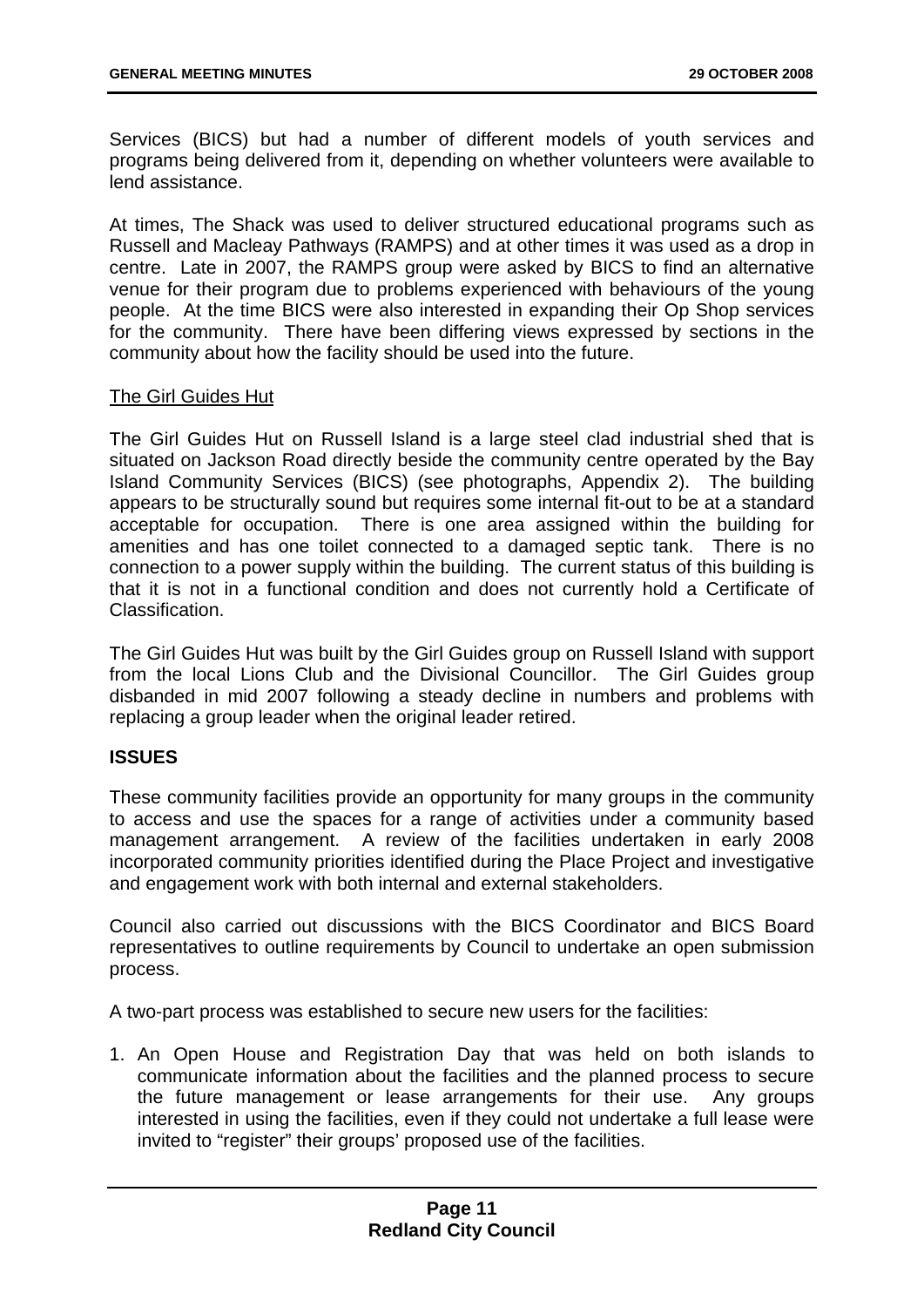2. Council advertised for submissions by organisations who were interested in entering into a formal Permit to Occupy or lease of the facilities.

The intentions of these processes were to match up interested "casual" hirers of the space with the formal submitters to achieve a multi-user approach for the facilities with maximum usage and community benefit.

#### *Assessment*

The assessment criteria established for the brief included the following:

- Demonstrated knowledge and commitment to the wellbeing of the SMBI communities – uses and services should demonstrate an inclusive and accessible approach;
- Demonstrated capacity to deliver the proposed services this may be based on previous experience and/or a well planned approach;
- Demonstrated relevance to the needs of the SMBI communities;
- Demonstrated viability proposal needs to stack up, can be implemented, appropriate resources at hand to deliver outcomes and realistic for the community and its resources;
- Demonstrates a sustainable approach services can be delivered now and sustained into the future with a limited risk profile;
- Compatible with other uses in the vicinity of the facility  $-$  proposed uses and services do not duplicate or compete with those in close proximity to these facilities.

Council received four (4) formal submissions:

- Three submissions for The Shack facility;
- One submission for the Girl Guides Hut.

#### *The Shack*

1. Blue Care

Blue Care proposed to use The Shack to become a central base in the Southern Moreton Bay Island region for residents to access a range of health and aged care provisions including holistic based care and support. Management and staff would be based at The Shack five days per week.

#### 2. Bay Island Community Services

BICS proposal provided accommodation for existing and future businesses and services including health professionals, legal advisors and emergency assistance.

#### **Page 12 Redland City Council**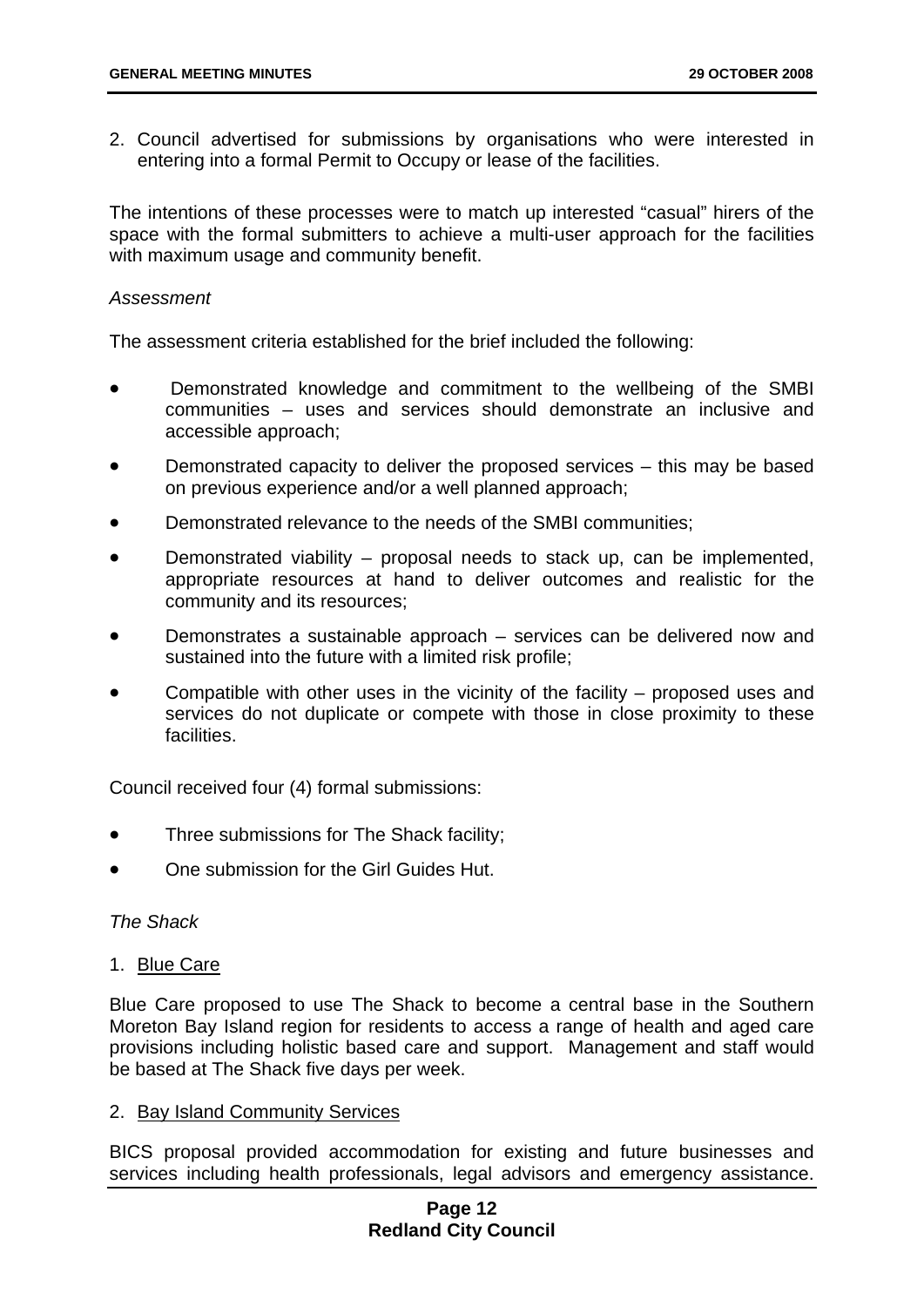Usage of the facility would be based on a five day working week. BICS would continue to provide a voluntary receptionist and booking service to consultants and clients.

#### 3. Macleay Island Craft Group

Macleay Island Craft Group proposed use of The Shack four to five days per week for workshops, meetings, craft demonstrations and permanent displays. As equipment and displays would be stored in The Shack, MICG would prefer to have sole use of the facility.

#### *Girl Guides Hut*

#### 1. Bay Island Community Services

BICS proposes a "multi usage centre" for the Girl Guides Hut including a youth dropin centre, arts and craft facility, a support group meeting place, and a fitness and dance venue. BICS anticipate that the hut would be used seven days per week after considerable upgrades to the building. BICS propose these upgrades be facilitated by the Work for the Dole program.

As a result of an assessment of the formal submissions by Customer and Community Services and Community and Social Planning officers and a follow up interview with two of the submitters, it is proposed that Blue Care be offered the management of the Shack facility and that BICS be offered the management of the Girl Guides Hut.

Both Blue Care and BICS are supportive of the proposal to make the facilities available to other user groups during non-core times with a view to providing a broad range of services to the community. In relation to the proposals for the use of the Shack facility, both Blue Care and BICS are keen to discuss their individual approaches so that they may collaborate on future uses of the facility from a community development perspective.

The results of the formal assessment and some additional proposals from the successful applicants are attached (Appendix 3).

A late request from the RKLM Heritage Group for sole use of The Shack was received by the Divisional Councillor. Their needs will need to be addressed at a later date.

The expectations by the island communities and submitting organisations are that the future management of the facilities be quickly resolved so that services can be offered through them.

#### *Other Issues*

Both facilities will require some level of fit-out to improve their functionality in accordance with the proposed uses outlined in the submission process. Council will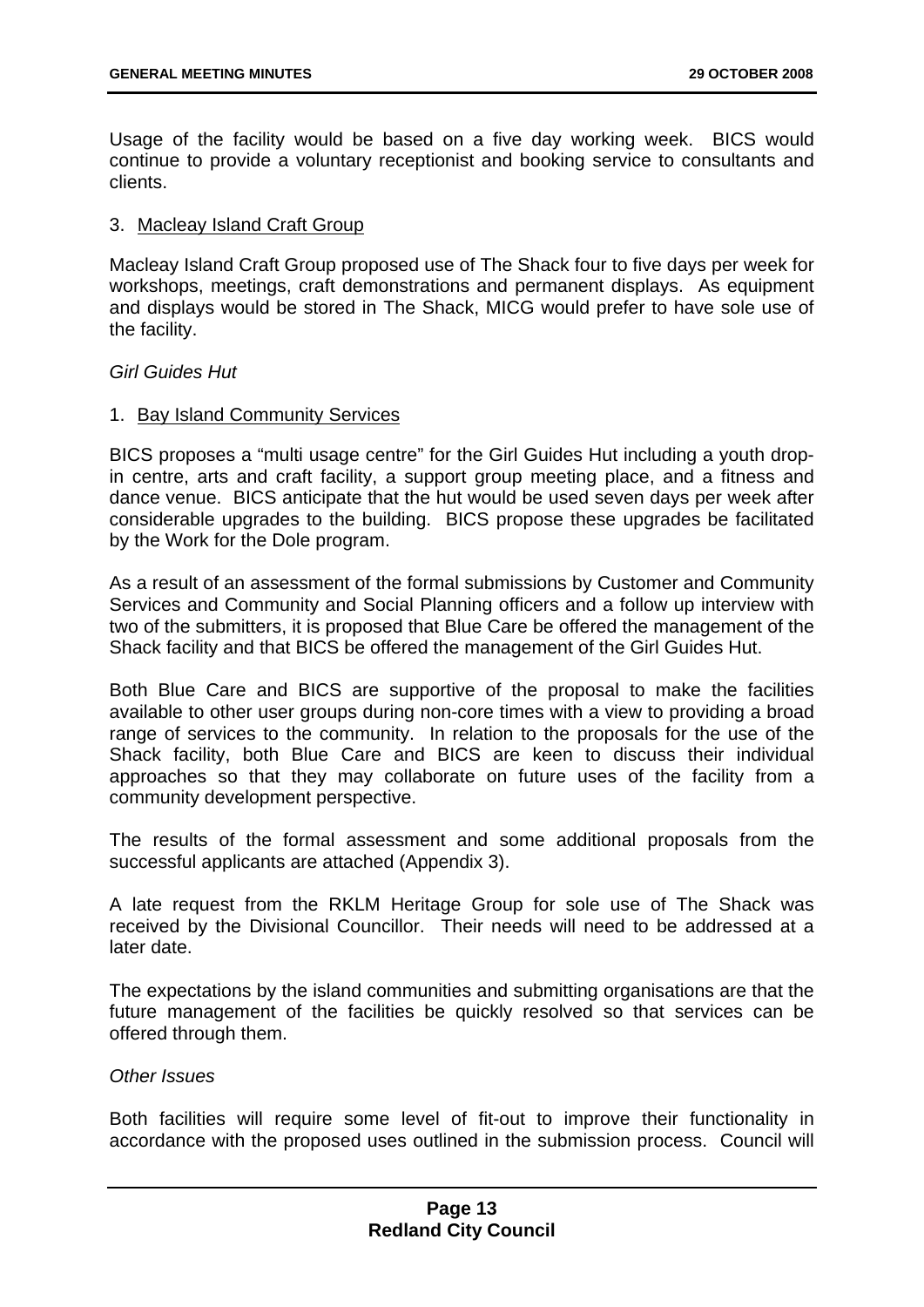be asked to consider making some financial allocation to ensure that the Girl Guides Facility complies with the Building Code of Australia and that it is fit for use.

#### **RELATIONSHIP TO CORPORATE PLAN**

The recommendation primarily supports Council's strategic priority to build safe, strong and self reliant communities with access to community services, infrastructure and opportunities for participation in community life.

#### **FINANCIAL IMPLICATIONS**

There will be some financial implications for this proposal as Council needs to ensure that the facilities are fit for use; however the recommended users are willing to contribute to the costs of fit out and will be solely responsible for their operational costs. Further work costings will be undertaken once tenure has been determined and external funding opportunities explored. Council costs will be considered during annual or quarterly budget processes.

#### **PLANNING SCHEME IMPLICATIONS**

The Land Use Planning Group was consulted and it is considered that the outcome of recommendations in this report will not require any amendments to the Redlands Planning Scheme.

#### **CONSULTATION**

Internal consultations were undertaken with:

- Community Development Team;
- Leisure and Recreation Services:
- Open Space Planning;
- Community and Social Planning.

External community engagement activities took place to inform the community about Council's process for securing new lessees for the facilities, to understand community expectations for the use of the facilities, and to determine which groups and individuals were interested in running programs or services for each building. External engagement also created an ideal opportunity for Council to inform the community about what other services and facilities were available.

External community engagement activities included:

- Working with the Department of Communities' SMBI Place project;
- Open House and Registration Day;
- Individual discussions with BICS:
- Liaison with Department of Communities on service provision issues;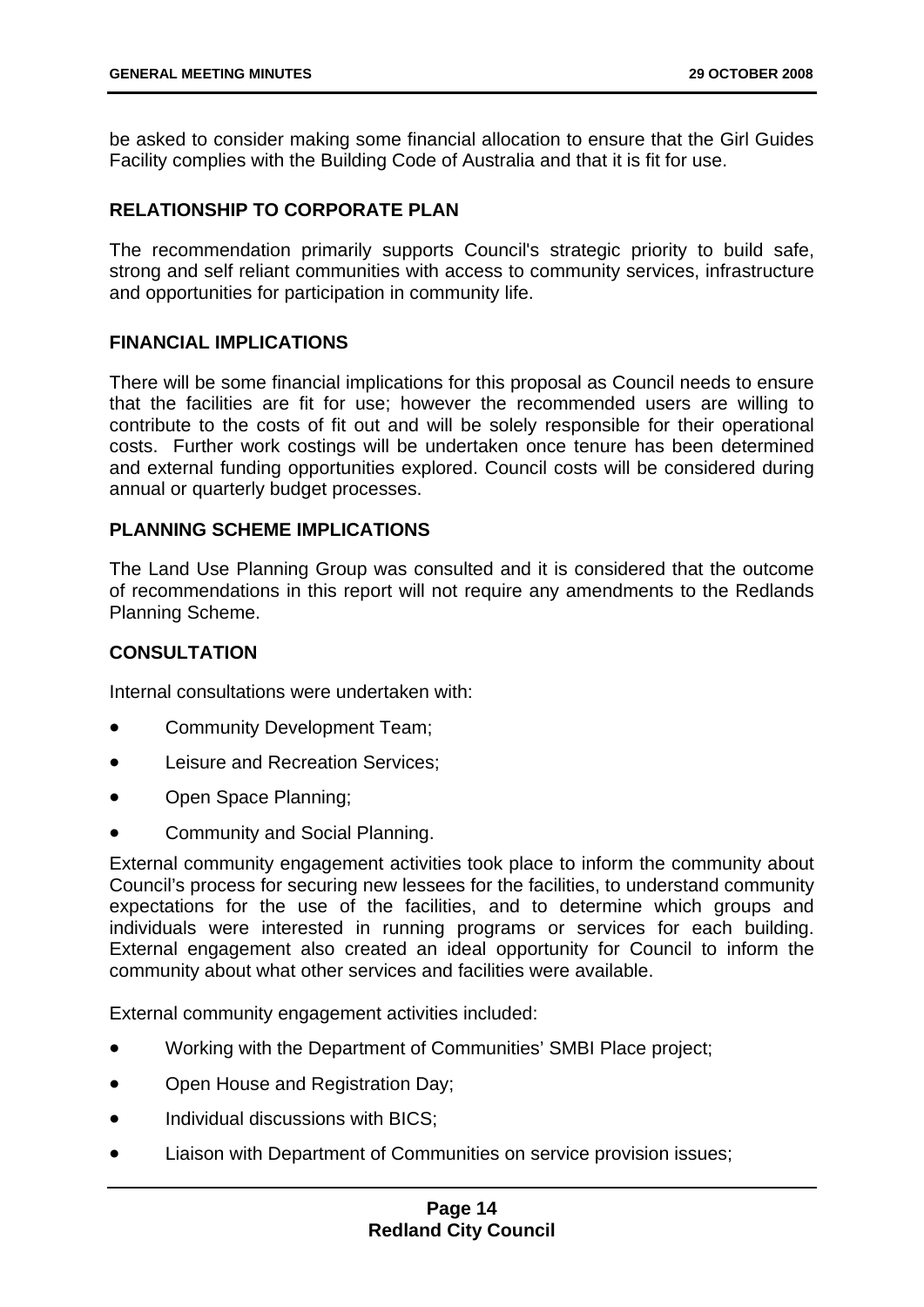- Call for submissions;
- Ongoing discussions with SMBI organisations.

#### **OPTIONS**

#### **PREFERRED**

- 1. That Blue Care Redland Community Care Services be offered a Permit to Occupy the vacant facility, known as the Shack on Macleay Island, for a period of three (3) years;
- 2. That Bay Islands Community Services Inc. be offered a Permit to Occupy the vacant facility, known as Girl Guides Hut on Russell Island, for a period of three (3) years;
- 3. That an assessment of costs to ensure that both facilities meet building standards and are fit for occupancy be undertaken; and
- 4. That a Council co-contribution to carry out refurbishment work be considered through the budget review process.

#### **ALTERNATIVE**

- 1. That Blue Care Redland Community Care Services be offered a Permit to Occupy the vacant facility, known as the Shack on Macleay Island, for a period of three (3) years; and
- 2. That the Girl Guides Hut tenancy arrangement be put on hold until the facility meets building standards and has been fully commissioned for community use.

#### **OFFICER'S/COMMITTEE RECOMMENDATION/ COUNCIL RESOLUTION**

| Moved by:    | Cr Townsend |
|--------------|-------------|
| Seconded by: | Cr Boglary  |

**That Council resolve as follows:** 

- **1. That Blue Care Redland Community Care Services be offered a Permit to Occupy the vacant facility, known as the Shack on Macleay Island, for a period of three (3) years;**
- **2. That Bay Islands Community Services Inc. be offered a Permit to Occupy the vacant facility, known as Girl Guides Hut on Russell Island, for a period of three (3) years;**
- **3. That an assessment of costs to ensure that both facilities meet building standards and are fit for occupancy be undertaken; and**
- **4. That a Council co-contribution to carry out refurbishment work be considered through the budget review process.**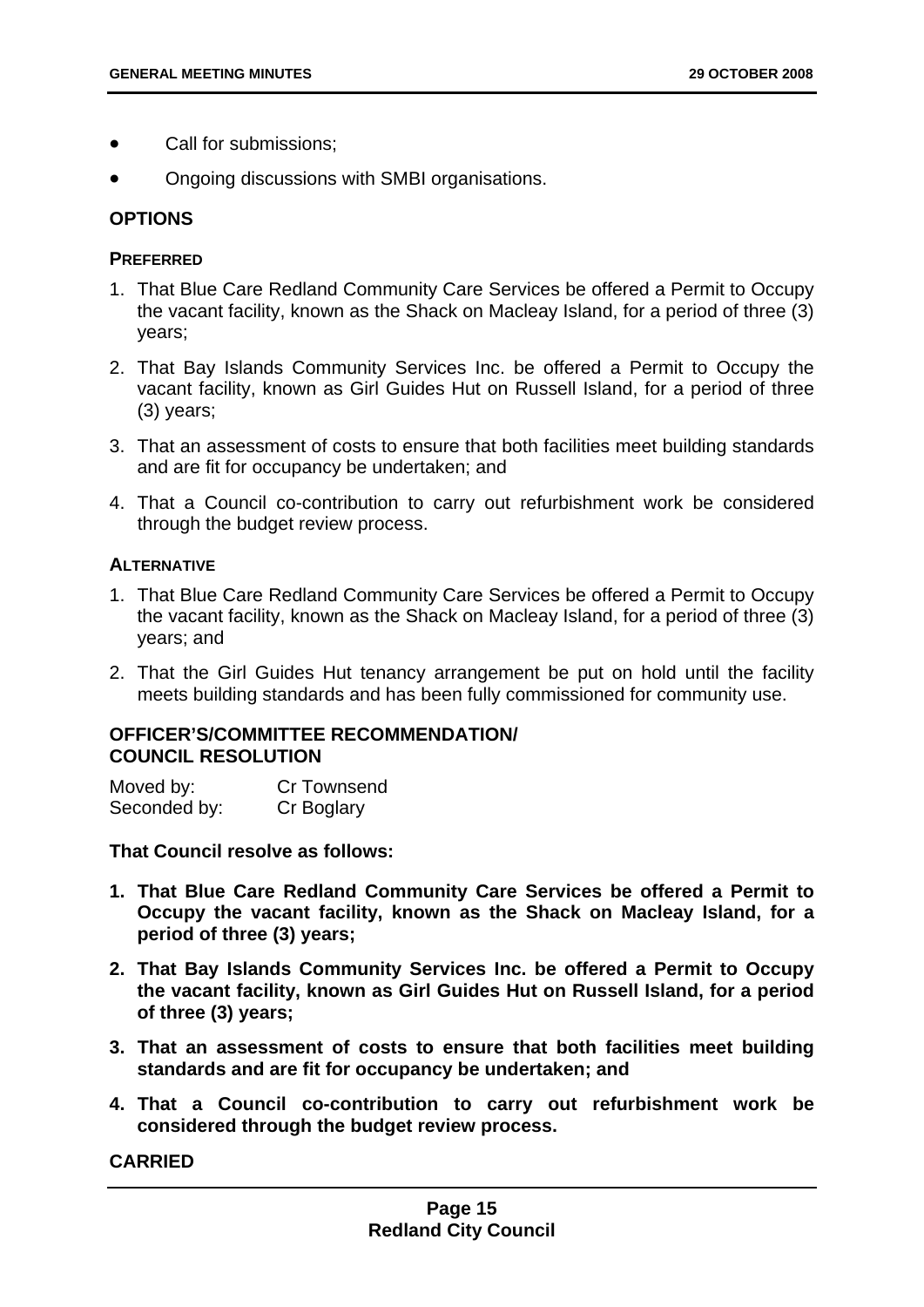#### **10.1.3 PETITION REQUEST TO CLOSE PATHWAY ADJACENT TO 13 & 15 DIANA STREET, CAPALABA**

| <b>Dataworks Filename:</b>       | <b>RTT: Capital Works Program</b><br><b>Gov Petitions</b>                                                                                                                                                                               |
|----------------------------------|-----------------------------------------------------------------------------------------------------------------------------------------------------------------------------------------------------------------------------------------|
| <b>Attachments:</b>              | Attachment 'A' - Aerial Photo of Consultation<br><b>Area for Diana Street, Capalaba</b><br><b>Attachment 'B' - "Community Survey Report" -</b><br>Diana Street, Capalaba - School Access Pathway<br>- Closure Petition - September 2008 |
| <b>Responsible Officer Name:</b> | <b>Abdish Athwal</b><br><b>Acting Manager Infrastructure Planning</b>                                                                                                                                                                   |
| <b>Author Name:</b>              | <b>Abdish Athwal</b><br><b>Acting Manager Infrastructure Planning</b>                                                                                                                                                                   |

#### **EXECUTIVE SUMMARY**

A petition was received by Council requesting the closure of a pathway adjacent to 13 and 15 Diana Street, Capalaba. At the General Meeting of 28 November 2007, Council resolved that the petition be received and referred to the appropriate area for consideration and a report back to Council. The report recommended that Council not support the closure of the pathway.

A response to the petition was presented to Council on 28 May 2008, when Council resolved that the matter be deferred to a future Planning and Policy Committee meeting to allow for further consultation and a survey to be completed.

The November 2007 petition had a total of 133 signatures from a very wide area of Redlands and Brisbane. Of the 133 signatures, 31 signatures from 14 properties were from within the same area as the June 2008 consultation area.

In September 2008, Integrated Open Space Services (IOSS), an independent consultation service, was engaged to undertake an independent survey of local residents to ascertain their response to the petition. The results revealed 42% in favour of the path remaining open, 31% unsure and 27% in favour of closing the path.

Council's Community Safety Officer, Mr Shane Smith, inspected the pathway and contacted the head petitioners, Mr & Mrs Wayne Fing of 13 Diana Street, to ascertain what current Crime Prevention Through Environmental Design (CPTED) issues he was referring to in the Petition. Mr Fing was very vague in his response.

From this meeting Mr Smith ascertained that the problem is not during school hours but occurs mainly on Friday and Saturday nights. The youth congregate under the street light, and sit and make noise. There is some very minor graffiti, which has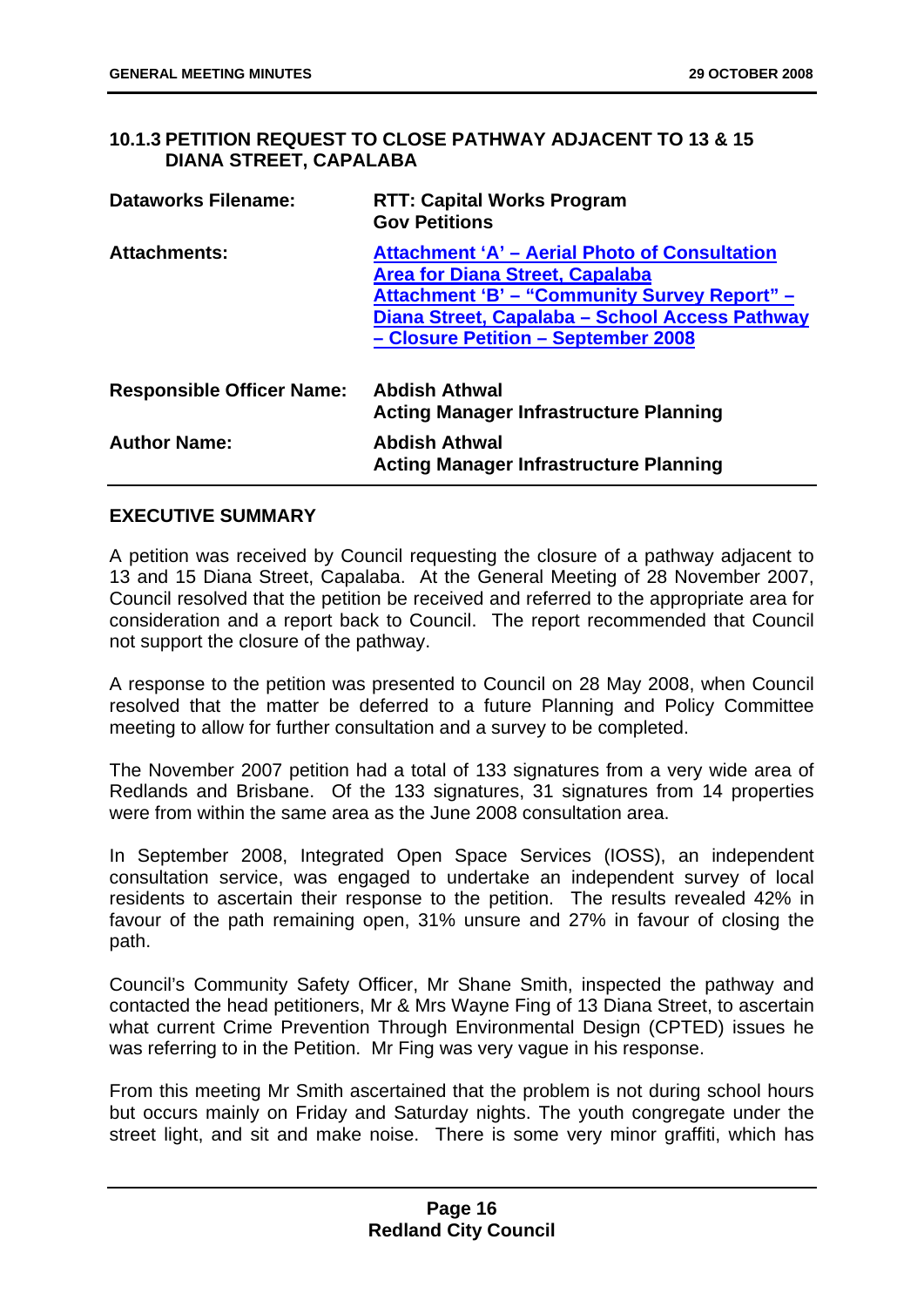been there about 18 months. From the site inspection, Mr Smith was unable to find any issues in contravention of CPTED principles.

Due to the above findings and the results from IOSS survey, which revealed majority support (42%) in favour of the path remaining open, the Officer's Recommendation is that Council resolve to not support the closure of the pathway between 13 and 15 Diana Street, Capalaba.

#### **PURPOSE**

To complete a community consultation and prepare a response to a petition requesting that Council close a pathway adjacent to 13 and 15 Diana Street, Capalaba.

#### **BACKGROUND**

The owners of 13 and 15 Diana Street, Capalaba arranged a petition of local residents seeking closure of the above mentioned pathway between their respective properties.

A response to a petition was presented to Council on 28 May 2008 when Council resolved that the matter be deferred to a future Planning and Policy Committee meeting to allow for further consultation and a survey to be completed.

In September 2008, Integrated Open Space Services (IOSS) an independent consultation service, was engaged to carry-out a three part survey. Also Council's Community Safety Officer, Mr Shane Smith, inspected the pathway and contacted the head petitioner, Mr Wayne Fing to ascertain what current Crime Prevention Through Environmental Design (CPTED) issues he was referring to in the Petition.

#### **ISSUES**

This section of pathway is integral with the Diana Street road reserve and its closure therefore comes within the jurisdiction of the Department of Natural Resources and Water (DNRW);

The concrete footpath in Diana Street, including the link to the school, is of relatively recent construction. A 280m section of path in Diana Street was purpose built from Handsworth Street to link with the school via the pathway between the properties;

Closure of the pathway link between the properties would make the footpath in Diana Street virtually redundant and Council would only support the closure provided DNRW could sell the land to the adjoining property owners and not become a maintenance issue for Council.

The November 2007 petition had a total of 133 signatures from a very wide area of Redlands and Brisbane. Of the 133 signatures, 31 signatures from 14 properties were from within same area as the June 2008 consultation area.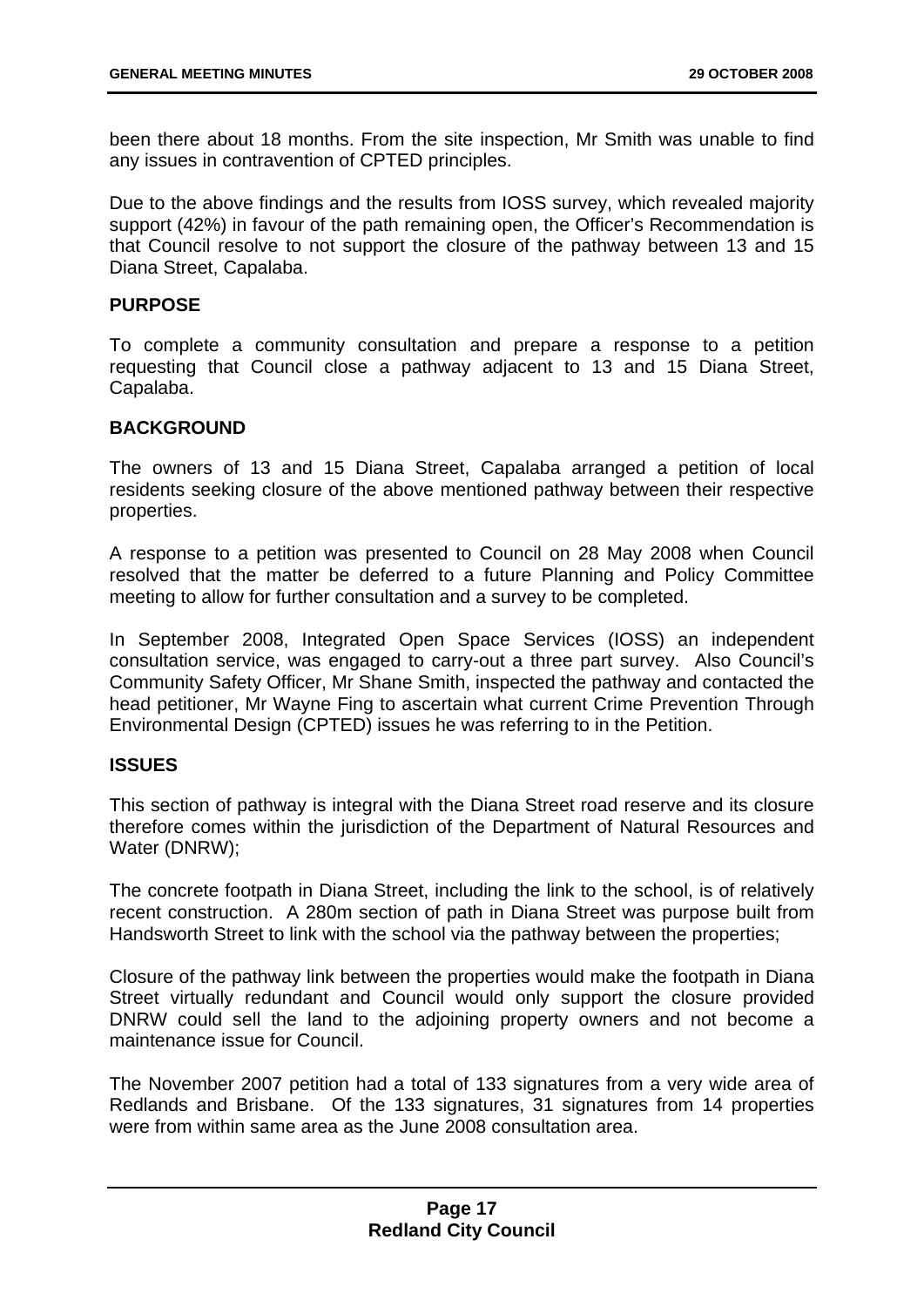While the November 2007 petition does not provide definitive reasons for requesting the closure of the pathway, the common reasons for such requests are the occasional nuisances caused by pedestrian activity and the perceived additional risks to the security of the adjoining properties.

In September 2008, Integrated Open Space Services (IOSS), an independent consultation service, was engaged to undertake an independent survey of local residents to ascertain their response to the petition. The consultation survey was restricted to an area directly affected by the pathway, which is bounded by the south side of School Road, the western side of Ney Road, the northern side of Wentworth Drive to the park, Park Street, Rhoades Street and Capalaba State College. (Refer to Attachment 'A')

The survey consisted of three components:

- i) A door to door interview survey, with one person over 18 per household being interviewed, from the same area as the June 2008 survey;
- ii) On-site survey in Diana Street adjacent to the access pathway, to obtain feed back from adults dropping off/picking up their children;
- iii) Count of people entering and leaving the school.

IOSS survey results revealed majority support (42%) in favour of the path remaining open, with 31% unsure and 27% in favour of closing the path. (Refer to Attachment 'B').

The November 2007 petition stated that "the existence of the pathway does not meet CPTED principle". Council Community Safety Officer, Mr Shane Smith, inspected the pathway and contacted the head petitioners, Mr and Mrs Wayne Fing of 13 Diana Street; to ascertain what current Crime Prevention Through Environmental Design (CPTED) issues he referred to in the Petition. Mr Fing could not clarify which CPTED principles he referred to as not being met. Mr Smith from this contact with Mr & Mrs Fing ascertained that:

- i) The problem is not during school time or hours, the problems occur mainly on Friday and Saturday nights;
- ii) The youth congregate under the street light, and sit make noise. Allegations of items stolen from 13 & 15. Incident (singular) where a used condom was thrown over the fence. Allegedly where used alcohol cans and bottles have been thrown over the fence;
- iii) Very minor graffiti, which has been there about 18 months;
- iv) Number 13 Diana Street requires a new fence along the footpath;
- v) Mr Fing could not clarify which CPTED principles were not being met.
- vi) From the site inspection, Mr Smith was unable to find any issues in contravention of CPTED principles and requested that Mr Fing set up a meeting, where Mr Smith would attend and discuss the principles referred to. Mr Smith has left message for Mr Fing to contact him but no response has been received from Mr Fing.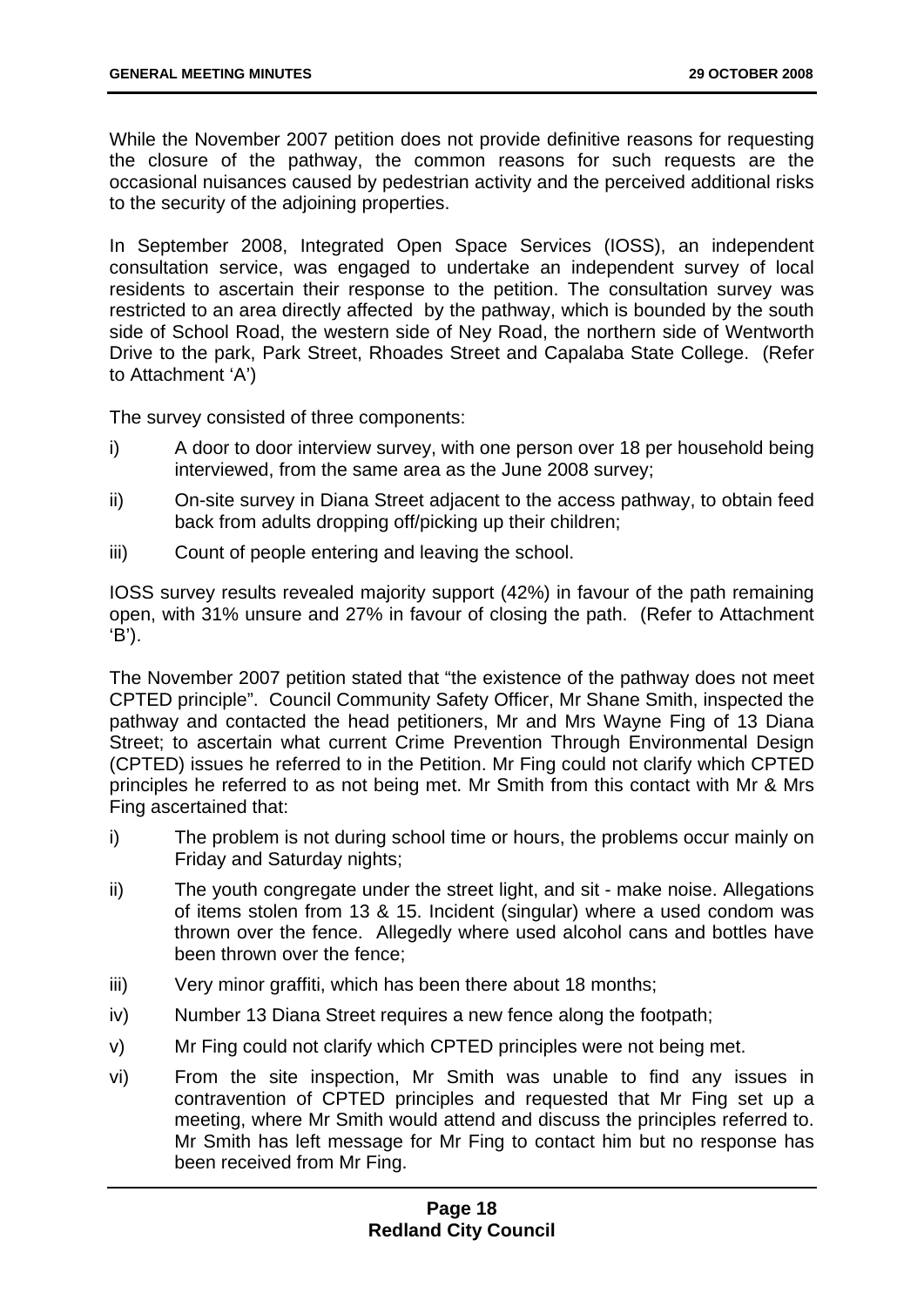The results from IOSS survey revealed majority support (42%) in favour of the path remaining open.

#### **RELATIONSHIP TO CORPORATE PLAN**

The recommendation primarily supports Council's strategic priority to provide and maintain water, waste services, roads, drainage and support the provision of transport and waterways infrastructure.

#### **FINANCIAL IMPLICATIONS**

No financial implications if the preferred option is adopted.

#### **PLANNING SCHEME IMPLICATIONS**

The Land Use Planning Group was consulted and it is considered that the outcome of recommendations in this report will not require any amendments to the Redlands Planning Scheme.

#### **CONSULTATION**

The Divisional Councillor, Cr Karen Williams has been consulted and does not support the preferred option.

#### **OPTIONS**

#### **PREFERRED**

That Council resolve as follows:

- 1. To not support the closure of the pathway between 13 and 15 Diana Street, Capalaba as per the November 2007 petition; and
- 2. That the principal petitioner be requested to notify all signatories to the petition of Council's decision in this matter.

#### **ALTERNATIVE**

No alternative option recommended.

#### **OFFICER'S RECOMMENDATION**

That Council resolve as follows:

- 1. To not support the closure of the pathway between 13 and 15 Diana Street, Capalaba as per the November 2007 petition; and
- 2. That the principal petitioner be requested to notify all signatories to the petition of Council's decision in this matter.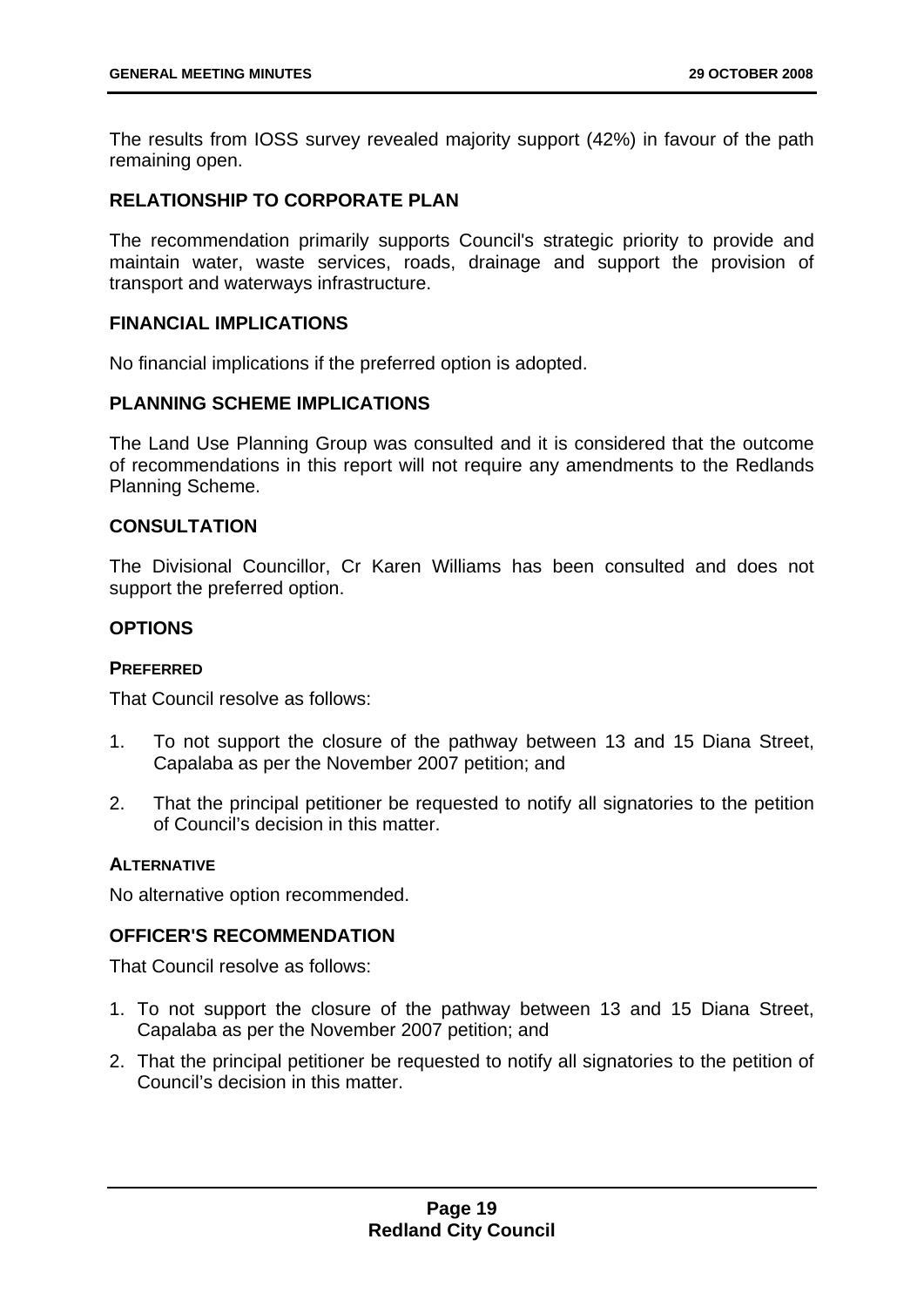#### **PROPOSED MOTION**

Moved by: Cr Hobson

That Council resolve as follows:

- 1. To not support the closure of the pathway between 13 and 15 Diana Street, Capalaba as per the November 2007 petition;
- 2. To investigate the installation of a locked gate at both ends on weekends, from Friday night through to Sunday night; and
- 3. That the principal petitioner be requested to notify all signatories to the petition of Council's decision in this matter.

The motion lapsed for want of a seconder.

#### **COMMITTEE RECOMMENDATION**

That Council resolve as follows:

- 1. To not support the closure of the pathway between 13 and 15 Diana Street, Capalaba as per the November 2007 petition; and
- 2. That the principal petitioner be requested to notify all signatories to the petition of Council's decision in this matter.

#### **COUNCIL RESOLUTION**

Moved by: Cr Williams Seconded by: Cr Dowling

**That the Committee Recommendation not be accepted and that Council resolve as follows:** 

- **1. To support the closure of the pathway between 13 and 15 Diana Street, Capalaba as per the November 2007 petition; and**
- **2. That the principal petitioner be requested to notify all signatories to the petition of Council's decision in this matter.**

#### **CARRIED**

A division was called for.

Crs Williams, Dowling, Henry, Ogilvie, Boglary, Hobson, Townsend, Reimers and Murray voted in the affirmative.

Crs Elliott and Bowler voted in the negative.

The motion was declared by the Mayor as **CARRIED**.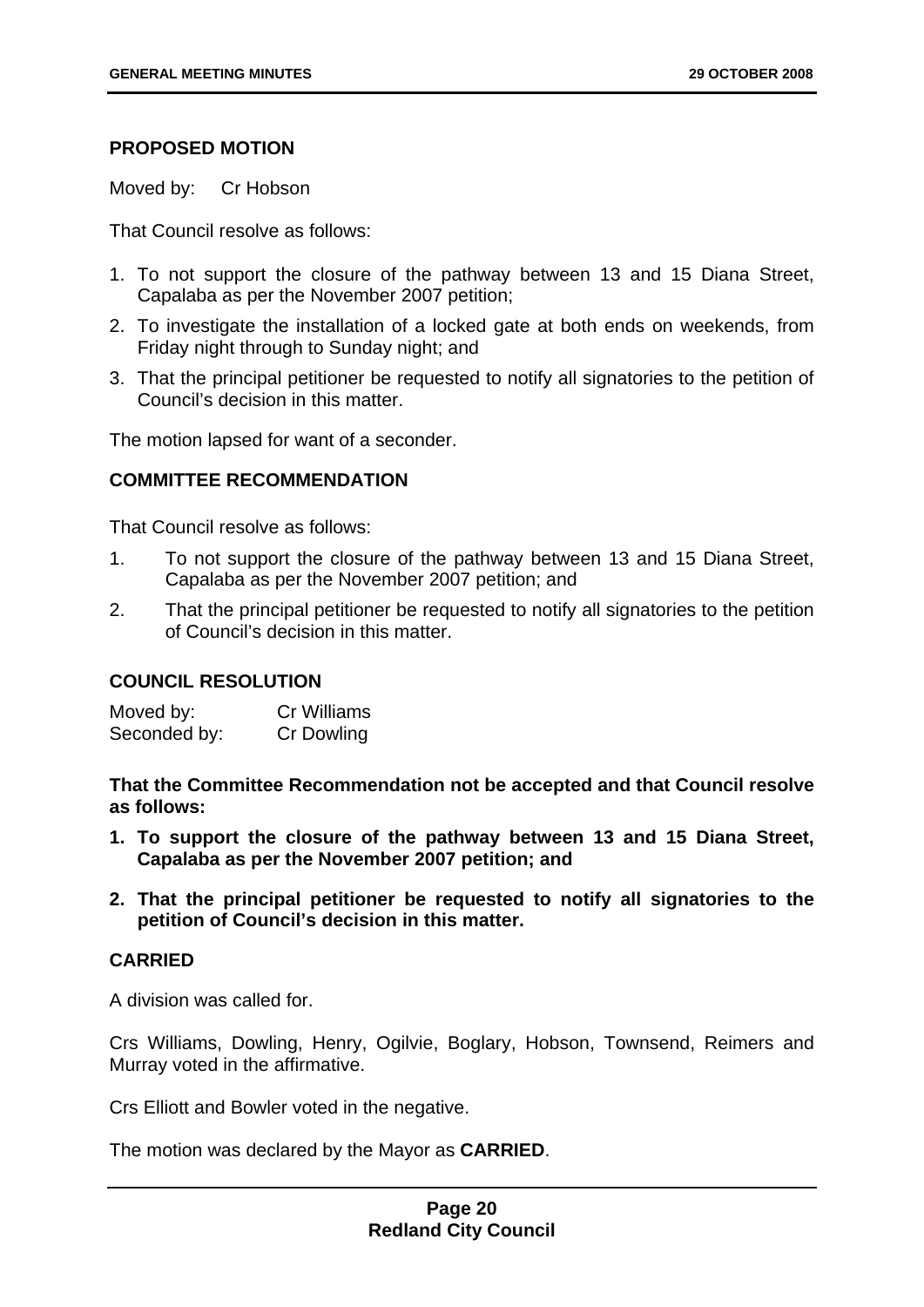#### **10.2 GENERAL BUSINESS**

The following item of general business was raised:

#### 1. **Cr Elliott**

Cr Elliott requested an update on the status of the Koala Taskforce.

Cr Hobson advised that a letter had been received which indicated that negotiations were still continuing with other government departments. Cr Hobson further advised that she had not heard anything that suggested that the taskforce would be disbanded and that no further comment would be made until she had been officially advised.

#### **COMMITTEE RECOMMENDATION/ COUNCIL RESOLUTION**

Moved by: Cr Murray Seconded by: Cr Townsend

**That the general business item be noted.**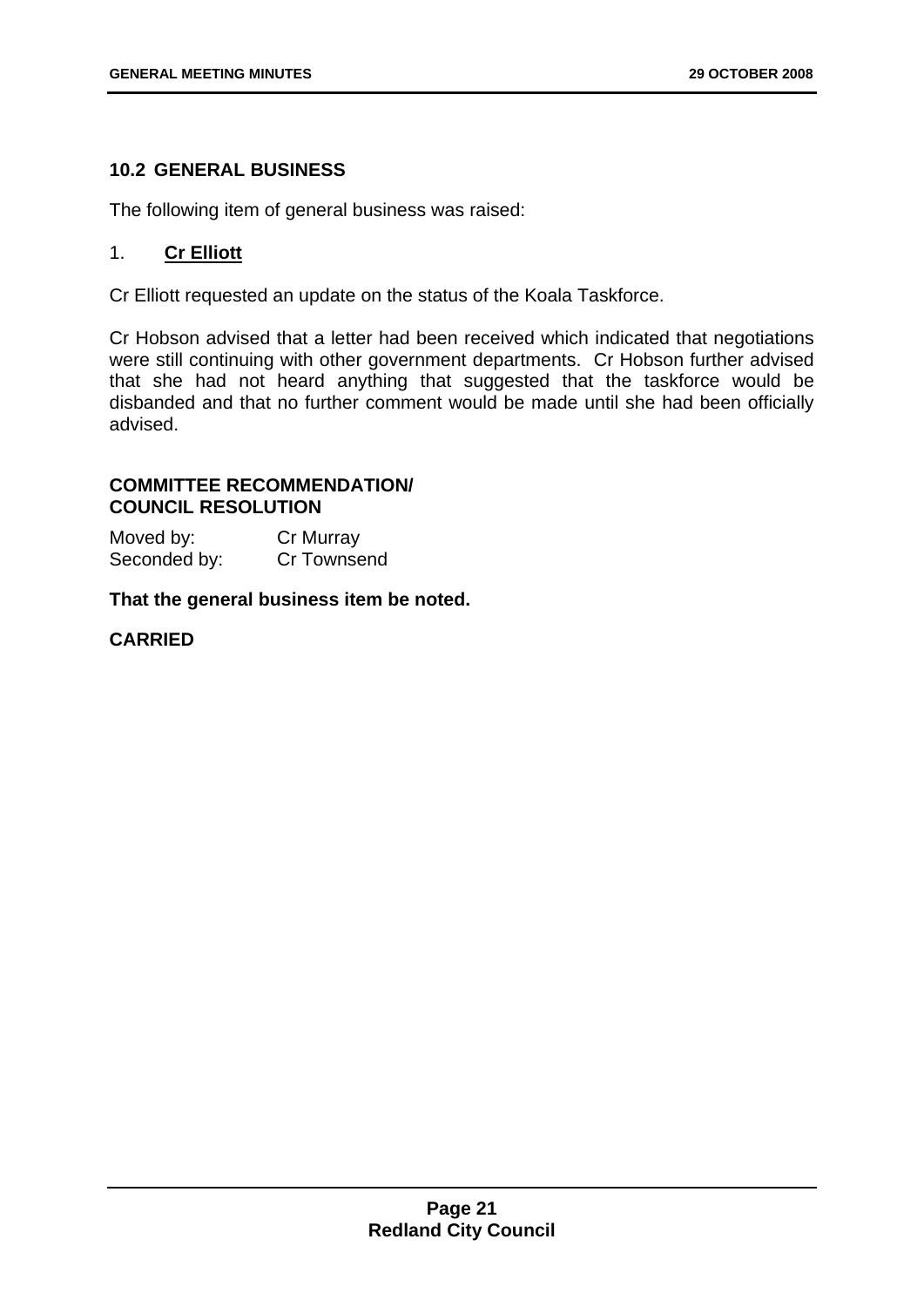#### **11 REDLAND WATER AND WASTE COMMITTEE 21/10/08 - RECEIPT AND ADOPTION OF REPORT**

| Moved by:    | Cr Henry   |
|--------------|------------|
| Seconded by: | Cr Boglary |

That the following Redland Water and Waste Committee Report of 21 October 2008 be received.

CARRIED

#### **DECLARATION OF OPENING**

Cr Henry declared the meeting open at 2.02 pm.

#### **RECORD OF ATTENDANCE AND LEAVE OF ABSENCE**

| <b>Members Present</b><br>Cr D Henry<br>Cr M Hobson PSM<br>Cr W Boglary<br>Cr C Ogilvie<br>Cr P Dowling<br>Cr B Townsend<br>Cr T Bowler<br><b>Cr M Elliott</b><br><b>Cr K Reimers</b><br>Cr K Williams<br>Cr H Murray | <b>Chair and Councillor Division 3</b><br>Mayor<br><b>Councillor Division 1</b><br><b>Councillor Division 2</b><br><b>Councillor Division 4</b><br><b>Councillor Division 5</b><br>Deputy Mayor and Councillor Division 6<br><b>Councillor Division 7</b><br><b>Councillor Division 8</b><br><b>Councillor Division 9</b><br><b>Councillor Division 10</b> |
|-----------------------------------------------------------------------------------------------------------------------------------------------------------------------------------------------------------------------|------------------------------------------------------------------------------------------------------------------------------------------------------------------------------------------------------------------------------------------------------------------------------------------------------------------------------------------------------------|
| <b>Committee Manager</b><br>Ms E Bray                                                                                                                                                                                 | Acting General Manager Redland Water & Waste                                                                                                                                                                                                                                                                                                               |
| <b>Officers</b><br>Mr G Stevenson PSM<br>Mr B Taylor<br>Mr K Maguire                                                                                                                                                  | <b>Chief Executive Officer</b><br><b>Manager Treatment Operations</b><br><b>Acting Manager Customer Service &amp; Business</b><br>Performance                                                                                                                                                                                                              |
| Mr J Frew<br>Ms S Carseldine                                                                                                                                                                                          | <b>Acting Manager Operations &amp; Maintenance</b><br>Senior Adviser Financial Management                                                                                                                                                                                                                                                                  |
| <b>Minutes</b><br>Mrs J Thomas                                                                                                                                                                                        | Corporate Meetings & Registers Officer                                                                                                                                                                                                                                                                                                                     |
| <b>PUBLIC PARTICIPATION AT MEETING</b><br>Nil                                                                                                                                                                         |                                                                                                                                                                                                                                                                                                                                                            |
| <b>DECLARATION OF INTEREST</b><br>Nil                                                                                                                                                                                 |                                                                                                                                                                                                                                                                                                                                                            |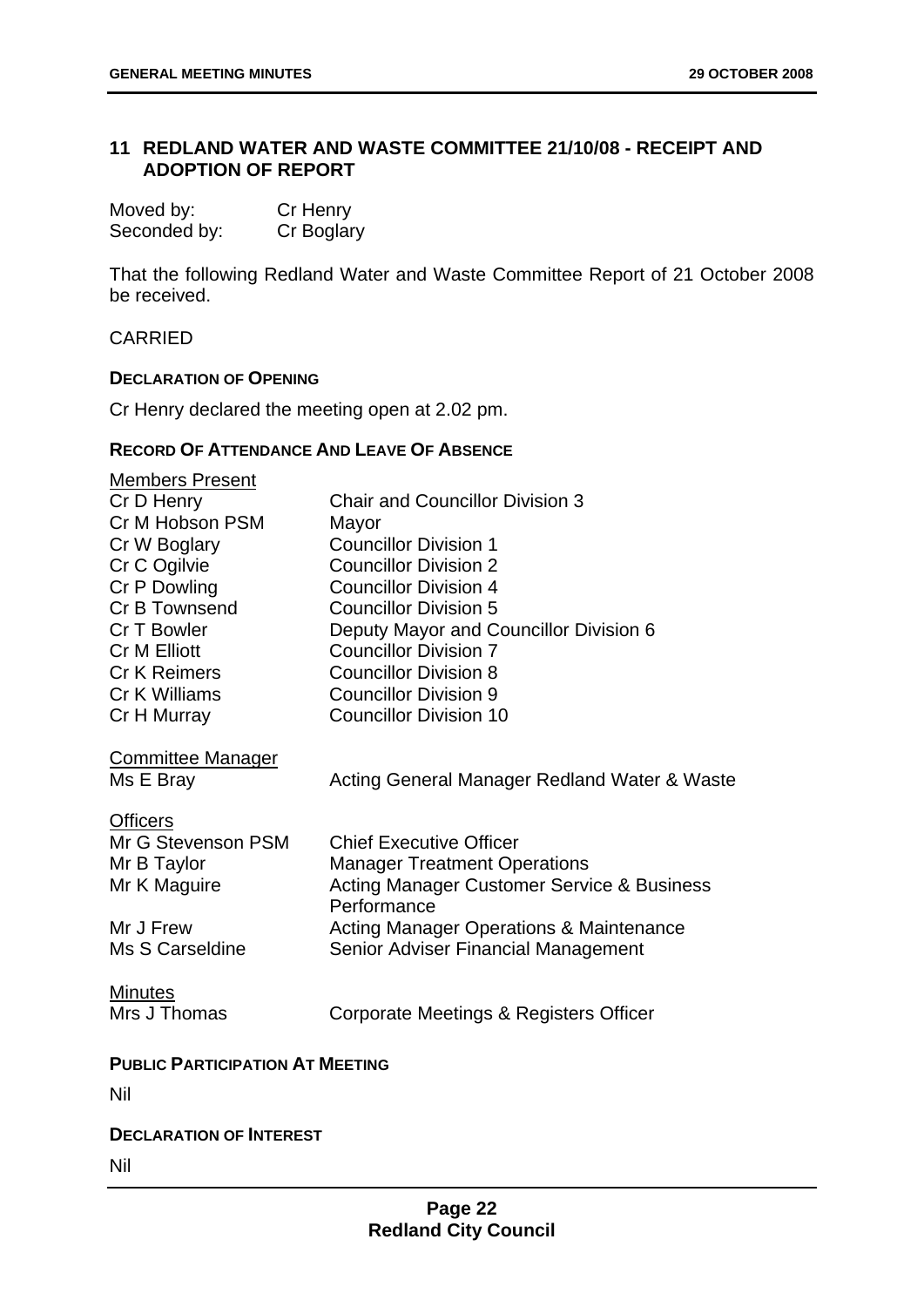#### **MOTION TO ALTER THE ORDER OF BUSINESS**

Nil

[The following is a record of councillor attendance at this committee meeting:

Cr Townsend left the meeting at 2.25 pm (during item 1.1) and returned at 2.31 pm (during item 1.1).

Cr Dowling left the meeting at 2.58pm (during item 1.1).

Cr Williams left the meting at 3.20 pm (during general business)]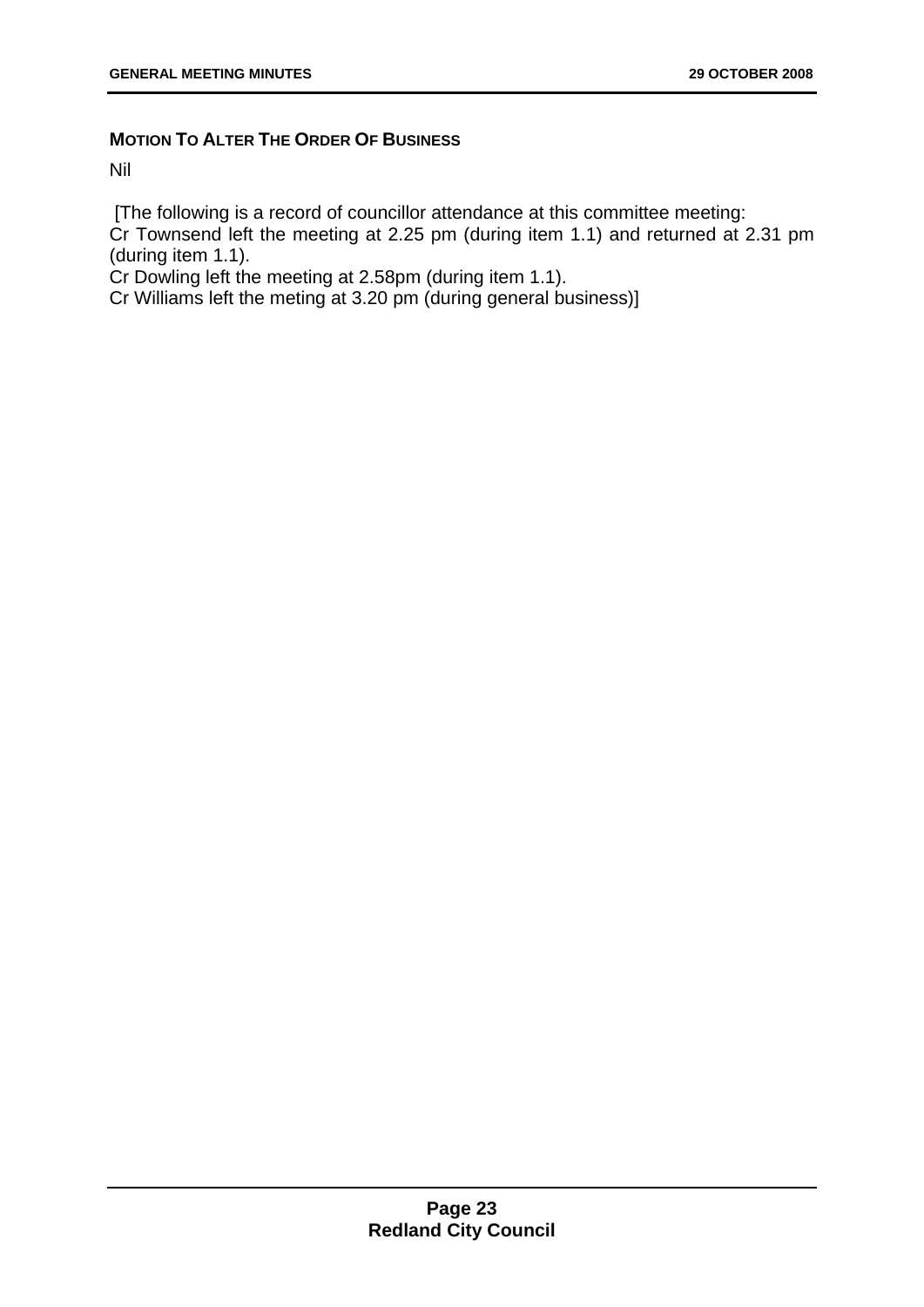#### **11.1 REDLAND WATER AND WASTE**

#### **11.1.1 REDLAND WATER & WASTE COUNCIL BUSINESS UNIT REPORT – SEPTEMBER 2008**

| <b>Dataworks Filename:</b>       | <b>WW Redland Water &amp; Waste Committee</b><br><b>WM Redland Water &amp; Waste Committee</b><br><b>WS Redland Water &amp; Waste Committee</b> |
|----------------------------------|-------------------------------------------------------------------------------------------------------------------------------------------------|
| <b>Attachments:</b>              | <b>Business Unit Report - September 2008</b><br><b>Appendix A – Wastewater Treatment Plants</b><br><b>Supplementary Performance Information</b> |
| <b>Responsible Officer Name:</b> | <b>Gary Soutar</b><br><b>General Manager, Redland Water &amp; Waste</b>                                                                         |
| <b>Author Name:</b>              | <b>Gary Soutar</b><br><b>General Manager, Redland Water &amp; Waste</b>                                                                         |

#### **EXECUTIVE SUMMARY**

The Redland Water & Waste (RWW) Council Business Unit report is presented to Council for noting. The report provides the business unit's performance for the month of September 2008 and covers financial and non-financial indicators for water, wastewater and waste.

It is expected that, most of the time the report findings will be "business as usual". Where exceptions occur, these will be highlighted.

The report provides a regular opportunity for Council to consider the performance of RWW and to respond to any exceptional reporting.

Council is provided with the option to accept the report or, accept it and request additional information or a review of performance.

#### **PURPOSE**

To report on the ongoing performance of the business unit against key performance indicators (KPIs).

#### **BACKGROUND**

RWW's performance plan identifies KPIs for which performance targets have been agreed with Council. Reporting is done each month through the RWW Committee.

#### **ISSUES**

The report is provided to Council as a means of monitoring the performance of RWW for the activities of water, wastewater and waste.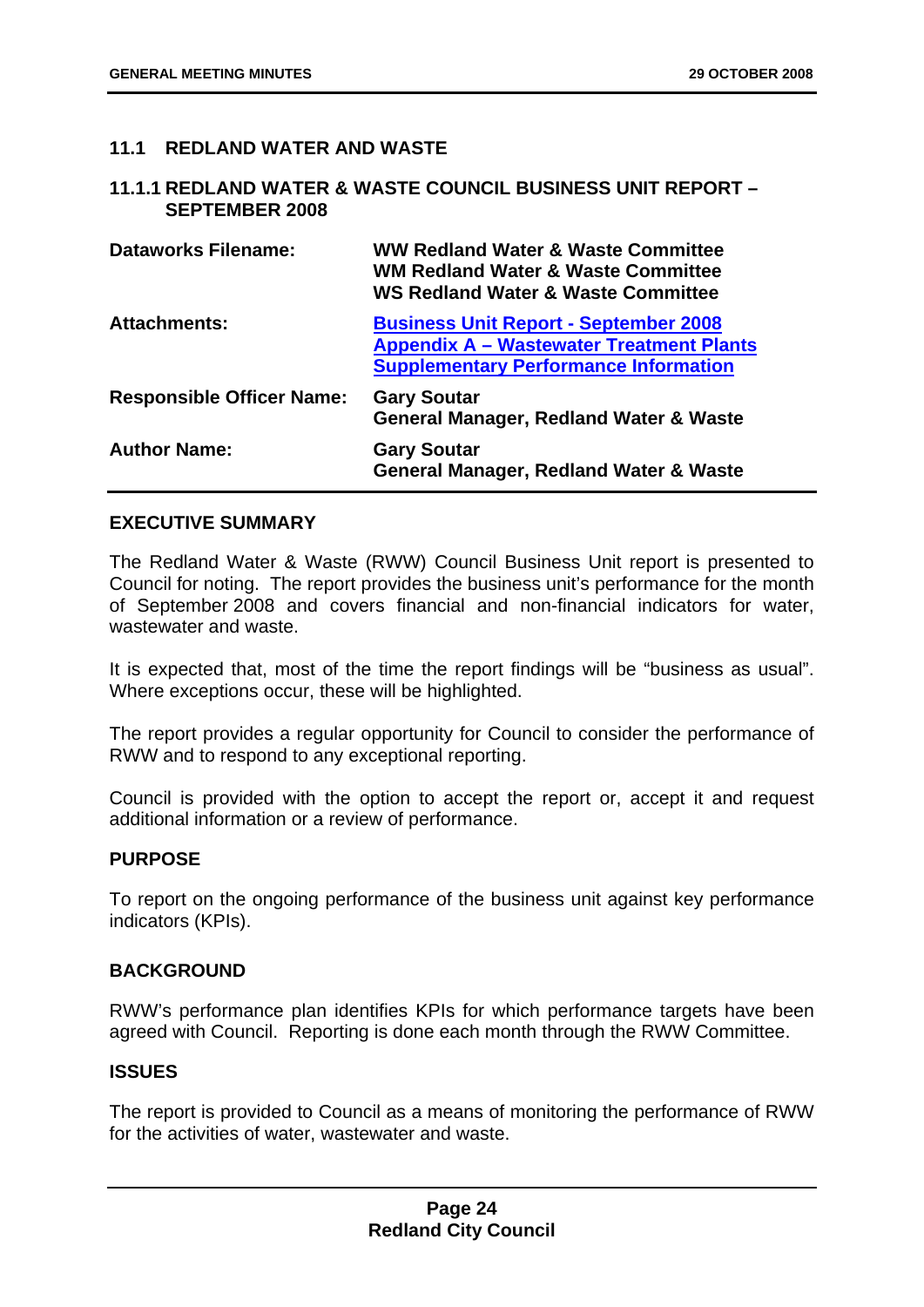The first part of the report comprises a "snapshot" of the business unit's achievement in meeting KPIs (year-to-date) and financial report card.

The report then provides specific financial report and commentary, capital expenditure (graphically) and a detailed customer overview.

The main body of the report focuses on actual levels of achievement against the KPIs for the month. Where exceptions have occurred and targets not met, an explanation is given as well as action taken to improve performance.

The report closes with a summary of the major issues for each group during the month.

#### **RELATIONSHIP TO CORPORATE PLAN**

The recommendation primarily supports Council's strategic priority to provide and maintain water, wastewater and waste services to sustain our community.

Providing this report also supports Council's Governance strategic priority to provide a clear organisational direction supported by effective leadership and a framework of policies, plans and strategies that are responsive to the community's needs and which promote accountable and ethical standards of practice.

#### **FINANCIAL IMPLICATIONS**

There are no direct financial implications resulting from this report. Financial implications may result where Council requests a performance review or requests an increase in performance standards.

#### **CONSULTATION**

Consultation has occurred with:

- Manager Customer Service & Business Performance, RWW;
- Manager Treatment Operations, RWW; and
- Senior Advisor, Financial Management, RWW.

#### **OPTIONS**

#### **PREFERRED**

That Council resolve to accept the Redland Water & Waste Council business unit report for September 2008, as presented in the attachment.

#### **ALTERNATIVE**

That Council accepts the report and requests additional information or a review of performance.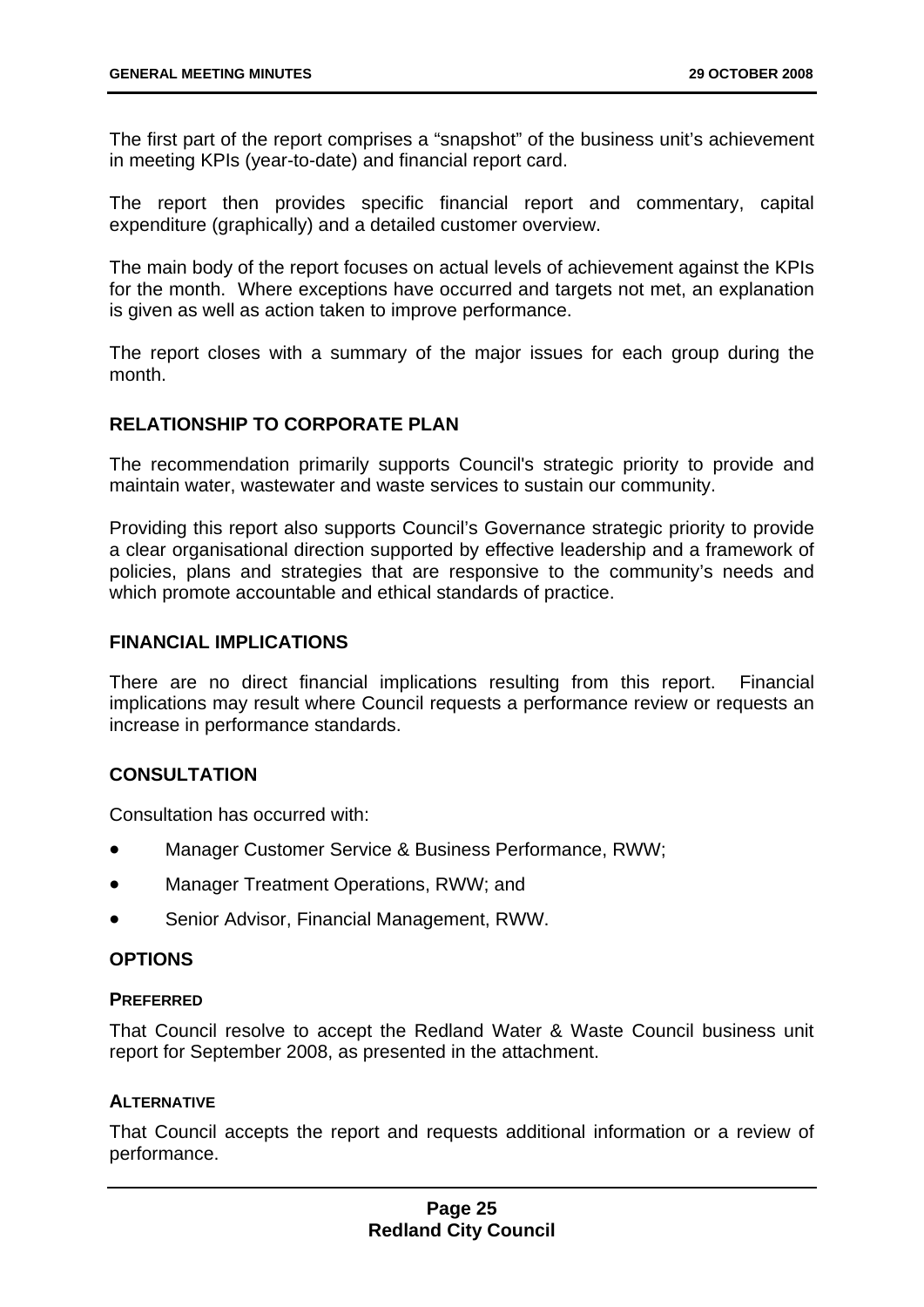#### **OFFICER'S/COMMITTEE RECOMMENDATION/ COUNCIL RESOLUTION**

Moved by: Cr Henry Seconded by: Cr Reimers

**That Council resolve to accept the Redland Water & Waste Council Business Unit Report for September 2008, as presented in the attachment.**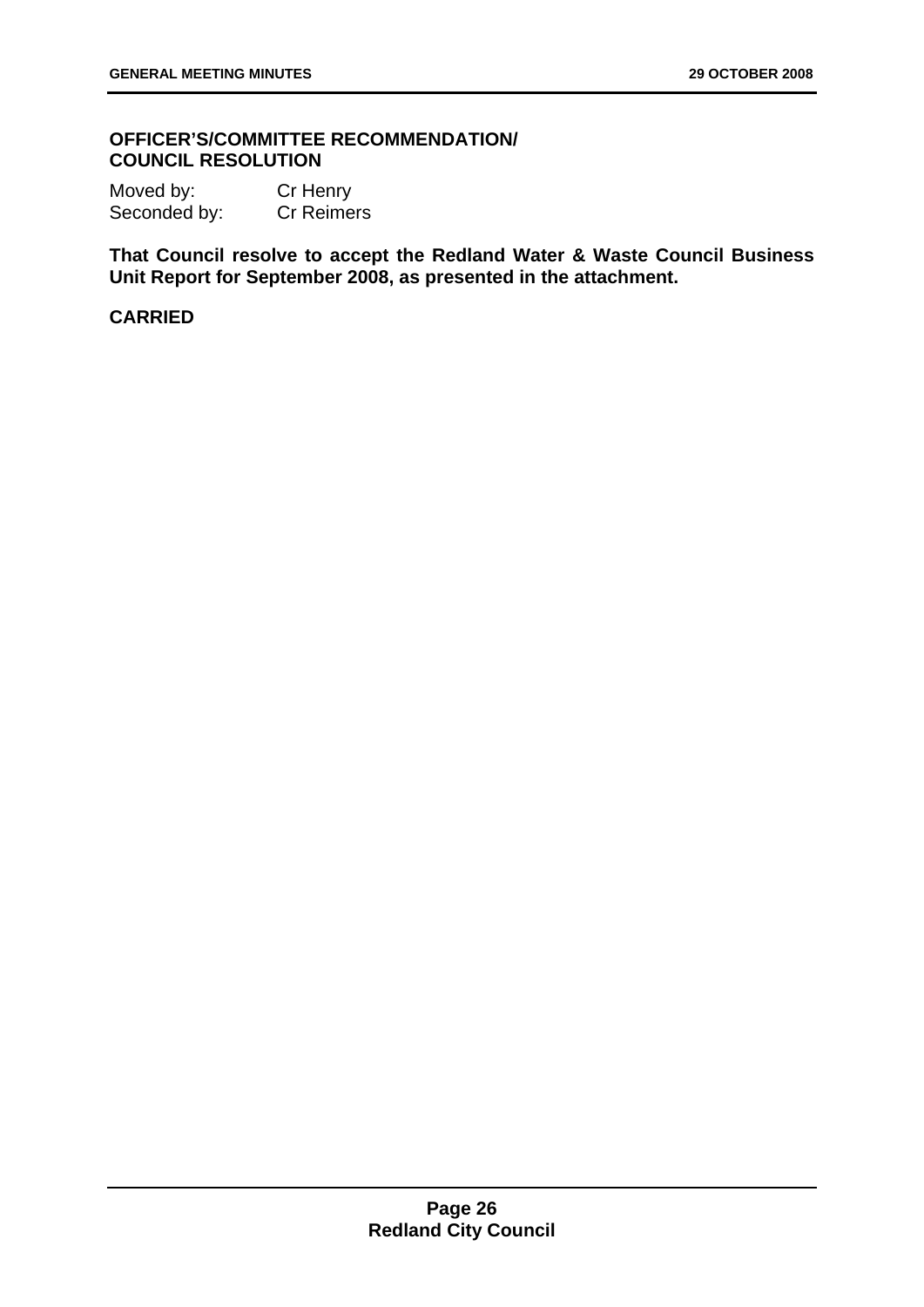#### **11.1.2 DELEGATIONS UNDER WATER SUPPLY ACT 2008**

| <b>Dataworks Filename:</b>       | WS Legislation - Water Supply (Safety and<br><b>Reliability) Act 2008</b>                   |
|----------------------------------|---------------------------------------------------------------------------------------------|
| <b>Attachment:</b>               | <b>Water Supply (Safety &amp; Reliability) Act 2008 -</b><br><b>Delegations to CEO</b>      |
| <b>Responsible Officer Name:</b> | <b>Eleanor Bray</b><br><b>Manager Customer Service &amp; Business</b><br><b>Performance</b> |
| <b>Author Name:</b>              | <b>Michelle Vanyai</b><br><b>Senior Project Officer</b>                                     |

#### **EXECUTIVE SUMMARY**

Redland City Council (RCC) is a registered water service provider (WSP) under the *Water Act 2000*. In order for RCC to carry out its obligations as a WSP, it is recommended that Council delegate authority to the Chief Executive Officer (CEO) for specific sections of the *Water Supply (Safety and Reliability) Act 2008*.

Delegating authority to the CEO of certain sections allows the WSP to carry out operational and enforcement activities under the specified act.

#### **PURPOSE**

The purpose of this report is to recommend that Council delegate authority to the CEO of certain sections under the *Water Supply (Safety and Reliability) Act 2008.*

#### **BACKGROUND**

RCC operates as a WSP under the *Water Act 2000* and established Redland Water & Waste (RWW) as a commercial business unit to undertake the operations of the WSP. Recent legislative changes resulted in the removal of some delegated powers for authorised persons from the *Water Act 2000* and inclusion of them in the W*ater Supply (Safety & Reliability) Act 2008.* The powers relate to water restrictions and Council's ability to protect the city's infrastructure system and supply.

Authorised persons for these activities were previously appointed by the CEO under the *Water Act 2000* but now need appointment under the *Water Supply (Safety & Reliability) Act 2008.* 

In addition, to clarify the CEO's position to act as a person with authority to start proceedings for an enforcement order under sections 475 and 476 of the *Act*, it is considered prudent to formally endorse the CEO as a person authorised to act on behalf of an entity – in this case – Redland City Council as service provider.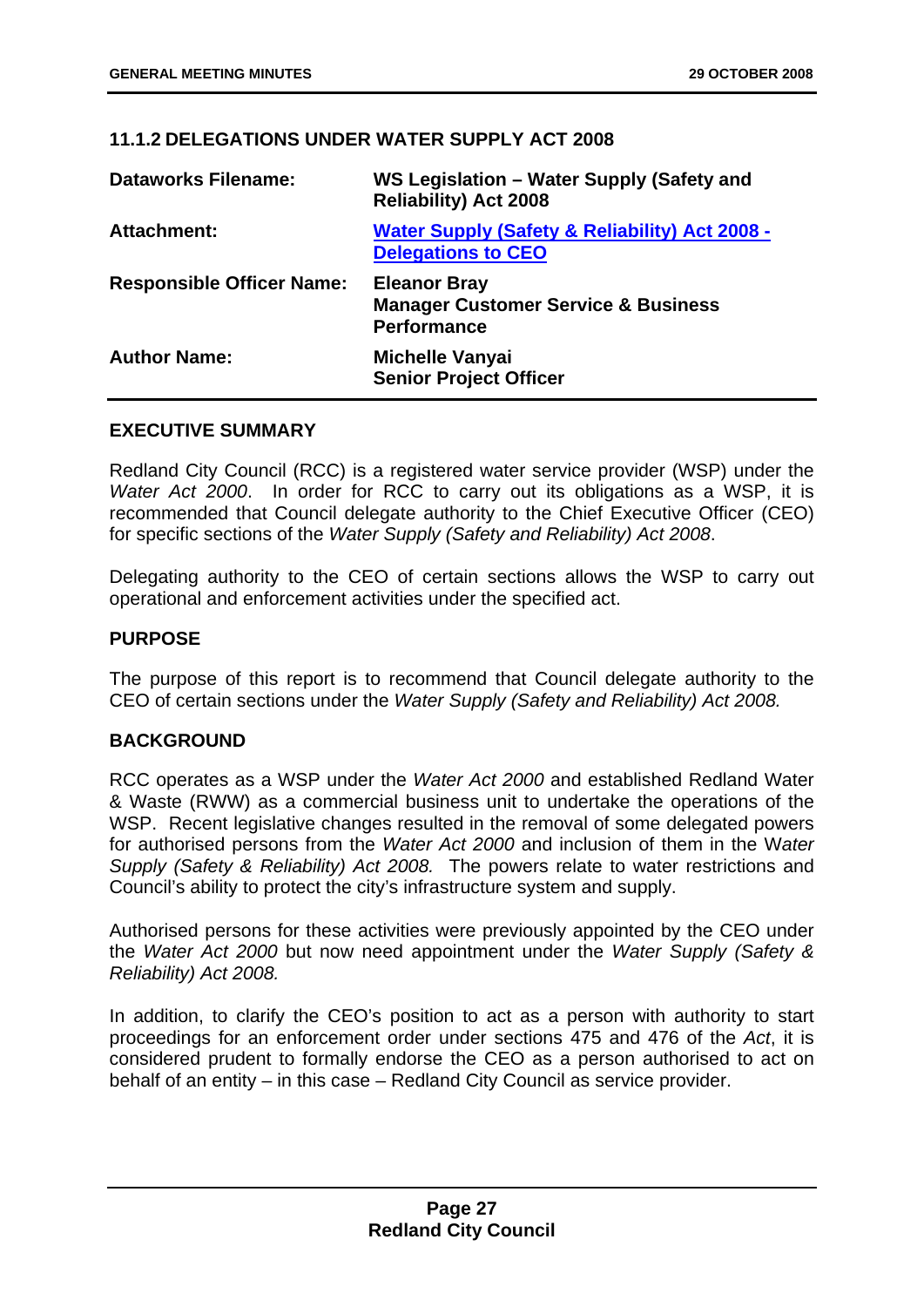#### **ISSUES**

The CEO has the power under the *Local Government Act 1993*, section 1132 to delegate authority to employees unless Council resolves otherwise. It is intended that the powers recommended for delegation to the CEO be on-delegated to suitably qualified, experienced and trained officers of Council with the exception of sections 475 and 476.

The attachment outlines the recommended sections for delegation under the *Water Supply (Safety & Reliability) Act 2008*.

#### **RELATIONSHIP TO CORPORATE PLAN**

The recommendation primarily supports Council's strategic priority to provide and maintain water, waste services, roads, drainage and support the provision of transport and waterways infrastructure.

#### **FINANCIAL IMPLICATIONS**

There are no financial implications relating to the delegation of authority recommended in this report.

#### **CONSULTATION**

Consultation has occurred with:

- Legal Services; and
- Corporate Meetings and Registers Team

#### **OPTIONS**

#### **PREFERRED**

That Council resolve to delegate authority, under section 472 of the *Local Government Act 1993*, to the Chief Executive Officer to exercise the powers and responsibilities relating to Chapter 2, Part 3, sections 33, 34, 36, 37, and 43, and Chapter 5, Part 9, sections 475 and 476 of the *Water Supply (Safety and Reliability) Act 2008*.

#### **ALTERNATIVE**

That Council resolve to not delegate any or all of the recommended powers.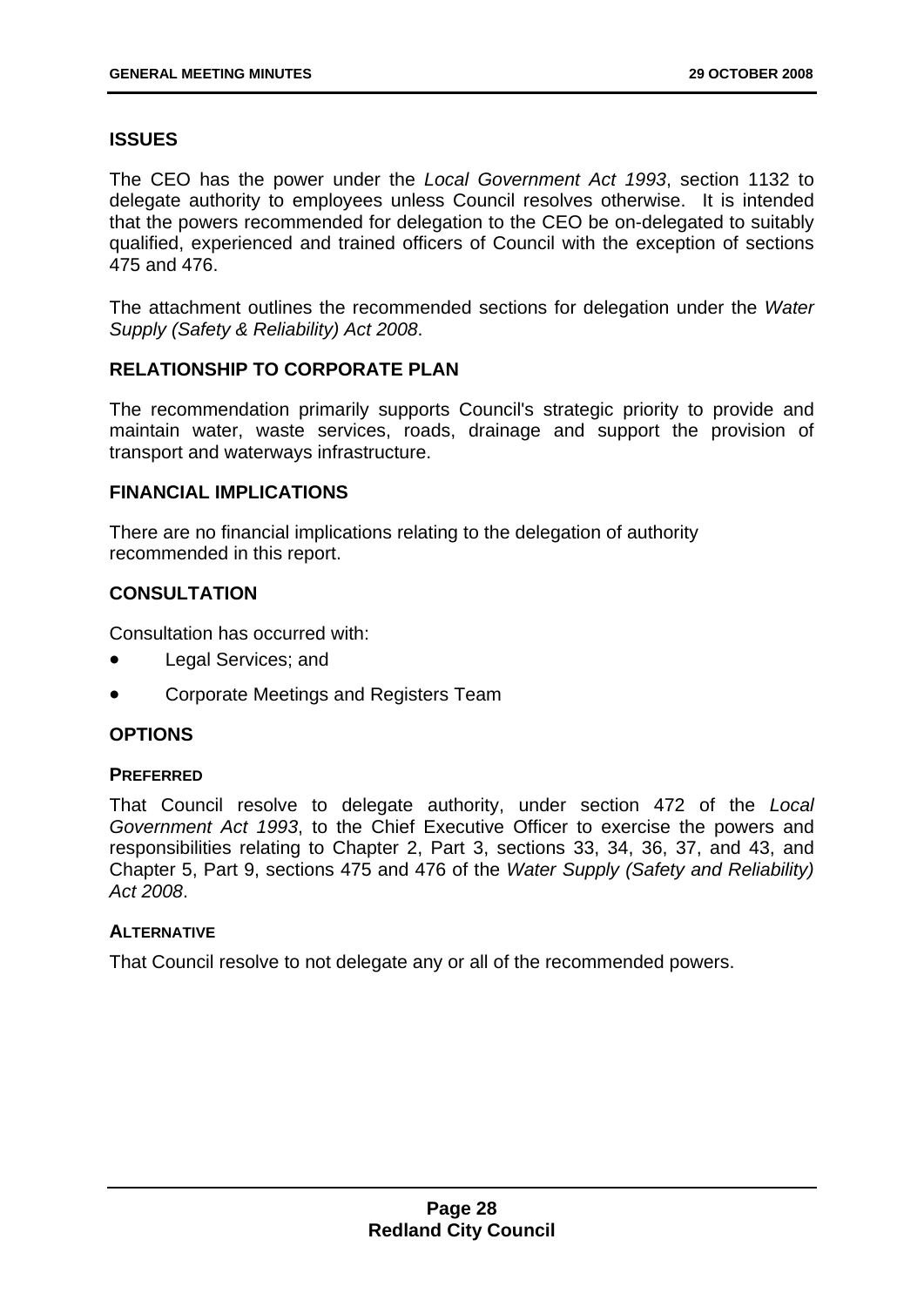#### **OFFICER'S/COMMITTEE RECOMMENDATION/ COUNCIL RESOLUTION**

| Moved by:    | Cr Henry          |
|--------------|-------------------|
| Seconded by: | <b>Cr Reimers</b> |

**That Council resolve to delegate authority, under section 472 of the** *Local Government Act 1993***, to the Chief Executive Officer to exercise the powers and responsibilities relating to Chapter 2, Part 3, sections 33, 34, 36, 37, and 43, and Chapter 5, Part 9, sections 475 and 476 of the** *Water Supply (Safety and Reliability) Act 2008***.**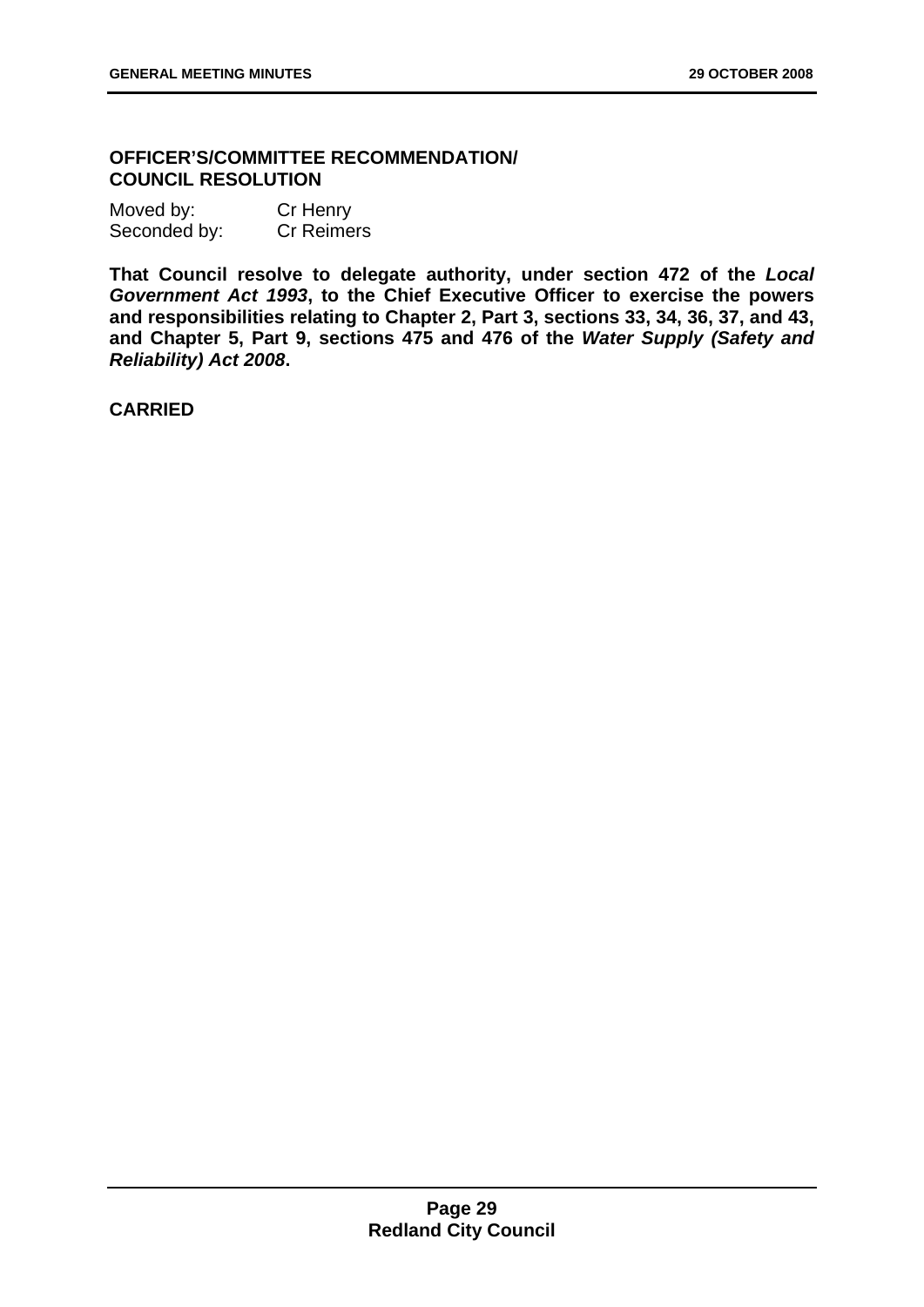#### **11.2 GENERAL BUSINESS**

The following items of general business were raised:

#### 1. Cr Reimers

Cr Reimers raised the issue of the dust levels from the Birkdale landfill site and enquired about the monitoring process. Acting General Manager Redland Water and Waste advised that dust levels were subject to EPA licence requirements and that Council also followed up on all customer complaints.

#### 2. Cr Henry

Cr Henry raised the issue of the transitioning period with respect to the water restrictions regime and the different levels which were intended to be introduced. Cr Hobson advised that medium level restrictions would be introduced by the end of March 2009 with this being reviewed again at the end of June 2009.

#### **COMMITTEE RECOMMENDATION/ COUNCIL RESOLUTION**

Moved by: Cr Henry Seconded by: Cr Reimers

**That the general business items be noted.**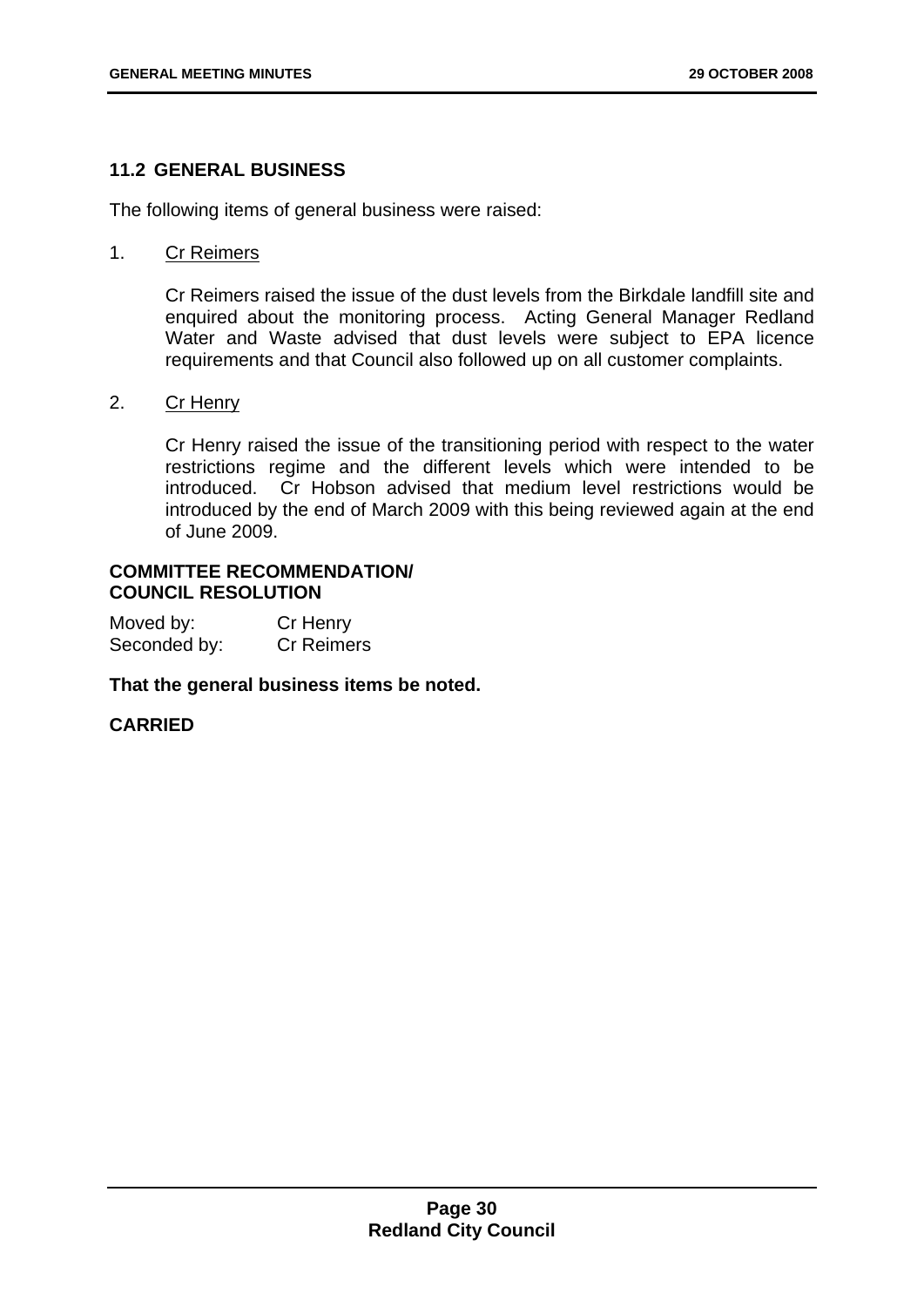#### **12 PLANNING & POLICY COMMITTEE 22/10/08 - RECEIPT AND ADOPTION OF REPORT**

| Moved by:    | Cr Ogilvie |
|--------------|------------|
| Seconded by: | Cr Henry   |

That the following Planning & Policy Committee Report of 22 October 2008 be received.

#### CARRIED

#### **DECLARATION OF OPENING**

Cr Ogilvie declared the meeting open at 9.00 am.

#### **RECORD OF ATTENDANCE AND LEAVE OF ABSENCE**

| <b>Members Present</b>                 |                                                 |  |
|----------------------------------------|-------------------------------------------------|--|
| Cr C Ogilvie                           | <b>Chair and Councillor Division 2</b>          |  |
| Cr M Hobson PSM                        | Mayor                                           |  |
| Cr W Boglary                           | <b>Councillor Division 1</b>                    |  |
| Cr D Henry                             | <b>Councillor Division 3</b>                    |  |
| Cr P Dowling                           | <b>Councillor Division 4</b>                    |  |
| Cr B Townsend                          | <b>Councillor Division 5</b>                    |  |
| Cr T Bowler                            | Deputy Mayor and Councillor Division 6          |  |
| <b>Cr M Elliott</b>                    | <b>Councillor Division 7</b>                    |  |
| <b>Cr K Reimers</b>                    | <b>Councillor Division 8</b>                    |  |
| Cr K Williams                          | <b>Councillor Division 9</b>                    |  |
| Cr H Murray                            | <b>Councillor Division 10</b>                   |  |
| <b>Committee Manager</b>               |                                                 |  |
| Mr G Underwood                         | <b>General Manager Planning and Policy</b>      |  |
| <b>Officers</b>                        |                                                 |  |
| Mr G Stevenson PSM                     | <b>Chief Executive Officer</b>                  |  |
| Mr L Smith                             | <b>Acting General Manager Customer Services</b> |  |
| Mr W Dawson                            | <b>Manager Land Use Planning</b>                |  |
| Mr M Hunt                              | <b>Principal Advisor City Wise Planing</b>      |  |
| Mr D Elliott                           | Manager Infrastructure Planning                 |  |
| Mr L Purdie                            | Principal Engineer Roads & Drainage             |  |
| Ms A Wright                            | Senior Advisor Open Space Planning              |  |
| <b>Minutes</b>                         |                                                 |  |
| Mrs J Parfitt                          | Corporate Meetings & Registers Officer          |  |
| <b>PUBLIC PARTICIPATION AT MEETING</b> |                                                 |  |
| $Cr$ Honny<br>$M$ ovod bystu           |                                                 |  |

| Moved by:    | Cr Henry          |
|--------------|-------------------|
| Seconded by: | <b>Cr Elliott</b> |

That the meeting be adjourned for a 15 minute public participation segment.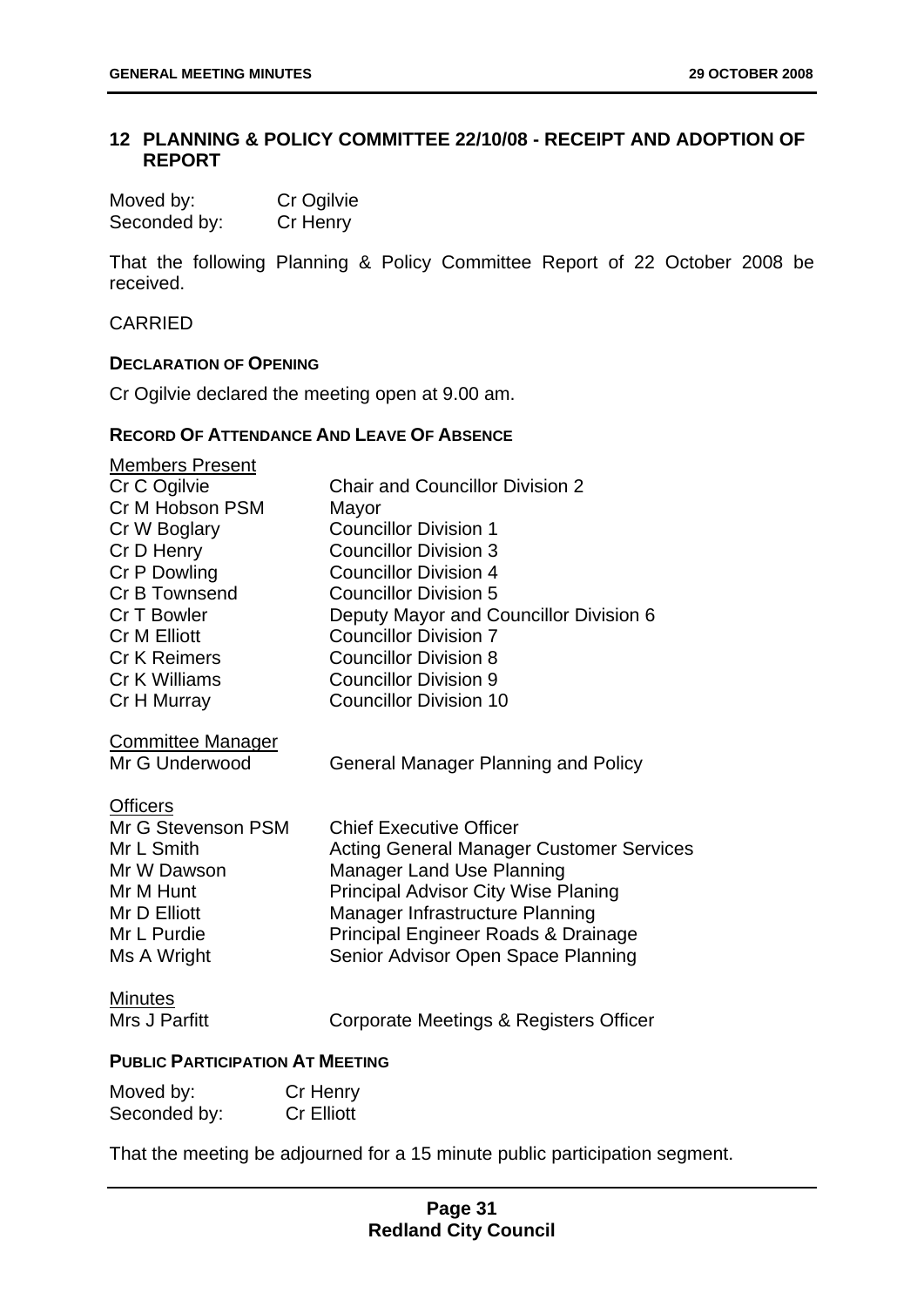# CARRIED

• Mr D Denovan of Roturn Industries addressed Committee in relation to Item 2.3 – *Proposed Trial Closure of South Street.*

Moved by: Cr Dowling Seconded by: Cr Reimers

That the meeting resume.

CARRIED

**DECLARATION OF INTEREST**

Nil

### **ORDER OF BUSINESS**

| Moved by:    | Cr Henry    |
|--------------|-------------|
| Seconded by: | Cr Townsend |

That the order of business be altered to discuss item 2.3 *Proposed Trial Closure of South Street* as the first item of business.

## CARRIED

[The following is a record of councillor attendance at this committee meeting:

Cr Elliott left the meeting at 10.14am (during discussion on Item 1.1) and returned at 12.30pm (during General Business).

Cr Townsend left the meeting at 11.01am (during discussion on Item 2.1) and returned at 11.06am (during discussion on item 2.2).

Cr Reimers left the meeting at 12.30pm (during General Business).

Cr Murray left the meeting at 12.35pm (during General Business).]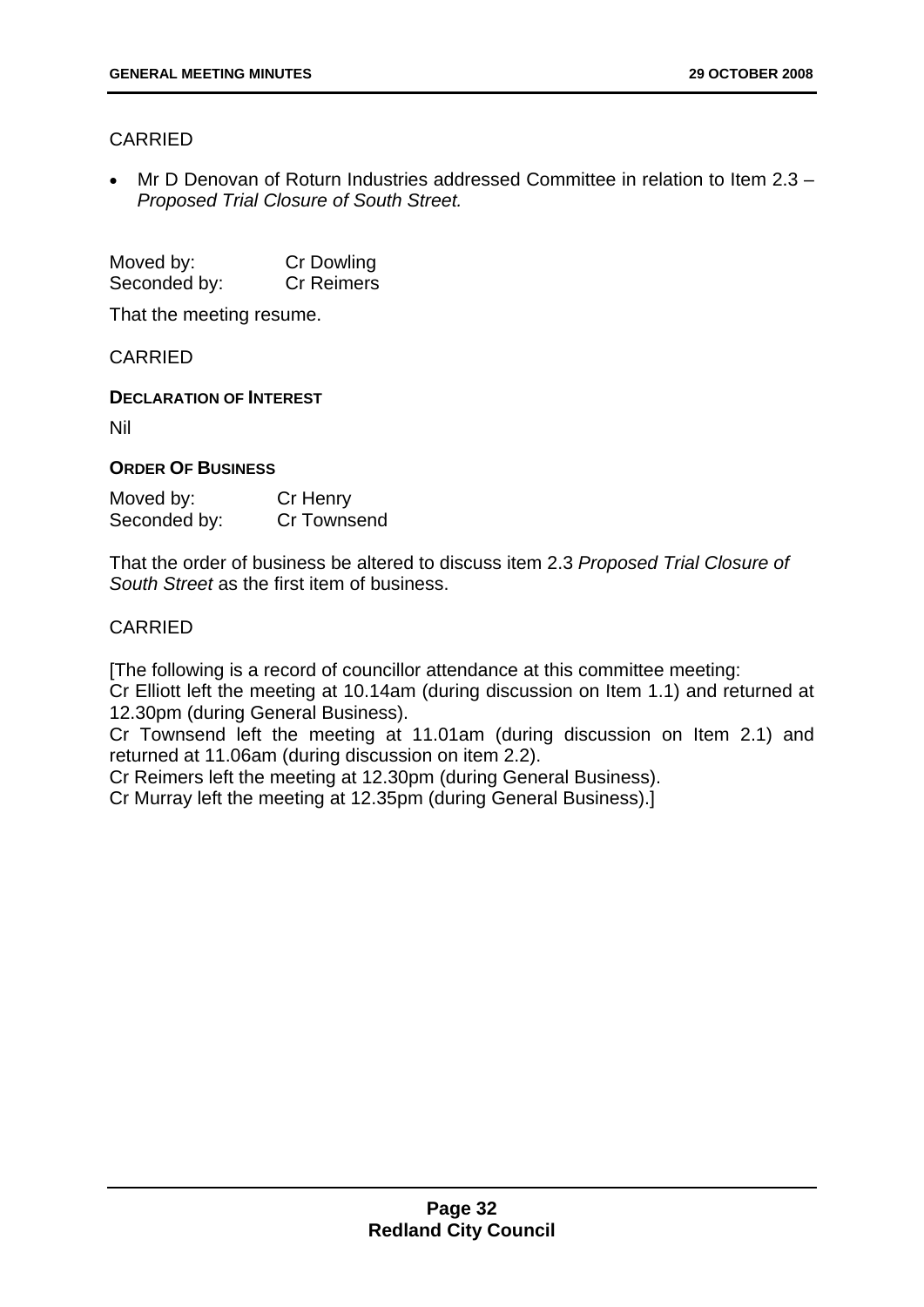## **12.1 ITEM DELEGATED TO COMMITTEE FROM COUNCIL**

## **12.1.1 ADOPTION OF DRAFT REDLAND BAY CENTRE AND FORESHORE MASTER PLAN**

| <b>Dataworks Filename:</b>       | LUP Master Plan - Redland Bay Town Centre &<br><b>Foreshore</b>                                                                                                                        |
|----------------------------------|----------------------------------------------------------------------------------------------------------------------------------------------------------------------------------------|
| <b>Attachments:</b>              | <b>Attachment 1 - Redland Bay Centre &amp; Foreshore</b><br><b>Master Plan</b><br><b>Attachment 2 - Redland Bay Centre &amp; Foreshore</b><br><b>Master Plan - Communications Plan</b> |
| <b>Responsible Officer Name:</b> | <b>Wayne Dawson</b><br><b>Manager Land Use Planning</b>                                                                                                                                |
| <b>Author Name:</b>              | <b>Wayne Dawson</b><br><b>Manager Land Use Planning</b>                                                                                                                                |

## **EXECUTIVE SUMMARY**

This item was resolved at the Planning and Policy Committee meeting of 22 October 2008. The Committee's decision is now presented to Council for noting only, as part of this report on the Committee's deliberations.

Council at its General Meeting on 1<sup>st</sup> October, 2008 resolved as follows:

- *1. That a report to adopt the draft Redland Bay Centre and Foreshore Master Plan (2008) for public consultation be referred to the 22nd October 2008 meeting of the Planning and Policy Committee; and*
- *2. That the Planning and Policy Committee be delegated authority, under section 472 of the Local Government Act 1993, to determine the adoption of the draft Redland Bay Centre and Foreshore Master Plan for public consultation.*

The Redland Bay Centre & Foreshore Master plan (hereafter called the Plan) will provide a set of key outcomes and strategies that strive to achieve a long term vision for planning of that area covered by the Plan. These implementation strategies will enable the achievement of the defined outcomes of the Plan.

The draft Plan has been discussed, with Councillors at a workshop held on the  $27<sup>th</sup>$ June 2008. A number of amendments were requested and are made to a revised draft Plan presented for adoption.

A Communications Plan has been prepared and is presented for Councillors acknowledgement.

#### **PURPOSE**

To seek a determination from Committee to proceed to public consultation on the draft Plan.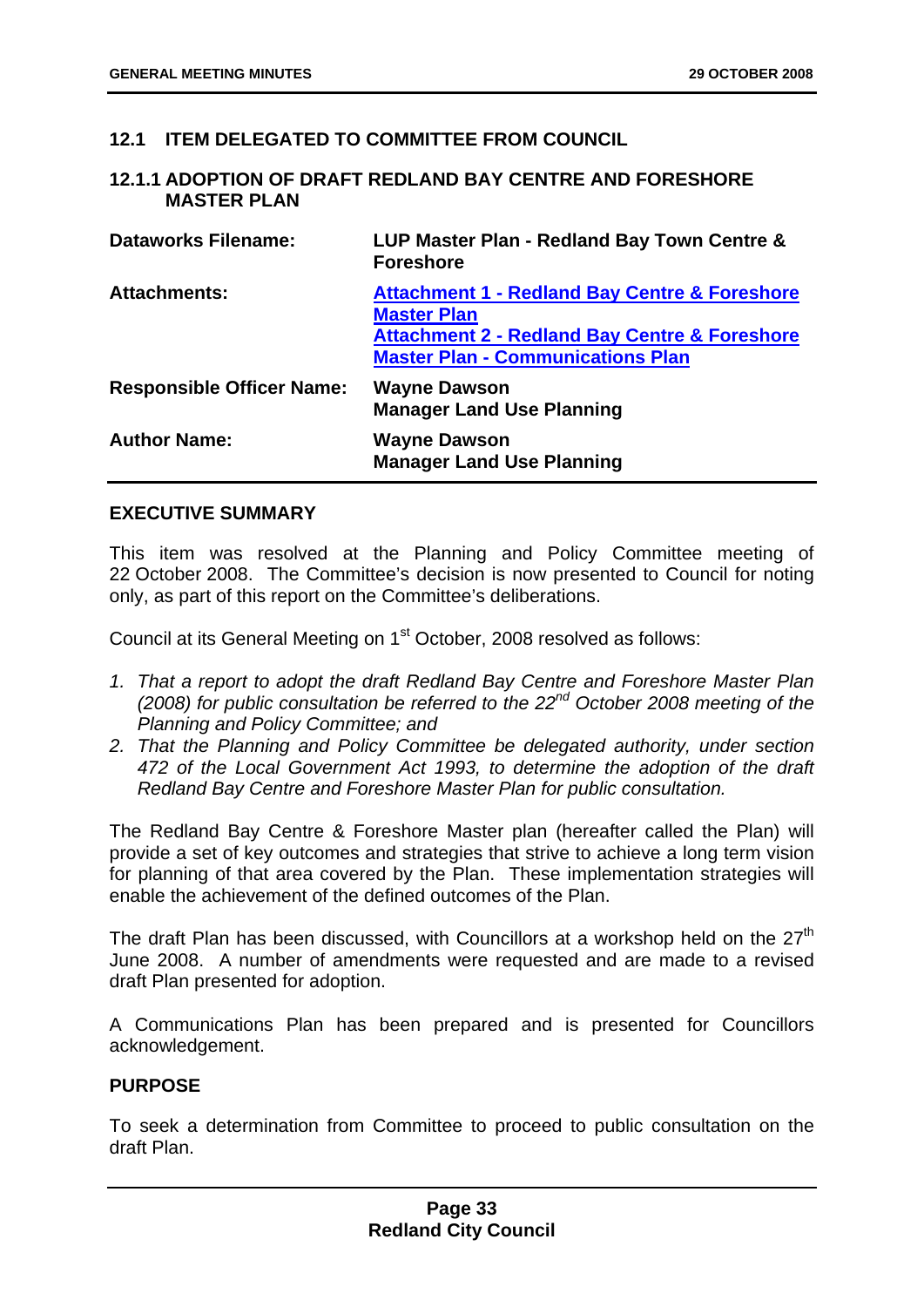## **BACKGROUND**

The Plan's inception arose from the recognition of a number of pressing land use, social, environmental, open space, transport and foreshore management issues confronting the Redland Bay township. Additionally, it was an opportune time to put in place well defined strategies (short to long term) which would achieve the following overall outcomes:

- To strengthen the role and identity of the Redland Bay township and its relationship to Moreton Bay including its function as a destination for waterfront and marine-based recreational activities and its key role as the principal gateway to the Southern Moreton Bay Islands (SMBI).
- To rationalise the pattern of land use to achieve efficient, integrated and improved urban design and open space outcomes that will enhance the character and amenity of the Redland Bay township and its foreshore.
- To identify sustainable development opportunities and protect environmental values.
- To provide sustainable transport solutions to the SMBI and establish a walking (pedestrian), cycling and public transport friendly environment in the township and its foreshore.
- To identify and address the impacts of the proposed strategy outcomes on local transport infrastructure.
- To create, reinforce and enhance pedestrian, bicycle, recreation and environmental linkages within the Redland Bay township and its environs.

Following a contextual analysis of the study area (including an opportunities and constraints assessment) the Plan sets out a series of Outcomes and Strategies sought to be achieved. These Outcomes and Strategies are grouped under the following themes:

- A. Urban Planning and Design
- B. Open Space
- C. Commerce and Industry
- D. Settlement Patterns, Population Projections and Employment Trends
- E. Transportation
- F. Community Facilities and Development
- G. Environmental Protection

To assist in understanding measures to implement these strategies, the Core Area of the plan is divided into three (3) localities (based on the precincts defined in the contextual assessment). Each locality has a concept and Indicative Master Development Plans component based on the implementation actions outlined for that locality. Additionally in the case of Locality B (Marine Activities & Village Precinct) the concept and master development plan proposes a three (3) stage implementation framework. This framework represents the following time periods – short term (1-3 years), medium term (3-10 years) and longer term (10+ years).

The Plan, while providing a focus on the Core Area, does also identify a wider context to the planned integration and coordination of open space networks (and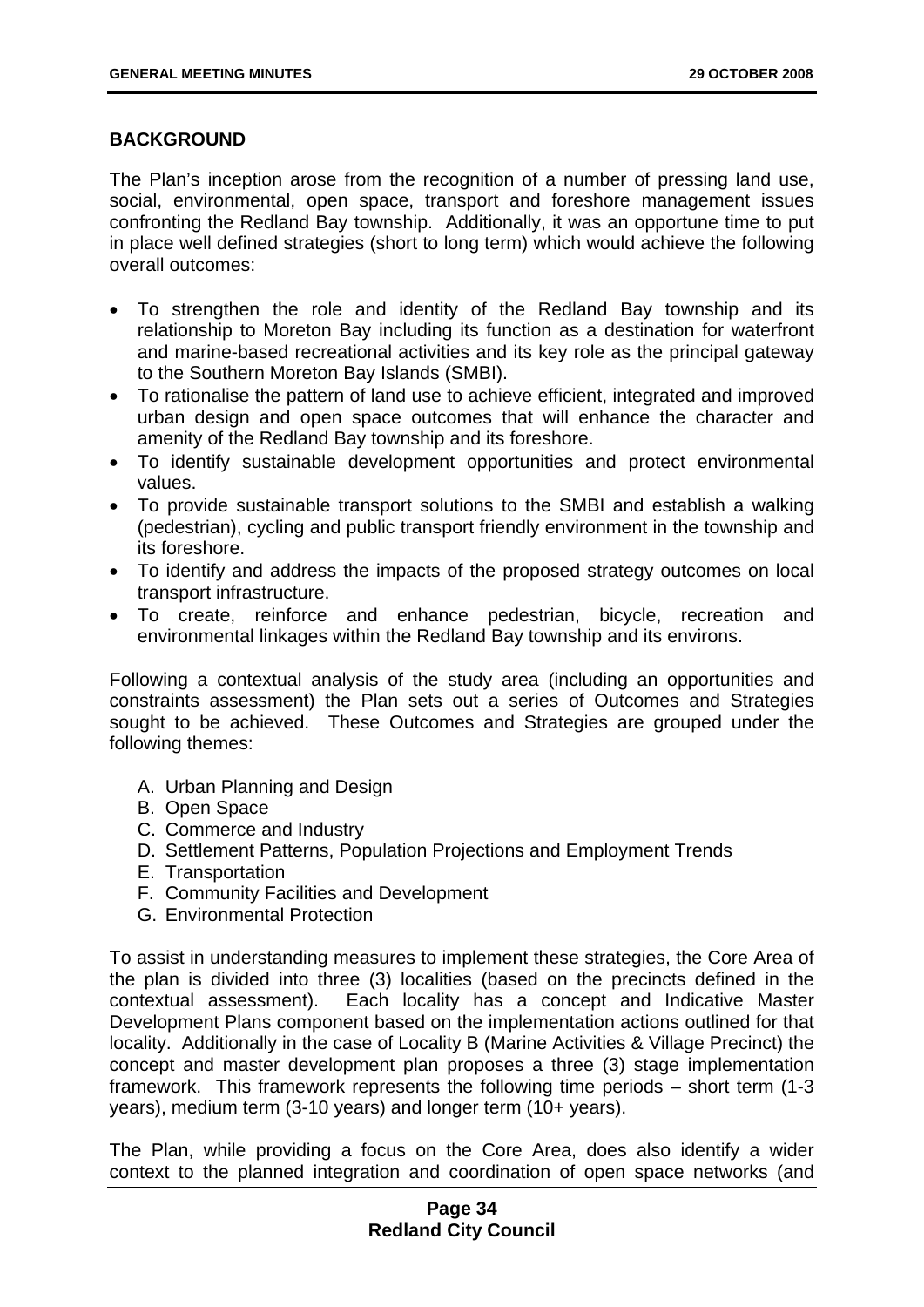associated infrastructure) and the provision of pedestrian and cycling infrastructure throughout the township.

## **ISSUES**

For the sake of consistency, the issues covered in this report are grouped correspondingly to the Outcomes and Strategy themes set out in the Plan (refer to Part 3 of the Plan). This is not intended to be an all inclusive overview.

## *A. Urban Planning & Design*

- Enhancement of the public amenity of the foreshore area and other public spaces;
- Establish a growth strategy for the Redland Bay District Centre;
- Relationship between built form and streetscape(s);
- Appropriate form and scale of development in the Study Area;
- Maximise appreciation of principal views and vistas to Moreton Bay, Open Space Areas and the like;
- Accessibility to public amenities, open space, foreshore areas and facilities.

# *B. Open Space System*

- Provision of Open Space areas with appropriate level of facilities and embellishments;
- High interconnection as a network throughout the urban community of Redland Bay;
- Basis for developer contribution to achieving the above points;
- Foreshore/Shoreline open space trial for the Study Area and linkages to the broader Shire network.

# *C. Commercial and Industry*

- Recognition of the long-term importance of this principal water based passenger and vehicular terminal to the SMBI;
- Service and Marine industry activities in Weinam Creek;
- Supporting primacy of the Redland Bay District Centre while providing local service centre opportunities within walkable distances to residential localities;
- Opportunity to promote and to expand tourism based employment/businesses.

## *D. Settlement Patterns*

- Population density increases in and around centre and transport nodes;
- Provision of diverse housing forms for increased consumer choice. [Both these points are reflected in the Redlands Planning Scheme zoning and this Plan acknowledges these outcomes];
- Planned relationship to public spaces eg foreshore, open space areas, streetscapes.

# *E. Transport*

- Conflict between the foreshore area as a public open space, recreation asset versus the demand pressures for increased car parking;
- Planning for a continuation of current trends without change is unsustainable. A number of options were discussed in Councillor Workshops: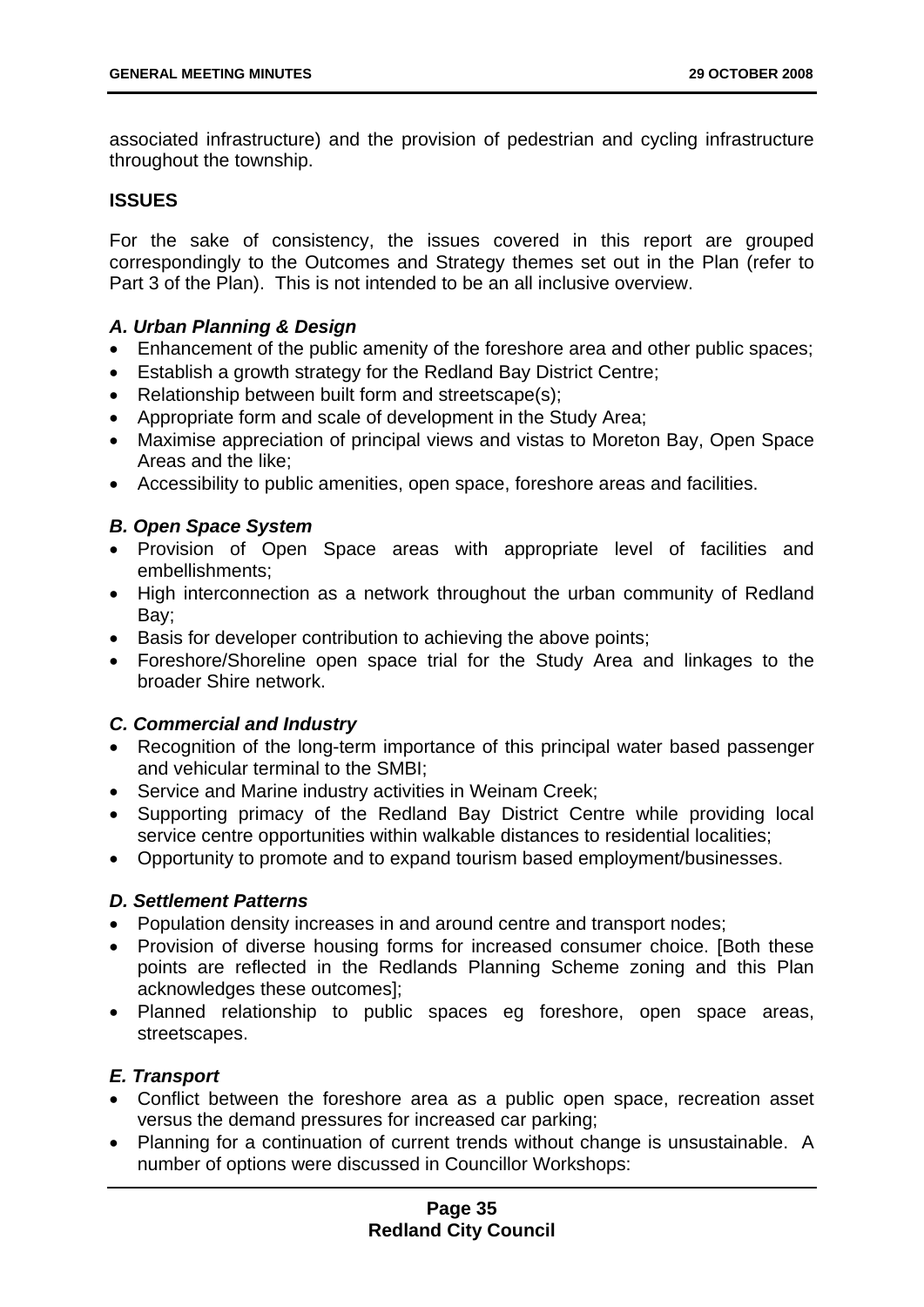- i) Efficient public transport services, interconnections and mode frequency, etc
- ii) Multi deck parking station as part of terminal development.
- iii) Acquisition of land for at ground and potentially decked parking longer term;
- iv) Shuttle service to parking area located away from foreshore urban areas, example: in association with potential location to be pursued by Translink for future Park and Ride Facilities highly accessible to Cleveland – Redland Bay Road corridor.

Council after weighing up these and other options provided direction to target increase public transport opportunities such as:

- i) Continuing upgrade of bus services and bus service connections to principal centres/interchanges;
- ii) Advocate for earlier implementation of integrated ticketing system by Translink [ties to (i) above];
- iii) Containment of car parking provision on public land and user pays pricing for upgraded, secure parking;
- iv) To influence behavioural change and the attractiveness in the use of other modes of travel in lieu of private motor vehicle;
- v) Promote fast vehicular ferries including subsidy(s);
- vi) Incorporate into RPS the potential opportunity to pursue commercial car parking as part of mixed use multi-story developments on private properties in Banana, Outridge Streets. [This policy position was drafted into the RPS].
- Provision of attractive future public transport facilities, maintaining the medium to long term opportunities in the coastal area between the Weinam Creek channel to the vehicular barge facilities. Identification of a marine facilities Investigation area in this locality.
- Efficiency of the boat ramps and provision of associated trailer parking spaces.
- Pedestrian and bicycle movement and circulation networks safe and convenient both for recreation and as a means of transport to the urban facilities of Redland Bay township and beyond.
- To encourage the Department of Transport to investigate the feasibility of providing Islands commuter parking in the future park and ride facility (located in the southern area of the City with high accessible to Cleveland - Redland Bay Road – the main southern arterial road) as identified in the Translink Network Plan for SEQ.

# *F. Community Facilities and Development*

- Enhancement of cultural characteristics and community identity of Redland Bay.
- Increase in attractive well designed community facilities to service the needs of a growing local community and broader district community (including SMBI for particular community services).
- Recognition of the forecasted changes in the demographic profiles of this community.
- Opportunity for development contributions to the provision of community facilities.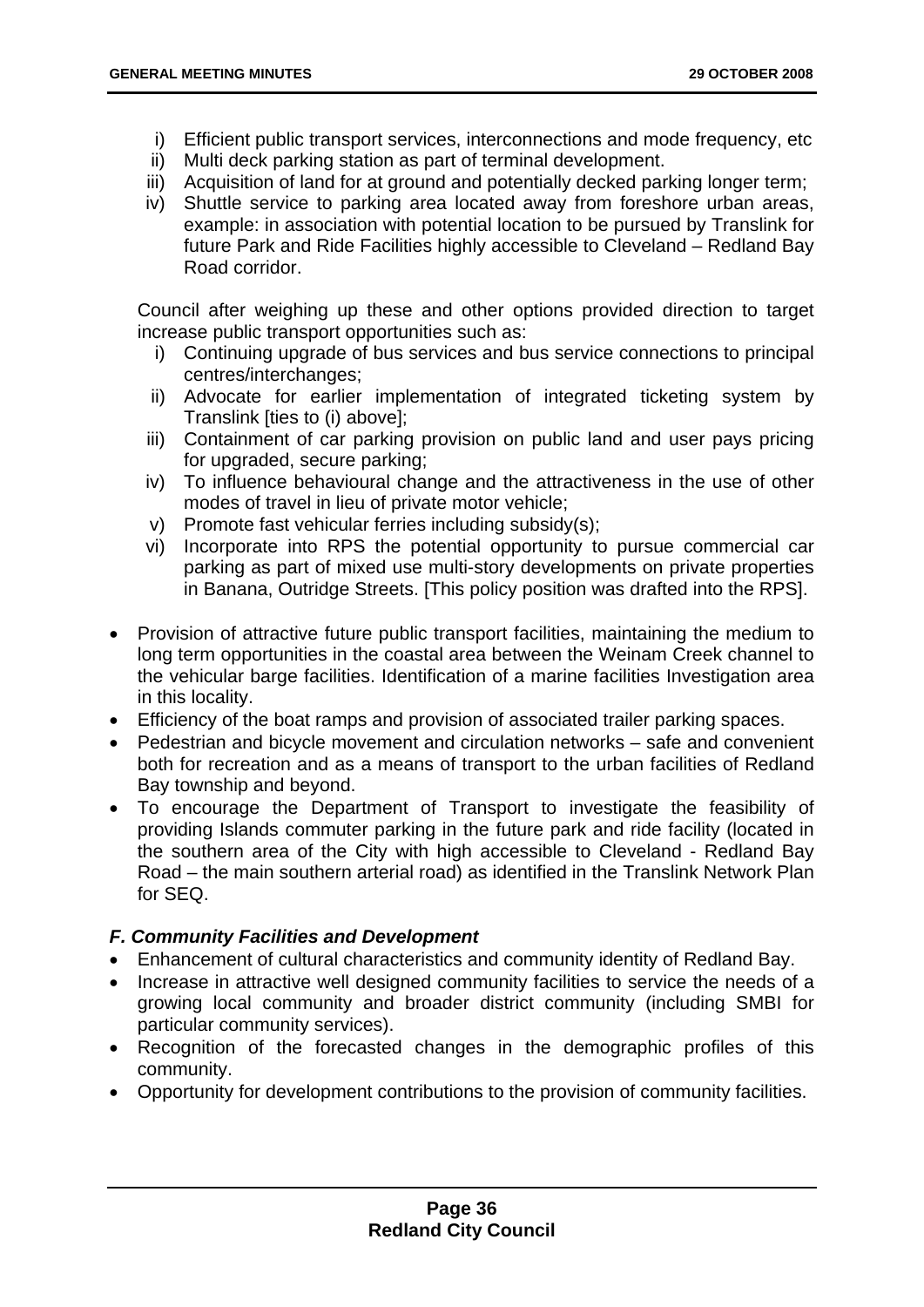## *G. Environmental Protection*

- Recognition, preservation and enhancement of environmental values associated with the foreshore watercourses, wetlands, conservation and open space areas.
- Rehabilitation programs in existing areas as above identified.
- Management of development impacts eg employing water sensitive urban design principles.

# **Communications Plan**

A Plan has been prepared by Marketing and Communications in consultation with Land Use Planning and is included in this report as Attachment 2. The key messages as set in Section 5 include:

- The master plan will guide how publicly controlled and managed land is used long-term in the Redland Bay town centre and foreshore area.
- Now is the time to have input into the document that will guide the future character of the area, complementary to the Redlands Planning Scheme.
- Your opinion is important to Council and will be taken into consideration.
- Specific aspects of the plan will have additional consultation to refine detail once master plan adopted.

Additionally the messages are that the master plan aims to deliver a number of longterm outcomes for the Redland Bay area including:

- increased use of public transport, walking and cycling (alternative transport modes to private cars) to reduce reliance on cars in the area and minimise parking issues at the foreshore;
- better use of community open spaces, linking Redland Bay town centre and foreshore areas;
- planning that encourages further refinement of the character of Redland Bay town centre and foreshore, that make the most of the views and vistas of Moreton Bay;
- strengthening the role and function of the Redland Bay Centre in the city and its relationship with Moreton Bay, including its destination for water and marinebased recreational activities;
- balancing the competing land uses for primary foreshore areas, acknowledging the area is the principal gateway to the SMBI;
- Recognising potential future opportunities for marine facilities, subject to detailed investigations, impact analysis of environmental, economic, social and land use issues, and associated feasibility assessments.

The consultation period will run for 6 weeks from  $25<sup>th</sup>$  October, 2008 with the close of submissions being 5<sup>th</sup> December, 2008.

The community will be afforded opportunity to access the documents through Council web-site, at customer service centres and libraries. Staffed displays will be conducted at various locations both in the southern mainland centres and on the islands (Russell/Macleay).

Feedback can be provided online through an electronic feedback form, in hard copy on the same form or by letter.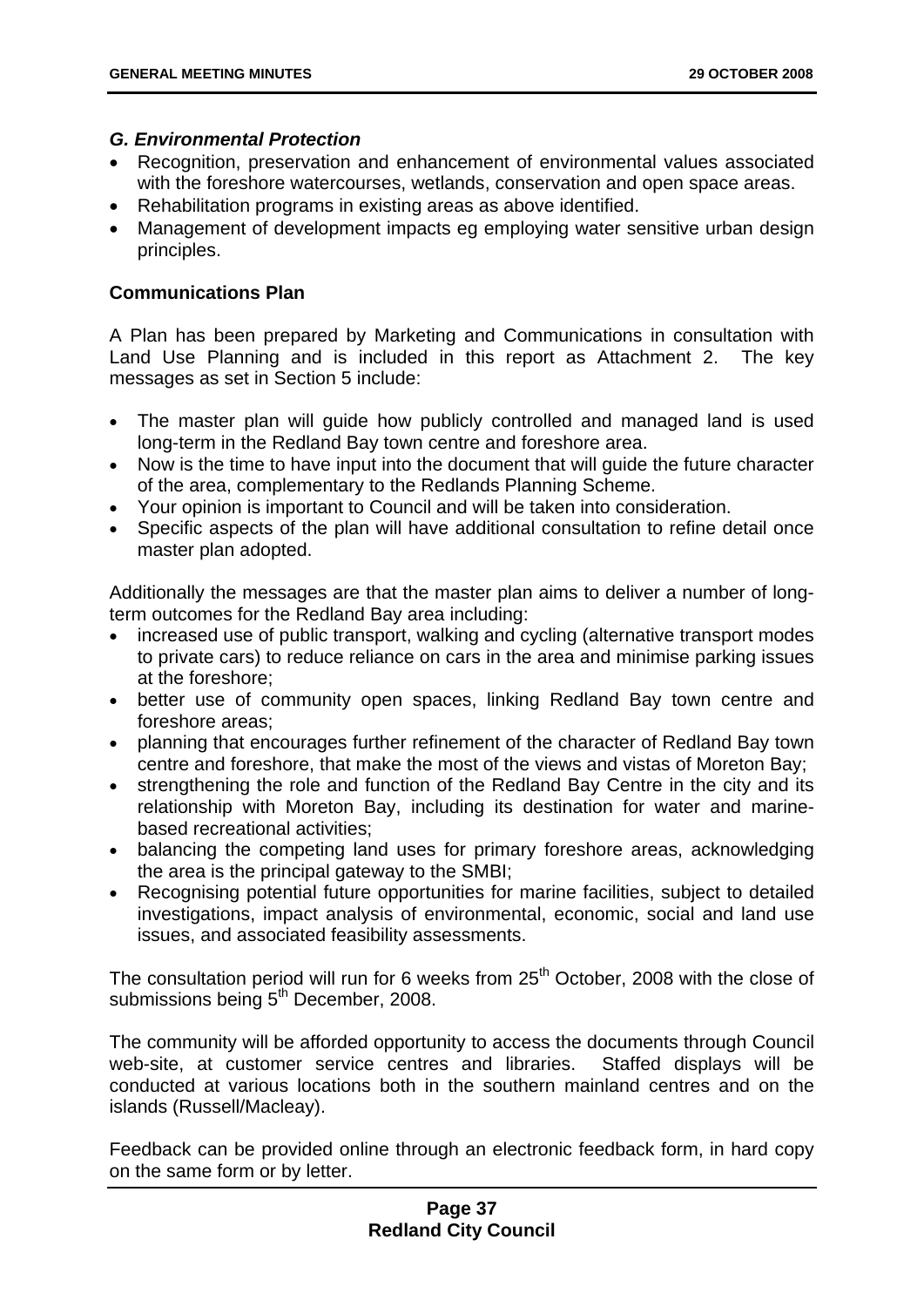# **RELATIONSHIP TO CORPORATE PLAN**

The recommendation primarily supports Council's strategic priority to – "Ensure the enhancement of biodiversity including koala habitat, bushland, greenspace, waterways, catchments, air and coastal ecosystems in recognition of our unique location on Moreton Bay".

## **FINANCIAL IMPLICATIONS**

The Plan provides the basis for further detailed planning (including a potential future review of infrastructure charges), works programming and budgeting.

## **PLANNING SCHEME IMPLICATIONS**

The Plan is generally consistent with the provision of the Redlands Planning Scheme (2006) and the draft Local Growth Management Strategy (2008). Further review will be conducted following finalisation of the Plan to determine the necessary amendments to the RPS.

# **CONSULTATION**

Infrastructure Planning, Environmental Management, Community and Social Planning and Economic Development have had input into the Plan's preparation. The draft Plan has been workshopped with Councillors on three (3) occasions. Queensland Transport and the Department of Natural Resources have also been consulted and comments have been included in the Plan.

## **OPTIONS**

## **PREFERRED**

That Council resolve to adopt the draft Redland Bay Centre and Foreshore Master Plan (2008) – Attachment 1 for the purpose of public consultation.

## **ALTERNATIVE**

- 1. That Council resolve to adopt the draft Redland Bay Centre and Foreshore Master Plan (2008) appended as attached for public consultation purposes except where amended by resolution of Council; or
- 2. That Council resolve not to adopt the draft Redland Bay Centre and Foreshore Master Plan.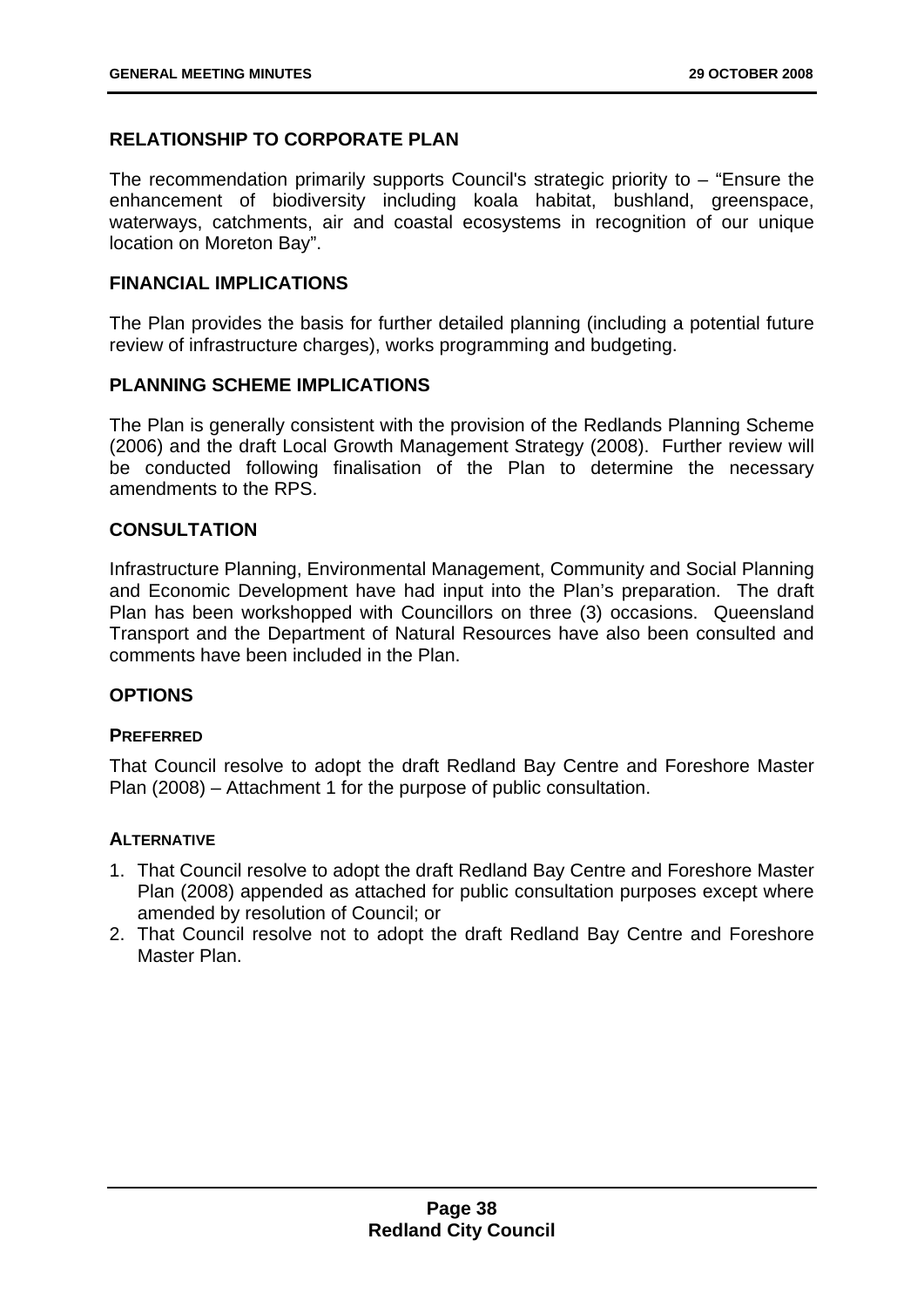## **OFFICER'S RECOMMENDATION/ COMMITTEE RESOLUTION**

| Moved by:    | <b>Cr Townsend</b> |
|--------------|--------------------|
| Seconded by: | <b>Cr Bowler</b>   |

**That Council resolve to adopt the draft Redland Bay Centre and Foreshore Master Plan (2008) – Attachment 1 for the purpose of public consultation.** 

# **CARRIED (Unanimously)**

Cr Elliott was not present when this motion was put.

## **COUNCIL RESOLUTION**

| Moved by:    | Cr Ogilvie        |
|--------------|-------------------|
| Seconded by: | <b>Cr Reimers</b> |

## **That the Committee Resolution be noted.**

## **CARRIED**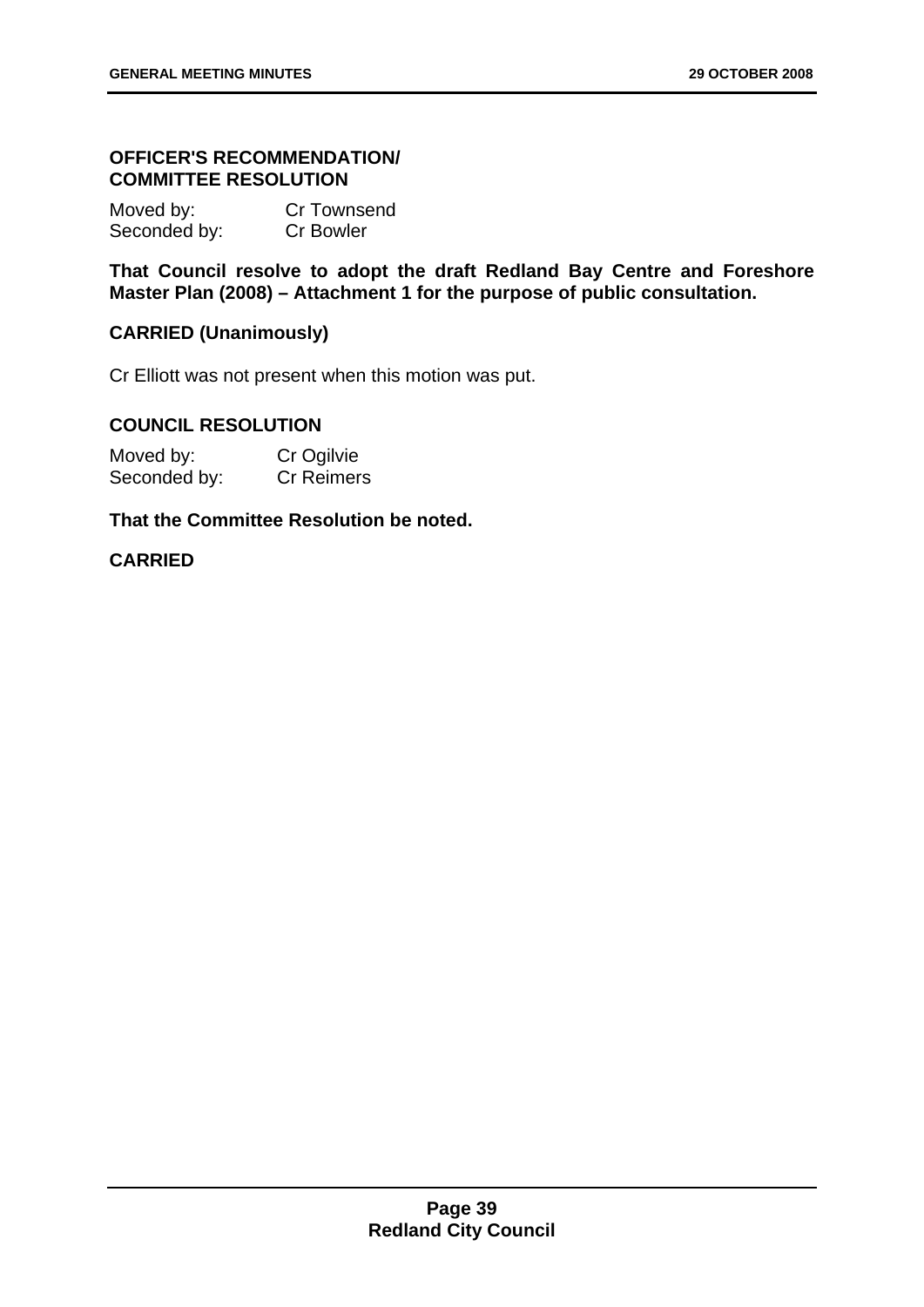## **12.2 PLANNING & POLICY**

## **12.2.1 COUNCILLOR NOMINATION TO SOUTHERN REGIONAL ROADS GROUP (RRG)**

| <b>Dataworks Filename:</b>       | <b>GOV SouthROC - Regional Roads Group</b>                          |
|----------------------------------|---------------------------------------------------------------------|
| <b>Responsible Officer Name:</b> | <b>Greg Underwood</b><br><b>General Manager Planning and Policy</b> |
| <b>Author Name:</b>              | <b>Greg Underwood</b><br><b>General Manager Planning and Policy</b> |

### **EXECUTIVE SUMMARY**

With the election of new Councils across Queensland, there is a requirement for all Councils to nominate their representative on the Regional Road Groups (RRG) under the LGAQ/DMR Road Alliance.

### **PURPOSE**

The purpose of this report is for Council to nominate a suitable representative to the Southern RRG.

### **BACKGROUND**

The Regional Road Groups (RRG's) are the mechanism used to allocate State Transport Infrastructure Development Subsidies (TIDS) to the individual Local Governments throughout Queensland. Funding allocations are directed to jointly prioritise projects on an agreed priority network of Local Roads of Regional Significance (LRRS). This funding amounts to approximately \$400,000 per annum on average to Redland City Council. Other RRG initiatives include joint transportation modelling and strategic road network planning.

#### **ISSUES**

With the election of new Councils across Queensland, new nominees for the Regional Road Groups need to be decided by Councils.

Previous Mayor, Don Seccombe was the Redland Shire Council's representative on the Regional Roads Group (RRG) and he was also the Chair of this Committee.

Political representatives are drawn from the three (3) local government areas south of Brisbane, i.e., Redland City Council, Logan City Council and Gold Coast City Council.

As well as the political RRG, there is also a Technical RRG made up of officer representatives, again from the local government areas of Gold Coast, Redlands and Logan.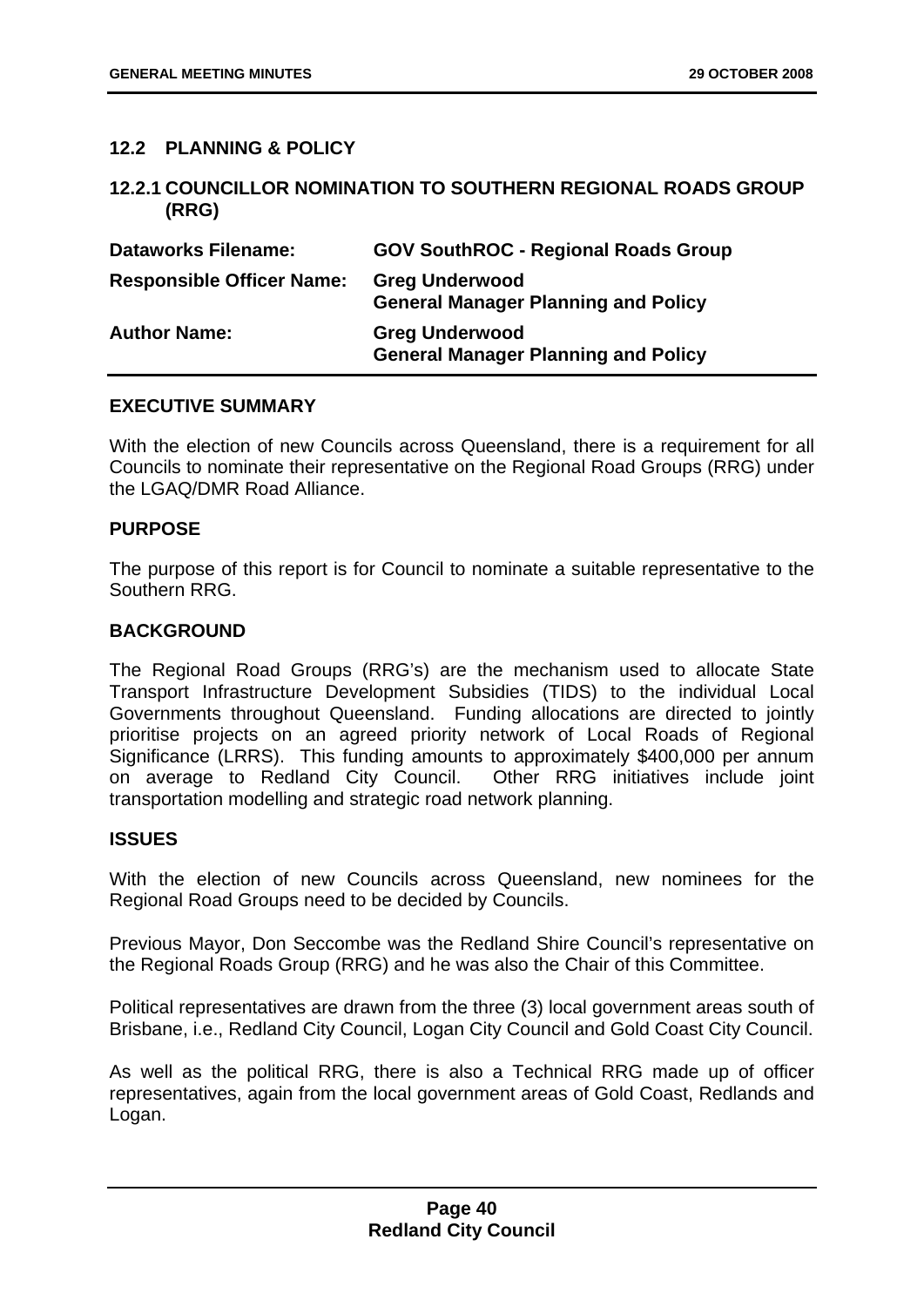General Manager Planning and Policy is currently the Redland's Technical representative and has also been the Chair of the Technical RRG for the past two (2) years, and up until December 2009.

Both Committees meet on a quarterly basis, a fortnight apart, with the venue currently being the Redland City Council Chambers for both meetings.

## **RELATIONSHIP TO CORPORATE PLAN**

The recommendation primarily supports Council's strategic priority to provide and maintain water, waste services, roads, drainage and support the provision of transport and waterways infrastructure.

## **FINANCIAL IMPLICATIONS**

There are no additional costs resulting from this representative being nominated to the Regional Road Groups (RRG)

## **CONSULTATION**

The Mayor and Deputy Mayor were advised on the need for this report.

# **OPTIONS**

## **PREFERRED**

That Council nominate a Councillor Representative to the Southern Regional Roads Group.

## **ALTERNATIVE**

That Council does not nominate a Councillor Representative to the Southern Regional Roads Group.

## **OFFICER'S RECOMMENDATION**

That Council resolve to nominate a Councillor Representative to the Southern Regional Roads Group.

# **COMMITTEE RECOMMENDATION/ COUNCIL RESOLUTION**

Moved by: Cr Ogilvie Seconded by: Cr Reimers

**That Council resolve to nominate Cr Elliott as the Councillor Representative to the Southern Regional Roads Group.** 

# **CARRIED**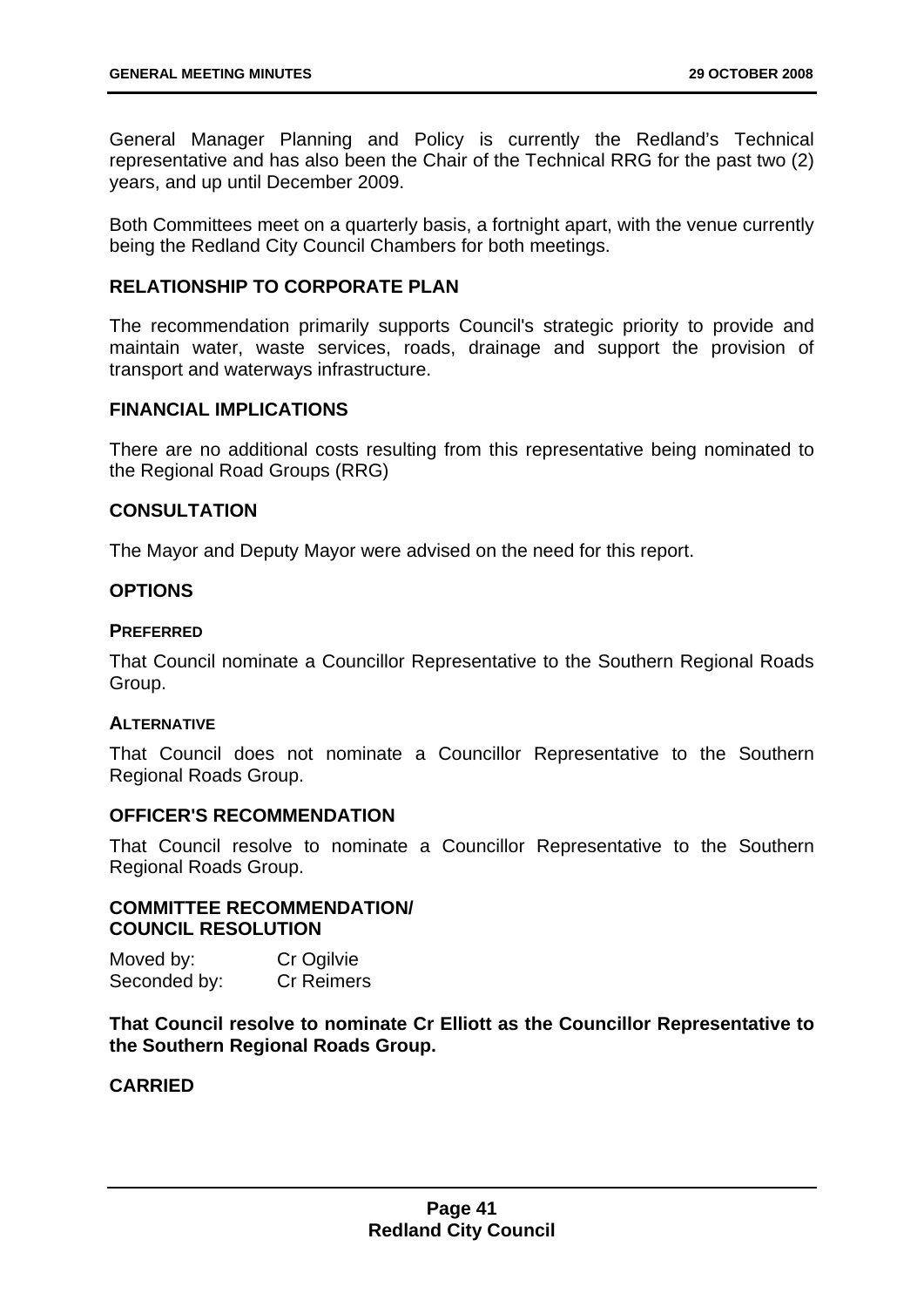# **12.2.2 DRAFT RURAL FUTURES STRATEGY SUBMISSION**

| <b>Dataworks Filename:</b>       | <b>Draft Rural Futures Strategy</b>                                                                                                                                                                               |
|----------------------------------|-------------------------------------------------------------------------------------------------------------------------------------------------------------------------------------------------------------------|
| <b>Attachments:</b>              | <b>Attachment A - Council's Submission to the</b><br>Department of Infrastructure and Planning on the<br><b>Draft Strategy</b><br><b>Attachment B - Council's Submission On Action</b><br><b>Plan Initiatives</b> |
| <b>Responsible Officer Name:</b> | <b>Wayne Dawson</b><br><b>Manager, Land Use Planning</b>                                                                                                                                                          |
| <b>Author Name:</b>              | <b>Martin Hunt</b><br><b>Principal Advisor – City Wide Planning</b>                                                                                                                                               |

## **EXECUTIVE SUMMARY**

The State Department of Infrastructure and Planning recently released the *Draft Rural Futures Strategy for South East Queensland* and has called for public submissions by the  $3<sup>rd</sup>$  November, 2008.

This report sets out the major elements of the draft strategy, background discussion and recommended course of action. In brief, the State Government has released a draft Rural Futures Strategy for public comment. The basis of this strategy is *to guide sustainable economic development and community development in rural South East Queensland* and to tie in with the rural objectives under the South East Queensland Regional Plan.

The draft Strategy is in itself a broad policy document setting out a range of issues relevant to rural areas including identifying current and likely future problems and suggested actions for addressing those issues. The stated intent of the Strategy is to create stronger rural economies, manage resources, develop rural communities and infrastructure and provide leadership to ensure that these measures are implemented.

The draft Strategy states that it will eventually be accompanied by an 'action plan' which will identify short and medium term priorities for implementation of the strategy over the next three to five years. At this stage the action plan, which is the central component for putting the Rural Strategy into place, has not been commenced.

The Council of Mayors (CoM) has established a Rural Futures Reference Group to review the document. Officers of Council have attended the inaugural meeting of the group to discuss a co-ordinated response to the State on the draft Strategy. The view of the reference group has been that, while the draft Strategy contains important policy direction, the main component (being the action plan) is still missing and so, before proper comment can be made, it needs to be viewed as a complete package of policy and implementation (action) measures. Some concern has also been raised that the timeframe of the action plan will not address the most urgent issues facing rural areas.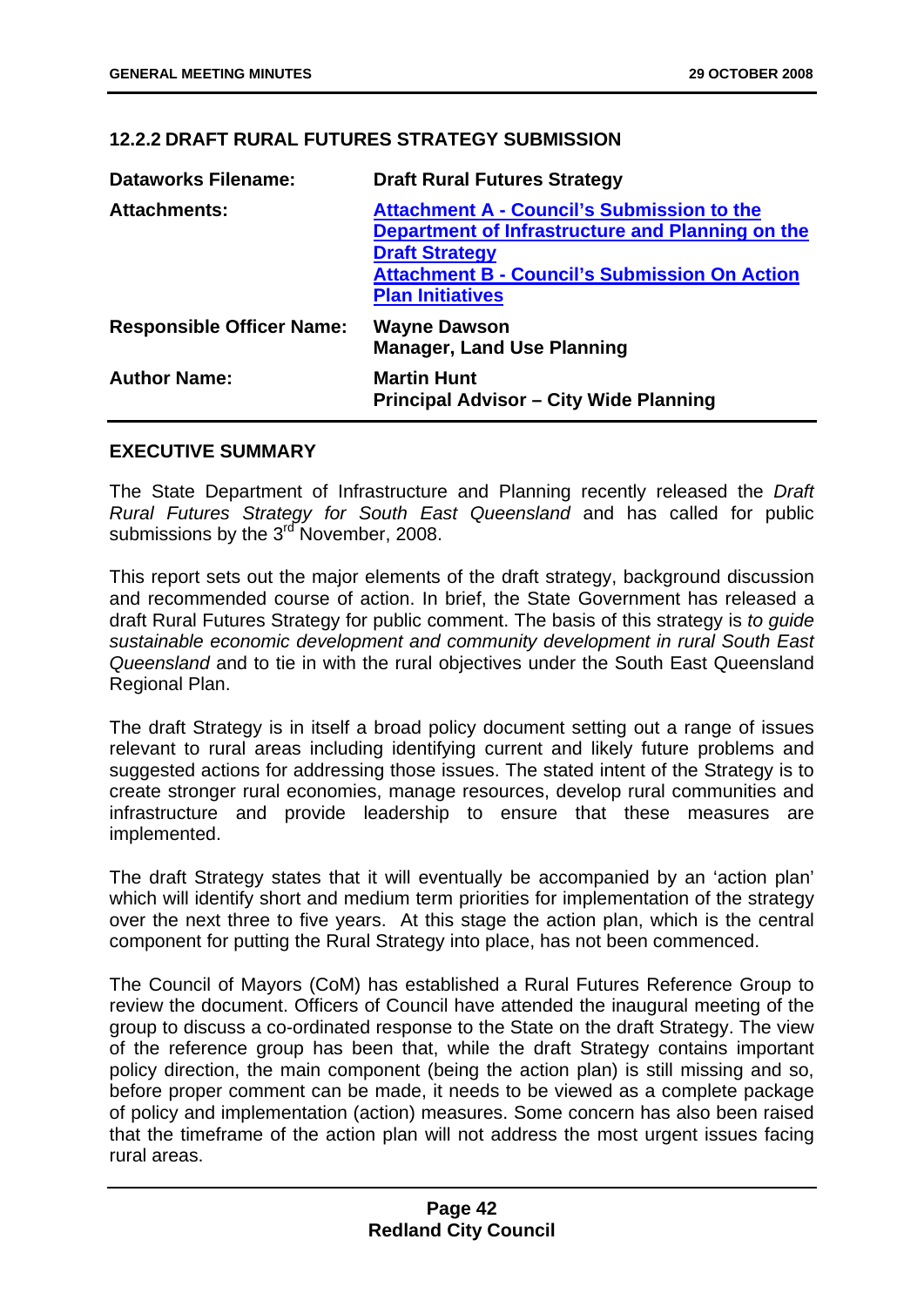## **PURPOSE**

The purpose of this report is to:

- Inform Council as to the nature and content of the Draft Rural Futures Strategy;
- Provide Council with some background to current discussion on the strategy;
- Recommend a submission response for Council on the Draft Rural Futures Strategy; and,
- Recommend two initiatives to be incorporated in the proposed Rural Futures Strategy action plan.

# **BACKGROUND**

On the 8th September 2008, the State Department of Infrastructure and Planning (DIP) released the Draft Rural Futures Strategy (Draft Strategy) for public comment.

The draft Strategy is a non-statutory policy document supporting the South East Queensland Regional Plan and is intended to guide sustainable economic and community development in rural South-east Queensland. It broadly outlines actions to address economic development, healthy and productive rural landscapes, water resources, community development and institutional arrangements. Public submissions on the draft strategy will close on the 3rd November 2008.

A final Rural Futures Strategy is proposed to be released in late 2008, before finalisation of the SEQ Regional Plan review in mid-2009.

The Draft Strategy was prepared in response to one of the SEQ Regional Plan's desired regional outcomes being:

*Rural communities that are strong and viable with sustainable economies that contribute to the health, character and liveability of the region.* 

This outcome called for the development of a Rural Futures Strategy to maintain and enhance economic prosperity, environmental wellbeing and quality of life in the rural areas of south East Queensland.

To achieve this outcome, the Draft Strategy identifies five core areas with suggested actions for each:

- 1. **Economic Development:** key elements are strengthening rural economies; tourism and outdoor recreation; infrastructure; and, climate and energy challenges.
- 2. **Healthy and Productive Rural Landscapes:** key elements are rural land management; rural planning; healthy waterways; and, environmental stewardship and ecosystem services.
- 3. **Water Resources:** key elements are coordination of water management; and, water use efficiency.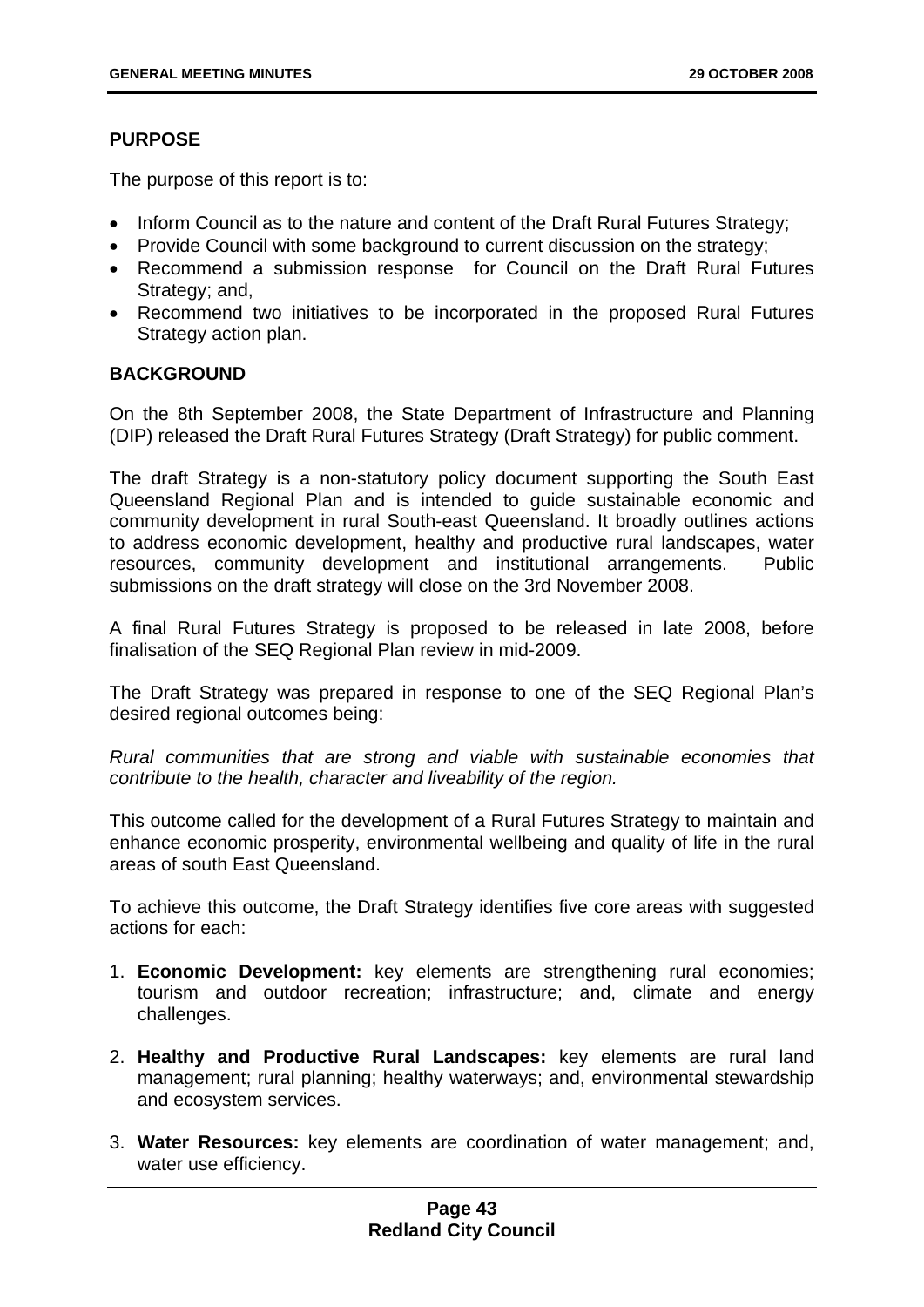- 4. **Community Development:** key elements are provision of a skilled labour force; social infrastructure; community-based transport; and community wellbeing and safety.
- 5. **Leadership and Collaboration:** key elements include community representation; management arrangements; political representation; and, implementation and monitoring.

The suggested actions outlined for each key element are broad in nature and are indicative of the action plan that is to be included in the Final Strategy.

It is important to note that while the Draft Strategy was endorsed for public comment by the Rural Futures Committee, not all the comments and proposals contained in the Draft Strategy were endorsed by the Committee.

The main focus of the draft strategy is on listing the major issues for rural areas which need to be addressed and suggesting potential actions for solving them. For example, under the heading of Economic Development, suggested actions for strengthening rural communities include:

- *Identify opportunities to integrate market-based mechanisms into regional and local planning and policies to maintain and enhance regional ecosystem services.*
- *Identify opportunities for rural businesses to participate in carbon trading arrangements.*
- *Facilitate targeted research to support agriculture in areas undergoing land use change.*
- *Investigate opportunities to assist with the relocation of farms or family operations affected by incompatible development.*

Again these are listed as potential actions with no clear direction as to how they may be achieved. The strategy must therefore be considered as a "first step" document designed to establish the policy background to a later action plan which will give clearer guidance as to how these issues may be fully addressed.

While some reference is made in "Rural Planning" to removing potential for land use conflicts, protection of rural landscape values and sustaining benefits to the community derived from the natural environment; there is little direction as to how the intrinsic tension between expanding urban communities, rural production and protection of the environment can be resolved. Even the preparation of rural precinct plans may not protect areas against development pressure as the urban footprint is reviewed every 5 years through the SEQRP review process. Rural areas are still very much viewed in some quarters as holding areas for future urban development despite the Urban Footprint / Regional Landscape and Rural Production Area provisions of the Regional Plan. The draft strategy itself recognises that: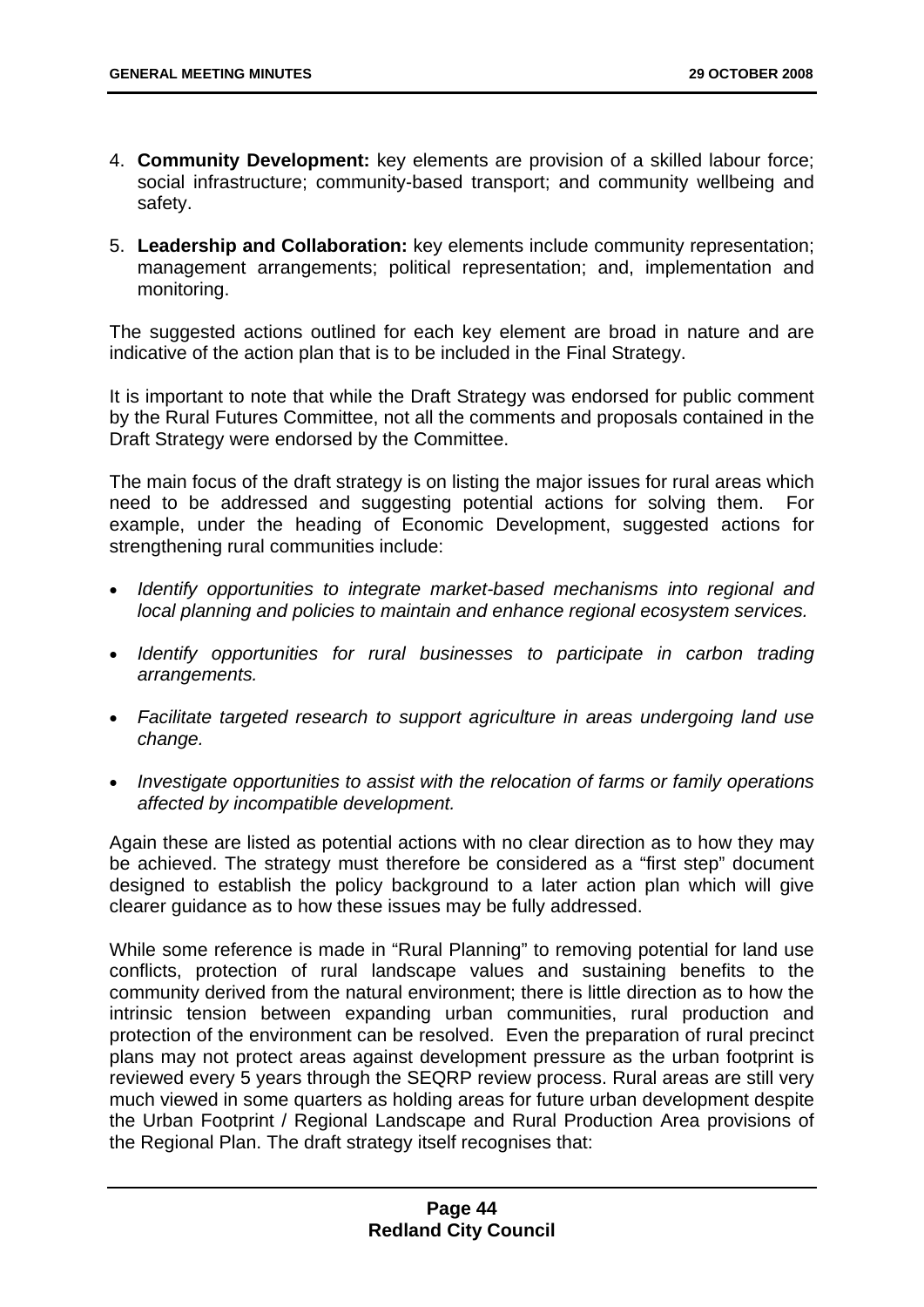*The SEQ Regional Plan seeks to address some of the challenges primary producers face by limiting further urban development in the Regional Landscape and Rural Production Area, thereby protecting the future of agricultural lands and rural communities. On the urban fringe, however, where rural lands are close to urban development, expectations and speculation about future urban development are likely to continue.* 

Some elements of the plan appear to be out of date already. Only two references are made regarding the Redlands. One regarding the "Redlands Farmers Market at Mt. Cotton" and the second referencing the Redlands rural production in 2001 (approx. \$22m in crops and \$38m in livestock) placing Redlands Shire (then) 7th in terms of value of agricultural production of the 17 SEQ local authorities. This can be updated using 2006 data.

### **Discussion**

The Western Sub-Regional Organisation of Councils (WESROC) called a meeting in Ipswich on the 18th September 2008 to discuss the draft rural futures strategy and to identify how best to respond to the DIP regarding the Draft Rural Futures Strategy.

The meeting was attended by planning representatives of seven (7) SEQ councils and was the first meeting undertaken by the Council of Mayors SEQ Rural Futures Reference Group. Discussion at the Reference Group meeting centred on the view that the document was a broad policy document composed of generic statements but was rather short on detailed actions to be implemented. It was noted that the document stated in the Executive Summary that:

*The strategy will be accompanied by an action plan that identifies short and medium-term priorities for the implementation of the strategy by project partners over the next three to five years.* 

The draft strategy proposes that the action plan will identify:

- The actions to be undertaken;
- The agencies/organisations responsible for the actions;
- Funding;
- Timelines: and.
- Indicators for monitoring success.

However, no 'draft action plan' had been released with the draft strategy and some concern was expressed that the final strategy may come out with an action plan that had not been reviewed or accepted by the Councils likely to be affected. Furthermore, the strategy proposes implementation over the next 3 to 5 years which is a considerable delay and will do little to resolve current issues affecting rural communities or assist current rural planning projects.

The Reference Group meeting proposed that a submission on the Draft Strategy should identify specific actions and initiatives from represented councils and urge the state government to produce a funded action plan for review as a matter of priority.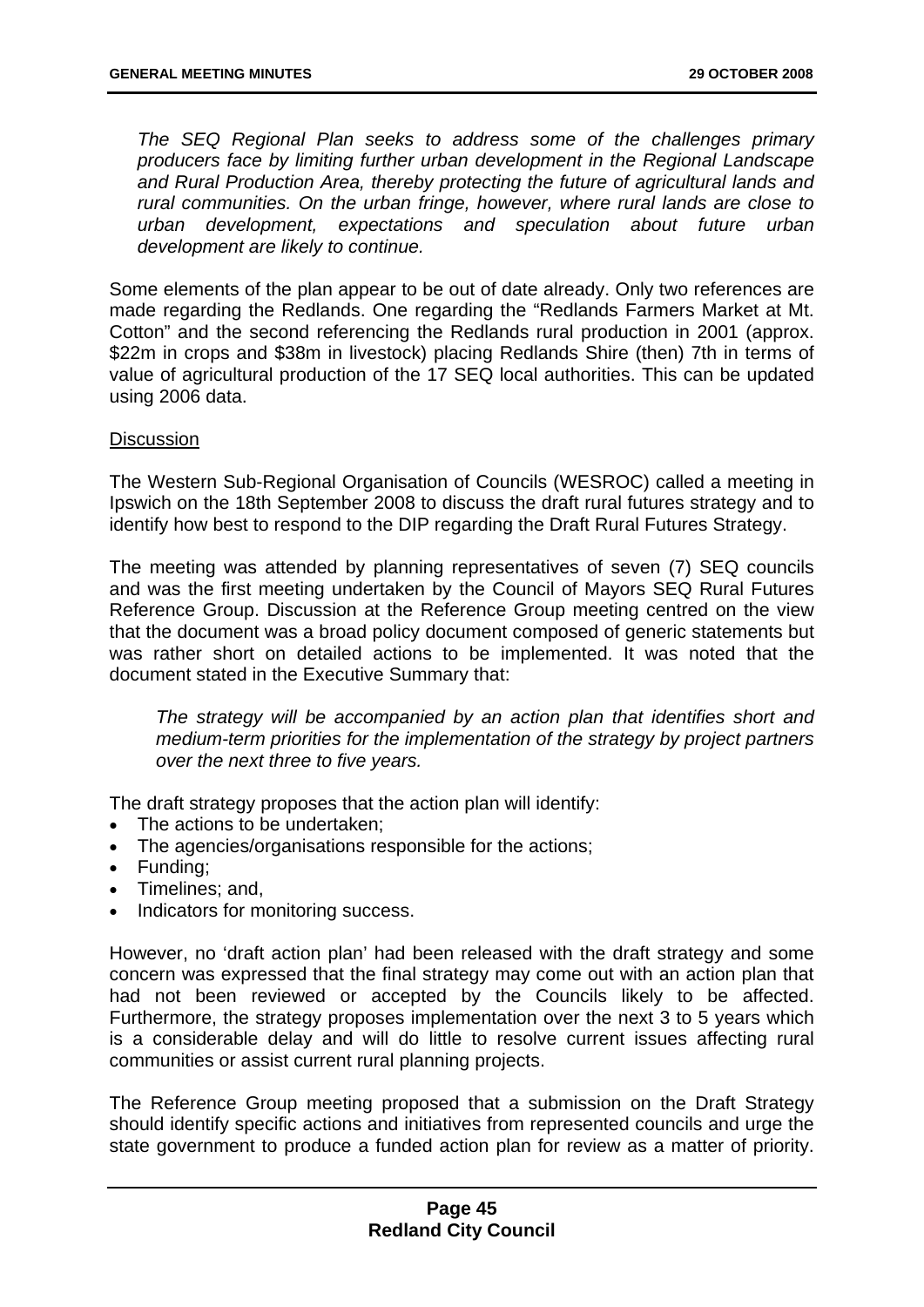Correspondence has been forwarded by the CoM executive director to the State conveying this position

## **ISSUES**

In light of the November 3rd timeframe for submissions, the Reference Group has proposed the following:

- 1. The Qld Government be informed as to CoMs reservations regarding the limited time available for consultation on the Draft Strategy;
- 2. Rather than prepare a detailed response to the contents of the Draft Strategy at this stage, the CoM response focus on specific actions and initiatives which should be incorporated in the "action plan" referred to in the Draft Strategy;
- 3. Each of the SEQ councils identify specific actions and initiatives, for inclusion in a consolidated CoM "action plan" proposal for submission to the Queensland Government by 3rd November 2008'
- 4. Each action/initiative be capable of being sufficiently defined (and costed) in time for inclusion in the 2009-10 State Budget; and
- 5. The Department of Infrastructure and Planning be requested to hold a workshop, prior to the 3rd November 2008, to enable SEQ Councils to present and discuss their proposed actions and initiatives.

The Reference Group requested that, subject to agreement to the above proposals, Council assist in the CoM Draft Strategy submission process by providing advice on the identification of specific actions and initiatives that should be incorporated in the future strategy's action plan.

Rural Precinct Planning is identified in the SEQ Regional Plan as an innovative planning approach to encourage sustainable rural areas, with pilot studies listed as a suggested action in the Draft Strategy. Rural Precinct Guidelines were released by the State Government in August 2007 and Redland City Council was nominated by the CoM to prepare a pilot project on rural tourism and lifestyle amenity horticulture.

In August 2007 the State Government released voluntary guidelines to help SEQ councils establish rural precincts aimed at protecting rural land while streamlining applications for business. To support the implementation of the guidelines OUM would fund 4 pilot projects with Noosa Shire (Ecotourism), Boonah Shire (Rural Industry), Maroochy Shire (Agriculture) and Redland Shire (Rural Tourism) being awarded \$25 000 (plus the promise of in-kind resources) in December 2007. OUM outlined the process for developing these pilots based on Implementation Guideline No. 6 – Regional Precinct Guidelines:

As a result of workshopping this matter with Councillors and ELG, it was decided to broaden the initiative to be a Rural Future Study for the whole Rural Landscape and Rural Production area of the City. In developing a locally based strategy, actions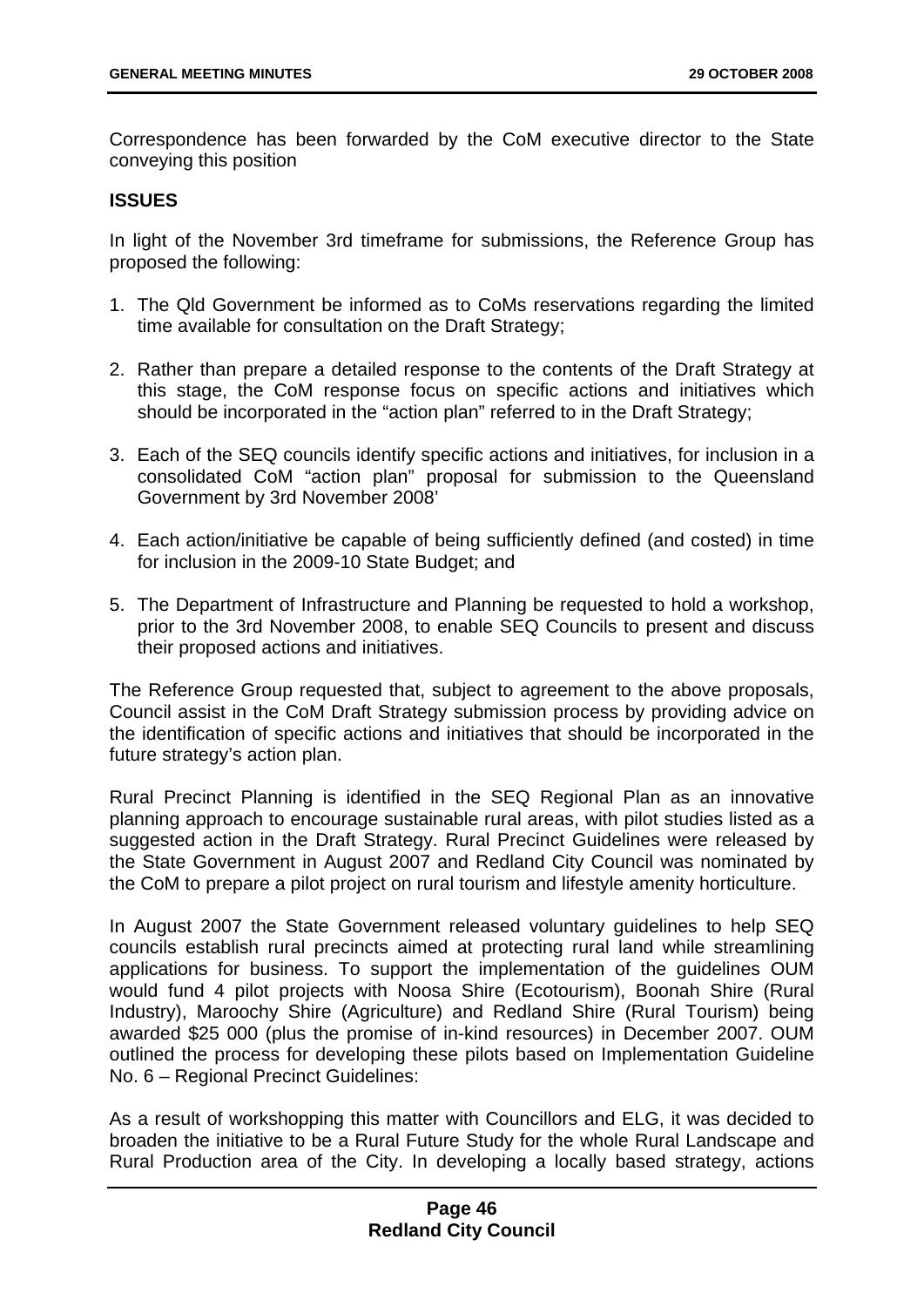which may include preparation of Rural Precinct Plan(s) and Redland Planning Scheme (RPS) refinements or amendments and the pursuit of other economic, social and environmental initiatives, would be identified.

The CoM submission process is an opportunity for Council to be involved in the Rural Futures Strategy and to possibly secure funding for studies into rural development programs to help build sustainable rural communities while maintaining an appropriate environmental balance. This outcome would assist in the development of the City's Rural Futures Study. It has therefore been recommended that council support the third point set out above and advise the SEQ Rural Futures Reference Group of two RSC rural initiatives (Rural Tourism and Speciality Horticulture) to be included in any future action plan. Details of these two initiatives are contained in Attachment B to this report.

# **RELATIONSHIP TO CORPORATE PLAN**

The recommendation primarily supports Council's strategic priority to Enhance employment participation and the community's standard of living through encouraging economic development opportunities in the Regional Landscape and Rural Production Area.

## **FINANCIAL IMPLICATIONS**

There are no financial implications for Council.

# **PLANNING SCHEME IMPLICATIONS**

It is considered that the outcome of recommendations in this report will not directly result in amendments to the Redlands Planning Scheme.

## **CONSULTATION**

External consultation with officers of the Western Sub-Regional Organisation of Councils (WESROC) and Council of Mayors Rural Futures Reference Group.

# **OPTIONS**

## **PREFERRED OPTION**

- 1. To confirm support for actions (1-5) proposed by the Council of Mayors Rural Futures Reference Group as set out in this report; and
- 2. To confirm the submission to the Council of Mayors SEQ Rural Futures Reference Group of two rural futures actions as attached. (Attachment B).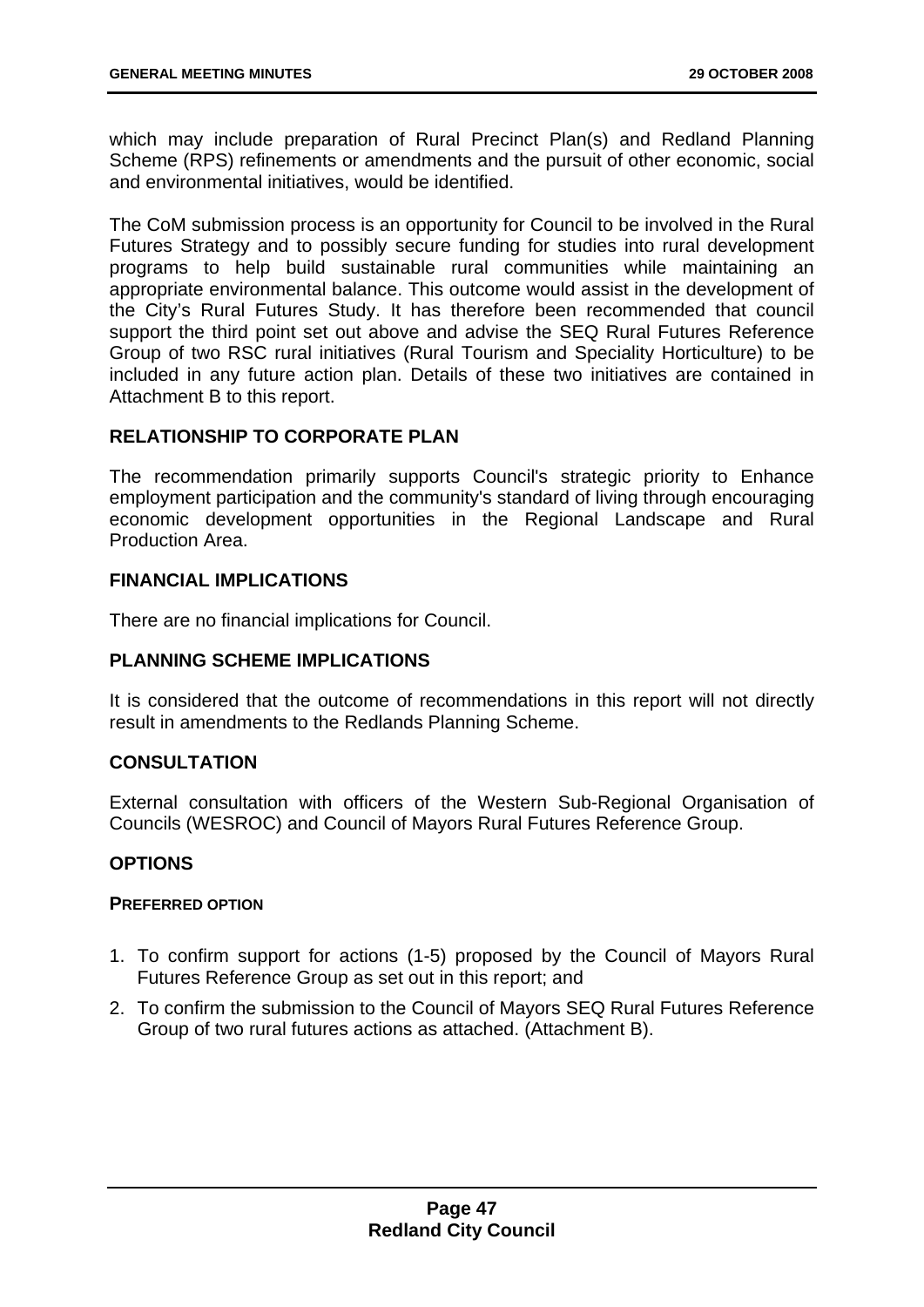## **ALTERNATIVE OPTION**

Council advise the Council of Mayors Rural Futures Reference Group that it does not support proposed actions (1-5).

## **OFFICER'S RECOMMENDATION**

That Council resolve as follows:

- 1. To forward the submission as attached (Attachment A) on the draft SEQ Rural Futures Strategy to the Department of Infrastructure and Planning;
- 2. To confirm its support for actions (1-5) proposed by the Council of Mayors Rural Futures Reference Group as set out in this report; and
- 3. To confirm the submission to the Council of Mayors SEQ Rural Futures Reference Group of two rural futures actions as attached (Attachment B) for inclusion in a coordinated submission to the Department of Infrastructure and Planning.

## **COMMITTEE RECOMMENDATION**

That Council resolve as follows:

- 1. To forward the submission as attached (Attachment A) on the draft SEQ Rural Futures Strategy to the Department of Infrastructure and Planning with the following amendment;
	- a. That a new sentence be added to the submission which reads as follows:

*That the DIP be advised that the Rural Futures Strategy should not limit the*  ability of individual local governments to determine planning in their rural *areas.* 

- 2. To confirm its support for actions (1-5) proposed by the Council of Mayors Rural Futures Reference Group as set out in this report; and
- 3. To confirm the submission to the Council of Mayors SEQ Rural Futures Reference Group of two rural futures actions as attached (Attachment B) for inclusion in a coordinated submission to the Department of Infrastructure and Planning with the following amendments:
	- a. That a new sentence be added to the submission which reads as follows:

*That the DIP be advised that the Rural Futures Strategy should not limit the ability of individual local governments to determine planning in their rural areas.* 

- b. That a new dot point be added to "Issues to be considered for the background study" which reads as follows:
	- *Opportunities for use as carbon sink.*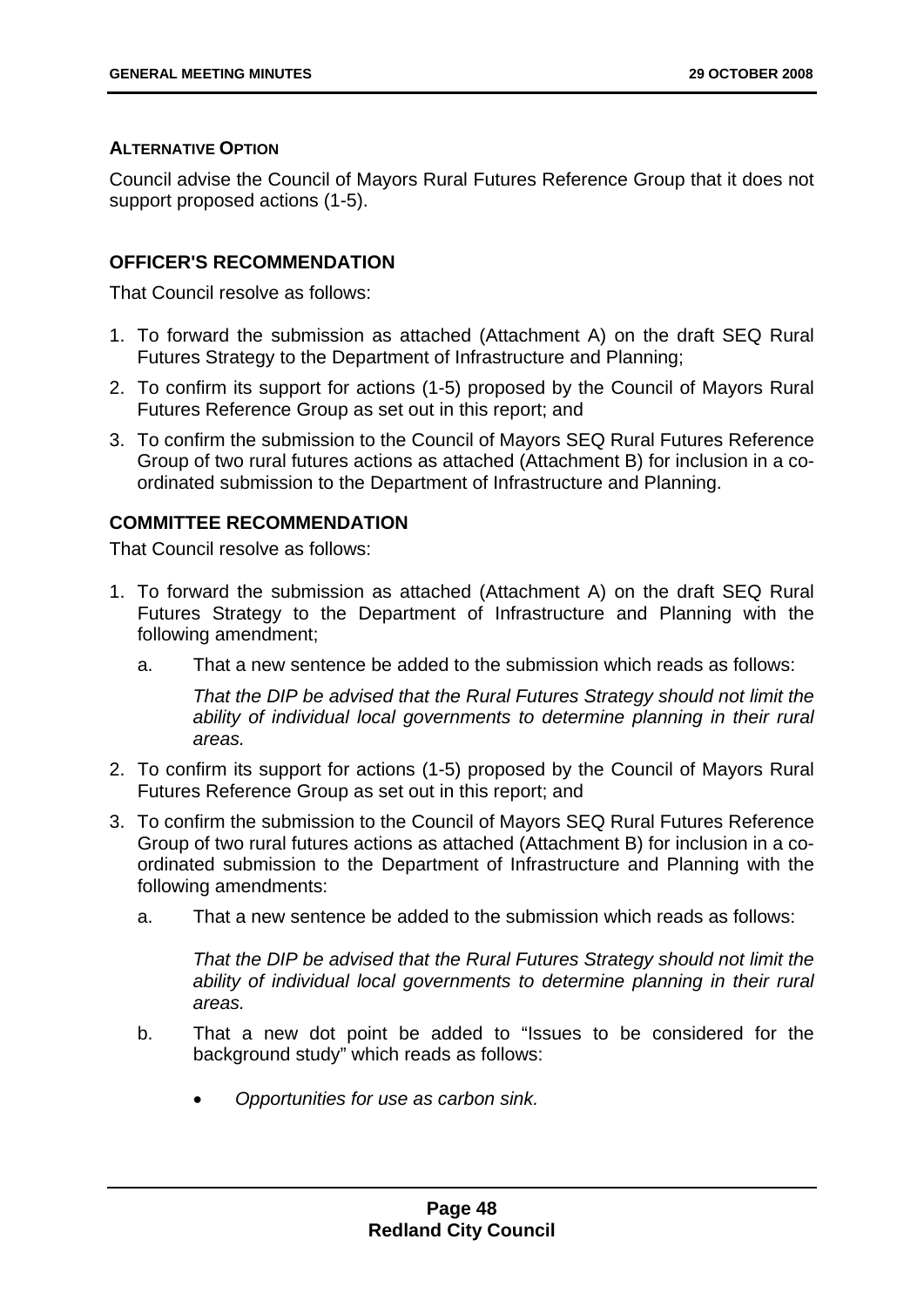### **COUNCIL RESOLUTION**

| Moved by:    | <b>Cr Bowler</b> |
|--------------|------------------|
| Seconded by: | Cr Townsend      |

**That the Committee Recommendation be adopted with the following additions to Recommendation 3 to read as follows:** 

- **3c. That Council advises that it will not support any action which may be proposed by the Rural Futures Strategy or subsequent Action Plan for rural areas which would detrimentally impact upon the strategy outcomes of either the** *Nature Conservation (Koala) Conservation Plan 2006* **and** *Management Program 2006-2016 (Koala Policy)* **or the Premier's Koala Taskforce Report; and**
- **3d. That Council will also oppose any measures for "rural development" which are likely to negatively impact upon habitat protection, environmental enhancement or wildlife and vegetation conservation planning in the SEQ region.**

**With the Council resolution to now read as follows:** 

**That Council resolve as follows:** 

- **1. To forward the submission as attached (Attachment A) on the draft SEQ Rural Futures Strategy to the Department of Infrastructure and Planning with the following amendment;** 
	- **a. That a new sentence be added to the submission which reads as follows:**

*That the DIP be advised that the Rural Futures Strategy should not limit the ability of individual local governments to determine planning in their rural areas.* 

- **2. To confirm its support for actions (1-5) proposed by the Council of Mayors Rural Futures Reference Group as set out in this report; and**
- **3. To confirm the submission to the Council of Mayors SEQ Rural Futures Reference Group of two rural futures actions as attached (Attachment B) for inclusion in a co-ordinated submission to the Department of Infrastructure and Planning with the following amendments:** 
	- **a. That a new sentence be added to the submission which reads as follows:**

*That the DIP be advised that the Rural Futures Strategy should not limit the ability of individual local governments to determine planning in their rural areas.* 

- **b. That a new dot point be added to "***Issues to be considered for the background study"* **which reads as follows:** 
	- *Opportunities for use as carbon sink.*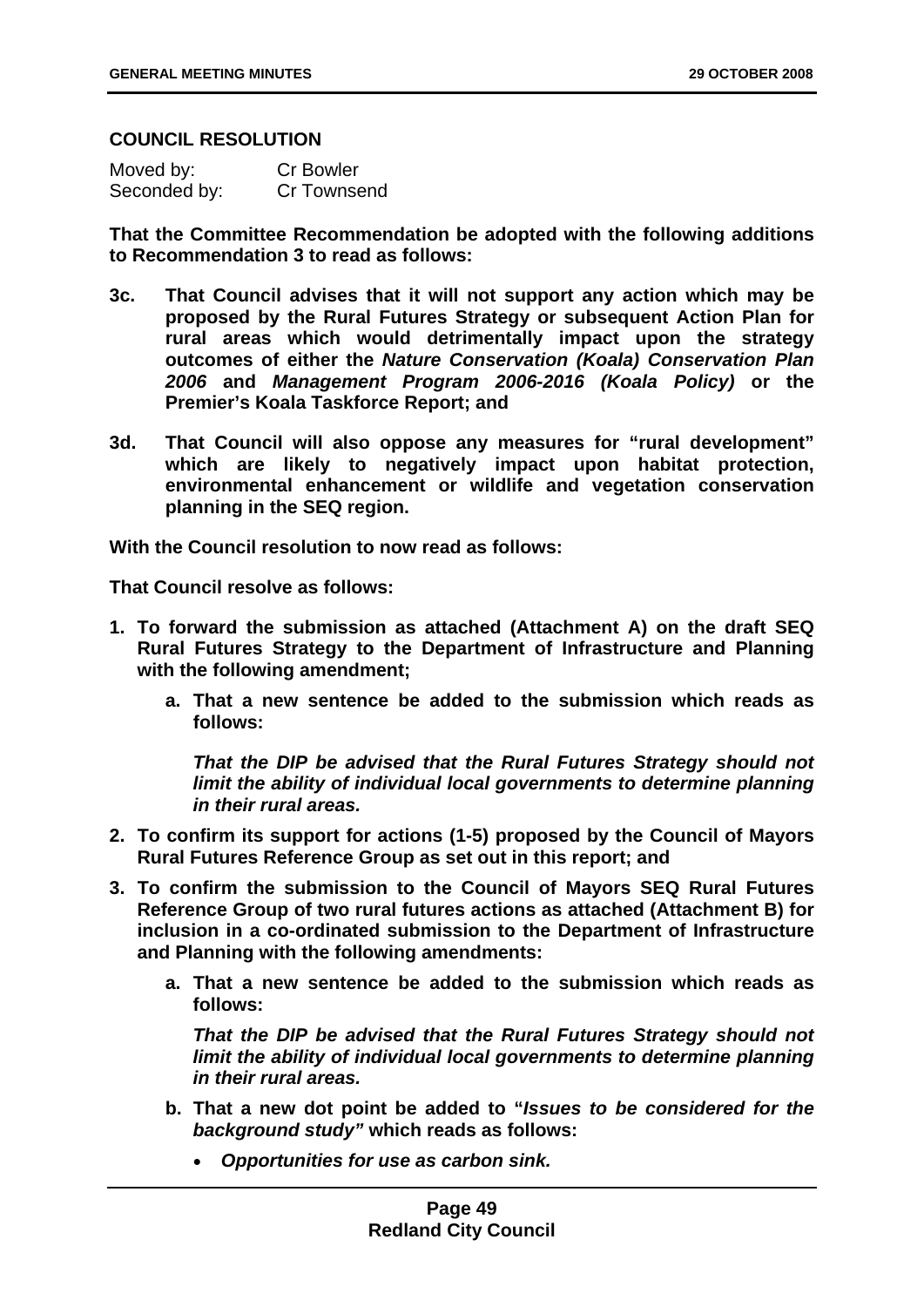- **c. That Council advises that it will not support any action which may be proposed by the Rural Futures Strategy or subsequent Action Plan for rural areas which would detrimentally impact upon the strategy outcomes of either the Nature Conservation (Koala) Conservation Plan 2006 and Management Program 2006-2016 (Koala Policy) or the Premier's Koala Taskforce Report; and**
- **d. That Council will also oppose any measures for "rural development" which are likely to negatively impact upon habitat protection, environmental enhancement or wildlife and vegetation conservation planning in the SEQ region.**

**CARRIED**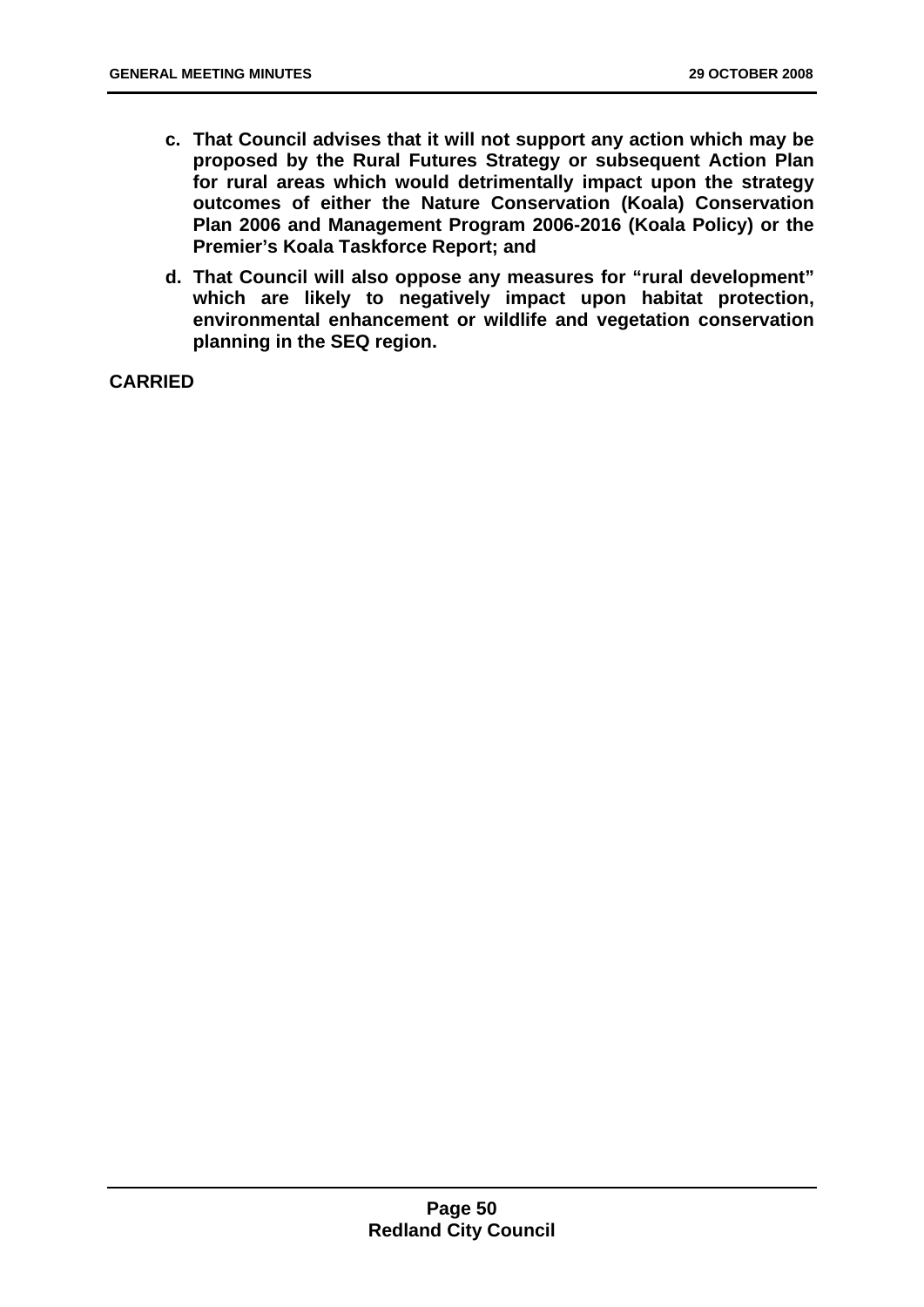# **12.2.3 PROPOSED TRIAL CLOSURE OF SOUTH STREET**

| <b>Dataworks Filename:</b>       | <b>RTT: Road Closure - Temporary</b>                                                                                                                              |
|----------------------------------|-------------------------------------------------------------------------------------------------------------------------------------------------------------------|
| <b>Attachments:</b>              | <b>Figure 1 - Proposed Trial Closure Location in</b><br><b>South Street</b><br><b>Figure 2 - Preliminary Layout - Permanent</b><br><b>Closure of South Street</b> |
| <b>Responsible Officer Name:</b> | <b>Len Purdie</b><br>A/Manager Infrastructure Planning                                                                                                            |
| <b>Author Name:</b>              | <b>Abdish Athwal</b><br><b>Senior Engineer Traffic &amp; Transportation</b>                                                                                       |

### **EXECUTIVE SUMMARY**

Council at its General meeting of 1<sup>st</sup> October 2008 resolved that officers investigate the implementation of a 6 month road closure of South Street, Cleveland between Swallow Street and Industry Court.

An investigation was carried out and a plan for the closure was developed with an estimated cost.

Impacts to road uses as a result of the closure were also identified.

The road closure is referred to Council for their consideration.

## **PURPOSE**

The purpose of the report is to advise Council on how a trial closure of South Street between Swallow Street and Industry Court could be achieved.

## **BACKGROUND**

There have been ongoing issues from residents at the Southern end of South Street about industry activities and noise.

Council at its General meeting of 1 October 2008 resolved "*That officers investigate how to implement a six month trial involving the closure of South Street between Swallow Street and Industry Court, during which time noise levels and other impacts can be monitored.*"

An investigation was carried out and it was determined that a temporary road closure of South Street could be implemented between Swallow Street and Industry Court.

Solid barriers installed across South Street between Industry Court and the entrance to the pound will close the road. Vehicles can turn around at the cul-de-sac in Industry Court and at the gravel area next to the pound entrance. Pedestrian access can be provided for by gaps in the barriers. The proposed location of the trial closure is presented in Figure 1.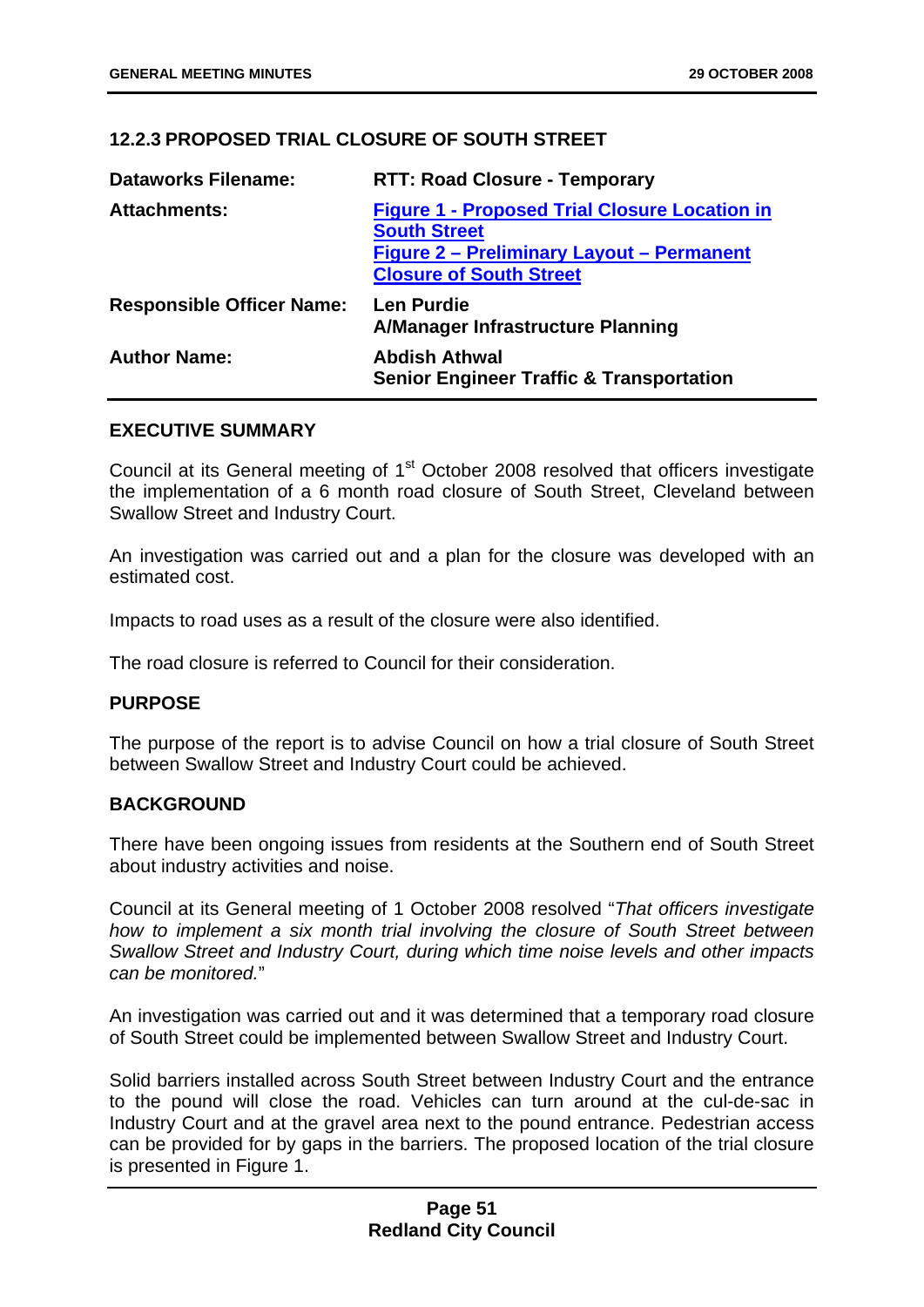The Local Government Act 1993, Section 915, Limited Closure of Roads by Local Government allows a Local Government by public notice to close a road or part of a road, permanently or temporarily to traffic provided that there is an alternative route available.

## **ISSUES**

The trial road closure in South Street will affect its operation:

- There will be no through road connection in the industry area with access only from either South Street or Enterprise Street. This could impact on the way that a business operates, effect emergency response and is a reversal of the best practice arrangement which is presently in place.
- A number of on street parking space will be removed to accommodate the road closure in an area where on-street parking is currently at a premium.
- Based on the findings of the October report to Council, a trial or permanent closure will not improve the noise issues for the adjoining residential area.

Public consultation for the temporary closure with industries that it impacts on has not been undertaken. Prior to proceeding with a trial closure consultation should be undertaken with all industries in the South/Enterprise Streets precinct. If Council's consultation policy on traffic measures is used as the basis then 75% of affected businesses would need to be in support of the closure measures.

## **RELATIONSHIP TO CORPORATE PLAN**

The recommendation in this report primarily supports Council's strategic priority to provide and maintain water, waste services, roads, drainage and support the provision of transport and waterways infrastructure.

## **FINANCIAL IMPLICATIONS**

It is estimated that the cost to install the barriers, signage, and gravel to the turn around area on the pound access and maintain the temporary closure for six (6) months would be in the order of \$100,000.

A permanent closure of South Street was also investigated and a preliminary layout is presented in Figure 2. The proposal allows for two (2) cul-de-sacs that will cater for heavy vehicles. Widening the existing road for the cul-de-sac could impact on vegetation within the road reserve. The estimated cost to provide a permanent closure in South Street would be in excess of \$800,000.

# **PLANNING SCHEME IMPLICATIONS**

The Land Use Planning Group was consulted and it is considered that the outcome of recommendations in this report will not require any amendments to the Redlands Planning Scheme.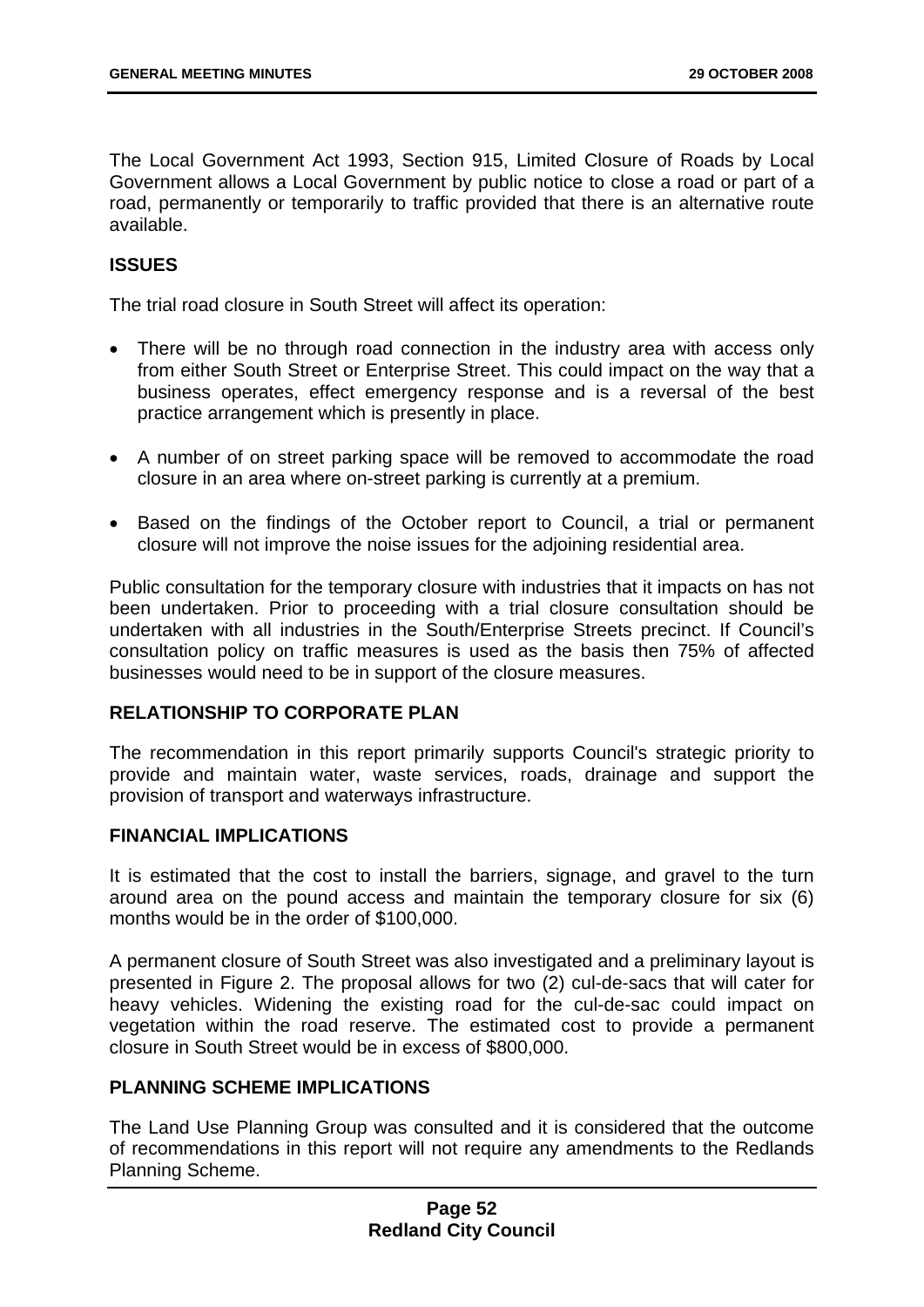## **CONSULTATION**

Consultation has been undertaken with the General Manager Planning and Policy Department and Land Use Planning Group.

## **OPTIONS**

### **PREFERRED**

For Council's consideration and direction.

## **ALTERNATIVE 1:**

That Council resolve to take no further action in relation to a closure of South Street.

### **ALTERNATIVE 2:**

That Council resolve to undertake consultation in accordance with Council's Traffic Management Consultation Policy.

## **OFFICER'S RECOMMENDATION**

For Council's consideration and direction.

## **COMMITTEE RECOMMENDATION**

That this item be deferred to a future Planning and Policy Committee meeting.

## **COUNCIL RESOLUTION**

Moved by: Cr Henry Seconded by: Cr Boglary

**That consideration of the item be deferred and that a new report be presented to a future Planning and Policy Committee meeting which includes details of the following:** 

- **1. Analysis of the available options for access and egress in and around South Street environs;**
- **2. Proposal for community consultation to ascertain potential impacts and how these could be mitigated, monitored and reported; and**
- **3. Concepts plans and financial implications of options.**

Following discussion on the matter, Cr Henry moved that the motion be put.

The procedural motion to put the motion was put to the vote and CARRIED.

A division was called for.

Crs Townsend, Reimers, Murray, Elliott, Bowler, Henry, Ogilvie, Boglary and Hobson voted in the affirmative.

## **Page 53 Redland City Council**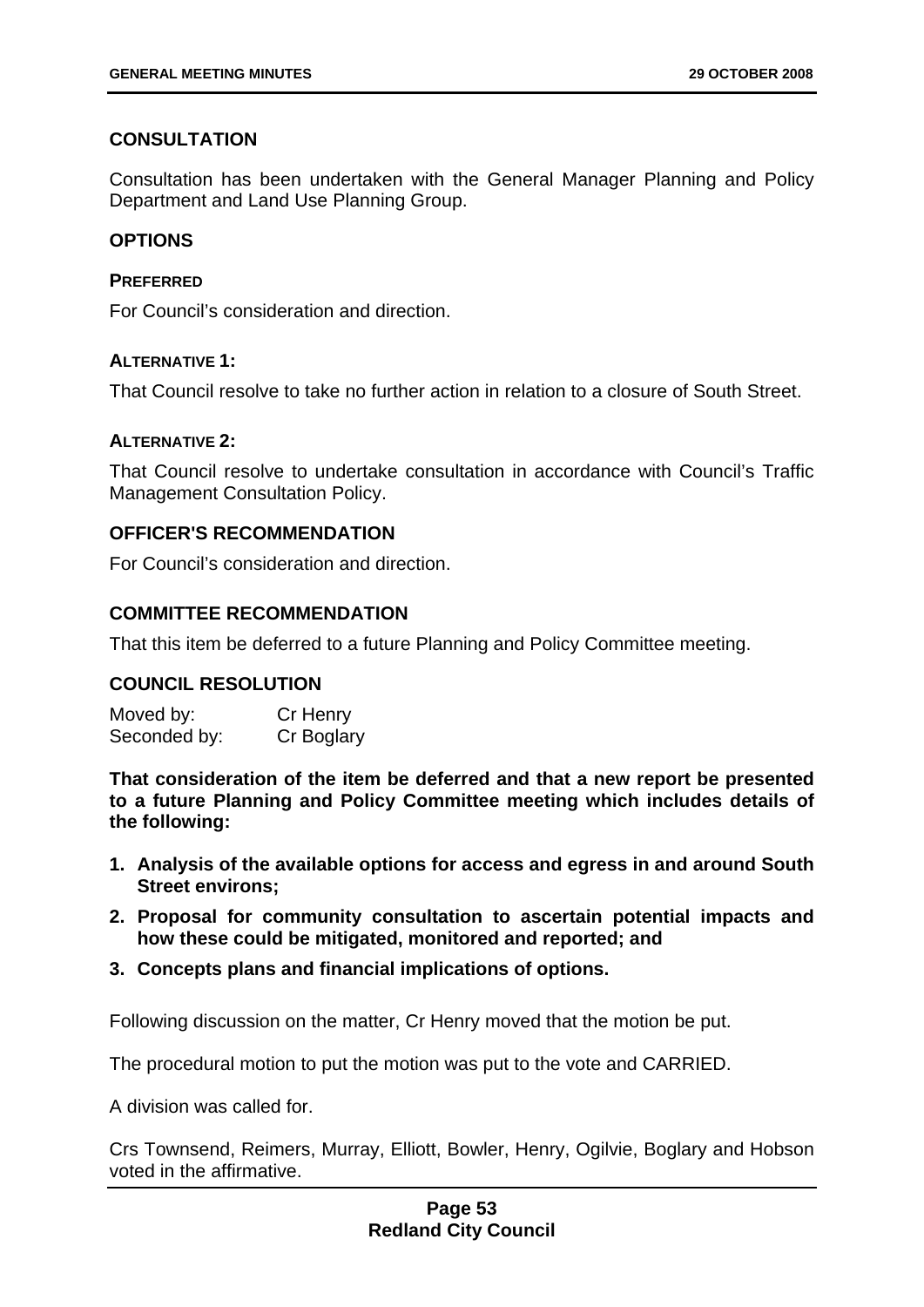Crs Williams and Dowling voted in the negative.

The motion was declared by the Mayor as **CARRIED**.

The Mayor then put the original motion.

On being put to the vote, the motion was **CARRIED**.

A division was called for.

Crs Townsend, Reimers, Murray, Elliott, Bowler, Henry, Ogilvie, Boglary and Hobson voted in the affirmative.

Crs Williams and Dowling voted in the negative.

The motion was declared by the Mayor as **CARRIED**.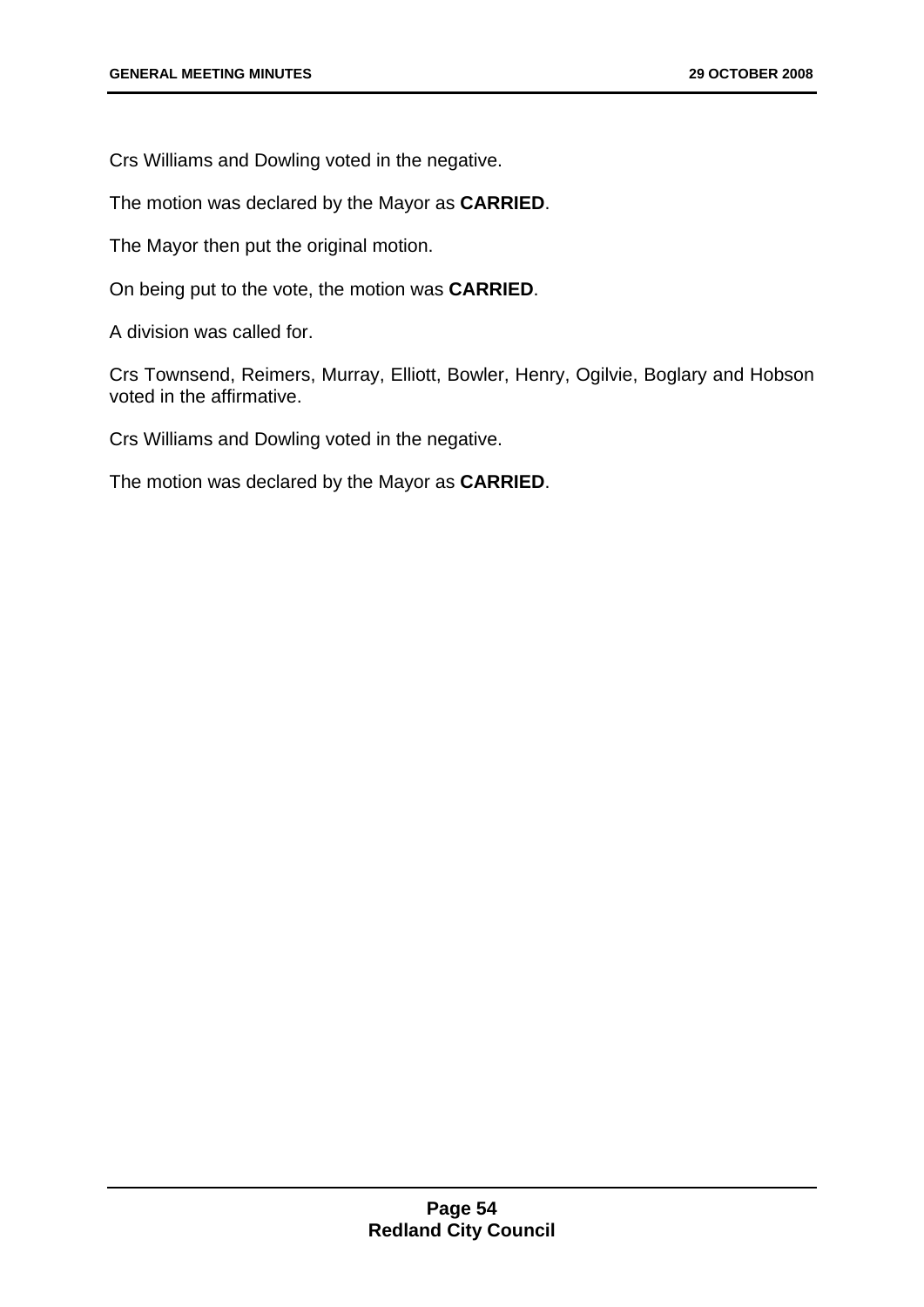## **12.3 GENERAL BUSINESS**

### **12.3.1 POTENTIAL FORMATION OF A BUSINESS IMPROVEMENT DISTRICT**

## **COMMITTEE RECOMMENDATION/ COUNCIL RESOLUTION**

| Moved by:    | Cr Ogilvie        |
|--------------|-------------------|
| Seconded by: | <b>Cr Reimers</b> |

**That a report be prepared and presented to Council outlining the potential formation of a BID (Business Improvement District) in the precinct now formally recognised as CBD (Capalaba Business District).** 

## **CARRIED**

## **12.3.2 SUBSIDISING PUBLIC TRANSPORT**

## **COMMITTEE RECOMMENDATION/ COUNCIL RESOLUTION**

| Moved by:    | Cr Ogilvie        |
|--------------|-------------------|
| Seconded by: | <b>Cr Reimers</b> |

**That a report be prepared to consider the costs/benefits of Council subsidising more regular and comprehensive public transport across the city.** 

# **CARRIED**

## **12.3.3 DEFERRED REPORT ON PROPOSED TRIAL CLOSURE OF SOUTH STREET**

## **COMMITTEE RECOMMENDATION**

Assurance that the deferred report on South Street will cover critical components of:

- 1. Community consultation to ascertain potential impacts and how these could be mitigated:
- 2. Communications Plan;
- 3. Monitoring report (changes to noise);
- 4. Analysis & reporting on feedback and data collected; and
- 5. More details on financial implications;

with input from Communications, Community & Social Planning and Land Use Planning.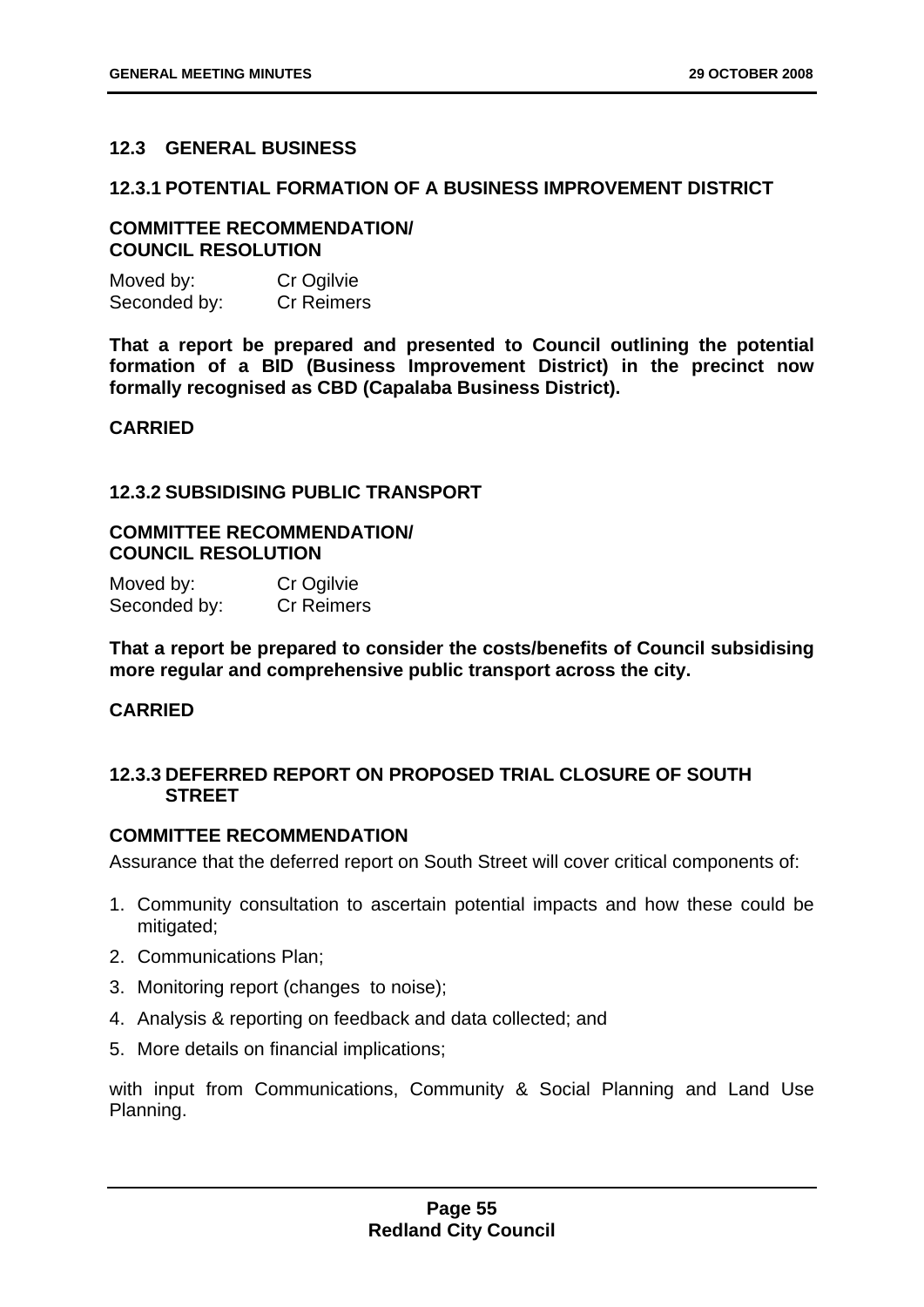## **COUNCIL RESOLUTION**

| Moved by:    | <b>Cr Dowling</b> |
|--------------|-------------------|
| Seconded by: | Cr Williams       |

# **That the Committee Recommendation not be adopted and that no further action be taken.**

## **CARRIED**

## **12.3.4 AMENDMENT TO GRAFFITI MANAGEMENT & PREVENTION POLICY**

## **COMMITTEE RECOMMENDATION/ COUNCIL RESOLUTION**

| Moved by:    | Cr Henry          |
|--------------|-------------------|
| Seconded by: | <b>Cr Dowling</b> |

**That the terms of the policy (POL-3022) be investigated with a view to amending the policy to create 'exclusion zones' at skateparks for non-offensive graffiti as long as rider safety is not compromised.** 

**CARRIED**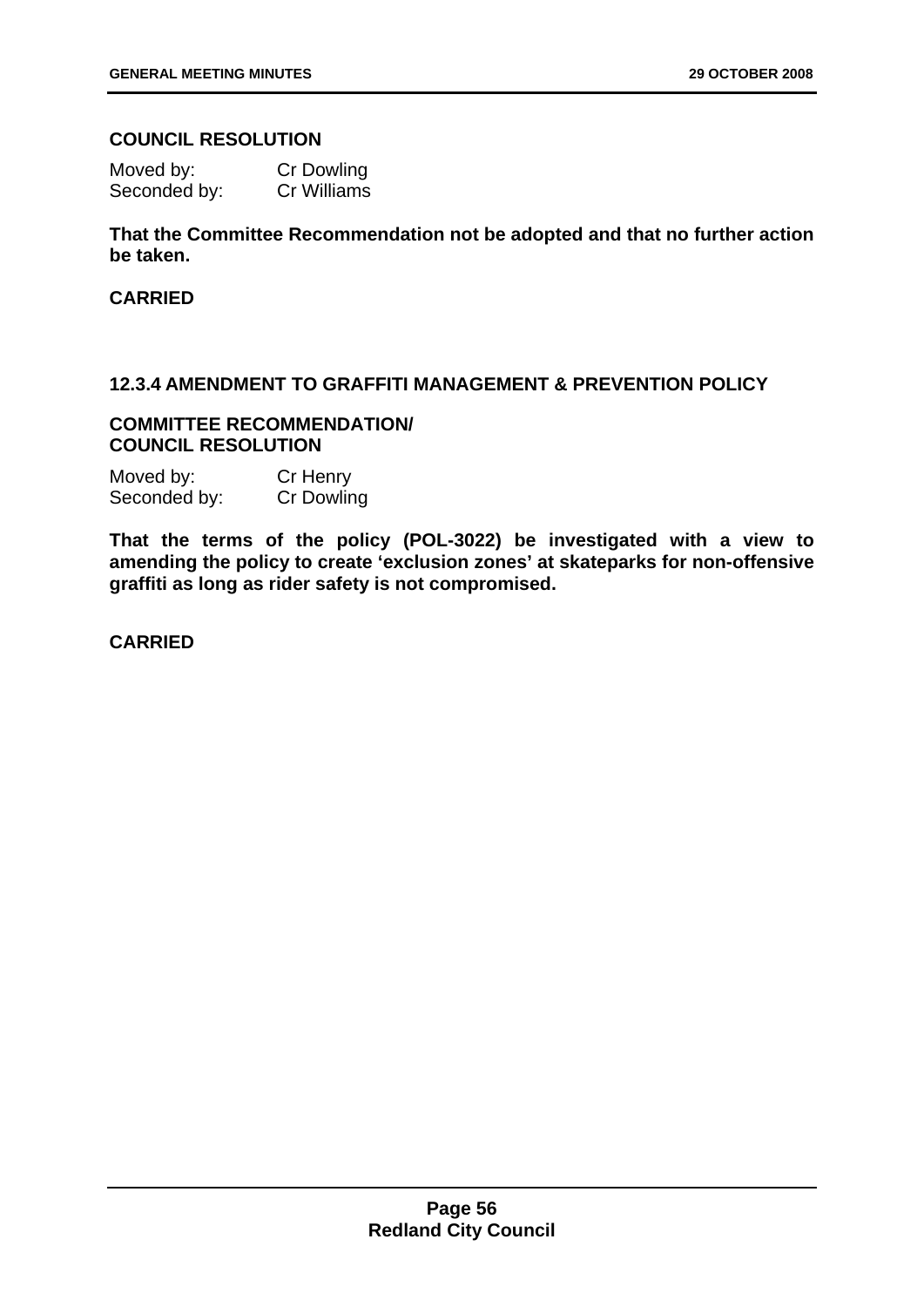# **13 FINANCE AND CORPORATE MANAGEMENT COMMITTEE 22/10/08 - RECEIPT AND ADOPTION OF REPORT**

| Moved by:    | <b>Cr Townsend</b> |
|--------------|--------------------|
| Seconded by: | <b>Cr Reimers</b>  |

That the following Finance and Corporate Management Committee Report of 22 October 2008 be received.

### CARRIED

### **DECLARATION OF OPENING**

Cr Townsend declared the meeting open at 2.00 pm.

## **RECORD OF ATTENDANCE AND LEAVE OF ABSENCE**

| <b>Members Present</b>   |                                                              |
|--------------------------|--------------------------------------------------------------|
| Cr B Townsend            | <b>Chair and Councillor Division 5</b>                       |
| Cr M Hobson PSM          | Mayor Entered at 2.05 pm                                     |
| Cr W Boglary             | <b>Councillor Division 1</b>                                 |
| Cr C Ogilvie             | <b>Councillor Division 2</b>                                 |
| Cr D Henry               | <b>Councillor Division 3</b>                                 |
| Cr P Dowling             | <b>Councillor Division 4</b>                                 |
| Cr T Bowler              | Deputy Mayor and Councillor Division 6 Entered at 2.01<br>pm |
| <b>Cr M Elliott</b>      | <b>Councillor Division 7</b>                                 |
| <b>Cr K Reimers</b>      | <b>Councillor Division 8</b>                                 |
| Cr K Williams            | <b>Councillor Division 9</b>                                 |
| Cr H Murray              | <b>Councillor Division 10</b>                                |
| <b>Committee Manager</b> |                                                              |
| Mr R Turner              | <b>General Manager Corporate Services</b>                    |
| <b>Officers</b>          |                                                              |
| Mr G Stevenson PSM       | <b>Chief Executive Officer</b>                               |
| Mr G Underwood           | <b>General Manager Planning and Policy</b>                   |
| Mr L Smith               | <b>Acting General Manager Customer Services</b>              |
| Mrs K Phillips           | <b>Manager Financial Services</b>                            |
| Ms N Barton              | Service Manager Revenue and Recovery                         |
| Mr B Lewis               | Manager Corporate Acquisitions, Fleet and Facilities         |
| Mr A Blacklock           | <b>Supply Chain Manager</b>                                  |
| Mr J Horsey              | <b>Fleet Co-ordinator</b>                                    |
| Mr L Wallace             | Manager Corporate Planning, Performance and Risk             |
| Mr J Casabella           | Team Leader - Health and Environment                         |
| Mr R Cook                | Leisure and Recreation Services Manager                      |
| <b>Minutes</b>           |                                                              |
| Mrs J Thomas             | Corporate Meetings & Registers Officer                       |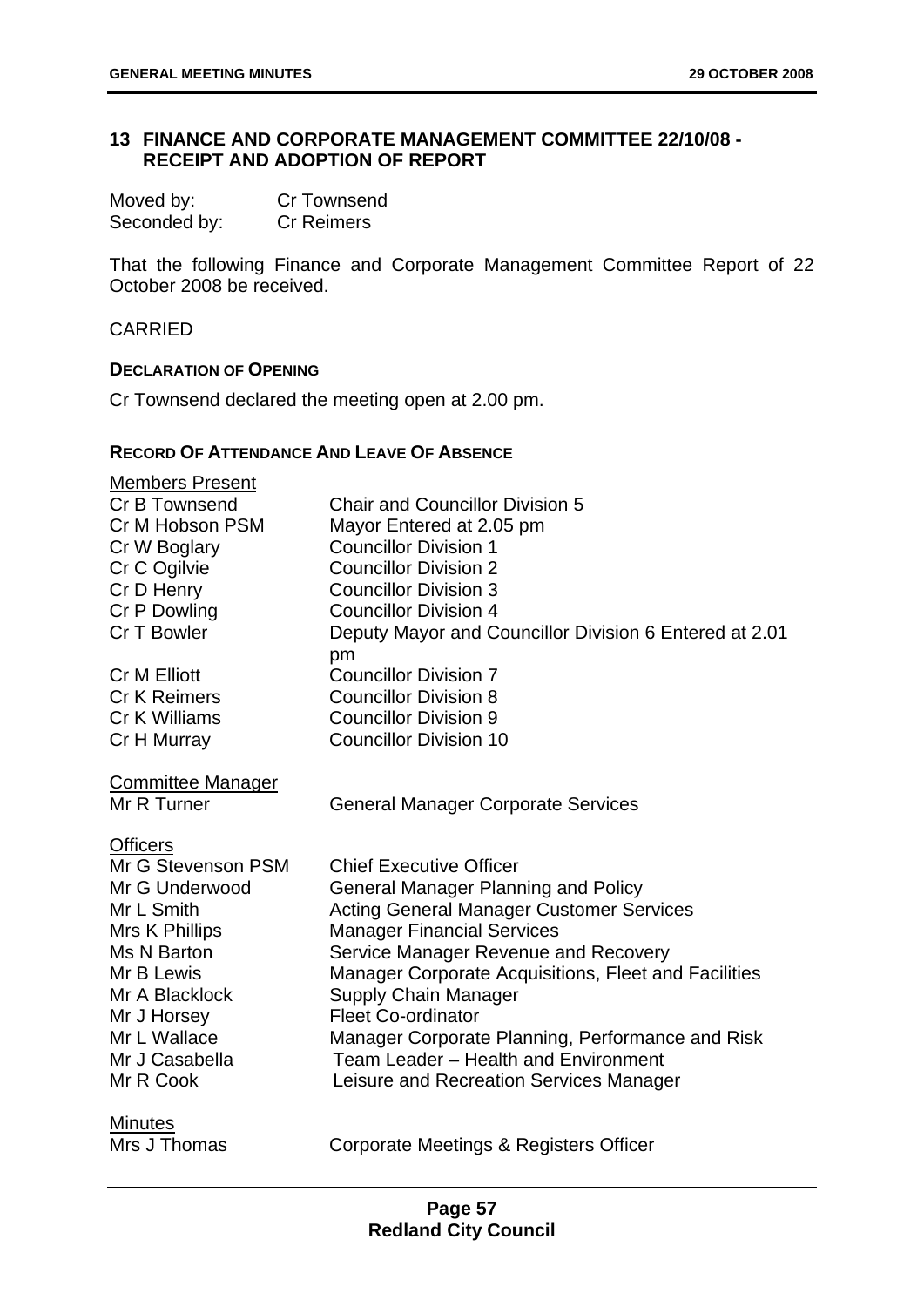### **PUBLIC PARTICIPATION AT MEETING**

| Moved by:    | Cr Dowling |
|--------------|------------|
| Seconded by: | Cr Henry   |

That the meeting be adjourned for a 15 minute public participation segment.

## CARRIED

- 1. Mr Ted Davies, Resident of Lifestyle Estates, Victoria Point, addressed Committee in relation to *Retirement Village Pensioner Subsidy;*
- 2. Mr David Sim, representing retirement village operators, addressed Committee in relation to Retirement Village Pensioner Subsidy.

| Moved by:    | <b>Cr Elliott</b> |
|--------------|-------------------|
| Seconded by: | Cr Henry          |

That the meeting resume.

CARRIED

### **DECLARATION OF INTEREST**

Nil

### **MOTION TO ALTER THE ORDER OF BUSINESS**

| Moved by:    | <b>Cr Elliott</b> |
|--------------|-------------------|
| Seconded by: | <b>Cr Dowling</b> |

That the confidential item 4.2 (as listed on the agenda) – *Retirement Village Pensioner Subsidy* be brought forward and discussed as the first item of business.

## CARRIED

#### **ORDER OF BUSINESS**

| Moved by:    | Cr Henry  |
|--------------|-----------|
| Seconded by: | Cr Hobson |

That the confidential item 4.2 (as listed on the agenda) – *Retirement Village Pensioner Subsidy* be discussed in open forum.

## CARRIED

## **DECLARATION OF INTEREST**

Nil

[The following is a record of councillor attendance at this committee meeting: Cr Williams left the meeting at 3.34 pm (during item 1.3).]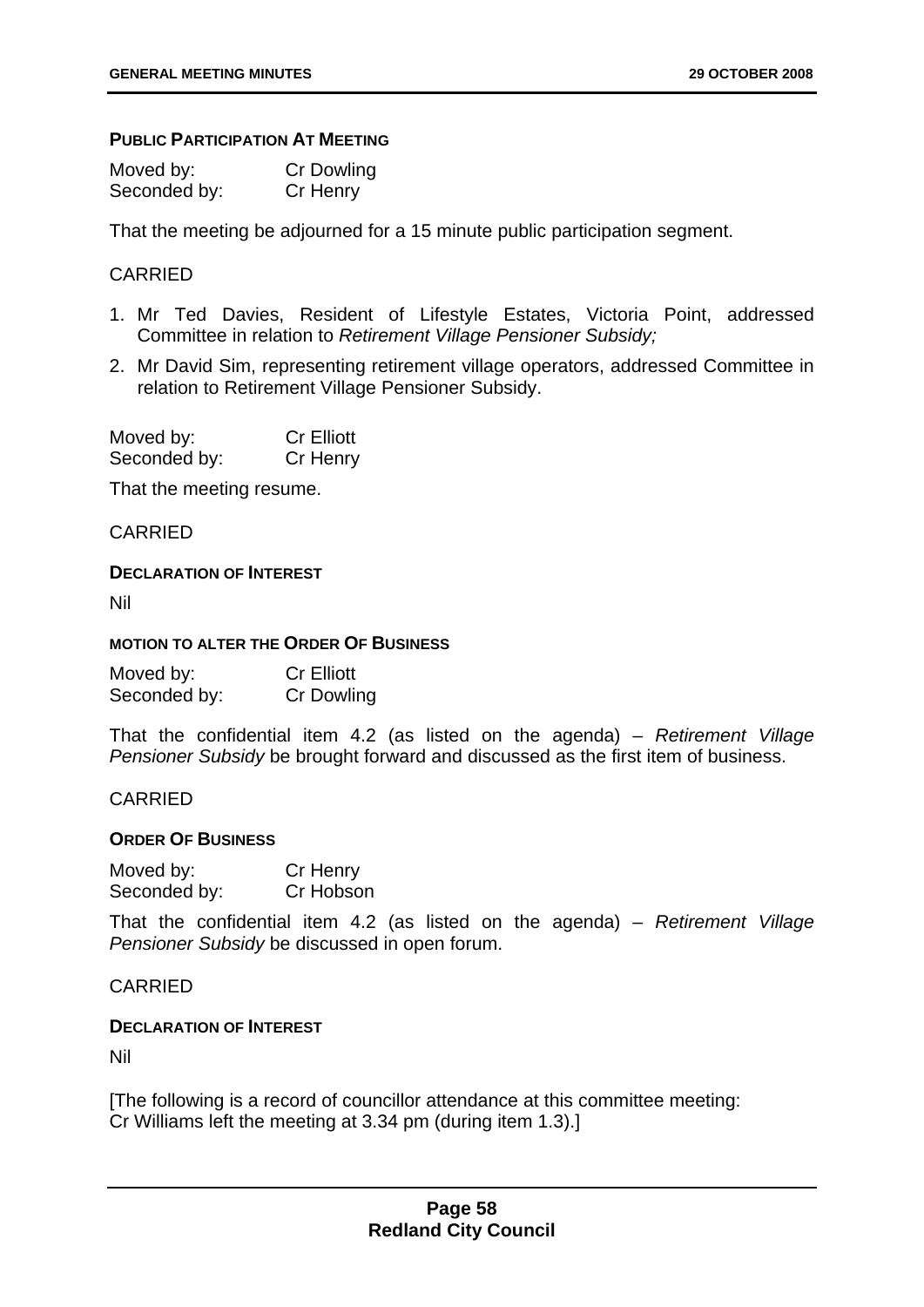# **13.1 CORPORATE SERVICES**

## **13.1.1 RETIREMENT VILLAGE PENSIONER SUBSIDY**

| <b>Dataworks Filename:</b>       | <b>R&amp;V Policy</b>                                                |
|----------------------------------|----------------------------------------------------------------------|
| <b>Responsible Officer Name:</b> | <b>Kerry Phillips</b><br><b>Manager Financial Services</b>           |
| <b>Author Name:</b>              | <b>Noela Barton</b><br><b>Service Manager Revenue &amp; Recovery</b> |

## **EXECUTIVE SUMMARY**

This report presents the findings of the investigation into the financial and procedural implications of extending Corporate Policy 2557 – Council Pensioner Rebate Policy to pensioner occupants residing in retirement villages.

Eligibility to Corporate Policy 2557 – Council Pensioner Rebate Policy extends to all households where the property owner (solely or jointly) is the holder of a Department of Veteran's Affairs card or a Queensland pension card and is responsible for payment of rates and charges applied to the property. At present the rebate is \$300 per annum for pensioners on the maximum rate of pension and \$150 per annum for pensioners on a part rate of pension.

The General Services charge applied to unit occupiers in retirement villages includes the portion of general rate that applies to the unit they occupy. The General Services charge is a formula established by the number of residents and accommodation units in the village, the unit type and floor area. To ensure equity for resident unit holders Rating Services would need to establish the gross square metres of the land area covered by the UCV, the gross floor area of each residential unit, apartment and communal building, and the total common land area to be in a position to apportion the general rate charge on the dwelling that the benefit is sought.

To financially administer an extension of the eligibility of this policy it is estimated that:

- Of the facilities that provided information to this report, officers estimate 1,008 Independent & Assisted Living Units/Apartments. While it is predicted that the majority of residents are self-funded retirees, if 40% were on an age pension with 100% responsibility for the General Service charge, the estimated cost of the subsidy at \$300 per annum would be \$120,960 per annum.
- At a minimum to develop a software solution will be in the vicinity of \$10,000.
- Rating Services will require an officer to process the pension applications, confirm pensioner status with Centrelink and calculate the rebate. Based on the former Position Description evaluation of a pension liaison officer role, it would be a level 3 officer with a salary range of \$48,294.39 - \$51,793.80.

The following table has been prepared to appreciate the distribution of rates and charges for 2008-2009 by one retirement village registered under the *Retirement*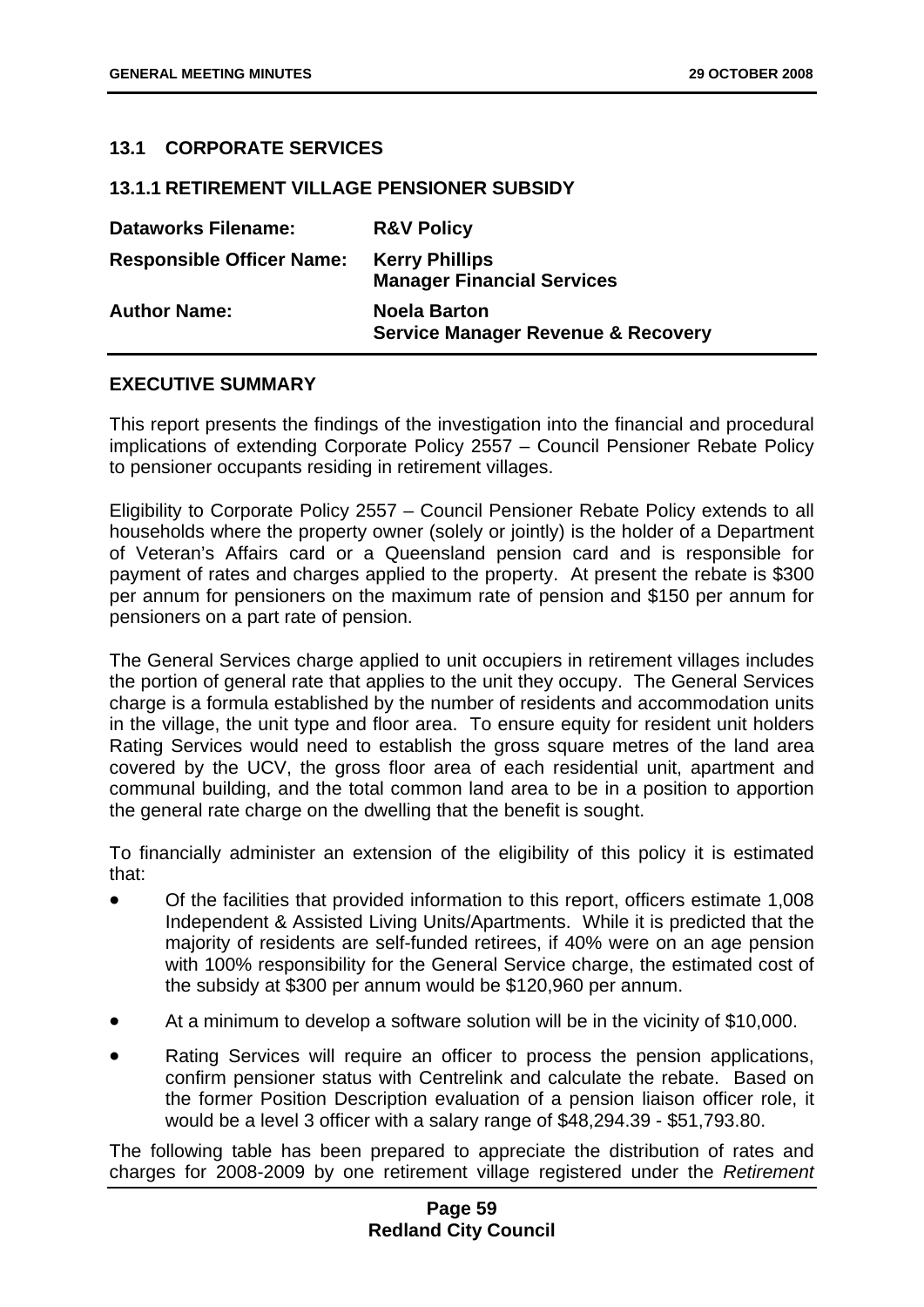*Villages Act 1999*. This village has 91 independent living units and 27 serviced apartments. The column on the far right of the table has been added as a comparison between the pensioner owner/occupier and the pensioner resident occupier.

| <b>Charge Type</b>                           | <b>Per Annum</b> | <b>Apportioned</b><br>by number of<br><b>Units/Apartments</b><br><b>Per Annum</b> | <b>Apportioned</b><br>number<br>by<br><b>of</b><br><b>Units/Apartments</b><br><b>Per Week</b> | <b>Pensioner</b><br>Owner /<br><b>Occupier</b><br><b>Per Week</b><br>\$ |
|----------------------------------------------|------------------|-----------------------------------------------------------------------------------|-----------------------------------------------------------------------------------------------|-------------------------------------------------------------------------|
| <b>General Rate</b>                          | 14,918.92        | 126.43                                                                            | 2.43                                                                                          | 16.45                                                                   |
| <b>Environment Levy</b>                      | 87.80            | 0.74                                                                              | 0.01                                                                                          | 1.68                                                                    |
| <b>Landfill Remediation Levy</b>             | 26.00            | 0.22                                                                              | 0.00                                                                                          | 0.50                                                                    |
| Government<br>State<br>Fire<br>Levy          | 9,327.20         | 79.04                                                                             | 1.52                                                                                          | 0.70                                                                    |
| <b>Utility Charges</b>                       |                  |                                                                                   |                                                                                               |                                                                         |
| Boundary Meter 100mm                         | 5,175.00         | 43.85                                                                             | 0.84                                                                                          | 3.98                                                                    |
| Refuse/Recycle 240lt                         | 6,440.00         | 54.57                                                                             | 1.04                                                                                          | 4.42                                                                    |
| Refuse Addit. 240lt                          | 1,152.00         | 9.76                                                                              | 0.18                                                                                          |                                                                         |
| Recycle 240lt                                | 640.00           | 5.42                                                                              | 0.10                                                                                          |                                                                         |
| Sewerage                                     | 44,958.00        | 381.00                                                                            | 7.32                                                                                          | 12.21                                                                   |
| Water consumption (2,704 kl<br>qtly average) | 13,844.48        | 117.33                                                                            | 2.26                                                                                          | 2.95                                                                    |
| Total                                        | 82,724.92        | 818.38                                                                            | 15.74                                                                                         | 42.89                                                                   |
| <b>Less Subsidies</b>                        |                  |                                                                                   | $-9.36$                                                                                       |                                                                         |
| <b>Total</b>                                 |                  |                                                                                   |                                                                                               | 33.53                                                                   |

The comparison in this table clearly demonstrates that a resident in a retirement village receives a benefit of reduced rates and charges that comes from the distribution of costs across the village residents, a benefit that is far greater than the subsidies the pensioner home owner is entitled to.

If eligibility was extended to pensioner occupants in retirement villages, and using the above example, if the pensioner resident had 100% responsibility for the General Services charge and was on a maximum rate of pension under Corporate Policy 2557 - Council Pensioner Rebate Policy, they would receive \$300 per annum, but they will only contribute \$126.43 toward the General Rate. In effect, the \$300 would off-set the general rate component by 100% and the balance becomes an income supplement to the Aged Pension. Under section 1034 of the *Local Government Act 1993*, Council may only remit wholly or partially the payment of a rate, not more than the rate.

Corporate Policy 2557 – Council Pensioner Rebate Policy is not the correct vehicle to alleviate the on-going costs incurred by residents in retirement villages. Residents already receive a substantial benefit of reduced rates and charges through the advantage of communal housing.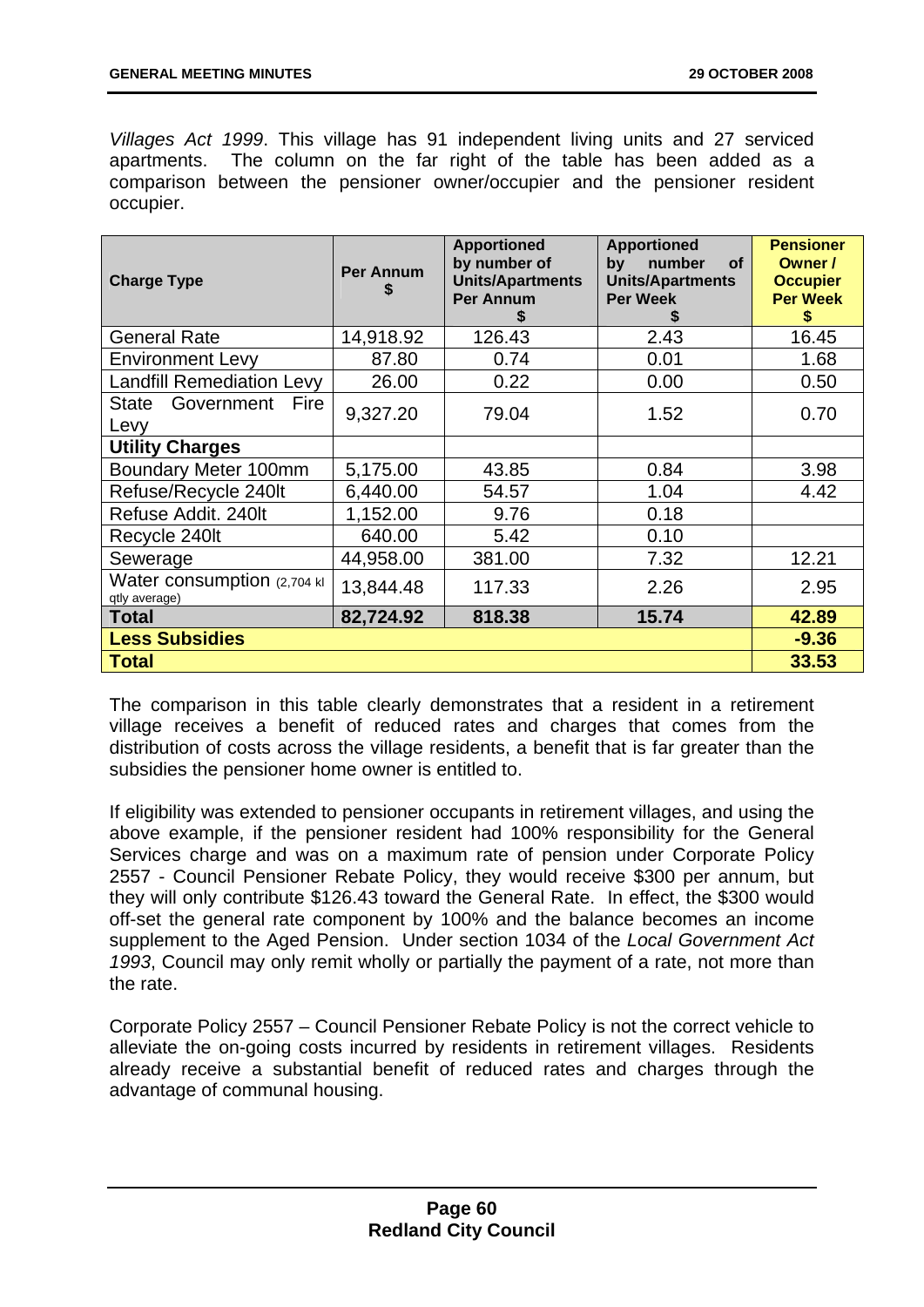The officer's recommendation is that pensioner residents, who occupy a dwelling in a retirement village, other than on a freehold arrangement, remain ineligible to entitlements under Corporate Policy 2557 – Council Pensioner Rebate Policy.

## **PURPOSE**

This report presents the findings of the investigation into the financial and procedural implications of extending Corporate Policy 2557 Council Pensioner Rebate Policy to pensioner occupants residing in retirement villages.

# **BACKGROUND**

- 30 July 2008 Petition (Division 4) Objection to Council's change in pension concession rates and removal of pensioner discount.
- 30 July 2008 Council resolved that the General Manager Corporate Services provide a report outlining the implications of applying for pensioner rebates and payment options.
- 27 August 2008 Council resolved to investigate and determine the financial and procedural implications of applying entitlements under the council pensioner rebate policy to pensioner occupants in retirement villages.

## **ISSUES**

Corporate Policy 2557 – Council Pensioner Rebate Policy has been in effect for over 25 years and is applied directly against the General Rate. Council has always promoted the rebate as assistance to pensioners to remain in their own homes. Eligibility extends to all households where the owner (solely or jointly) is the holder of a Department of Veteran's Affairs card or a Queensland pension card and is wholly responsible for the rates and charges on the property. At present, the rebate is \$300 per annum for pensioners on the maximum rate of pension and \$150 per annum for pensioners on a part rate of pension.

Within Redland City there is a number of purpose built accommodation facilities that are marketed to the 55+ age bracket. The range of care provided varies from independent and assisted living units to hostel style accommodation through to high care nursing facilities. The majority are commercial enterprises of which some are registered under the R*etirement Villages Act 1999*. A small number are owned and operated by not-for-profit organisations registered as a charity such as the Uniting Church and the Netherlands Retirement Village Association of Queensland Inc.

A retirement village can offer residents facilities which include:

- A gated community;
- Gardens:
- On-site shopping:
- Transport;
- Laundry: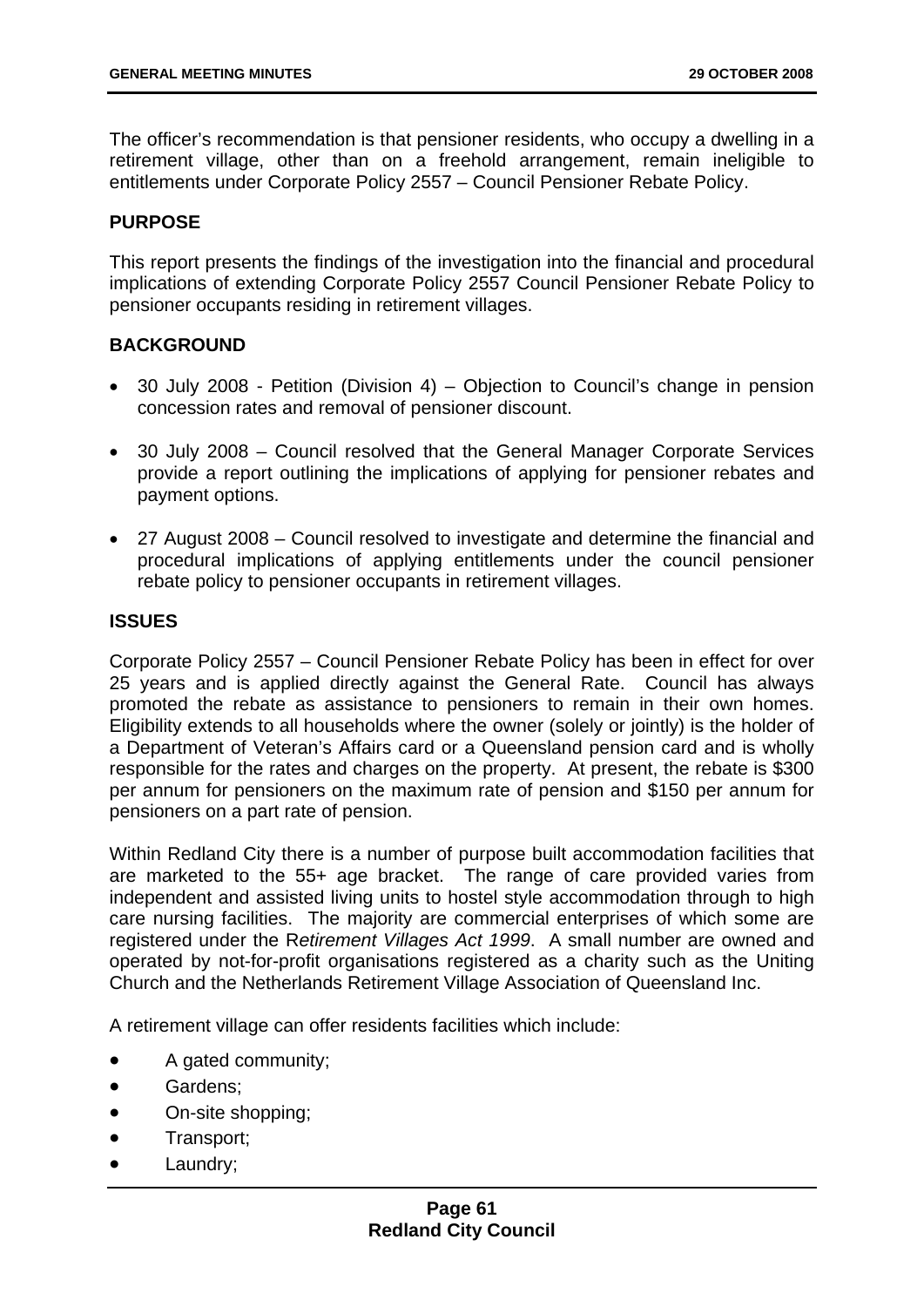- Dining;
- Emergency call access; and
- Recreational / social facilities (such as gymnasium, pool, bus trips, concerts etc).

The villages are generally situated in a position to gain maximum access to public transport. Residents have the right to use and enjoy the amenities, communal facilities and common areas of the village. Some villages will have varying degrees of care on offer – independent living units, serviced apartments, personalised care, and nursing home.

The type of accommodation agreements vary dependent on the accommodation facility and care required; however as a broad summary they include:

- Weekly rental;
- Accommodation bonds;
- Freehold accommodation tenure;
- Leasehold accommodation tenure; and
- Licence accommodation tenure.

Retirement villages registered under the *Retirement Villages Act 1999* require a residence contract to be signed between the village operator and the resident which must comply with section 10 of the *Retirement Villages Act 1999*. There is no standard contract that applies to all retirement villages. The registered village operators in the Redland City area sell accommodation on the basis of:

- Freehold accommodation tenure;
- Leasehold accommodation tenure; and
- Licence accommodation tenure.

In addition to purchasing the right to reside in a retirement village (the Ingoing Contribution), residents are required to pay on-going fees to the village operator referred to as a General Services charge. Along with this, they may also purchase other Personal services that the village provides such as laundry, meals, cleaning, hairdressing, etc. While no direct comparison can be drawn between villages, as all schemes, contracts and service agreements vary, the type of expenses covered in the general services charge are items such as:

- Village insurance which may include insurances such as public liability, products liability, building, contents not owned by residents, worker's compensation, officer bearer's liability, machinery breakdown, personal accident;
- Payment to the Maintenance Reserve Fund (sect 97 *Retirement Villages Act 1999*);
- Council rates and charges:
- Property maintenance:
- Gardening;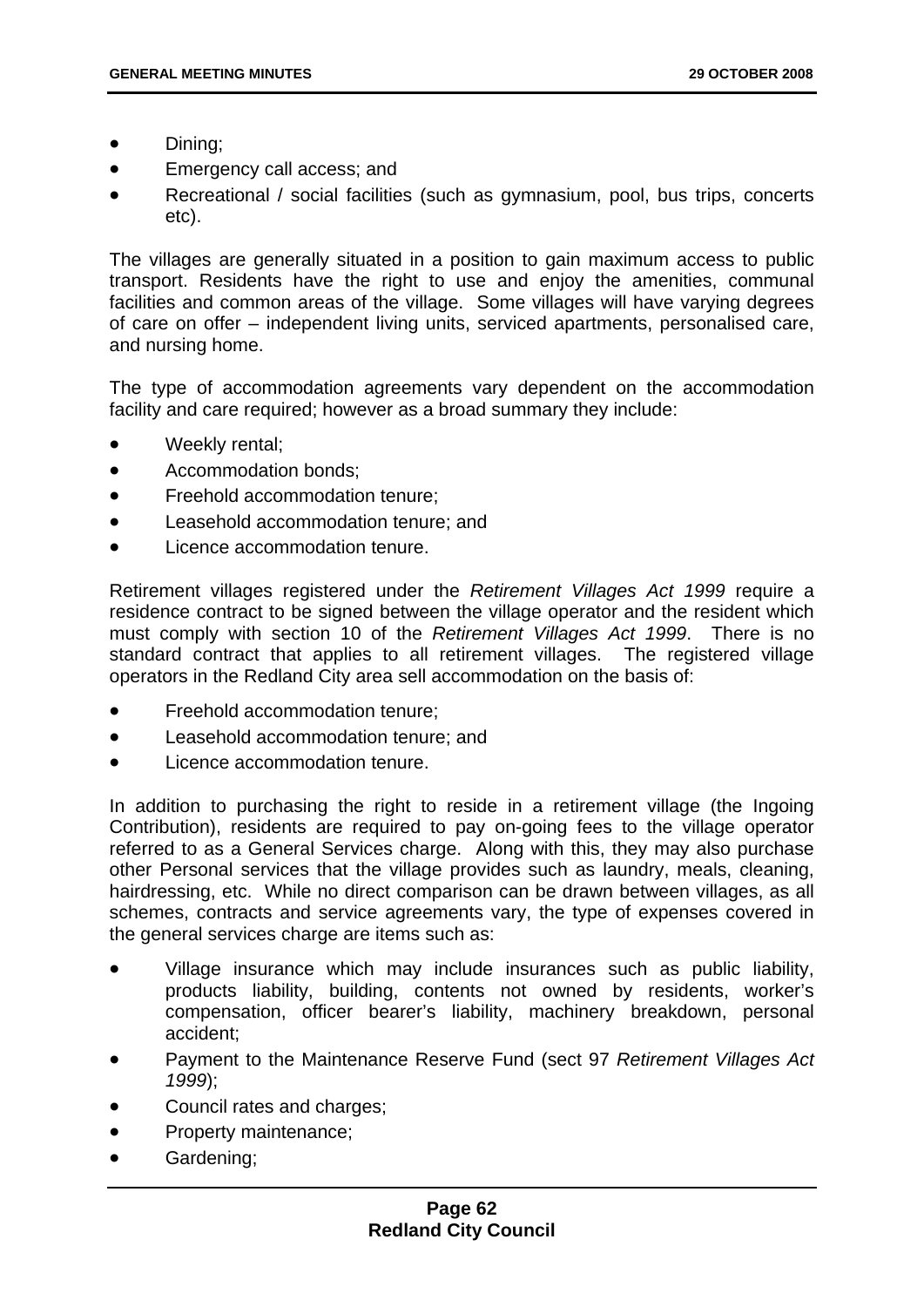- Access to community facilities;
- Protection Services:
- **Emergency Nursing Services;**
- Cleaning of communal areas;
- Facility Management;
- Recreation Services;
- Computer with Internet and email access;
- Transport;
- Contributions to a Maintenance Reserve fund; and
- GST payable for services by or to the village operator.

The General Services charge is **not** a straight distribution across the village per unit/bed. A formula is arrived at based on the number of residents and accommodation units in the village, the unit type and floor area. As an example, the Public Information Document (effective from 17/3/06) obtained from one local retirement village lists 29 types of self-contained units in the General Services charge list. The date on the charge list is for new residents 1/7/2006 and the cost per week varied for 1 person from \$95.67 to \$153.27 or for 2 people from \$131.00 to \$188.55.

At the time of printing of the Public Information Document, the local retirement village had 118 units comprised of 91 independent living units and 27 serviced apartments. For the period 1 July 2006 to 30 June 2007 Council applied a general rate charge on the local retirement village's property of \$13,750.17, which applied on a straight calculation across the 118 units equates to \$2.24 per unit per week. In 2008-2009 this retirement village will pay \$14,918.92 in general rate or \$2.43 per unit per week.

The following table has been prepared to appreciate the distribution of rates and charges incurred for this retirement village in 2008-2009. A column has been added to the far right of the table as a comparison between the pensioner owner/occupier and the pensioner resident occupier.

| <b>Charge Type</b>               | Per<br>Annum<br>\$ | Apportioned by #<br><b>Units</b><br><b>of</b><br><b>Apartments</b><br><b>Per Annum</b><br>S | Apportioned by<br>of Units /<br>#<br><b>Apartments Per</b><br><b>Week</b><br>S | <b>Pensioner</b><br><b>Owner</b><br><b>Occupier</b><br><b>Per Week</b> |
|----------------------------------|--------------------|---------------------------------------------------------------------------------------------|--------------------------------------------------------------------------------|------------------------------------------------------------------------|
| <b>General Rate</b>              | 14,918.9<br>2      | 126.43                                                                                      | 2.43                                                                           | 16.45                                                                  |
| <b>Environment Levy</b>          | 87.80              | 0.74                                                                                        | 0.01                                                                           | 1.68                                                                   |
| <b>Landfill Remediation Levy</b> | 26.00              | 0.22                                                                                        | 0.00                                                                           | 0.50                                                                   |
| State Government Fire<br>Levy    | 9,327.20           | 79.04                                                                                       | 1.52                                                                           | 0.70                                                                   |
| <b>Utility Charges</b>           |                    |                                                                                             |                                                                                |                                                                        |
| Boundary Meter 100mm             | 5,175.00           | 43.85                                                                                       | 0.84                                                                           | 3.98                                                                   |
| Refuse/Recycle 240lt             | 6,440.00           | 54.57                                                                                       | 1.04                                                                           | 4.42                                                                   |
| Refuse Addit. 240lt              | 1,152.00           | 9.76                                                                                        | 0.18                                                                           |                                                                        |
| Recycle 240lt                    | 640.00             | 5.42                                                                                        | 0.10                                                                           |                                                                        |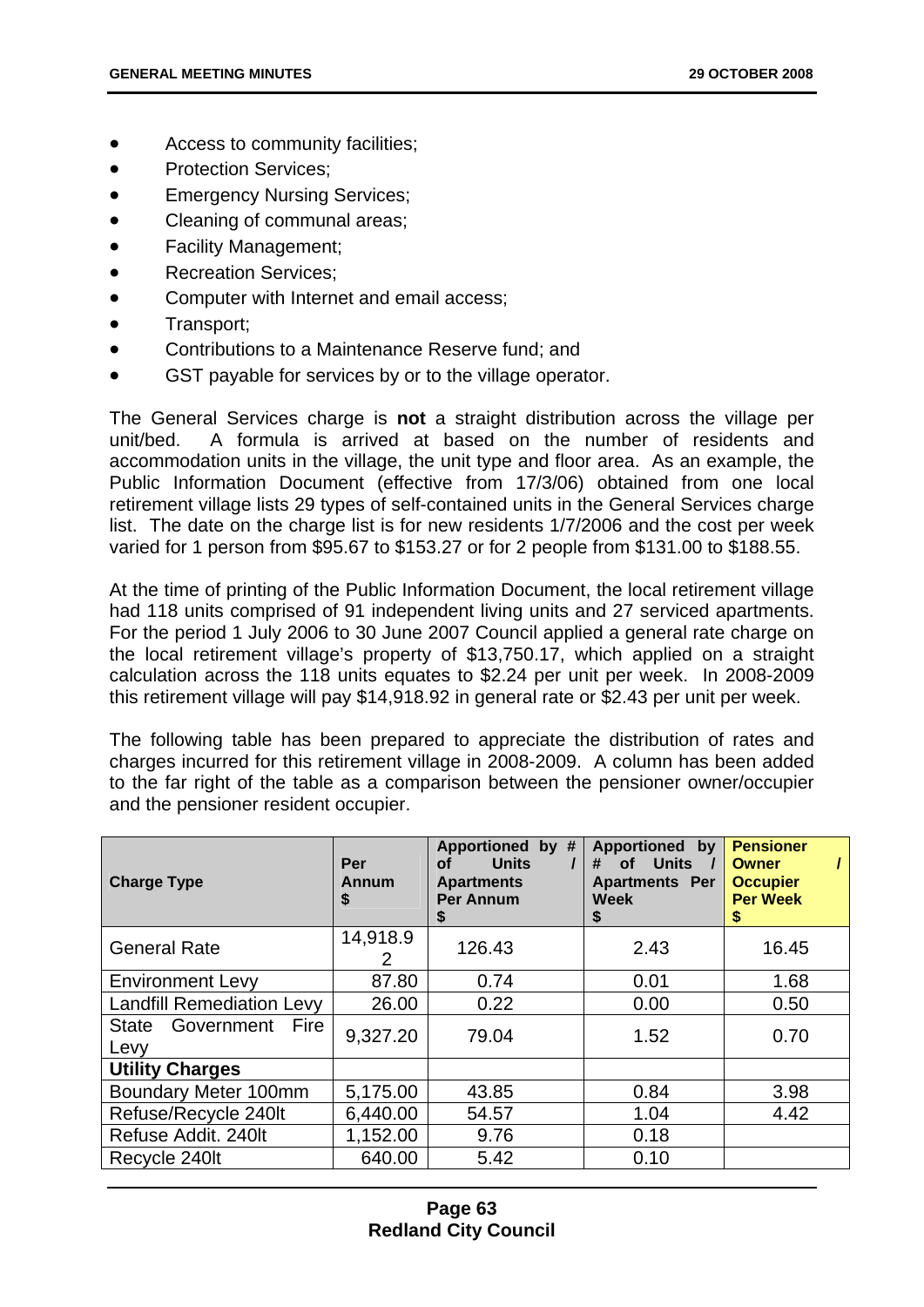| Sewerage                                     | 44,958.0      | 381.00 | 7.32         | 12.21   |
|----------------------------------------------|---------------|--------|--------------|---------|
| Water consumption (2,704<br>kl qtly average) | 13,844.4<br>8 | 117.33 | 2.26         | 2.95    |
| Total                                        | 82,724.9      | 818.38 | 15.74        | 42.89   |
| <b>Less Subsidies</b>                        |               |        |              | $-9.36$ |
|                                              |               |        | <b>Total</b> | 33.53   |

If eligibility to Corporate Policy 2557 - Council Pensioner Rebate Policy was extended to aged pensioners in Retirement Villages, using the above example, if a pensioner resident in a retirement village had 100% responsibility for the General Services charge and was on a maximum rate of pension under Corporate Policy 2557, they would receive \$300 per annum, but they will only contribute \$126.43 toward the General Rate. The intention of the Council Pensioner Rebate is to lighten the general rate burden and is provided as a direct rebate on the general rate, however as this example demonstrates it would off-set the general rate component by 100% and the balance becomes an income supplement to the Aged Pension. Under section 1034 of the *Local Government Act 1993*, Council may only remit wholly or partially the payment of a rate, not more than the rate.

To gain an appreciation of the expenses incurred, another local retirement village operator, which operate a number of retirement villages in Australia , show in their Income Statement for the year ended 30 June 2007 that of an expenses cost of \$15.06 million, rates comprise \$0.4 million (2.8%) of this. The most significant costs were for Employee Benefits expense \$7.9 million (52.52%), Management Fees \$1.9 million (12.94%) and Other Expenses \$1.5 million (9.98%).

At the present time, 1,180 Island pensioner residents and 6,664 mainland pensioner residents are eligible for the Council Pensioner Rebate. To be eligible for the Council Pensioner Rebate they must be responsible for the payment of all rates and charges levied on their land.

|                        | Count of   |
|------------------------|------------|
| <b>Valuation Range</b> | Properties |
| >100,000               | 826        |
| 100,001 - 200,000      | 5,021      |
| 200,001 - 300,000      | 1,414      |
| 300,001 - 400,000      | 338        |
| 400,001 - 500,000      | 113        |
| $>= 500,000$           | 132        |
| Total                  |            |

The following table provides a guide to the property Unimproved Capital Valuations [UCV] for this group.

The average UCV is \$179,875 and the median is \$165,000. The minimum a mainland pensioner resident will pay is \$601.29 per year (\$11.56 per week) and an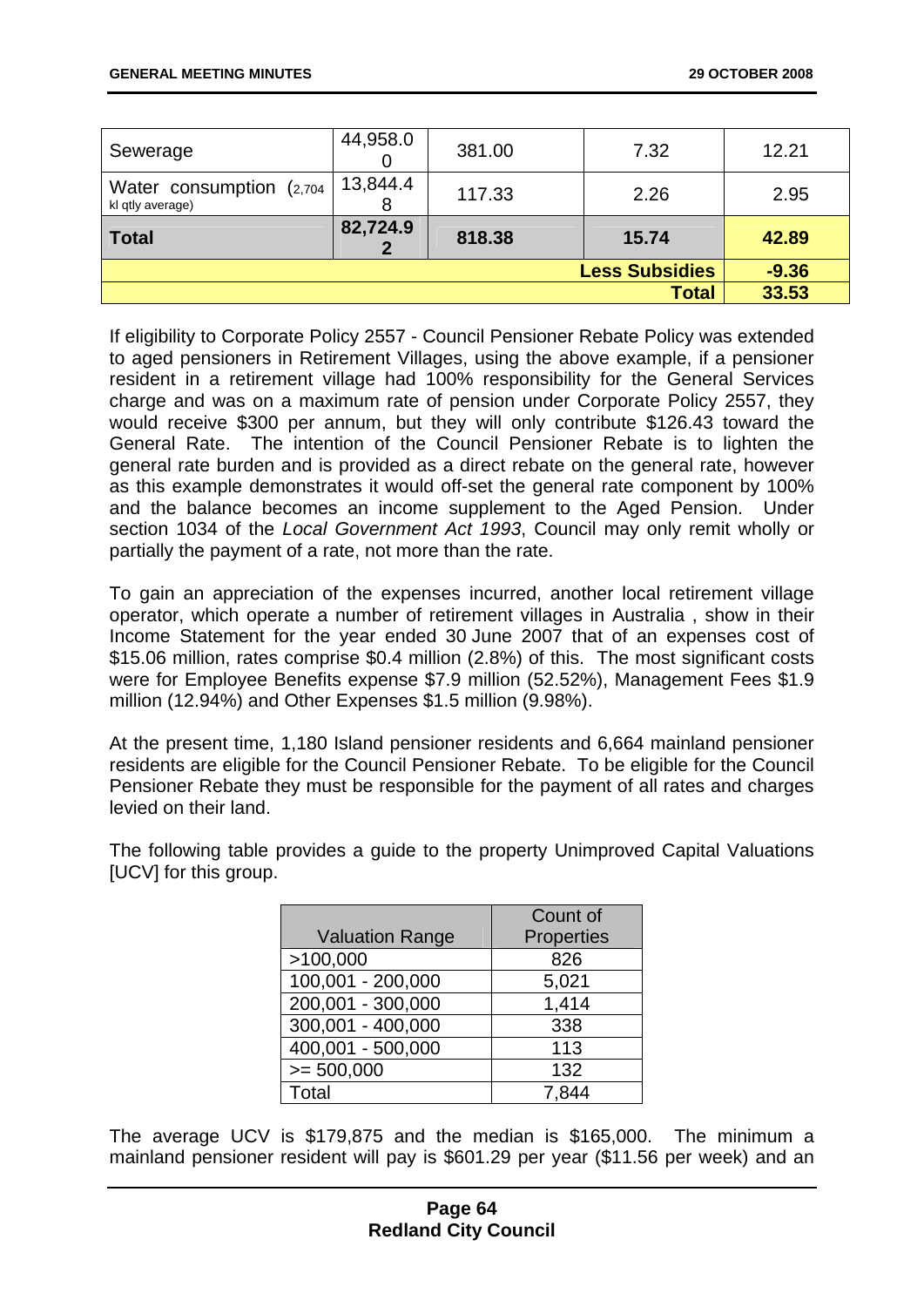island resident \$761.29 (\$14.64 per week). The average general rate paid by a mainland pensioner is \$855.83 (\$16.45). Where the pensioner resident has 100% ownership and is on the maximum rate of pension, the percentage of benefit ranges from 6.52% to 49.89% of the general rate with the average property receiving 35.05%.

The average mainland pensioner property attracts the following rates, charges and subsidies:

| <b>Charge Type</b>                                   | <b>Per Annum</b> | <b>Per Week</b> |
|------------------------------------------------------|------------------|-----------------|
| <b>General Rate</b>                                  | 855.83           | 16.45           |
| <b>Environment Levy</b>                              | 87.80            | 1.68            |
| <b>Landfill Remediation Levy</b>                     | 26.00            | 0.50            |
| <b>State Government Fire Levy</b>                    | 36.70            | 0.70            |
| <b>Utility Charges</b>                               |                  |                 |
| <b>Water Access</b>                                  | 207.00           | 3.98            |
| Sewerage                                             | 635.00           | 12.21           |
| Refuse/Recycle (240lt)                               | 230.00           | 4.42            |
| Water consumption (Average cons. 200klpa)            | 153.50           | 2.95            |
| <b>Sub-Total</b>                                     | 2,231.83         | 42.89           |
| <b>Council Pensioner Rebate</b>                      | $-300.00$        | $-5.76$         |
| 100% ownership/Maximum rate of pension               |                  |                 |
| State Government Pensioner Rate Subsidy              | $-180.00$        | $-3.46$         |
| <b>Scheme</b>                                        |                  |                 |
| Government Pensioner Fire<br><b>State</b><br>Subsidy | $-7.34$          | $-0.14$         |
| <b>Scheme</b>                                        |                  |                 |
| <b>Total</b>                                         | 1,744.49         | 33.53           |

This group will generally not have bulk buying power when it comes to their property's maintenance. They will pay the insurance on their home and contents. If they are unable to maintain their own garden they will pay the services of a gardener - the average cost to mow a city block is around \$40. If they are no longer able to clean their own home or cook their own meals, they will pay for these services albeit at a reduced rate if they are assessed as in need of assistance. They generally won't have the convenience of public transport at their door. If they want to use a gymnasium they incur the same cost as every other public member. If they need emergency medical assistance they will either pay for a service such as Care Alert or rely on the Queensland Ambulance service to despatch help. If they don't have a pool in their back yard they will use the public pool and pay on entry. However, it is unwise to draw any comparison for living expenses between an aged pensioner in their own home and an aged pensioner in a retirement village as they are significantly different lifestyles.

The argument that has been put forward by retirement village residents is that Council discriminates against them because they are not eligible for the Council Pensioner Rebate. However, as a direct comparison, a resident in a retirement village

# **Page 65 Redland City Council**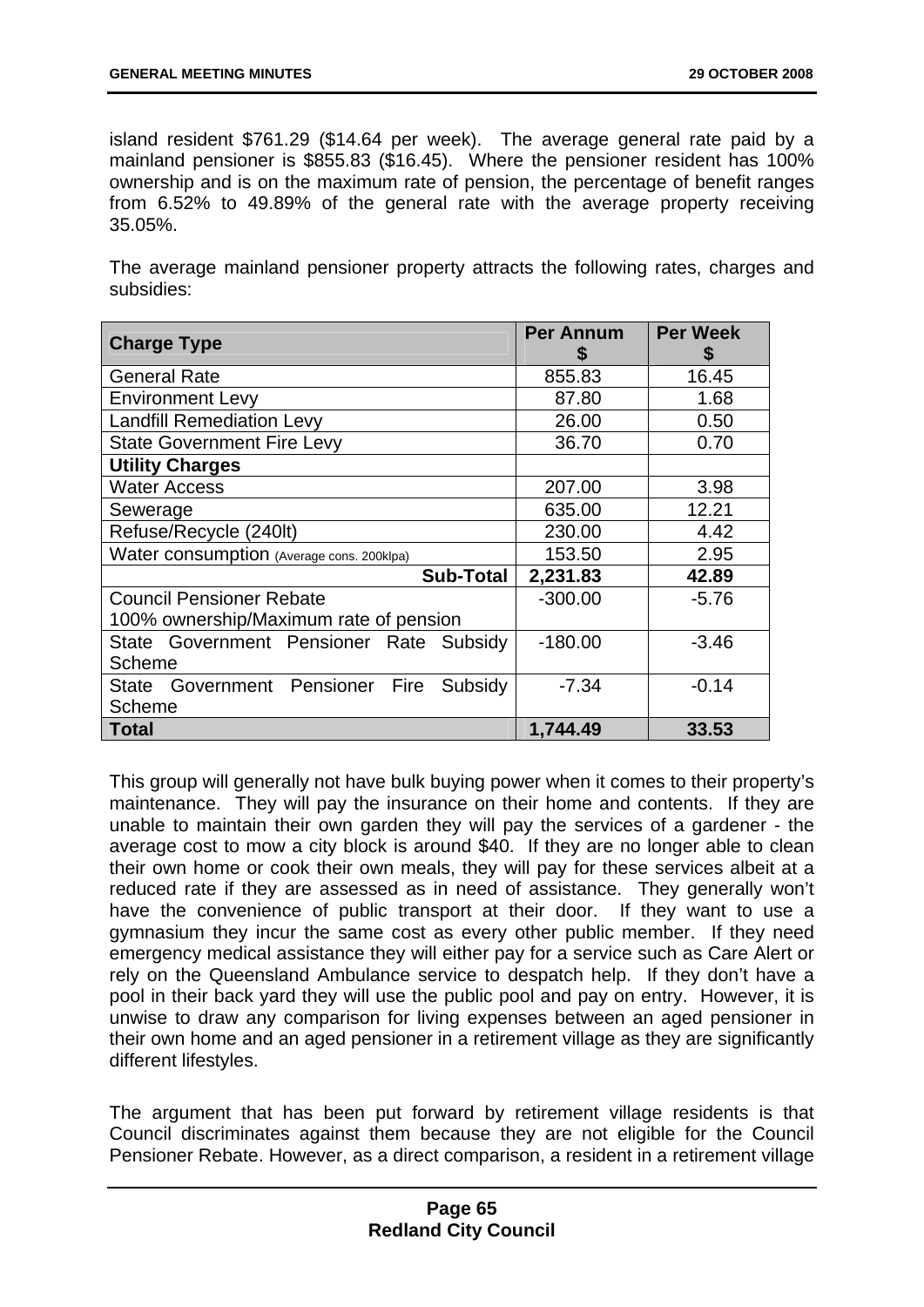**already** receives a substantial benefit of reduced rates and charges that comes from the distribution of costs across the village residents.

A local retirement village resident, the liaison officer with the Association of Residents of Queensland Retirement Villages, proposed in his address to Council on 20 August 2008, that the administration of the Council Pensioner Rebate to residents in a registered Retirement Village would not be burdensome to either the village or Council. In earlier research, officers looked at the administration models provided by Cairns, Brisbane and the Gold Coast. Officers felt none of the models were equitable as they are a straight calculation by the number of units, yet as demonstrated in this paper the portion of general rate contained in the General Service charge will differ, as the General Services charge is a formula established by the number of residents and accommodation units in the village, the unit type and floor area. Apart from the Cairns model no follow-up was undertaken to ensure the resident received the full benefit.

As identified in the report dated 20 August 2008, Council's rating software does not have the capacity to maintain a rebate of this nature and it is impractical to expect that in the automated environment in which Rating Services operate to use Microsoft Excel to administer the rebate. It would be advantageous to develop a database solution. It is estimated that to develop a software solution at a minimum will be in the vicinity of \$10,000. Rating Services would require an officer to process the pension applications, confirm pensioner status with Centrelink and calculate the rebate. Based on the former Position Description evaluation of a pension liaison officer role, it would be a level 3 officer with a salary range of \$48,294.39 - \$51,793.80.

To ensure equity for resident unit holders, the formula that Council would need to apply is to establish the gross square metres of the land area covered by the UCV. the gross floor area of each residential unit, apartment and communal building, and the total common land area to be in a position to apportion the general rate charge on the dwelling that the benefit is sought. Each village would need to supply to Council each quarter the following information:

- Name and property number of the retirement village;
- Whether the village is registered under the *Retirement Villages Act 1999*;
- The gross square metres of the land area covered by the UCV, the gross floor area of each residential unit, apartment and communal building, and the total common land area (only required once if fully constructed or quarterly if village is under continual construction);
- Name and contact details of the Village operator;
- The number and type of accommodation styles; and
- A completed pensioner application with the following details:
	- Name of pensioner applicant/s;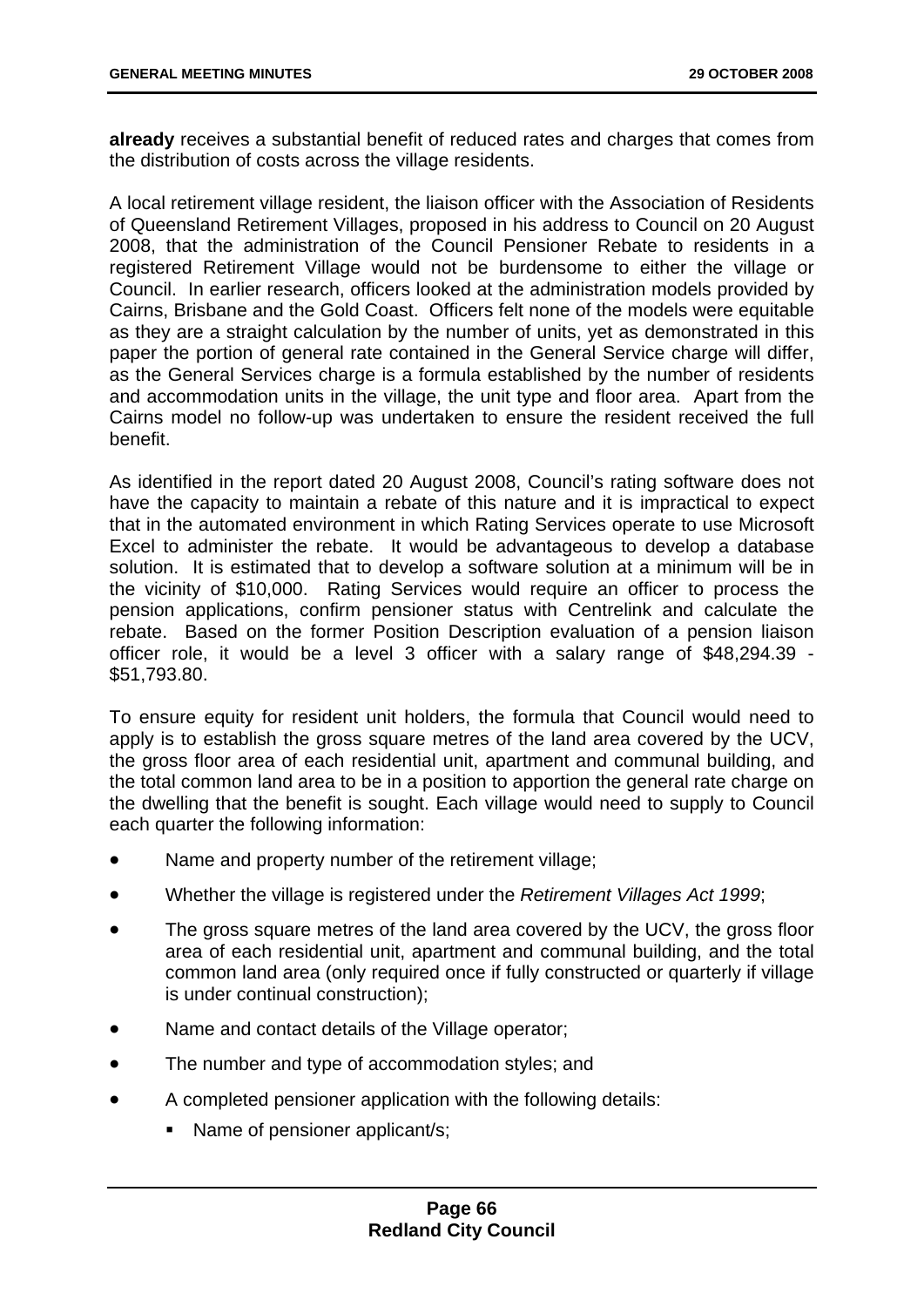- Name of other people who may reside with the pensioner applicant in the unit/villa to determine ownership share;
- Name the Accommodation Agreement is held in;
- **Type of Accommodation Agreement;**
- **Pension Card number/s;**
- **Type of pension received; and**
- Date of entry to unit/apartment.

There is also the issue of equity, which is one of Council's rating principles. The proposal put forward to Council is that eligibility should only be extended to retirement villages registered under the *Retirement Villages Act 1999* and only to residents who reside under a lease arrangement. However, this would exclude licence accommodation arrangements and aged accommodation facilities that are not registered.

There is also the issue of private rentals where the tenant is an aged pensioner. In deriving the rent amount the landlord will include a component of rates and charges. The myth is that an aged pensioner in a rental situation is better off than a resident in a retirement village because they are eligible for rent assistance. Rent assistance is not paid directly to the landlord, rather it is provided as an income supplement. The maximum payment of rent assistance is \$107.20 per fortnight if the fortnightly rent is more than \$238.33. The median Redland City rental price for a 3 bedroom house in 2008 is \$350 per week or \$340 per week for a 2 bedroom unit. Therefore at this year's rental prices on a 2 bedroom unit a pensioner in receipt of rent assistance will pay \$286.40 per week. The aged pension for a single person is \$273.40 per week, a shortfall of \$13.00.

Mention has also been made to the issue that pensioners currently eligible for the Council Pensioner Rebate receive assistance from the State Government by way of the State Government Pensioner Rate Subsidy Scheme. The amount available under this scheme is up to \$180 per annum dependent on the percentage of property ownership and is applied directly against rates and utility charges. The State Government Fire Levy also attracts a pensioner rebate funded by the State Government of up to 20% of the levy which also is applied directly against the levy.

Since 2005, two attempts have been made at a State level to extend eligibility for the State Government Pensioner Rate Subsidy Scheme to pensioners residing in retirement villages. The first was a Bill presented on 23 March 2005 by the Hon K R Lingard to amend the *Local Government Act 2003* to extend the Pensioner Rate Subsidy Scheme to residents living in a retirement village under a lease arrangement. The Bill was defeated on the basis that:

• No legislative amendment to the *Local Government Act 1993* [LGA] was required as the Queensland Government Pensioner Rate Subsidy Scheme is a policy administered by the Department of Communities and is not a scheme administered under the LGA; and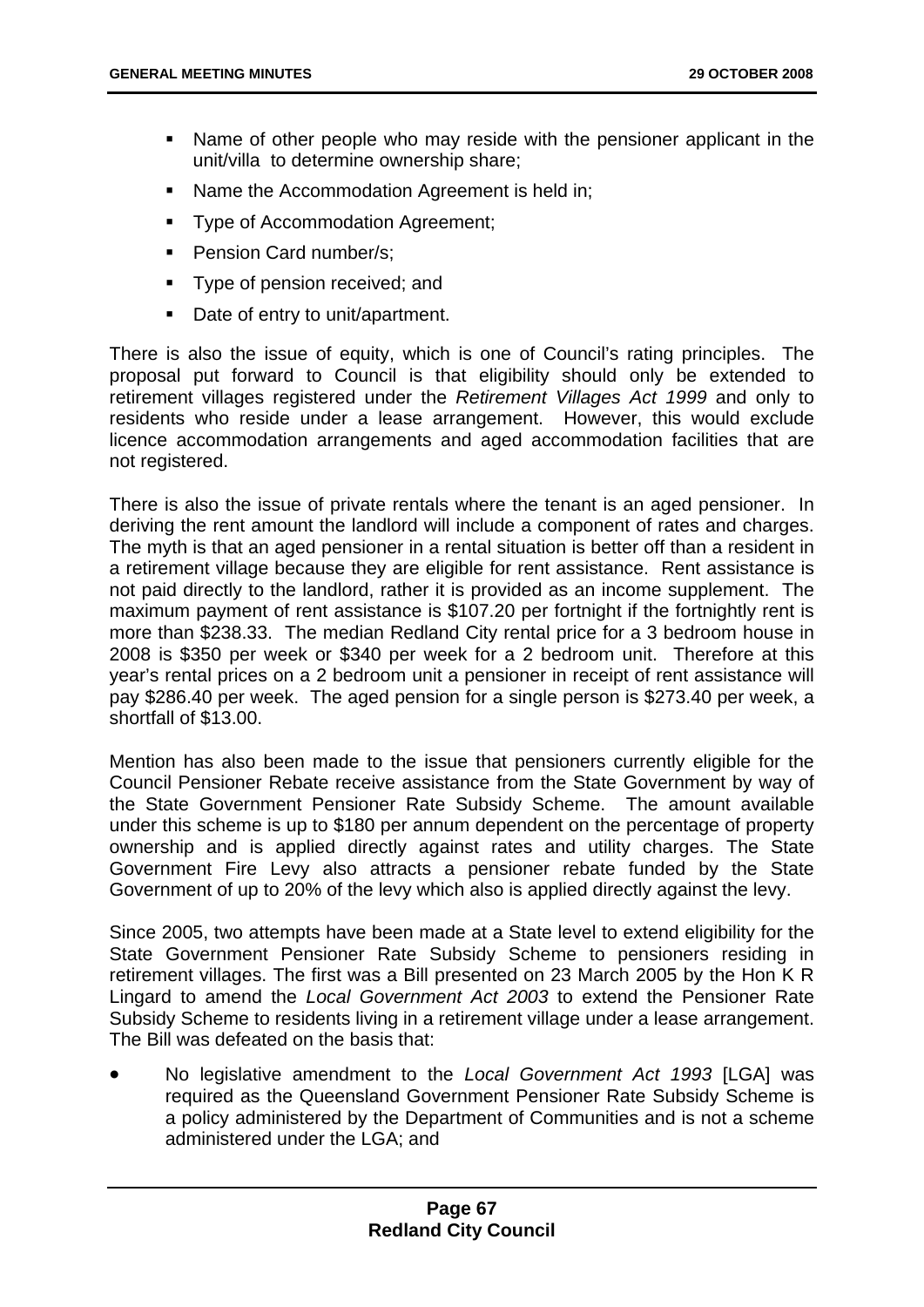• No financial analysis on the costs, impacts and benefits had been conducted to support the Bill.

In 2006, two petitions were presented to extend the eligibility to the Queensland Government Pensioner Rate Subsidy Scheme to residents living in retirement villages under a registered lease arrangement. The response was tabled in Parliament 21 November 2006. In part the response states:

*Owners of freehold property are legally liable to their local government for the payment of rates and charges, whereas residents of retirement villages under a leasehold arrangement are only required to contribute towards the overall cost of maintaining and operating the complex, which includes a rates component.* 

*The provision of concessions to pensioners, seniors and veterans is a major commitment for the Queensland Government. In addition to the rate subsidy, the range of concessions includes ambulance, public transport (local rail, bus and ferry and long-distance rail travel within Queensland), car and boat registration, electricity and a variety of health services, such as spectacles, dental, medical aides and patient travel.* 

Corporate Policy 2557 – Council Pensioner Rebate Policy is not the correct vehicle to alleviate the on-going costs incurred by residents in retirement villages. Residents are clearly already receiving a substantial benefit of reduced rates and charges through the advantage of communal housing.

The correct vehicle to alleviate the on-going costs incurred by this segment is the federal government who are directly responsible for support affecting Australian society and living standards. While they do provide financial rent assistance to residents in retirement villages, it is only available if the Ingoing Contribution is less than or equal to \$117,000 (Centrelink Fact Sheet RT007.0807). In Redland City, it appears that a resident will pay in the vicinity of \$300,000 to \$450,000 as an Ingoing Contribution.

The officer's recommendation is that pensioner residents, who occupy a dwelling in a retirement village, other than on a freehold arrangement, remain ineligible to entitlements under Corporate Policy 2557 – Council Pensioner Rebate Policy.

## **RELATIONSHIP TO CORPORATE PLAN**

The recommendation primarily supports Council's strategic priority to ensure the long term financial viability of the Shire and provide public accountability in financial management.

## **FINANCIAL IMPLICATIONS**

To financially administer an extension of the eligibility of Corporate Policy – Council Pensioner Rebate Policy it is estimated at:

• Of the facilities that provided information to this report officers estimate 1,008 Independent & Assisted Living Units/Apartments. While it is predicted that the majority of residents are self-funded retirees, if 40% were on an age pension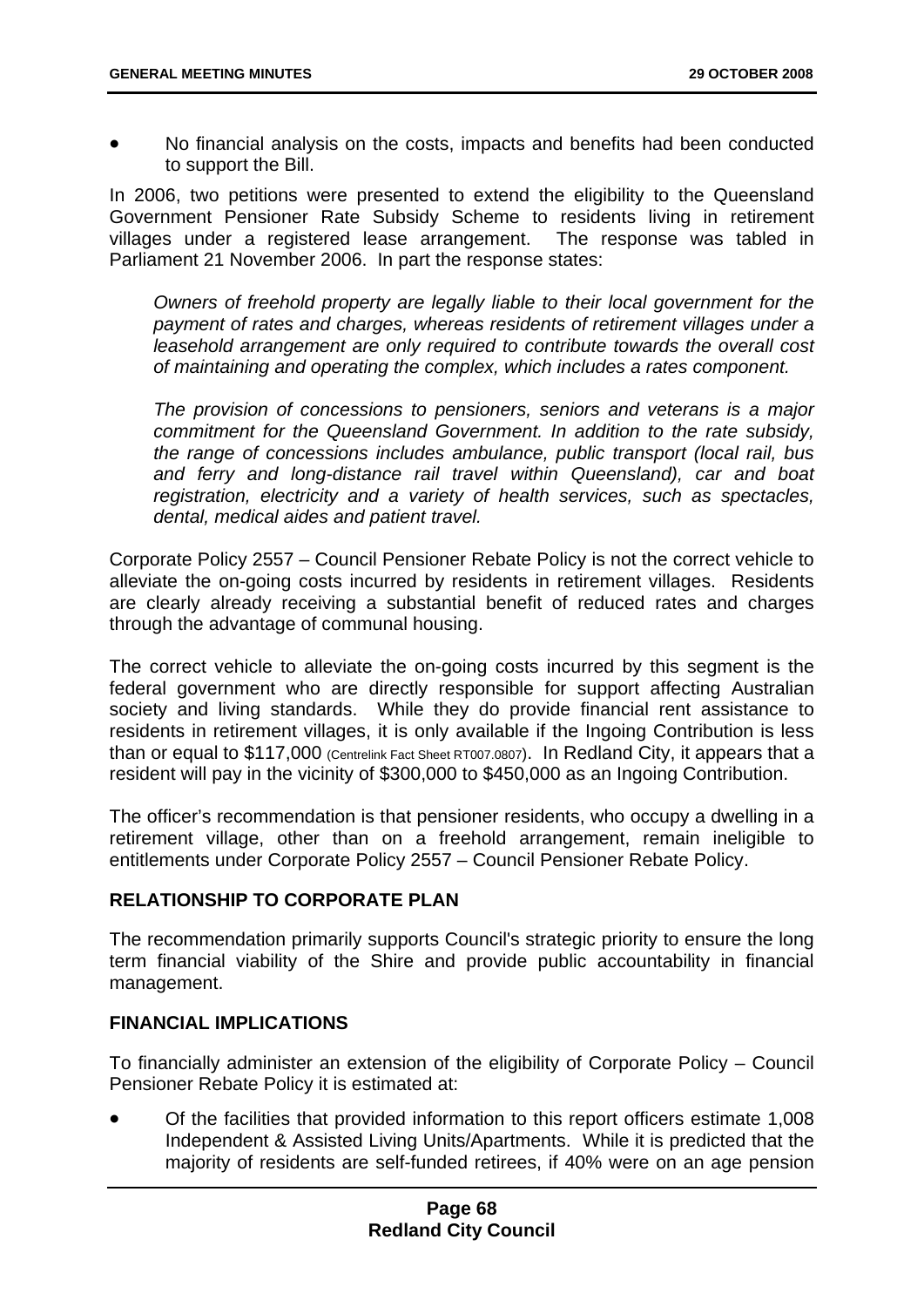with 100% responsibility for the General Service charge the estimated cost of the subsidy at \$300 per annum would be \$120,960 per annum.

- It is estimated that at a minimum to develop a software solution will be in the vicinity of \$10,000.
- Rating Services would require an officer to process the pension applications, confirm pensioner status with Centrelink and calculate the rebate. Based on the former Position Description evaluation of a pension liaison officer role, it would be a level 3 officer with a salary range of \$48,294.39 - \$51,793.80.

## **PLANNING SCHEME IMPLICATIONS**

The Land Use Planning Group was consulted and it is considered that the outcome of recommendations in this report will not require any amendments to the Redlands Planning Scheme.

## **CONSULTATION**

- General Manager Corporate Services;
- Manager Financial Services;
- Community Development Officer Seniors;
- Rating Services.

#### **OPTIONS**

#### **PREFERRED**

That pensioner residents who occupy a dwelling in a retirement village, other than on a freehold arrangement, remain ineligible to entitlements under Corporate Policy 2557 – Council Pensioner Rebate Policy.

#### **ALTERNATIVE**

Council resolve to develop a policy for Retirement Village residents occupying a dwelling that is other than on a freehold accommodation arrangement to provide financial assistance by way of a subsidy apportioned against the general rate.

## **OFFICER'S RECOMMENDATION**

That Council resolve that pensioner residents, who occupy a dwelling in a retirement village, other than on a freehold arrangement, remain ineligible to entitlements under Corporate Policy 2557 – Council Pensioner Rebate Policy.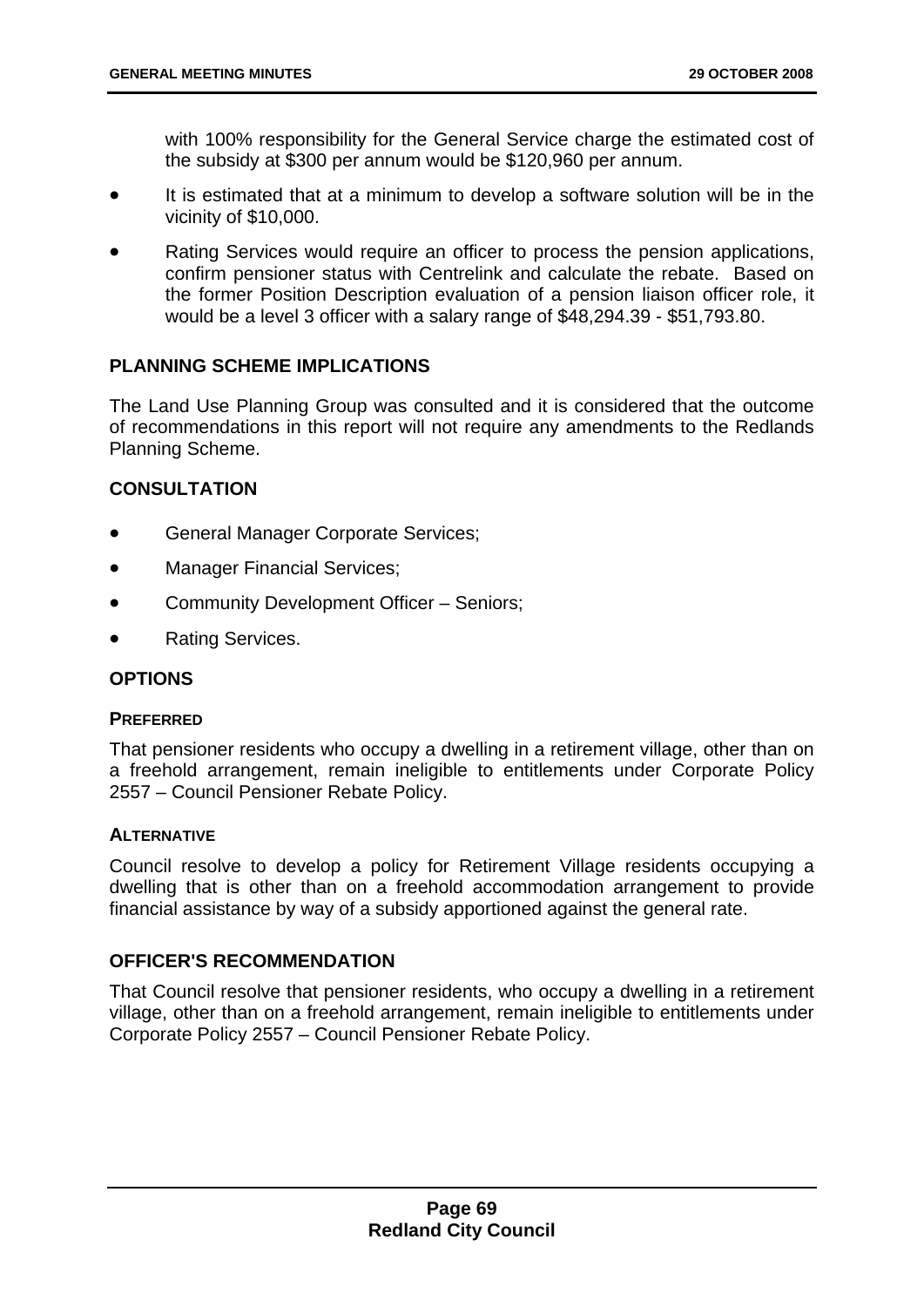## **PROPOSED MOTION**

Moved by: Cr Henry

That Council resolve as follows:

- 1. That a policy be developed to allow for pensioner residents who occupy a dwelling in a retirement village to be eligible for rating entitlements; and
- 2. That this be on a pro-rata basis and apply to the General Rates component only.

The motion lapsed for want of a seconder.

## **COMMITTEE RECOMMENDATION**

That Council resolve that pensioner residents, who occupy a dwelling in a retirement village, other than on a freehold arrangement, remain ineligible to entitlements under Corporate Policy 2557 – Council Pensioner Rebate Policy.

## **PROPOSED MOTION**

| Moved by:    | Cr Henry   |
|--------------|------------|
| Seconded by: | Cr Dowling |

That consideration of this item be deferred in order to consider the implications of the recent information received.

On being put to the vote, the motion was LOST.

A division was called.

Crs Dowling, Henry, Ogilvie and Hobson voted in the affirmative.

Crs Bowler, Elliott, Murray, Reimers, Townsend, Boglary and Williams voted in the negative.

The motion was declared by the Mayor as LOST.

# **COUNCIL RESOLUTION**

| Moved by:    | <b>Cr Williams</b> |
|--------------|--------------------|
| Seconded by: | Cr Townsend        |

**That Council resolve that pensioner residents, who occupy a dwelling in a retirement village, other than on a freehold arrangement, remain ineligible to entitlements under Corporate Policy 2557 – Council Pensioner Rebate Policy.**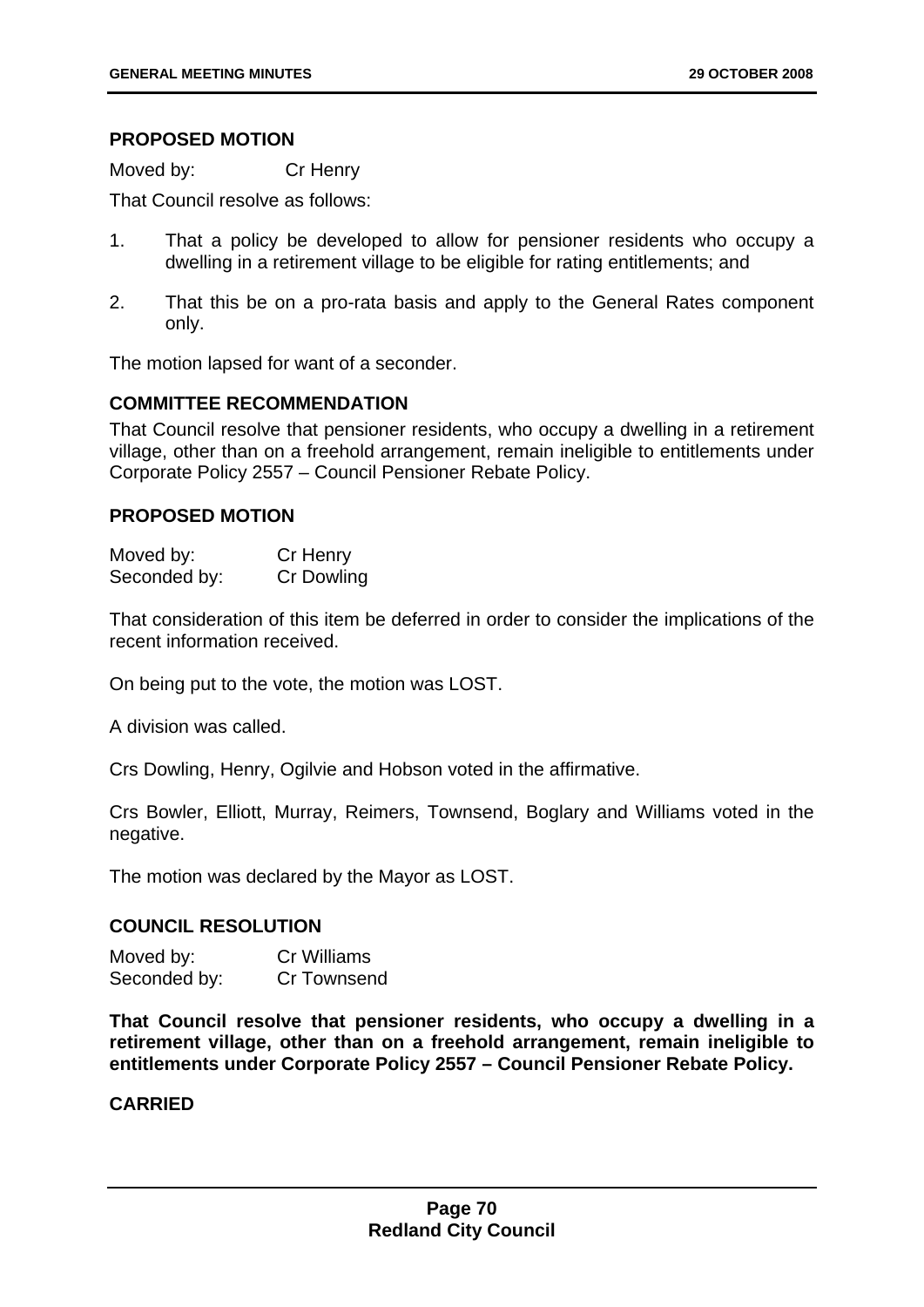# **13.1.2 SEPTEMBER 2008 - MONTHLY FINANCIAL REPORTS**

| <b>Dataworks Filename:</b>       | <b>FM Monthly Financial Reports to Committee</b>           |
|----------------------------------|------------------------------------------------------------|
| <b>Attachment:</b>               | <b>September 2008 Monthly Financial Reports</b>            |
| <b>Responsible Officer Name:</b> | <b>Kerry Phillips</b><br><b>Manager Financial Services</b> |
| <b>Author Name:</b>              | <b>Deborah Hall</b><br><b>Finance Officer</b>              |

## **EXECUTIVE SUMMARY**

Section 528(1) of the *Local Government Act 1993* requires that Council's statement of accounts be presented at an ordinary monthly meeting.

The attachments to this report present the September 2008 financial statement of accounts to Council and provide detailed analytical commentary.

All of the seven Key Financial Performance Indicators exceeded targets set at the beginning of the financial year. These are:

- level of dependence on general rate revenue;
- ability to pay our bills current ratio;
- ability to repay our debt debt servicing ratio;
- cash balance;
- cash balances cash capacity in months;
- longer term financial stability debt to assets ratio; and
- operating performance.

Council's end of month operating financial result (Earnings Before Interest, Tax and Depreciation – EBITD) is ahead of budget by \$3.3 million, with operating expenditure favourable by \$2.7 million and operating revenue favourable by \$0.6 million.

The cash flow position for the year is ahead of forecast levels by \$4.2 million, although Council started the year with \$9.1 million more than was previously budgeted. The cash held is ahead of the target range at \$75.1 million.

#### **PURPOSE**

The purpose is to present the September 2008 report to Council and explain the content and analysis of the report. Section 528 of the *Local Government Act 1993* requires the Chief Executive Officer of a local government to present statements of its accounts to the local government.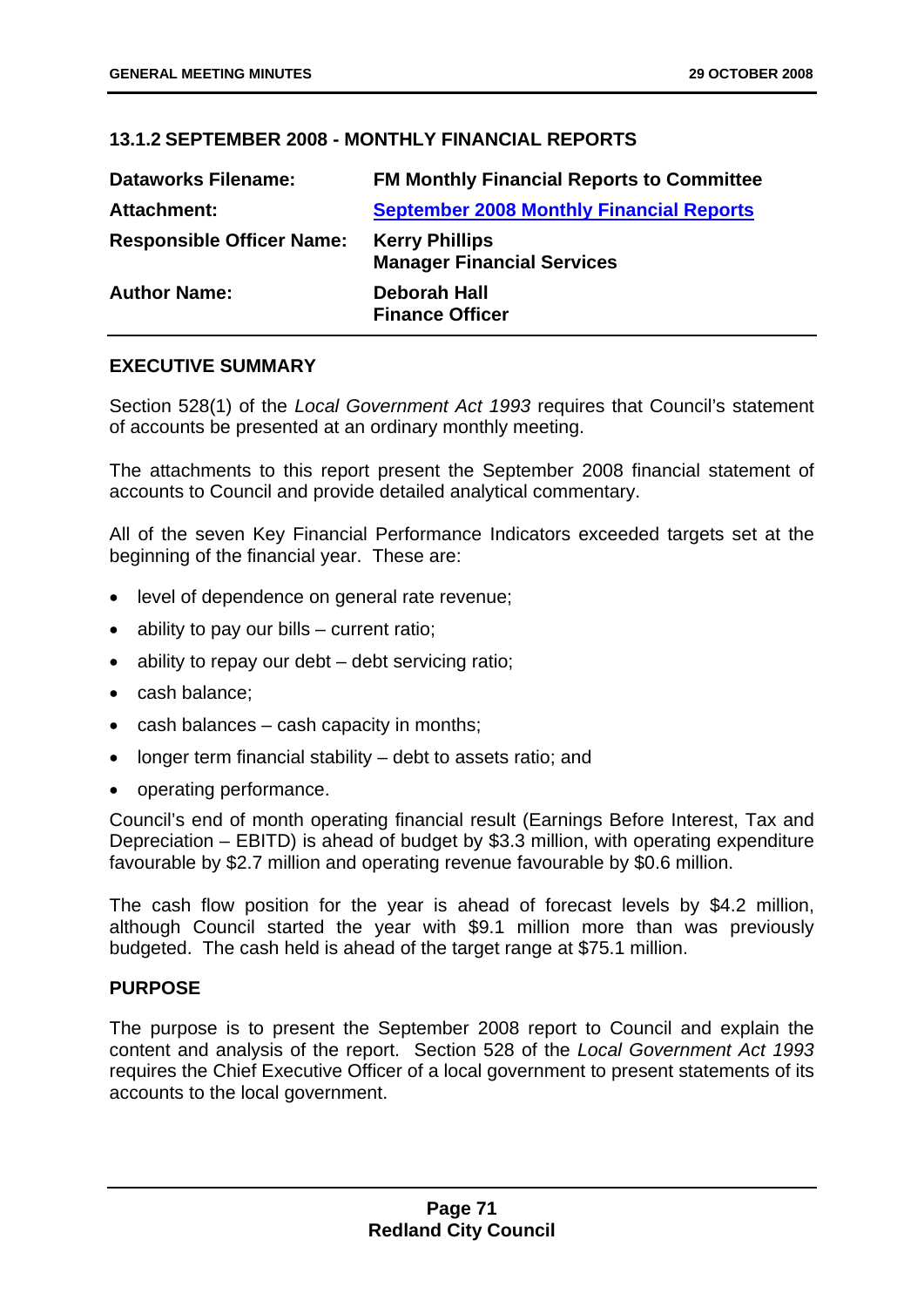## **BACKGROUND**

The Corporate Plan contains a strategic priority to ensure the long term financial viability of Redland City and provide public accountability in financial management. For organisational effectiveness, it is important that Council receive and understand the monthly financial statements.

### **ISSUES**

The following elements, shown in the attachments, comprise the End of Month Financial Reports for September 2008:

## **Corporate Financial Report Card (A)**

- 1. Operating Revenue compared with Budget;
- 2. General Operating Costs compared with Budget;
- 3. Capital Expenditure compared with Budget;
- 4. Cash Position; and
- 5. Employee Costs compared with Budget.

#### **Report Card Analysis (B)**

Classifies variances between revised budget and actual results as being either timing or permanent variances, as well as favourable or unfavourable. Timing variances are anticipated to disappear once 30 June 2009 figures are produced. Permanent variances imply the variance will remain into the next financial year.

#### **Council Financial Report 1 (C)**

Shows the percentage variance of year to date actual results compared with year to date budget by colour indicators.

### **Council Financial Report 2 (D)**

Shows year to date actual results compared with annual and year to date budgets. This report has a brief commentary on all year to date variances greater than \$20,000.

An **Operational Statement by Strategic Priority (E)**; a **Balance Sheet (F)**, an **Investment Summary (G)**, a **Statement of Cash Flows (H)**, **Financial Stability Ratios Report (I), Community Benefit Fund Report (J), Fuel Consumption Report (K), Type III Business Activities Report (L) and a Quarterly Operational and Capital Projects Report (M)** have been included to provide the complete picture of Council's finances.

### **RELATIONSHIP TO CORPORATE PLAN**

The recommendation in this report primarily supports Council's strategic priority to support the organisation's capacity to deliver services to the community by building a skilled, motivated and continually learning workforce, ensuring assets and finances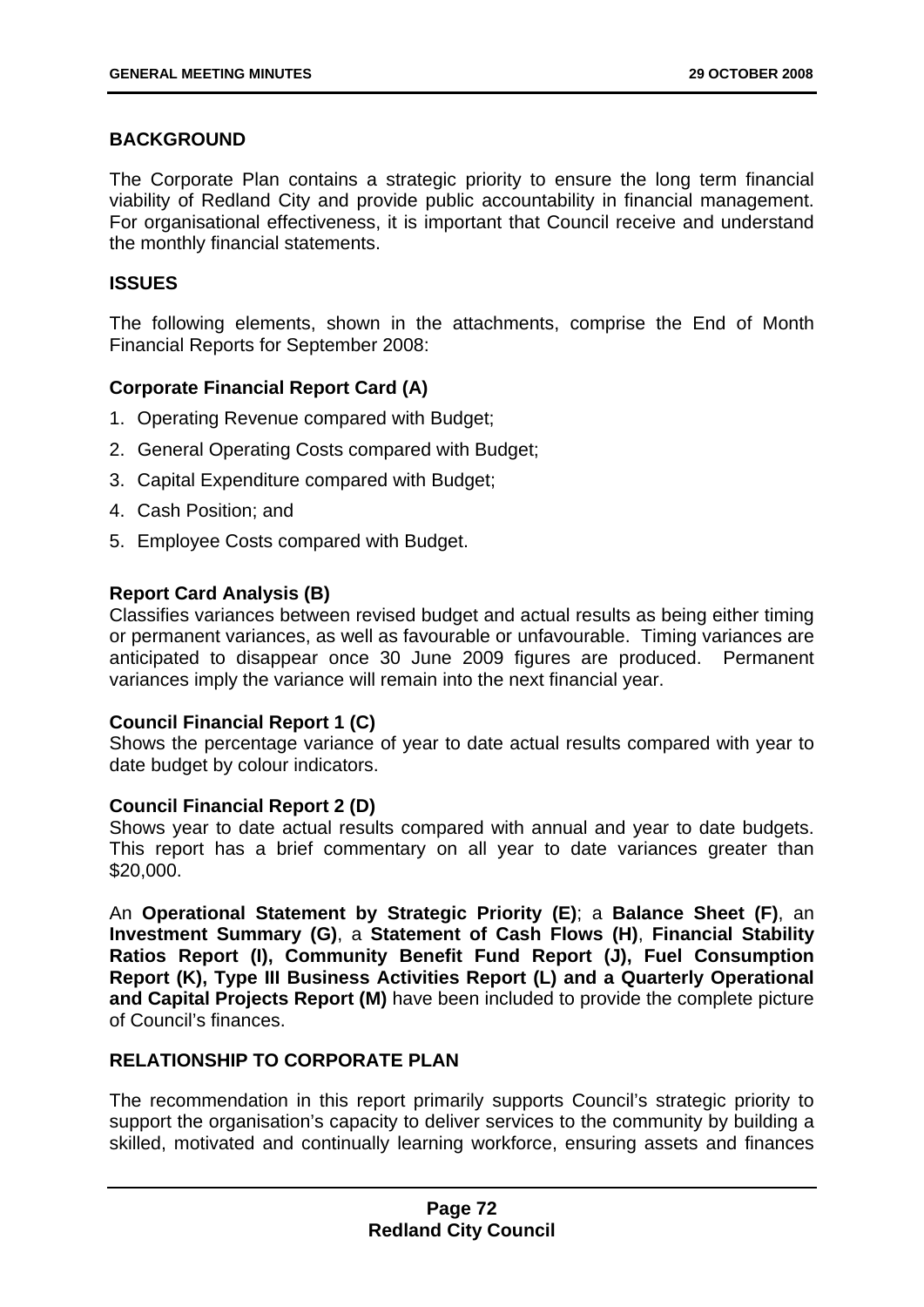are well managed, corporate knowledge is captured and used to best advantage, and that services are marketed and communicated effectively.

## **FINANCIAL IMPLICATIONS**

The overall financial position as at end September 2008 remains strong with EBITD of \$14.9 million (\$3.3 million ahead of budget). This result is due to total operating revenue of \$44.7 million (\$0.6 million ahead of budget) and total operating expenditure of \$29.8 million (favourable variance of \$2.7 million).

## **Operating Revenue**

Rates and utility charges are unfavourable by \$0.1 million, due in the main to water as the read period was short - this variance is expected to disappear by June 2009. Fees and charges are under budget by \$0.3 million due in part to the slowing of the market since the budget was adopted. The fees and charges unfavourable variances are all timing variances at this stage. Operating grants and subsidies is over budget by \$51,000, timing variances in the main, although of particular note is the Federal Assistance Grant of \$78,000 which is a permanent positive variance. Interest rates and surplus funds have been higher than anticipated, resulting in a \$0.4 million variance in external interest and other revenue is favourable by \$0.6 million due in the main to a state government subsidy for street lighting \$0.6 million.

## **Operating Expenditure**

Employee costs are under budget by \$0.2 million due to vacancies, goods and services is under budget by \$2.7 million due to several factors including seasonal variations in parks and conservation and underspends in the bulk water purchase. Transaction costs are less than budgeted by \$35,000 although this variance is expected to diminish by June 2009.

#### **Capital Revenue**

Capital contributions and donations are over budget by \$0.1 million due in the main to better than expected developer contributions to Redland Water and Waste. The unfavourable timing variance of \$0.9 million in capitalised grants and subsidies will be addressed at the first quarterly budget review in October 2008.

#### **Capital Expenditure**

Contributed assets are under budget by \$0.5 million, due to the time lag in capturing assets whilst the completion of the previous year-end is undertaken. Capitalised goods and services is under budget at the end of September by \$3.6 million, the majority of variances are expected to be timing at this stage, although \$0.5 million of Redland Water and Waste capital projects will be a permanent underspend and will be addressed at the quarter one budget review. Capitalised employee costs are over budget by \$41,000 due in the main to staff being used instead of contractors and this is presently under investigation.

The investment of surplus funds for the month returned a weighted average rate of return of 7.41%, which is under of the UBS Bank Bill Index of 7.90%. This unfavourable return was expected due to the uncertainty of world financial markets although the funds are capital guaranteed. These returns are reported on a monthly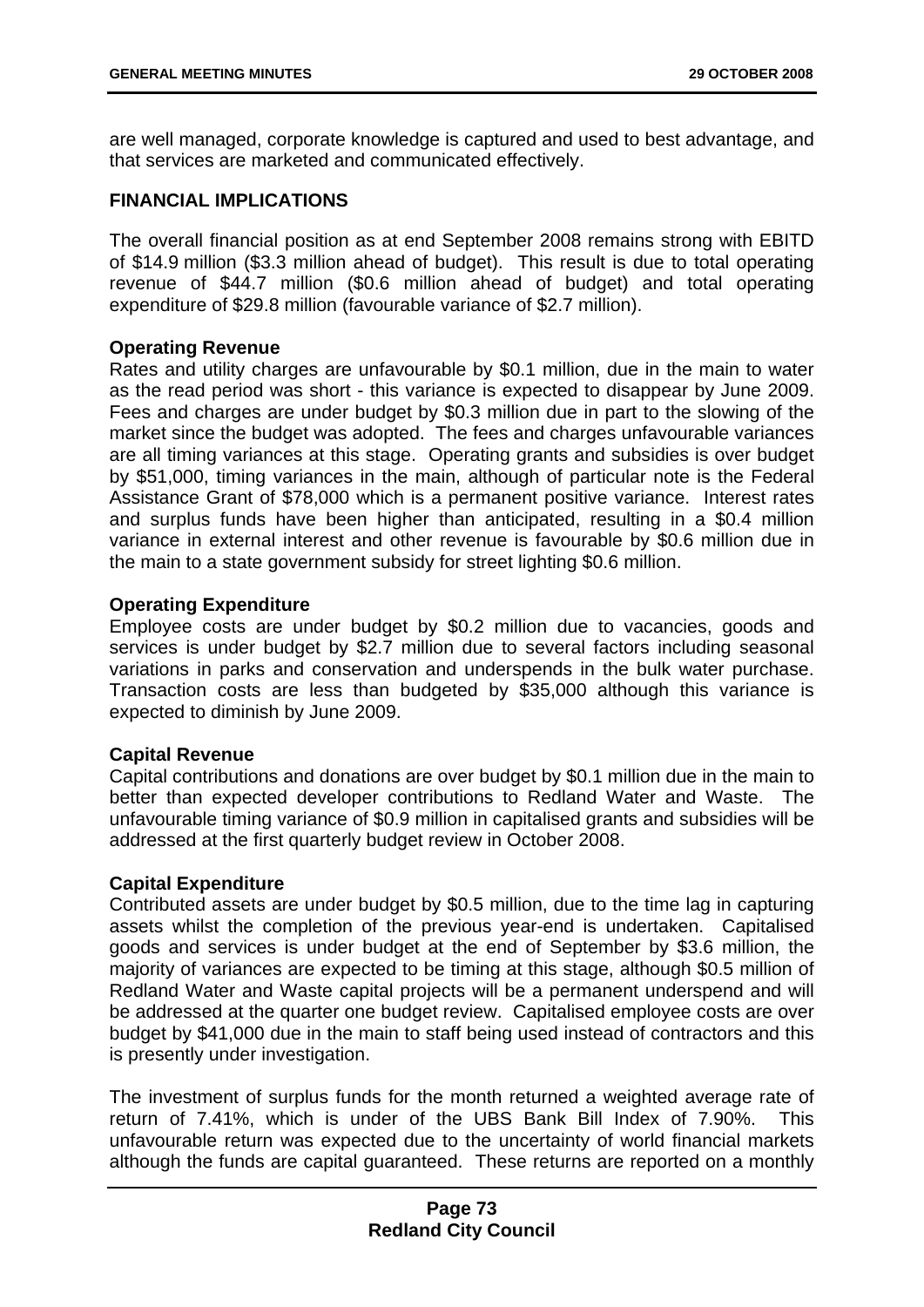weighted average return and Council benchmarks the funds against the UBS Australia Bank Bill Index. Interest return is reported on both an annual effective and nominal rate of return.

The cash balance exceeds the target range of \$32 million to \$42 million at the end of September 2008, at \$75.1 million which is equivalent to 6.25 months cash capacity.

### **PLANNING SCHEME IMPLICATIONS**

It is considered that the outcome of recommendations in this report will not require any amendments to the Redlands Planning Scheme.

## **CONSULTATION**

Consultation has taken place amongst the Executive Leadership Group.

## **OPTIONS**

#### **PREFERRED**

That Council note the End of Month Financial Reports for September 2008 and explanations as presented in the attachments.

### **ALTERNATIVE**

That Council requests additional information.

#### **OFFICER'S/COMMITTEE RECOMMENDATION/ COUNCIL RESOLUTION**

Moved by: Cr Townsend Seconded by: Cr Elliott

**That Council resolve to note the End of Month Financial Reports for September 2008 and explanations as presented in the following attachments:** 

- **1. Corporate Financial Report Card;**
- **2. Report Card Analysis;**
- **3. First Council Financial Report;**
- **4. Second Council Financial Report;**
- **5. Operational Statement by Strategic Priority;**
- **6. Balance Sheet;**
- **7. Investment Summary;**
- **8. Statement of Cash Flows;**
- **9. Financial Stability Ratios Report;**
- **10. Community Benefit Fund Report;**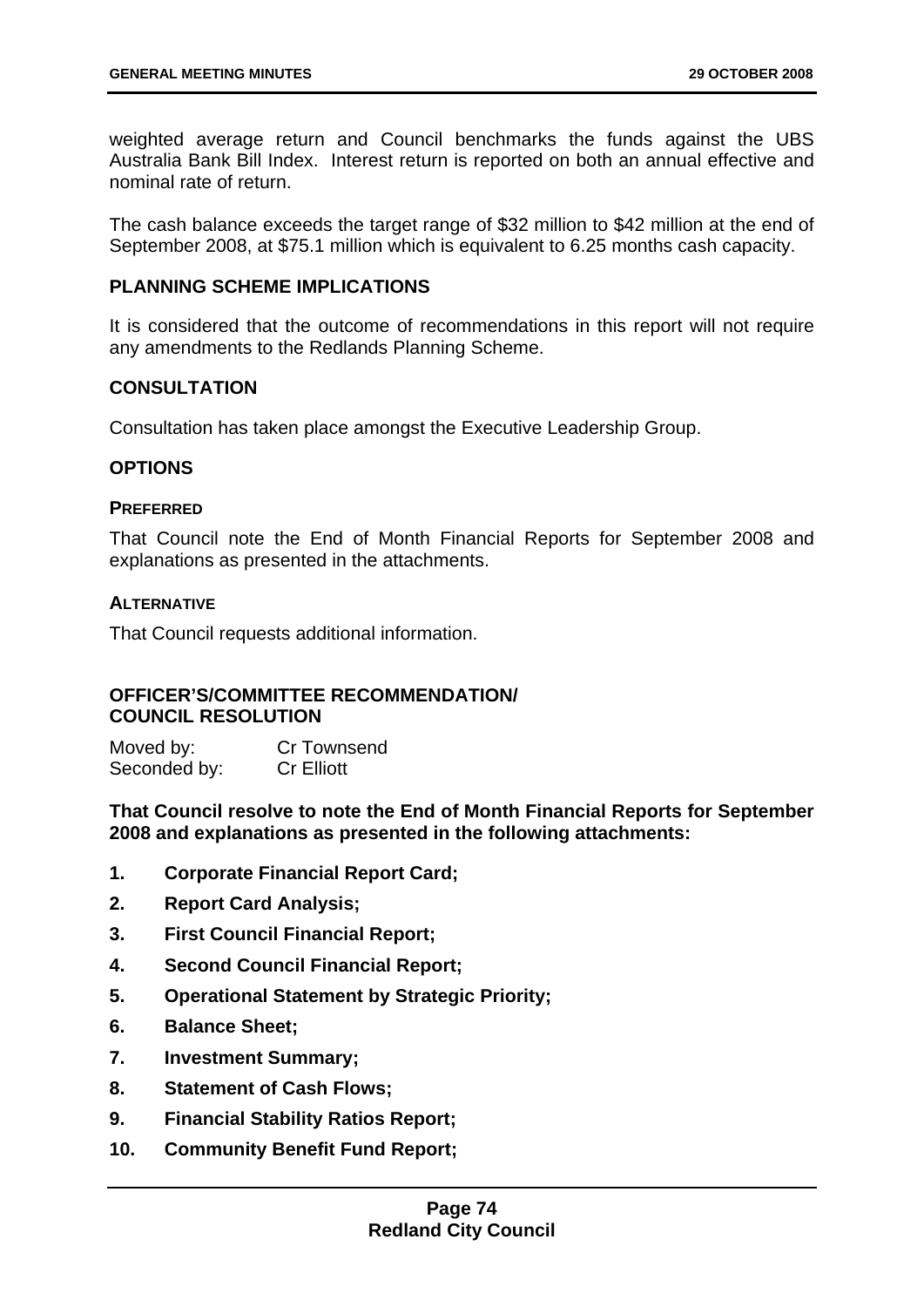- **11. Fuel Consumption Report;**
- **12. Type III Business Activities Report and a**
- **13. Quarterly Operational and Capital Projects Report.**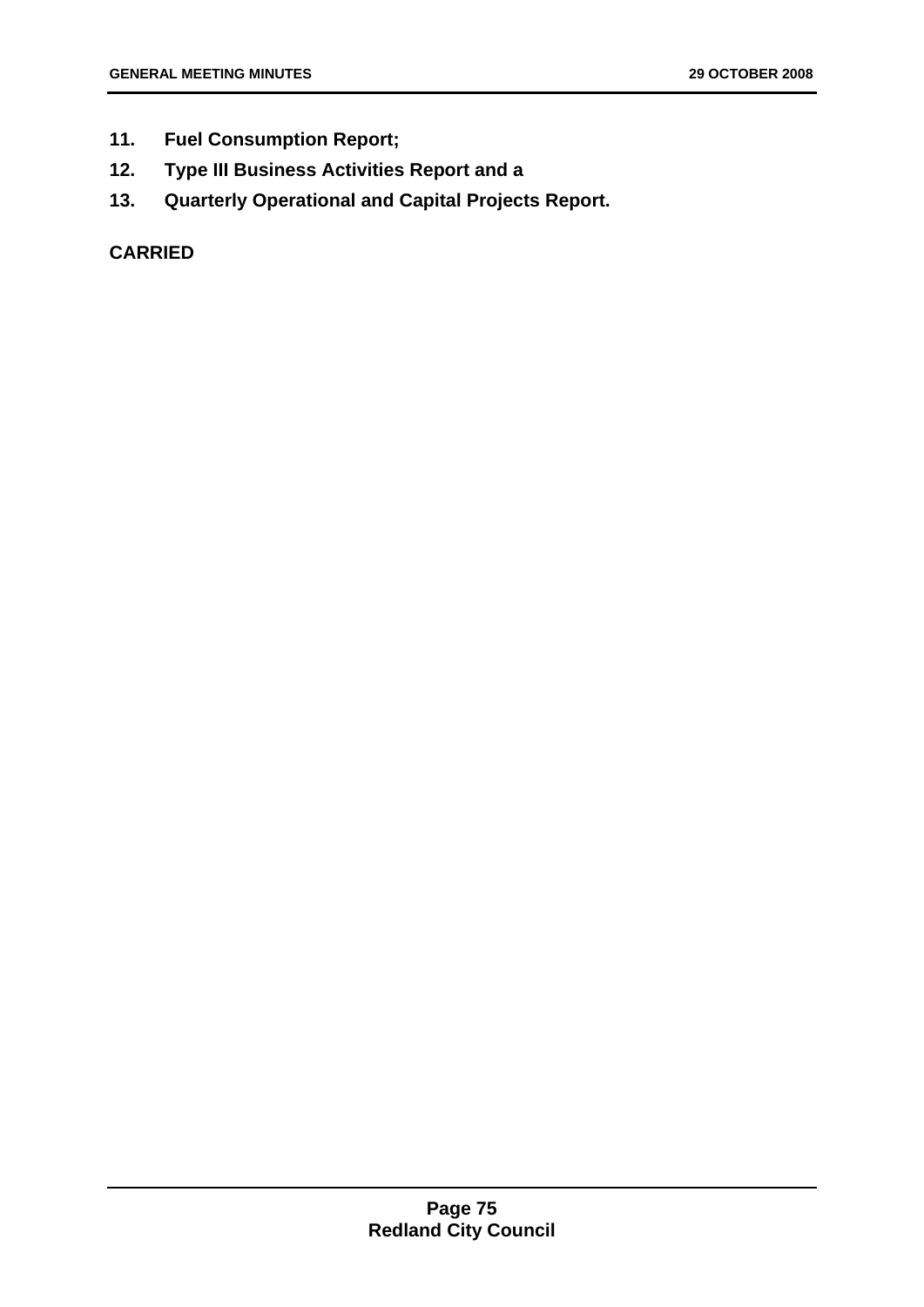# **13.1.3 SENIOR MANAGERS' REMUNERATION GUIDELINE (GL-3019)**

| <b>Dataworks Filename:</b>       | <b>HRM Senior Management</b>                                                                                                                                                                                              |
|----------------------------------|---------------------------------------------------------------------------------------------------------------------------------------------------------------------------------------------------------------------------|
| <b>Attachments:</b>              | <b>Senior Managers' Remuneration Guideline</b><br><b>Attachment 1A Contract of Employment for</b><br><b>Group Managers</b><br><b>Attachment 1B Contract of Employment for</b><br><b>General Managers</b>                  |
|                                  | <b>Attachment 1C Contract of Employment for Chief</b><br><b>Executive Officer</b><br><b>Attachment 2 Redland City Council Senior</b><br><b>Managers' Performance Pay Program</b><br>Attachment 3 Salary Packaging - Items |
| <b>Responsible Officer Name:</b> | <b>Peter Tragardh</b><br><b>Manager - Human Resources</b>                                                                                                                                                                 |
| <b>Author Name:</b>              | Peter Tragardh<br><b>Manager - Human Resources</b>                                                                                                                                                                        |

## **EXECUTIVE SUMMARY**

At the General Meeting of Council on 31 January 2007, Council adopted an amended Guideline, GL-3019 – Senior Managers' Remuneration, which included proforma contracts of employment for Group Managers / General Managers / Chief Executive Officer. As outlined in this Guideline, any amendments require approval from Council.

Approval is now sought for the following amendments:-

- 1. *Senior Managers' Remuneration Guideline GL-3019* The section relating to 'Grievances' is amended to reflect that the Grievance/Dispute Resolution Procedure in the current Redland Shire Queensland Local Government Officers' Award 1998 Certified Agreement 6 (2005) has replaced the obsolete 'Resolution of Workplace Grievances' guideline.
- 2. *Attachment 1C (COE Chief Executive Officer) 'CEO' amended to 'Mayor' in the paragraph relating to 'Dispute Resolution Procedures.*
- 3. *Attachment 2 (Senior Managers' Performance Pay Program)* The addition of 'pro rata payment of performance' clauses in section 4 'Level and Timing of Performance Pay' as requested by the Executive Leadership Group.
- 4. Inclusion of a clause to reflect the Council resolution regarding payment of a motor vehicle allowance where the CEO, General Manager, or Group Manager elects to enter into a novated lease arrangement for the provision of a motor vehicle.

In addition, the Guideline document has been amended to reflect the change of status from 'Shire' to "City' and a correction made to the population figure estimate.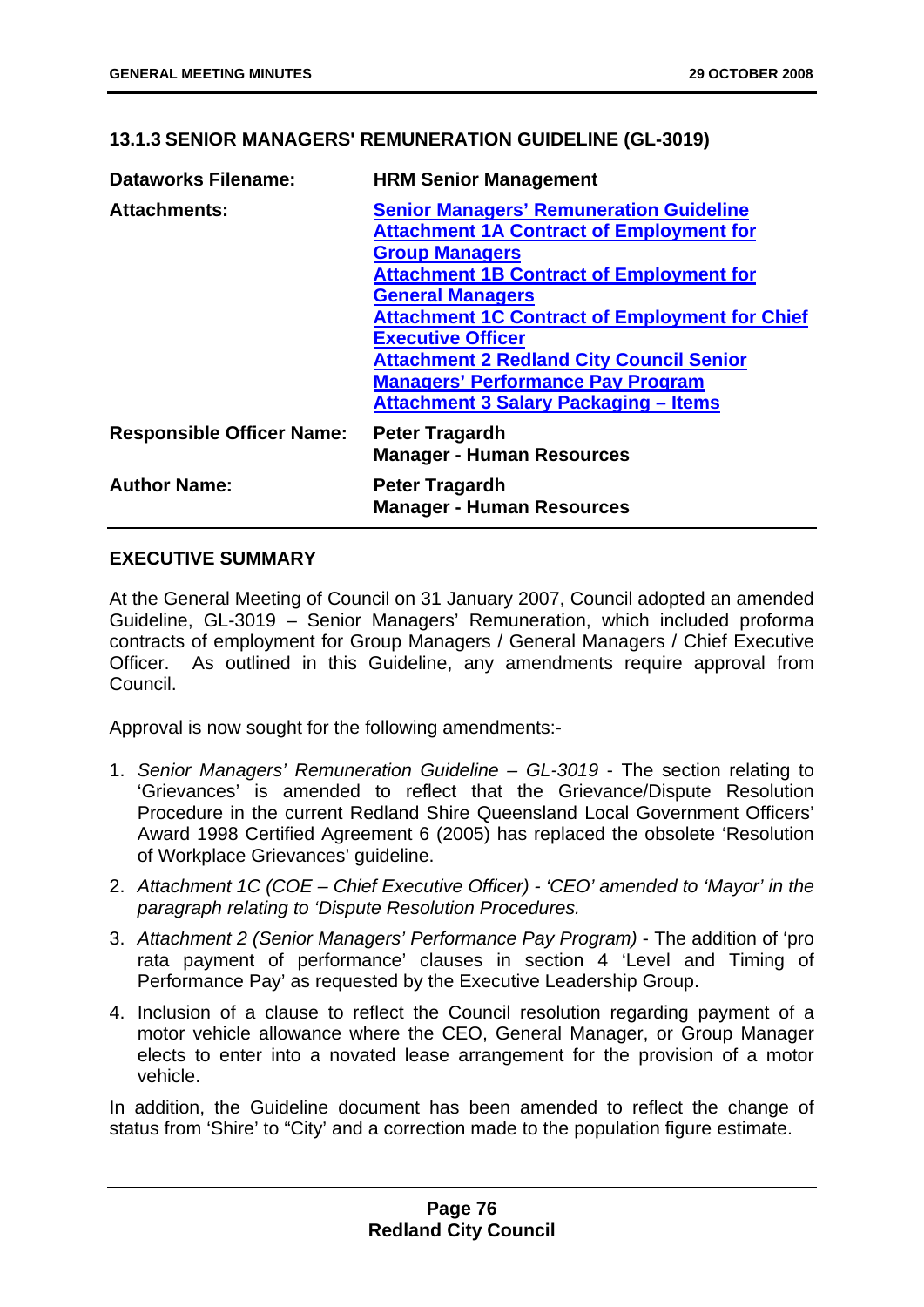Attachment 3 (examples of salary sacrificing options) remain unchanged and as adopted in March 2005.

#### **PURPOSE**

The purpose of this report is to detail some minor amendments to the Senior Managers' Remuneration Guideline and attachments (GL - 3019) as detailed below and to request that Council adopt the revised Guideline and attachments, as amended and attached.

## **BACKGROUND**

At the General Meeting of Council on 31 January 2007, Council adopted an amended Guideline, GL-3019 – Senior Managers' Remuneration, which included proforma contracts of employment for Senior Managers / Group Managers / General Managers / Chief Executive Officer. As outlined in this Guideline, any amendments require approval from Council.

Approval is now sought for the following amendments:-

- 1. *Senior Managers' Remuneration Guideline GL-3019* The section relating to 'Grievances' is amended to reflect that the Grievance/Dispute Resolution Procedure in the current Redland Shire Queensland Local Government Officers' Award 1998 Certified Agreement 6 (2005) has replaced the obsolete 'Resolution of Workplace Grievances' guideline.
- 2. *Attachment 1C (COE Chief Executive Officer)* 'CEO' amended to 'Mayor' in the paragraph relating to 'Dispute Resolution Procedures.
- 3. *Attachment 2 (Senior Managers' Performance Pay Program)* The addition of 'pro rata payment of performance' clauses in section 4 'Level and Timing of Performance Pay' as requested by the Executive Leadership Group.
- 4. Inclusion of a clause to reflect the Council resolution regarding payment of a motor vehicle allowance where the CEO, General Manager, or Group Manager elects to enter into a novated lease arrangement for the provision of a motor vehicle.

In addition, the Guideline document has been amended to reflect the change of status from 'Shire' to "City' and a correction made to the population figure estimate.

Attachment 3 (examples of salary sacrificing options) remain unchanged and as adopted in March 2005.

#### **ISSUES**

No issues are identified with these amendments.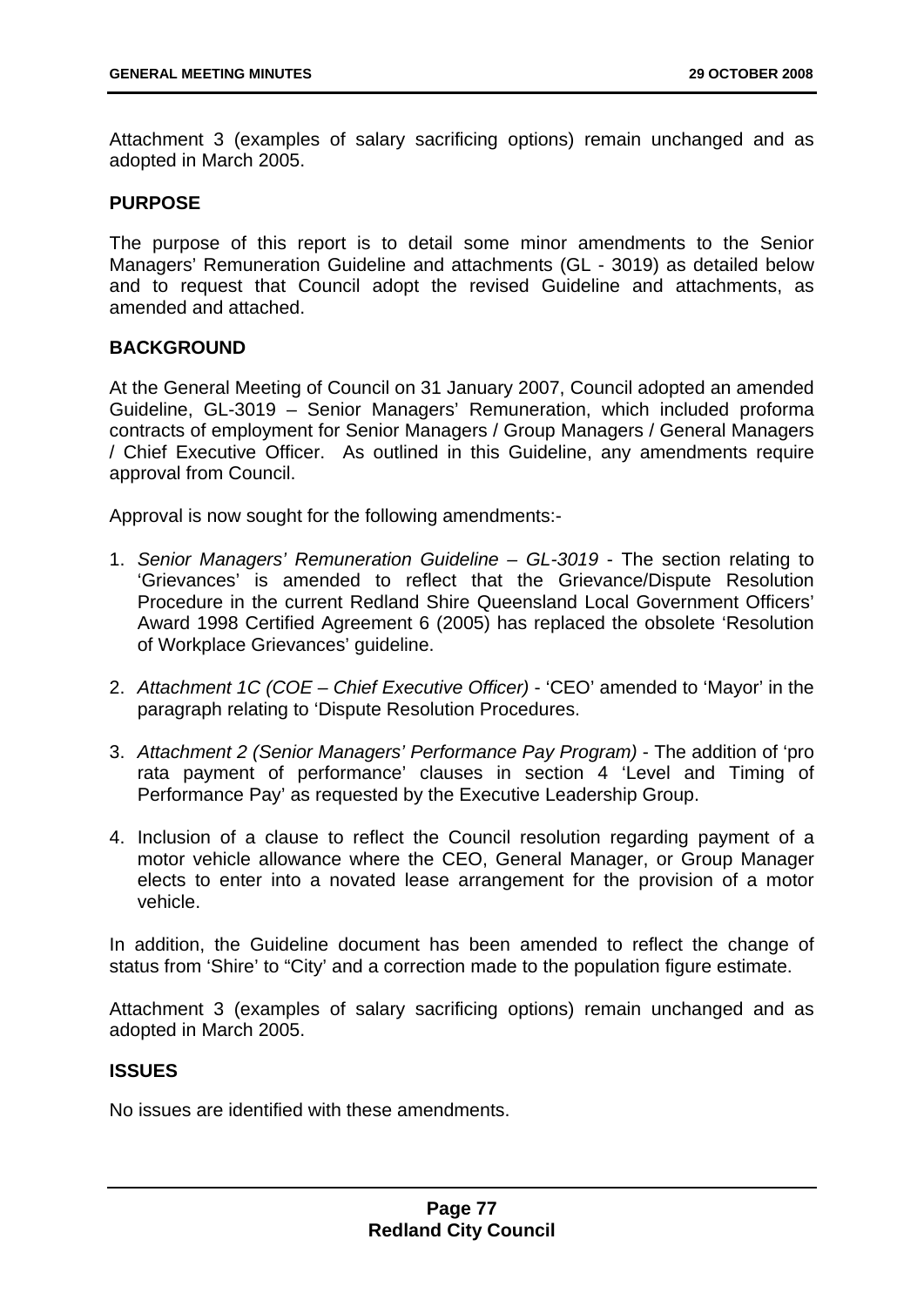# **RELATIONSHIP TO CORPORATE PLAN**

The recommendation in this report primarily supports Council's strategic priority to provide a clear organisational direction supported by effective leadership and a framework of policies, plans and strategies that are responsive to the community's needs and which promote accountable and ethical standards of practice.

## **FINANCIAL IMPLICATIONS**

Nil

## **CONSULTATION**

Amendments have been made in consultation with the Executive Leadership Group.

## **OFFICER'S RECOMMENDATION**

That Council resolve to adopt the Senior Managers' Remuneration Guideline (GL-3019) and attachments, as amended and attached.

## **COMMITTEE RECOMMENDATION/ COUNCIL RESOLUTION**

Moved by: Cr Townsend Seconded by: Cr Elliott

## **That consideration of this matter be deferred.**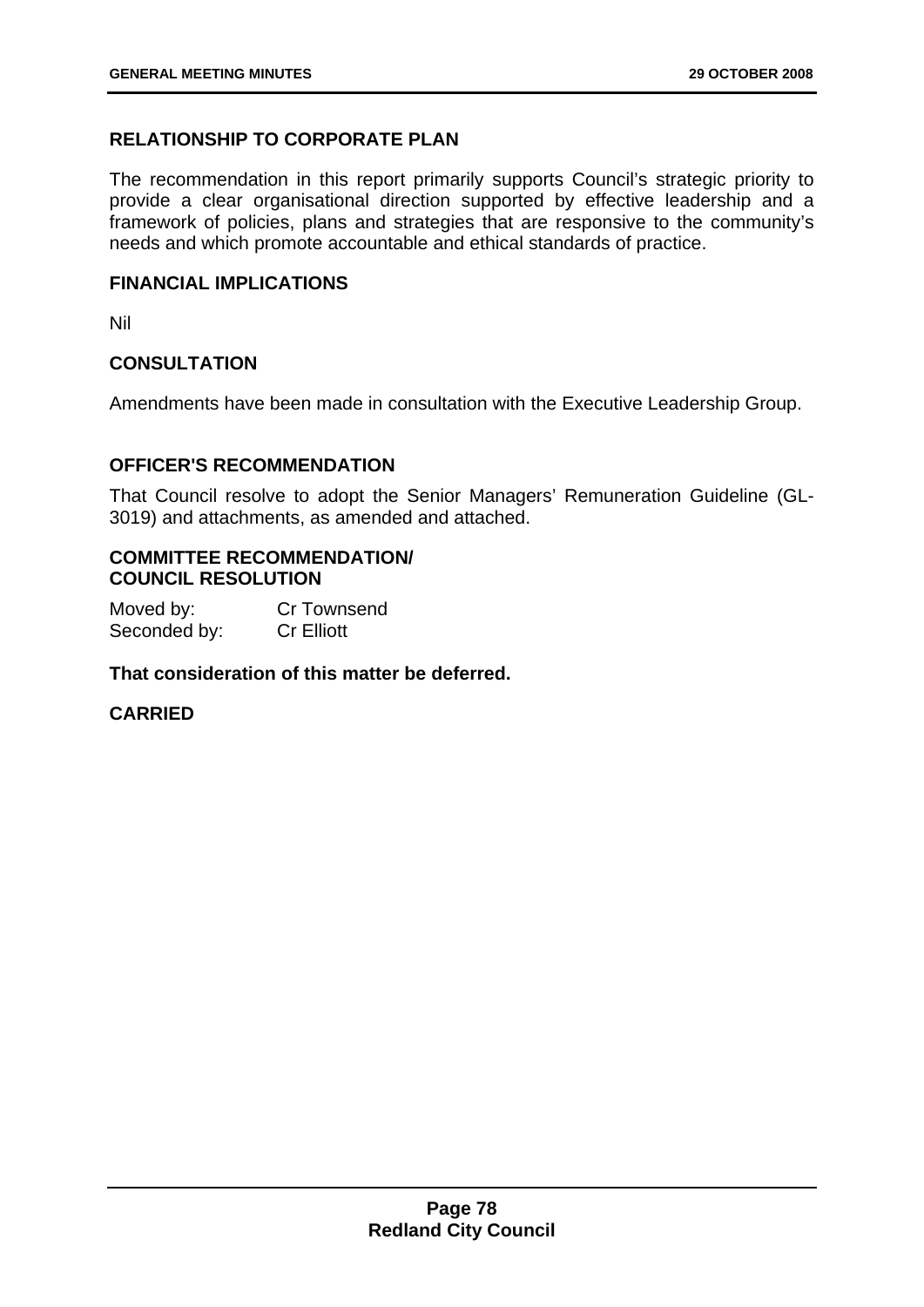# **13.1.4 REVIEW OF POLICY & GUIDELINE - FLEET VEHICLE SELECTION CRITERIA**

| <b>Dataworks Filename:</b>       | <b>FM Passenger Fleet Policy</b>                                                              |
|----------------------------------|-----------------------------------------------------------------------------------------------|
| <b>Attachment</b>                | GL-2812 - Staff Passenger Vehicle Fleet                                                       |
| <b>Responsible Officer Name:</b> | <b>Brian Lewis</b><br><b>Manager Corporate Acquisitions, Fleet &amp;</b><br><b>Facilities</b> |
| <b>Author Name:</b>              | <b>Jon Horsey</b><br><b>Fleet Coordinator</b>                                                 |

#### **EXECUTIVE SUMMARY**

The Fleet Vehicle Guideline Selection Criteria were previously approved by Council at its General Meeting on 02/05/07. The guideline requires that the criteria for selection of Council's staff passenger vehicles are to be reviewed prior to tendering and establishment of any contract for the purchase of motor vehicles on behalf of Council.

## **PURPOSE**

To provide information in support of the recommended amendments to the evaluation weighting criteria contained in the attached Policy POL-2812 & Guideline **GL-2812** and to seek approval to adopt proposed changes.

## **BACKGROUND**

#### **Current Criteria**

- 2. Greenhouse gas emissions 30%
- 3. Australian content 5%
- 4. Mandatory safety criterion ABS & duel airbags

#### **Recommended criteria**

#### **Mandatory criteria**

• Safety Preference for ANCAP 4 (ANCAP 3 as a minimum) Australasian New Car Assessment Program ANCAP

#### **Weighted selection criteria**

| 1. Whole of Life Costs  | 60%    |
|-------------------------|--------|
| 2. Environmental impact | 35%    |
| 3. Local content        | $.5\%$ |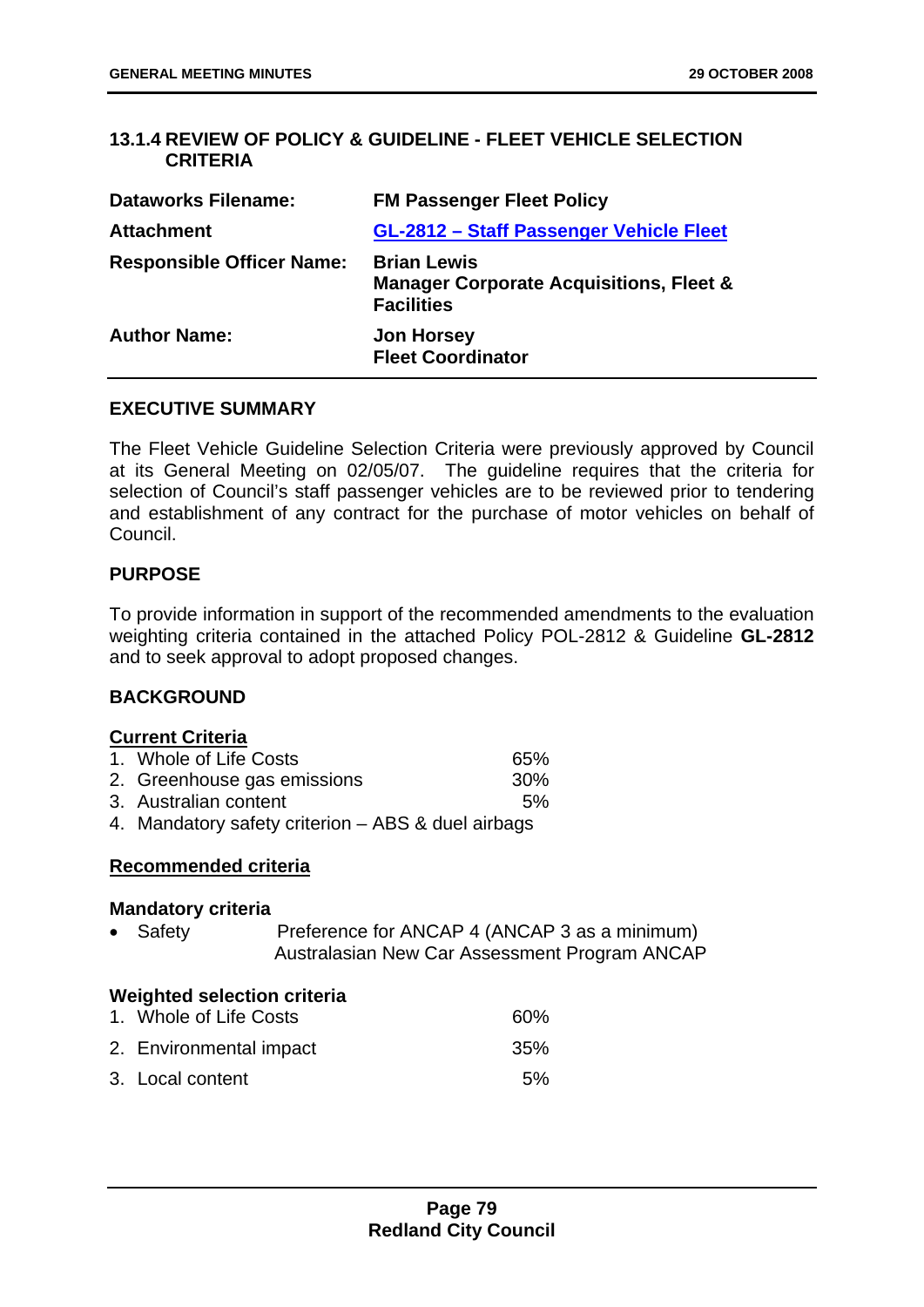## **Clarifications of proposed criteria amendments**

### **Safety**

Previously the only stipulation within the policy in respect to safety was a mandatory requirement for airbags and **A**ntilock **B**raking **S**ystem.

However, in light of our evolving and continuing commitment to the following:

- Duty of care;
- OH&S;
- Chain of responsibility;
- Work related road safety.

and the knowledge that 48% of all workplace related injuries are sustained during motor vehicle incidents / accident, it is recommended that we undertake to specify both minimum and desirable criteria in line with the standards set by ANCAP.

The Australasian New Car Assessment Program (ANCAP) gives consumers consistent information on the level of occupant protection provided by vehicles in serious front and side crashes. The program is supported by Australian and New Zealand automobile clubs, the States government road and transport authorities of NSW, Victoria, South Australia, Queensland, Tasmania, Western Australia, the New Zealand Government, the Victorian TAC and IAG Ltd.

The application of ANCAP standards will meet our responsibility to our workplace.

These ANCAP related standards are as follows:

- A minimum mandatory requirement for ABS & dual airbags (driver & passenger)
- A minimum, mandatory rating of, but not restricted to ANCAP 3 with a desirable, but not restricted to ANCAP 4 rating.

It is widely considered that these standards are a minimum benchmark level with the recent addition and development of ANCAP 5, which given time and further industry safety developments will continue to evolve.

In retaining the mandatory requirement of ABS and Airbags we will for the short term ensure that a complete minimum standard is set, however, as ANCAP progresses features such as these are fast becoming a pre-requisite for rating qualification – even at the lower end of the scale.

It is further noted that the requirement to describe further safety features in any more depth is not required as the industry standard and generic safety standards are employed across the manufacturers and are specified fully within the ANCAP qualification system.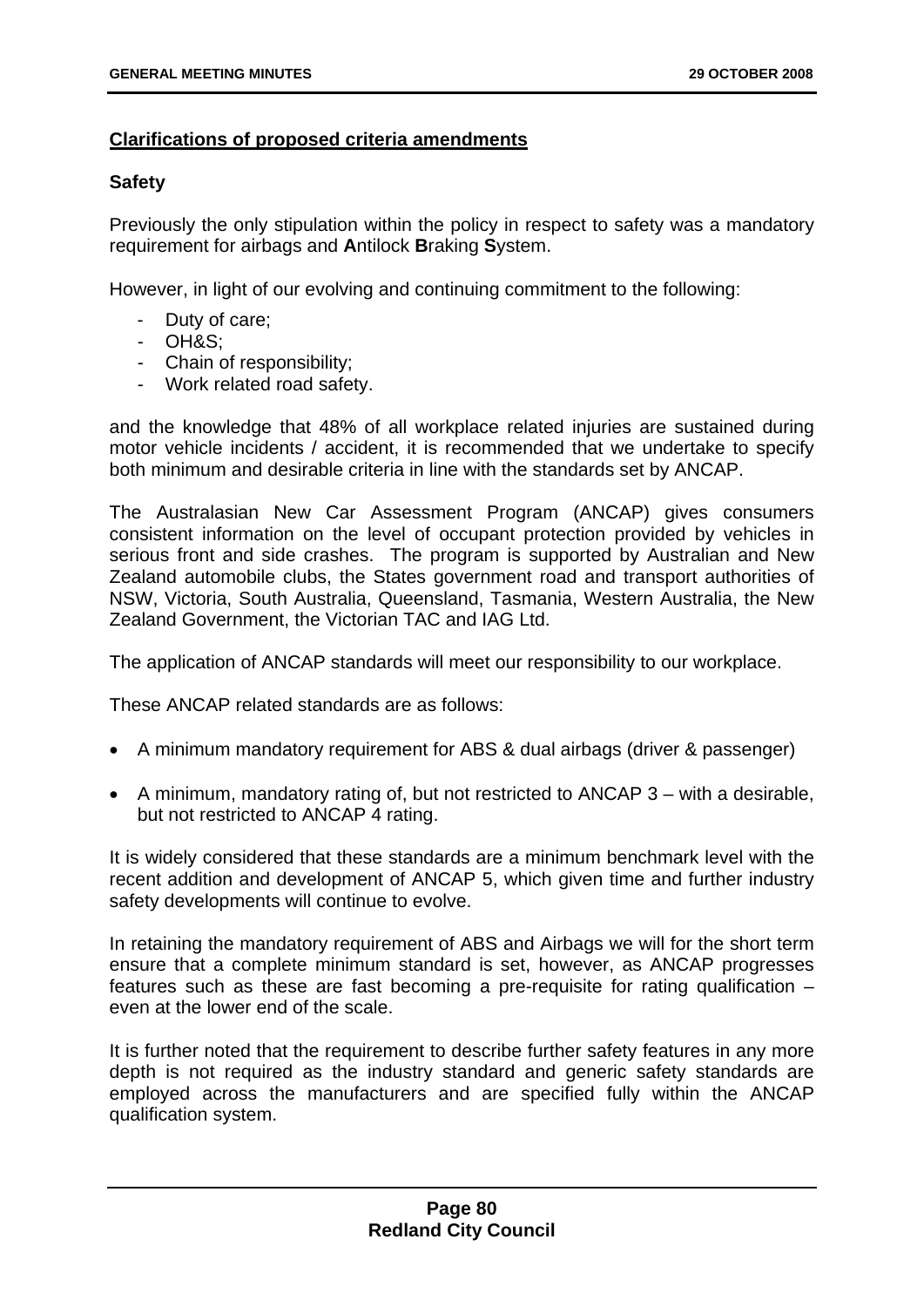It should also be noted that although we endeavour to achieve these standards as a minimum, they are only guaranteed to exist within the passenger vehicle (ie car) market at present and have not fully extended into the light commercial goods vehicles (ie utes and tray backs etc). However, this continues to evolve and in the meantime the individual manufacturer's specifications and safety features should be considered on an individual basis, whilst at all times holding the safety of the driver and passengers at the fore.

## **Whole of Life Costing**

Unchanged from previously – Whole of Life Costing (WOL) is a technique to establish the total cost of ownership. It is a structured approach which addresses all the elements of this cost and can be used to produce a spend profile of the product over its anticipated lifespan.

The results of a WOL analysis can be used to assist management in the decision making process when there is a choice of product. The accuracy of WOL diminishes as it projects further into the future, so it is most useful as a comparative tool when long term assumptions apply to all the options and consequently have the same impact.

Council's procedure to calculate the WOL of any plant item is – total acquisition costs plus, lifecycle and maintenance costs ie, consumables, disposables and service etc. (A number of these components are forecast using historical and manufactures/industry data) Plus disposal costs where applicable, minus proceeds from sale.

#### **Environmental Impact**

Previously the only measure considered was greenhouse gas emissions. However, in order to consider the bigger picture it is recommended that the total environmental impact of the vehicle is taken into consideration.

It is proposed to use the data from the Australian Government website www.greenvehicleguide.gov.au. This website scores/compares individual vehicles under fuel type, fuel consumption,  $CO<sup>2</sup>$  grams per kilometre, greenhouse rating and air pollution rating.

#### **Local Content**

This was previously defined as the level of Australian content in the manufacture of the vehicle; however following some lengthy research into the definitions previously employed we have found many of the points of definition to be dated if not defunct.

In view of the ever evolving globalisation of the world's car manufacturing market, it is widely found that many of our "Australian" manufacturers are sourcing more numerous services and components from overseas.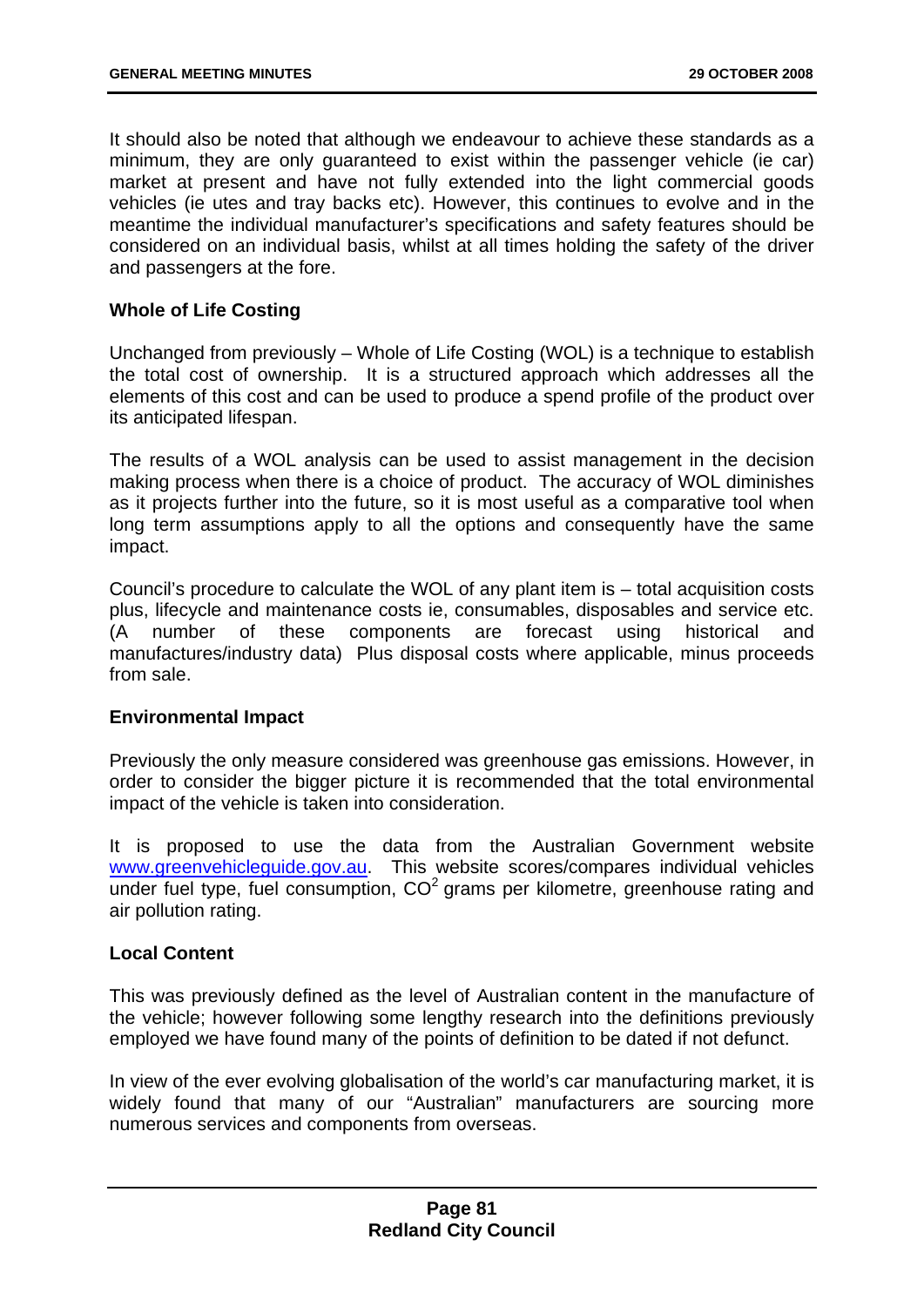With a view that "in terms of pricing – the market is going backwards" – it can clearly be noted that the previously established manufacturers such as Holden, Ford and Toyota for example are now sourcing or manufacturing varying volumes of their components or products from overseas, in some cases –entire units.

On the other hand, and in light of interpretation, it has been suggested that one particular Brand was "more Australian than another" in view of the fact that the raw product – namely steel – was sourced in Western Australia before being exported overseas for part manufacture and subsequent vehicle production prior to being imported back for sale here.

Consequently, whilst considering the major components of our evaluation (as listed above) it is recommended that we should consider **Local Content** to both enable us to support businesses within the local community and further demonstrate our commitment to the afore mentioned weighting criteria.

ie: the vehicle - where possible - is purchased and subsequently and/or as a minimum, supported (after sales service & parts etc) by local dealerships (within the Redlands), thus supporting both local businesses and the local economy, reducing the logistical ramifications of the units ongoing support etc, therefore further reducing both WOL costs and greenhouse gas emissions created by delivery of parts and service.

With regards to the wider **Australian content** – as previously defined – we have found that, in the main, the major players within the industry (ie Ford, Holden, Toyota etc) all have a "manufacturing " interest within the country and can all generically claim to have some type of inclusion under that banner in some form or another – ie. A number of particular models and or assembly plants etc, thus qualifying as a manufacturer, but not necessarily on each and every model of vehicle.

# **Components of each Selection Criteria**

#### **Whole of Life Costs**

- Acquisition cost;
- Stamp duty;
- Disposal cost;
- Scheduled and unscheduled maintenance;
- Fuels;
- Tyres and batteries including environmental levies;
- Registration;
- CTP Insurance/self insurance premiums;
- Warranties;
- FBT (when applicable);
- Carbon tax.

## **Environmental impact**

- Fuel Types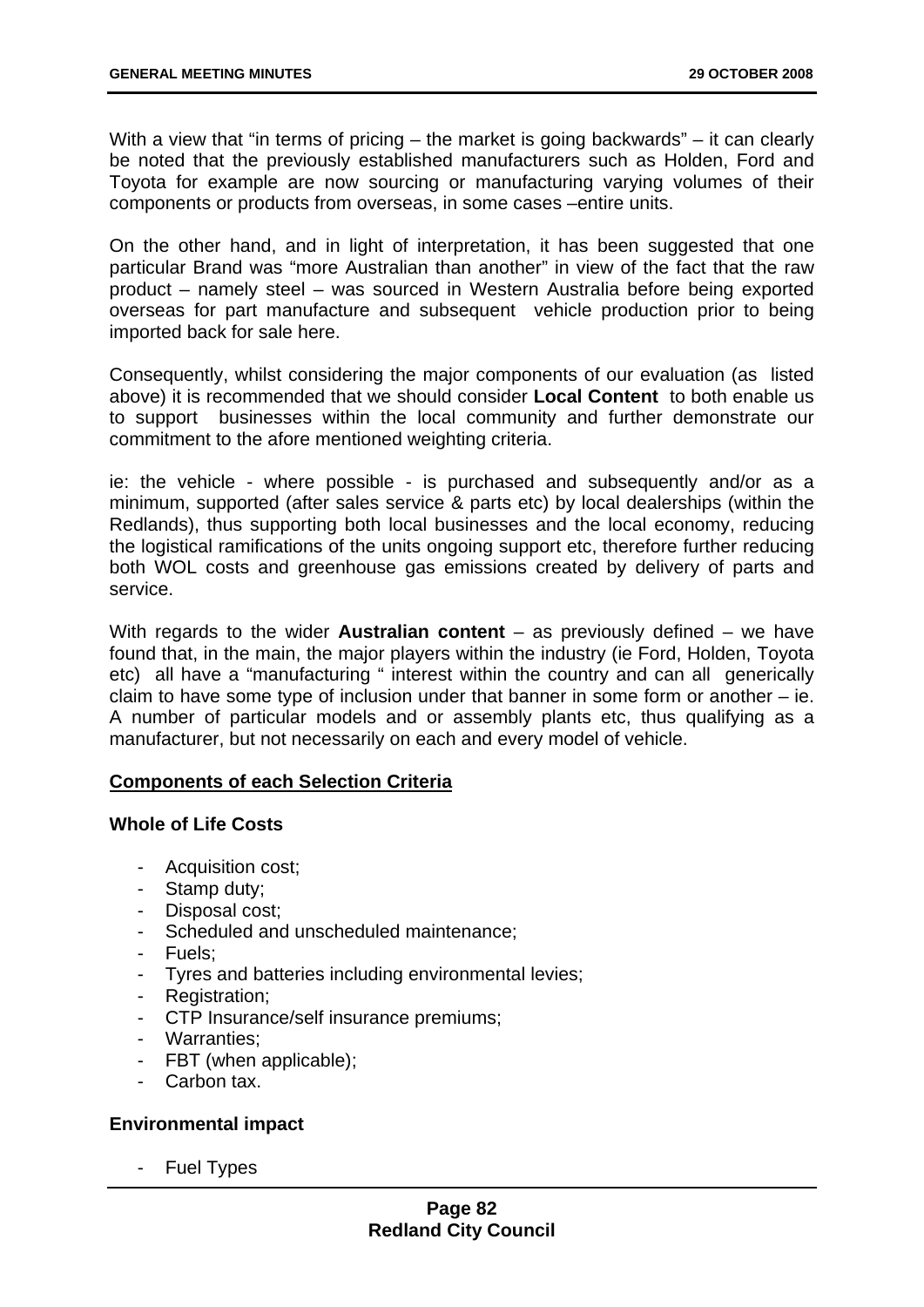- Combined fuel consumption ie. Urban etc.
- CO2 grams per kilometre
- Greenhouse rating
- Air pollution rating

### **Local content**

- Dealerships within the geographic boundaries of the City
- Spare parts availability
- After sales support & responsiveness
- Delivery

## **ISSUES**

There are no issues identified with these amendments

## **RELATIONSHIP TO CORPORATE PLAN**

The recommendation primarily supports Council's strategic priority to ensure the long term financial viability of the Shire and provide public accountability in financial management.

## **FINANCIAL IMPLICATIONS**

Financial implications will not be quantifiable until responses are received as a result of undertaking the tender process. However, it is probable that due to the increased requirements for Environmental and Safety Criteria to be fulfilled, increased costs may eventuate.

Should the current budget allocated for the 08/09 Fleet Replacement Program found to be inadequate post the tender process, a budget submission will be requested at the appropriate quarterly review.

The maximum value for each level of vehicle shall be in accordance with clauses 1.1 a) through h, as detailed in the Staff Passenger Fleet Guideline GL-2812.

#### **PLANNING SCHEME IMPLICATIONS**

None Identified.

#### **CONSULTATION**

Fleet Coordinator has consulted with Industry experts such as, Australian Accident Research Centre, Australian Fleet Managers Association, Royal Automobile Club of Qld and the following:

- fcai.com.au Federal Chamber of Automotive Industries;
- ancap.com.au Australian new Car Assessment Program;
- greenvehicleguide.gov.au Rates new Australian vehicles based on greenhouse and air pollution emissions;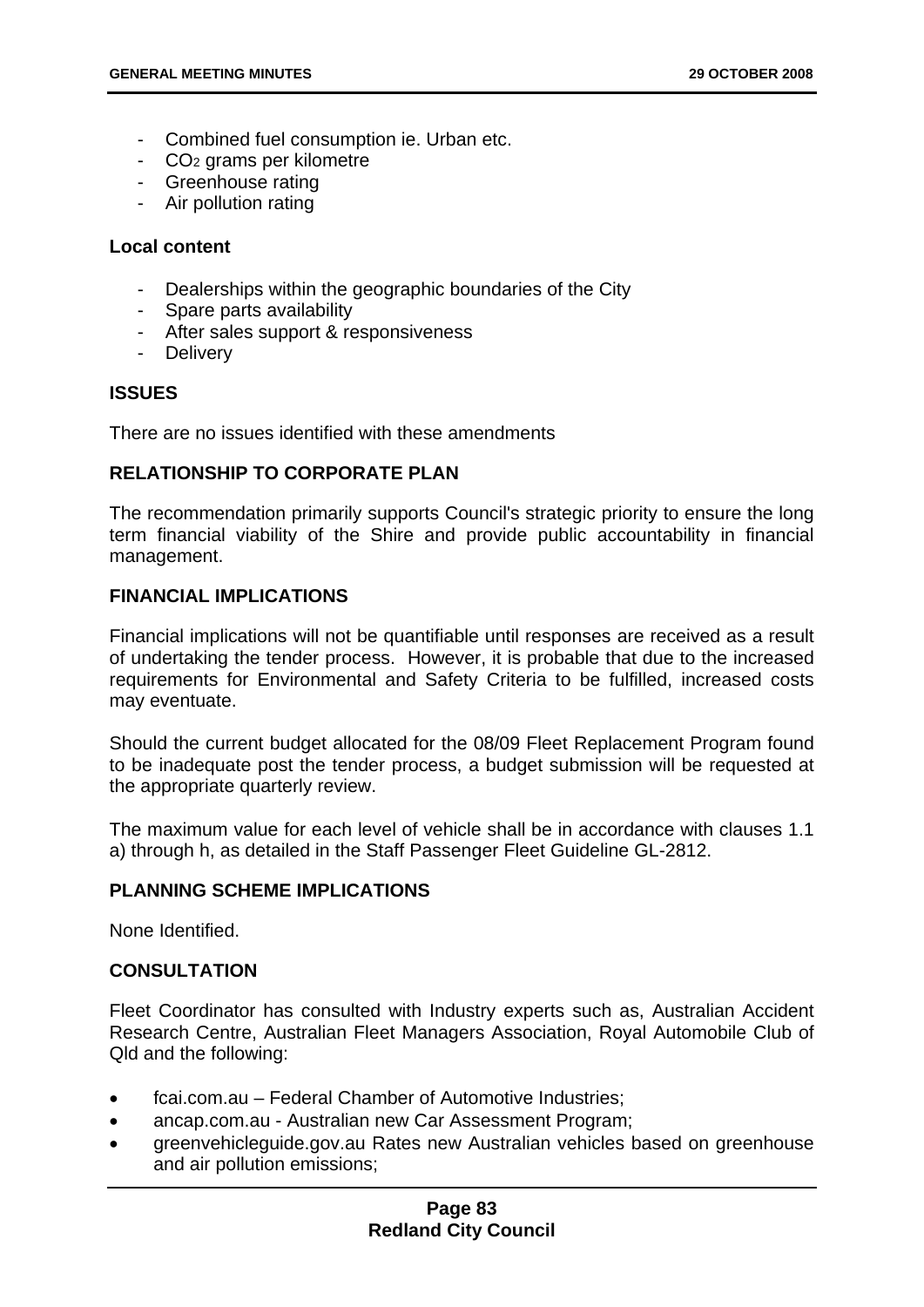• Holden Safety Guide – (attached) – Demonstrates examples of typical safety features found in vehicles today

### **OPTIONS**

#### **PREFERRED**

That the amended selection criterion & weightings listed below be approved and that the Guideline GL-2812 is also amended to reflect the changes.

#### Mandatory Criterion

| Preference for ANCAP 4 (ANCAP 3 as a Minimum)<br>• Safety |  |     |  |                                         |  |
|-----------------------------------------------------------|--|-----|--|-----------------------------------------|--|
|                                                           |  |     |  | Australasian New Car Assessment Program |  |
| <b>ANCAP</b>                                              |  |     |  |                                         |  |
| <b>Weighted Selection Criteria</b>                        |  |     |  |                                         |  |
| 1. Whole of Life Costs                                    |  | 60% |  |                                         |  |
| 2. Environmental Impact                                   |  | 35% |  |                                         |  |
| 3. Local Content                                          |  | 5%  |  |                                         |  |
|                                                           |  |     |  |                                         |  |

#### **ALTERNATIVE**

That the current criteria remain unchanged or further criteria and weightings be approved.

#### **OFFICER'S RECOMMENDATION**

That Council resolve that the amended selection criterion and weightings listed below be approved and that the Guideline GL-2812 is also amended to reflect the changes.

#### Mandatory Criterion

• Safety **Preference for ANCAP 4 (ANCAP 3 as a Minimum)** Australasian New Car Assessment Program ANCAP

Weighted Selection Criteria

| 1. Whole of Life Costs  | 60%  |
|-------------------------|------|
| 2. Environmental Impact | .35% |
| 3. Local Content        | 5%   |

#### **PROPOSED MOTION**

| Moved by:    | <b>Cr Elliott</b> |
|--------------|-------------------|
| Seconded by: | <b>Cr Bowler</b>  |

That Council resolve that the amended selection criterion and weightings listed below be approved and that the Guideline GL-2812 is also amended to reflect the changes.

#### Mandatory Criterion

Safety **Preference for ANCAP 5 (ANCAP 4 as a Minimum)** Australasian New Car Assessment Program ANCAP

## **Page 84 Redland City Council**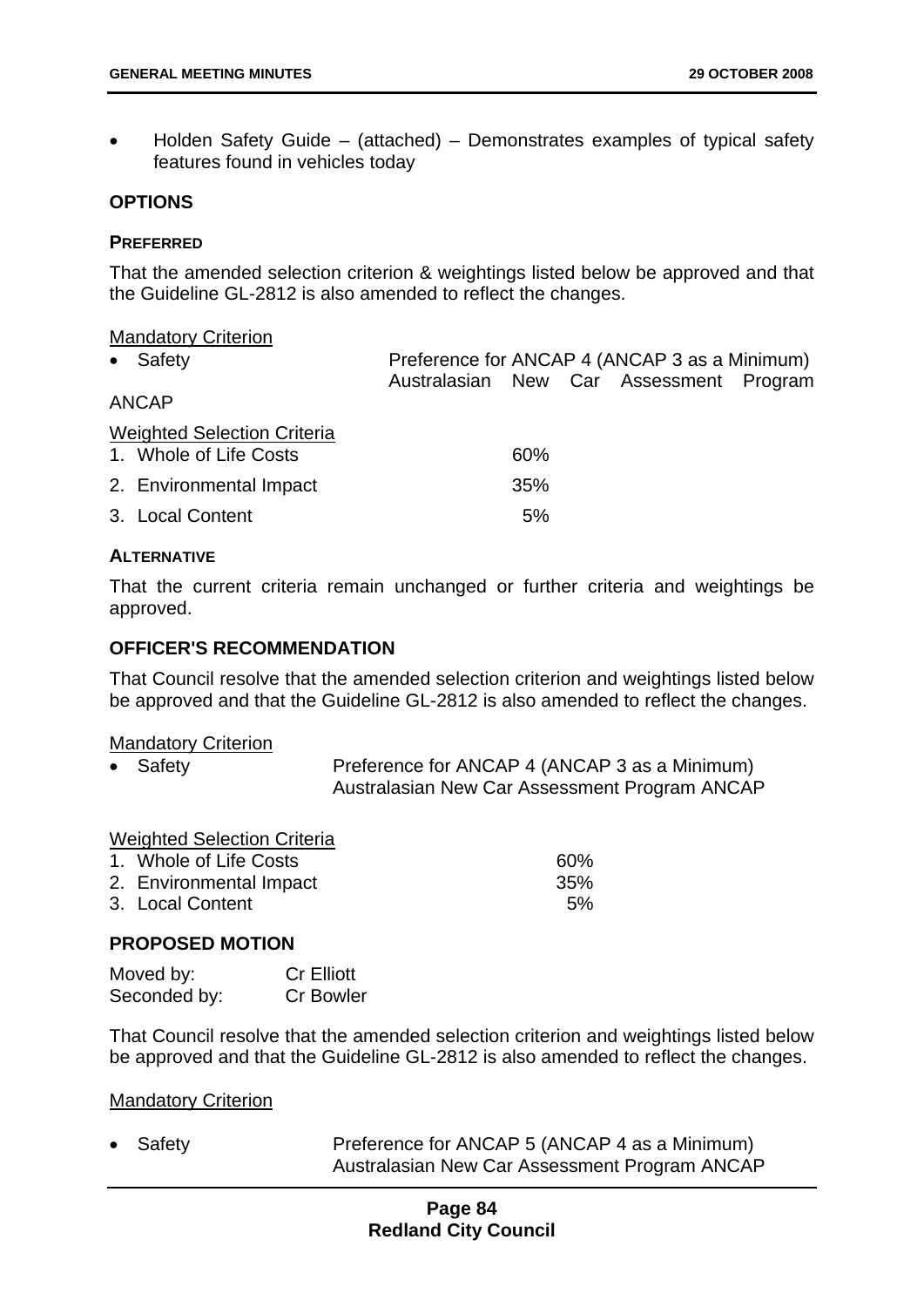Weighted Selection Criteria

| 1. Whole of Life Costs  | .50% |
|-------------------------|------|
| 2. Environmental Impact | 45%  |
| 3. Local Content        | 5%   |

Following further discussion, Cr Elliott withdrew his motion.

#### **PROPOSED MOTION**

| Moved by:    | <b>Cr Dowling</b> |
|--------------|-------------------|
| Seconded by: | <b>Cr Reimers</b> |

That the Officer's Recommendation be adopted with an amendment to the Mandatory Criterion to read as follows:

• *Safety Preference for ANCAP 5 (ANCAP 4 as a Minimum) Australasian New Car Assessment Program ANCAP* 

On being put to the vote the motion was LOST.

## **COMMITTEE RECOMMENDATION**

That Council resolve that the amended selection criterion and weightings listed below be approved and that the Guideline GL-2812 is also amended to reflect the changes.

### Mandatory Criterion

Safety **Preference for ANCAP 5 (ANCAP 4 as a Minimum)** Australasian New Car Assessment Program ANCAP

#### Weighted Selection Criteria

| $\bullet$ | Whole of Life Costs         | 55%             |
|-----------|-----------------------------|-----------------|
| $\bullet$ | <b>Environmental Impact</b> | 40 <sub>%</sub> |
| $\bullet$ | <b>Local Content</b>        | 5%              |

#### **COUNCIL RESOLUTION**

| Moved by:    | <b>Cr Elliott</b> |
|--------------|-------------------|
| Seconded by: | <b>Cr Bowler</b>  |

**That the Committee Recommendation be adopted with the following amendment:-** 

#### **Mandatory Criterion**

• **Safety Preference for ANCAP 5 (ANCAP 3 as a Minimum) Australasian New Car Assessment Program ANCAP** 

# **Page 85 Redland City Council**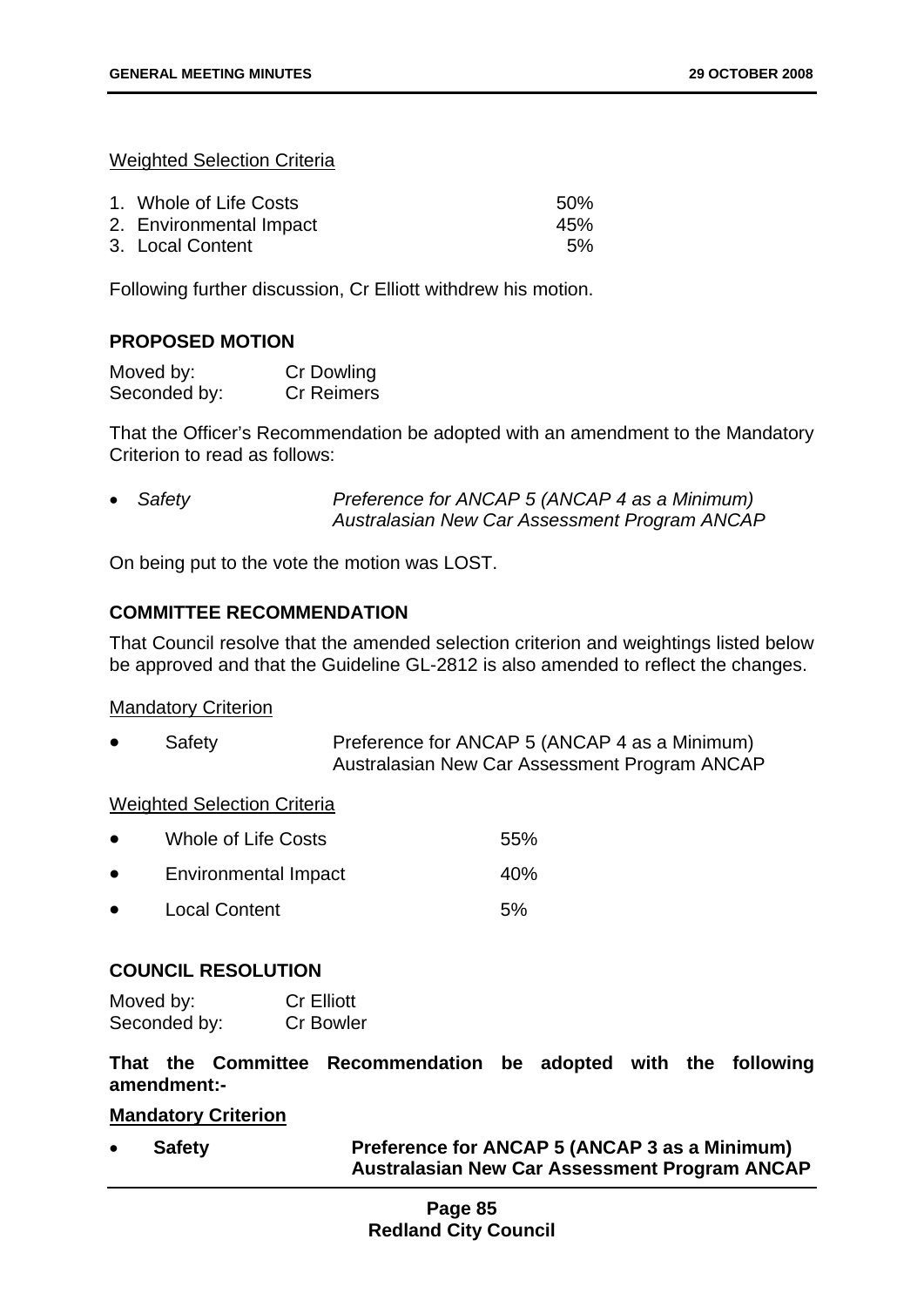With the Council Resolution to now read as follows:

**That Council resolve that the amended selection criterion and weightings listed below be approved and that the Guideline GL-2812 is also amended to reflect the changes.** 

## **Mandatory Criterion**

• **Safety Preference for ANCAP 5 (ANCAP 3 as a Minimum) Australasian New Car Assessment Program ANCAP** 

## **Weighted Selection Criteria**

| $\bullet$ | <b>Whole of Life Costs</b>  | 55% |
|-----------|-----------------------------|-----|
| $\bullet$ | <b>Environmental Impact</b> | 40% |
| $\bullet$ | <b>Local Content</b>        | 5%  |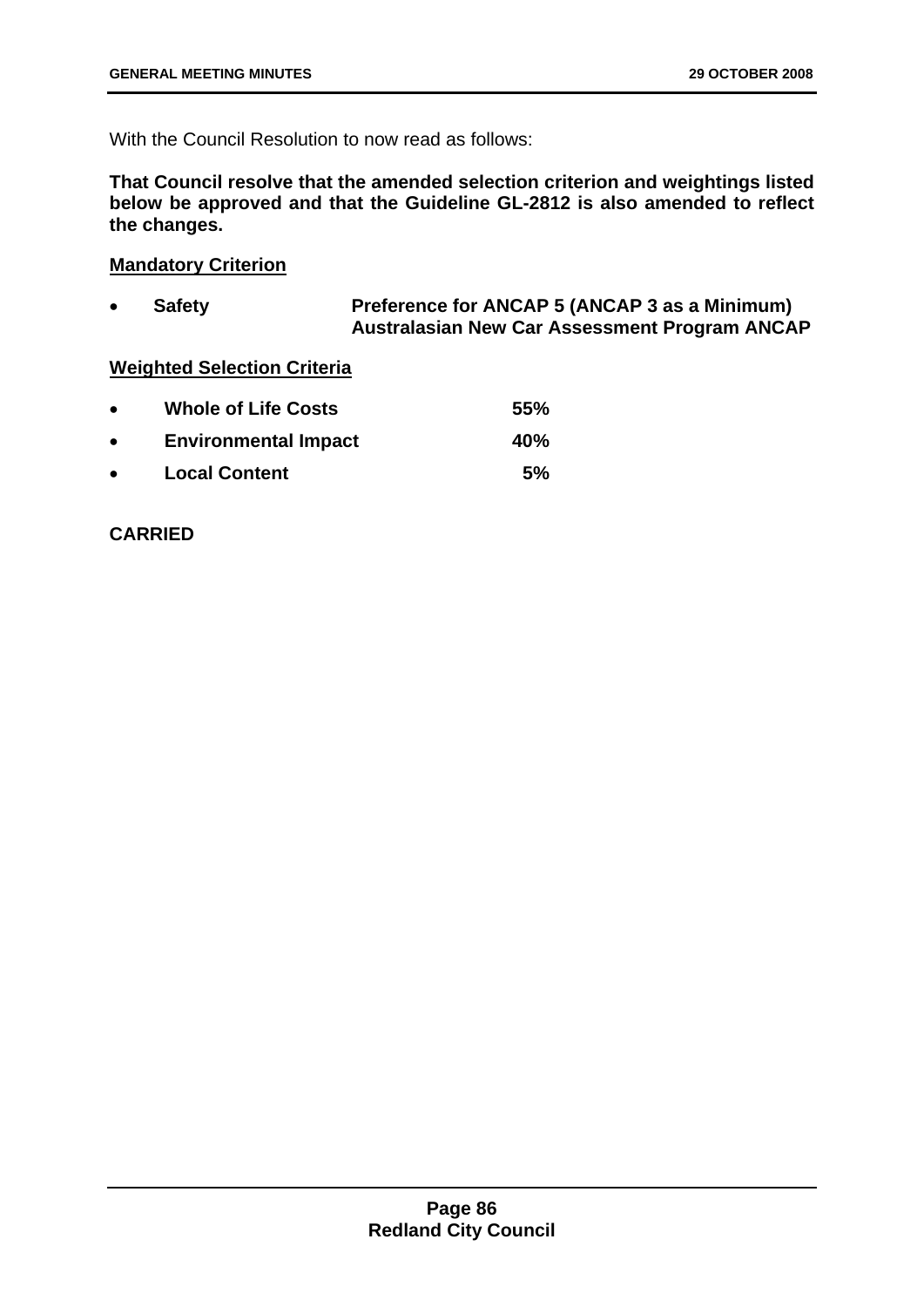## **13.2 CUSTOMER SERVICES**

#### **13.2.1 AMENDMENT TO HEALTH & ENVIRONMENT FEES & CHARGES 2008- 2009 (FOOD SAFETY)**

| <b>Dataworks Filename:</b>       | PH Food Act (2006)                                                |
|----------------------------------|-------------------------------------------------------------------|
| <b>Responsible Officer Name:</b> | <b>Tim Donovan</b><br><b>Manager Assessment Services</b>          |
| <b>Author Name:</b>              | Joseph Casabella<br><b>Team Leader - Health &amp; Environment</b> |

#### **EXECUTIVE SUMMARY**

The Health and Environment Team within Council is responsible for administering and enforcing the *Food Act 2006*, including the issuing of licences and design approvals of food businesses.

Since the formalisation of an internal business realignment, a number of synergies were identified across administrative areas that have allowed Council to improve and introduce efficiencies.

As a result of the efficiency gains in the area of licensing, the Regulatory and Health Unit has been required to adapt to processes within the property and database system (PROCLAIM) to facilitate an improved streamlined process. In order to progress to the next phase with bulk event processing, an amendment to the fees and charges will need to be approved.

#### **PURPOSE**

The purpose of this amendment is to further clarify and separate the fees and charges that relate to food business licences and approvals, allowing Council to further progress with modifications to the PROCLAIM system and introduce bulk event processing.

#### **BACKGROUND**

In 2001, Council implemented a module within its property database system (PROCLAIM) that would allow an improved ability to issue licences and approvals under the *Food Act.* Since the initial implementation of the PLUS module within PROCLAIM, Council has been readily able to adapt to changes to legislation, where processes have been aligned to legislative requirements, including the ability to electronically process applications.

To further enhance the PLUS module and given the efficiency gains as a result of business realignment, the Regulatory and Health Unit is now able to introduce "bulk event processing". The basis of this administrative change is to now facilitate a streamlined licensing system where all food business licences will expire at the same anniversary date (date of expiry). The invoicing, renewal and issuance of licences can now be operated by a single administrative officer, over a 3 month period.

#### **Page 87 Redland City Council**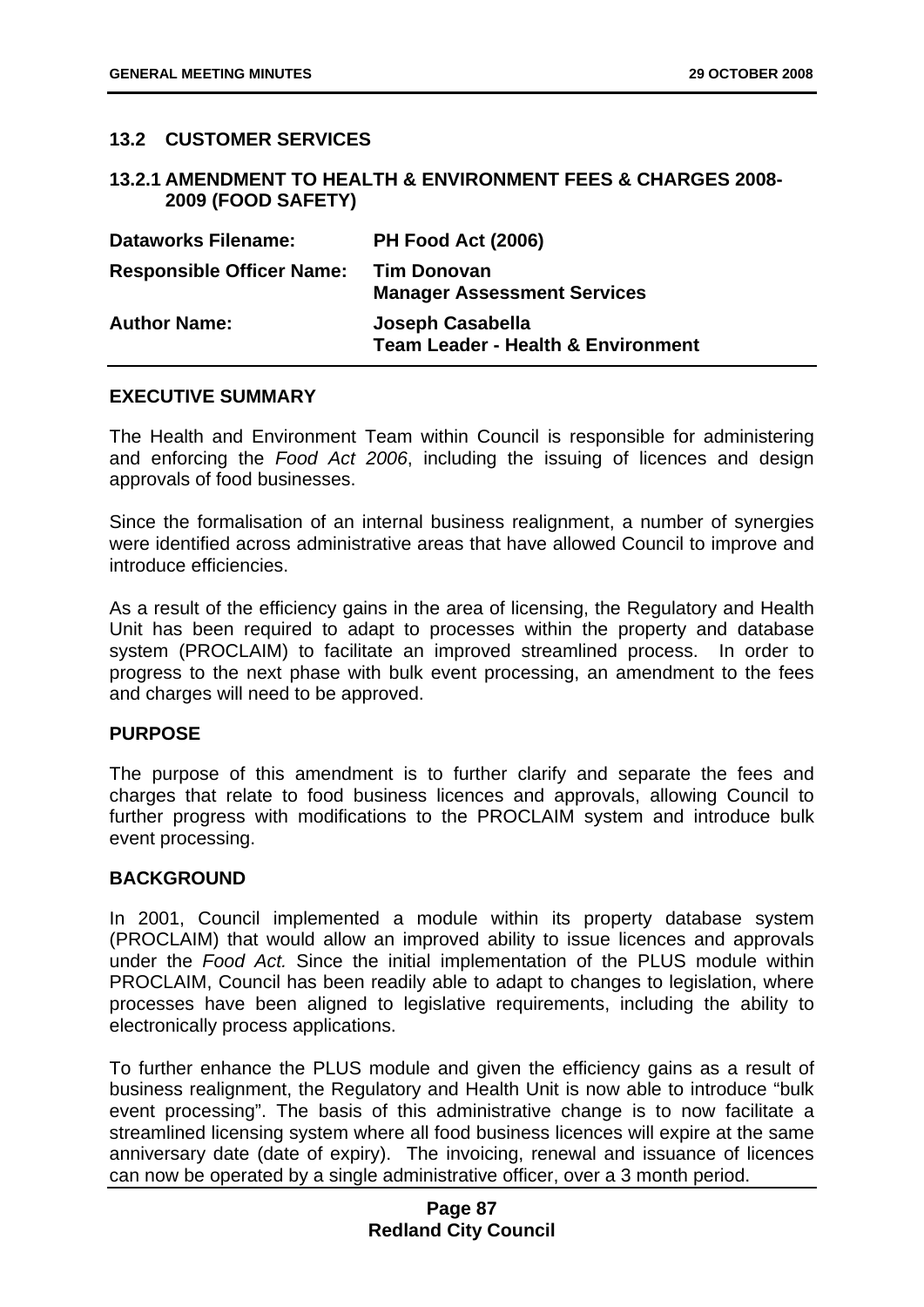Under the current fees and charges document, Council has a single combined fee that relates to a licence and approval for new food business applications depending on the food business risk. In order to implement the modifications needed to the PLUS module, this combined fee will need to be replaced by separate charges for a food business licence and a food business approval.

It is expected that the proposed fee for both new licences and approvals will be in accordance with the Activity Based Costed model used for the preparation of the current fees and charges document, where there will be no overall increase in fees.

The current fees and charges that relate to food business licensing and approval are prescribed below.

| <b>Fee description</b>                                                          | <b>Current Charge</b> |  |
|---------------------------------------------------------------------------------|-----------------------|--|
| Application for approval and initial licence of a low risk<br>food business:    |                       |  |
| - Floor area small 0-100 $m2$                                                   | \$562.90              |  |
| - Floor area medium 101-300m <sup>2</sup>                                       | \$589.20              |  |
| - Floor area large > 301 m2                                                     | \$610.20              |  |
| Application for approval and initial licence of a medium<br>risk food business: |                       |  |
| - Floor area small 0-100m <sup>2</sup>                                          | \$657.50              |  |
| - Floor area medium 101-300m <sup>2</sup>                                       | \$683.80              |  |
| - Floor area large $>301$ m <sup>2</sup>                                        | \$714.40              |  |
| Application for approval and initial licence of a high risk<br>food business:   |                       |  |
| - Floor area small 0-100m <sup>2</sup>                                          | \$724.90              |  |
| - Floor area medium 101-300m <sup>2</sup>                                       | \$749.10              |  |
| - Floor area large $>301 \text{m}^2$                                            | \$778.50              |  |

It is proposed that the fees prescribed below will replace the current charges relating to food business licences and approval.

| <b>Fee description</b>                                      | <b>Proposed Charge</b> |  |
|-------------------------------------------------------------|------------------------|--|
| Application for approval of a low risk food business:       |                        |  |
| - Floor area small $0-100m^2$                               | \$255.70               |  |
| - Floor area medium $101-300m^2$                            | \$282.00               |  |
| - Floor area large $>301$ m <sup>2</sup>                    | \$303.00               |  |
| Application for initial licence of a low risk food business | \$307.20               |  |
| Application for approval of a medium risk food business:    |                        |  |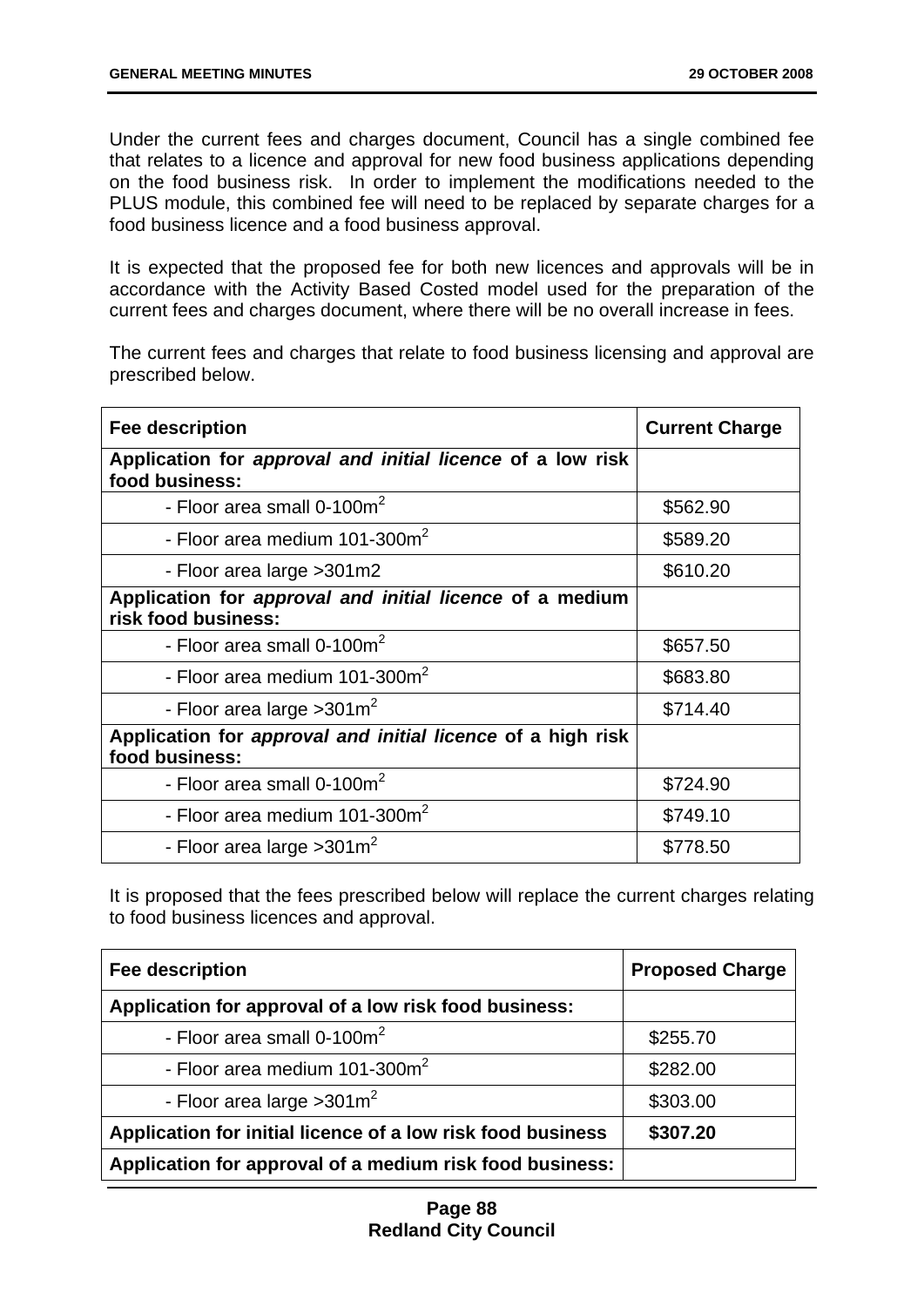| - Floor area small $0-100m^2$                                            | \$256.70 |  |  |  |
|--------------------------------------------------------------------------|----------|--|--|--|
| - Floor area medium 101-300 $m2$                                         | \$283.00 |  |  |  |
| - Floor area large $>301 \text{m}^2$                                     | \$313.60 |  |  |  |
| Application for initial licence of a medium risk food<br><b>business</b> | \$400.80 |  |  |  |
| Application for approval of a high risk food business:                   |          |  |  |  |
| - Floor area small 0-100m <sup>2</sup>                                   | \$271.90 |  |  |  |
| - Floor area medium $101-300m^2$                                         | \$296.10 |  |  |  |
| - Floor area large $>301$ m <sup>2</sup>                                 | \$325.50 |  |  |  |
| Application for initial licence of a high risk food<br>business          | \$453.00 |  |  |  |

## **ISSUES**

The main issues relate to the separation of a combined fee in to two single charges relating to new food business licences and approvals. This amendment does not affect existing food business operators as a separate renewal charge currently exists.

## **RELATIONSHIP TO CORPORATE PLAN**

The recommendation primarily supports Council's strategic priority to build safe, strong and self reliant communities with access to community services, infrastructure and opportunities for participation in community life.

## **FINANCIAL IMPLICATIONS**

There will be no financial implications with the proposed amendments. There will be no increased or decrease in revenue as a result of the proposed changes.

#### **PLANNING SCHEME IMPLICATIONS**

It is considered that the outcome of recommendations in this report will not require any amendments to the Redlands Planning Scheme.

## **CONSULTATION**

The Manager Assessment Services and the Regulatory and Health Services Manager were consulted on this matter and agree with the Officer's Recommendation.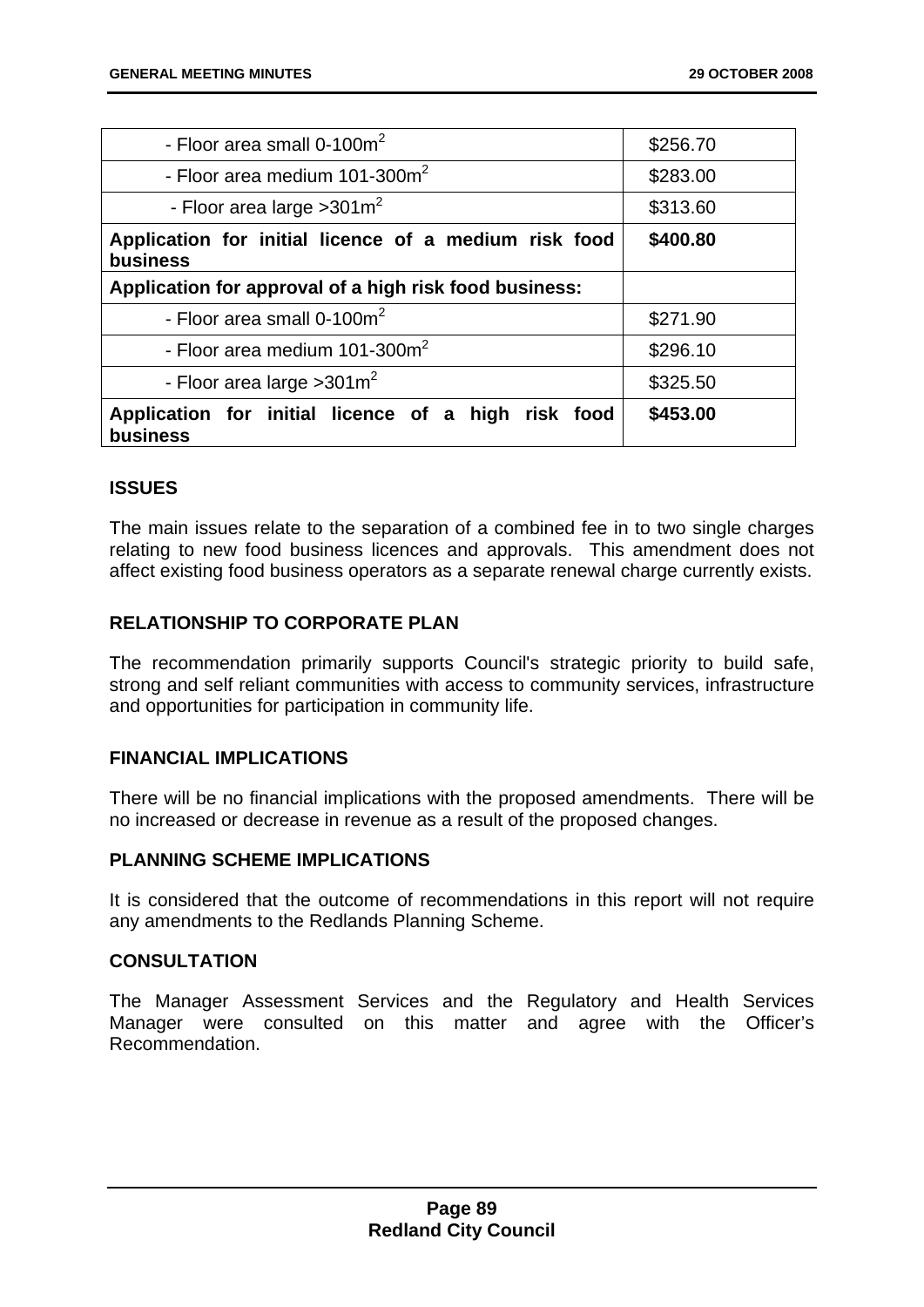# **OPTIONS**

## **PREFERRED**

That Council resolve to amend the fees and charges relating to the approval and initial licence of food business as prescribed below.

| <b>Fee description</b>                                                   | <b>Proposed Charge</b> |  |
|--------------------------------------------------------------------------|------------------------|--|
| Application for approval of a low risk food business:                    |                        |  |
| - Floor area small 0-100 $m2$                                            | \$255.70               |  |
| - Floor area medium 101-300m <sup>2</sup>                                | \$282.00               |  |
| - Floor area large $>301$ m <sup>2</sup>                                 | \$303.00               |  |
| Application for initial licence of a low risk food business              | \$307.20               |  |
| Application for approval of a medium risk food business:                 |                        |  |
| - Floor area small 0-100m <sup>2</sup>                                   | \$256.70               |  |
| - Floor area medium $101-300m^2$                                         | \$283.00               |  |
| - Floor area large $>301 \text{m}^2$                                     | \$313.60               |  |
| Application for initial licence of a medium risk food<br><b>business</b> | \$400.80               |  |
| Application for approval of a high risk food business:                   |                        |  |
| - Floor area small $0-100m^2$                                            | \$271.90               |  |
| - Floor area medium 101-300 $m2$                                         | \$296.10               |  |
| - Floor area large $>301 \text{m}^2$                                     | \$325.50               |  |
| Application for initial licence of a high risk food business             | \$453.00               |  |

## **ALTERNATIVE**

That Council not approve the division of a combined charge for food business licence and approvals.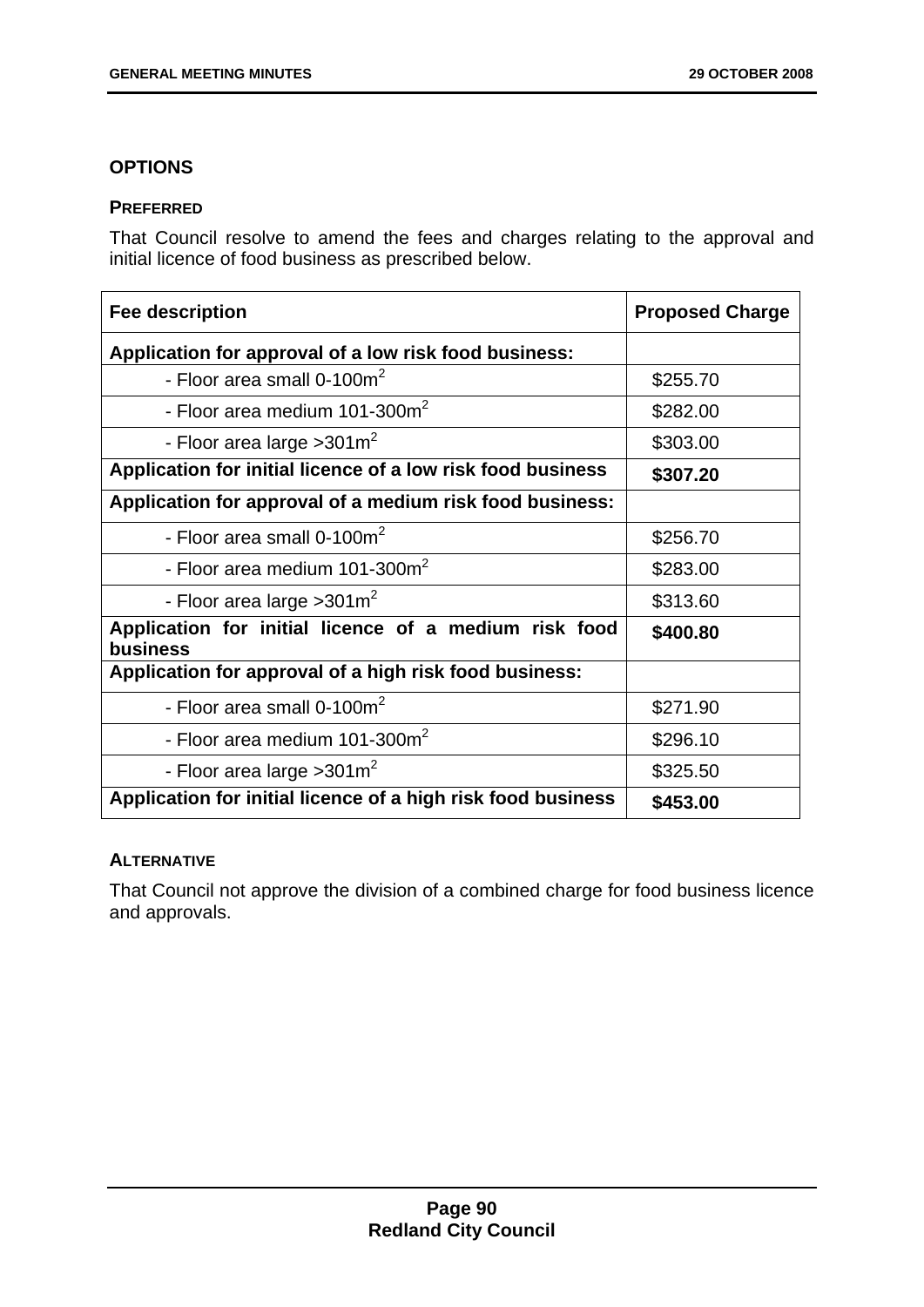# **OFFICER'S/COMMITTEE RECOMMENDATION/ COUNCIL RESOLUTION**

| Moved by:    | <b>Cr Townsend</b> |
|--------------|--------------------|
| Seconded by: | <b>Cr Elliott</b>  |

**That Council resolve to amend the fees and charges relating to the approval and initial licence of food business as prescribed below.** 

| <b>Fee description</b>                                            | <b>Proposed Charge</b> |
|-------------------------------------------------------------------|------------------------|
| Application for approval of a low risk food business:             |                        |
| - Floor area small 0-100m <sup>2</sup>                            | \$255.70               |
| - Floor area medium 101-300m <sup>2</sup>                         | \$282.00               |
| - Floor area large > 301 $m2$                                     | \$303.00               |
| Application for initial licence of a low risk food business       | \$307.20               |
| Application for approval of a medium risk food business:          |                        |
| - Floor area small $0-100m^2$                                     | \$256.70               |
| - Floor area medium 101-300 $m2$                                  | \$283.00               |
| - Floor area large $>301m^2$                                      | \$313.60               |
| Application for initial licence of a medium risk food<br>business | \$400.80               |
| Application for approval of a high risk food business:            |                        |
| - Floor area small $0-100m^2$                                     | \$271.90               |
| - Floor area medium 101-300 $m^2$                                 | \$296.10               |
| - Floor area large > 301 $m^2$                                    | \$325.50               |
| Application for initial licence of a high risk food business      | \$453.00               |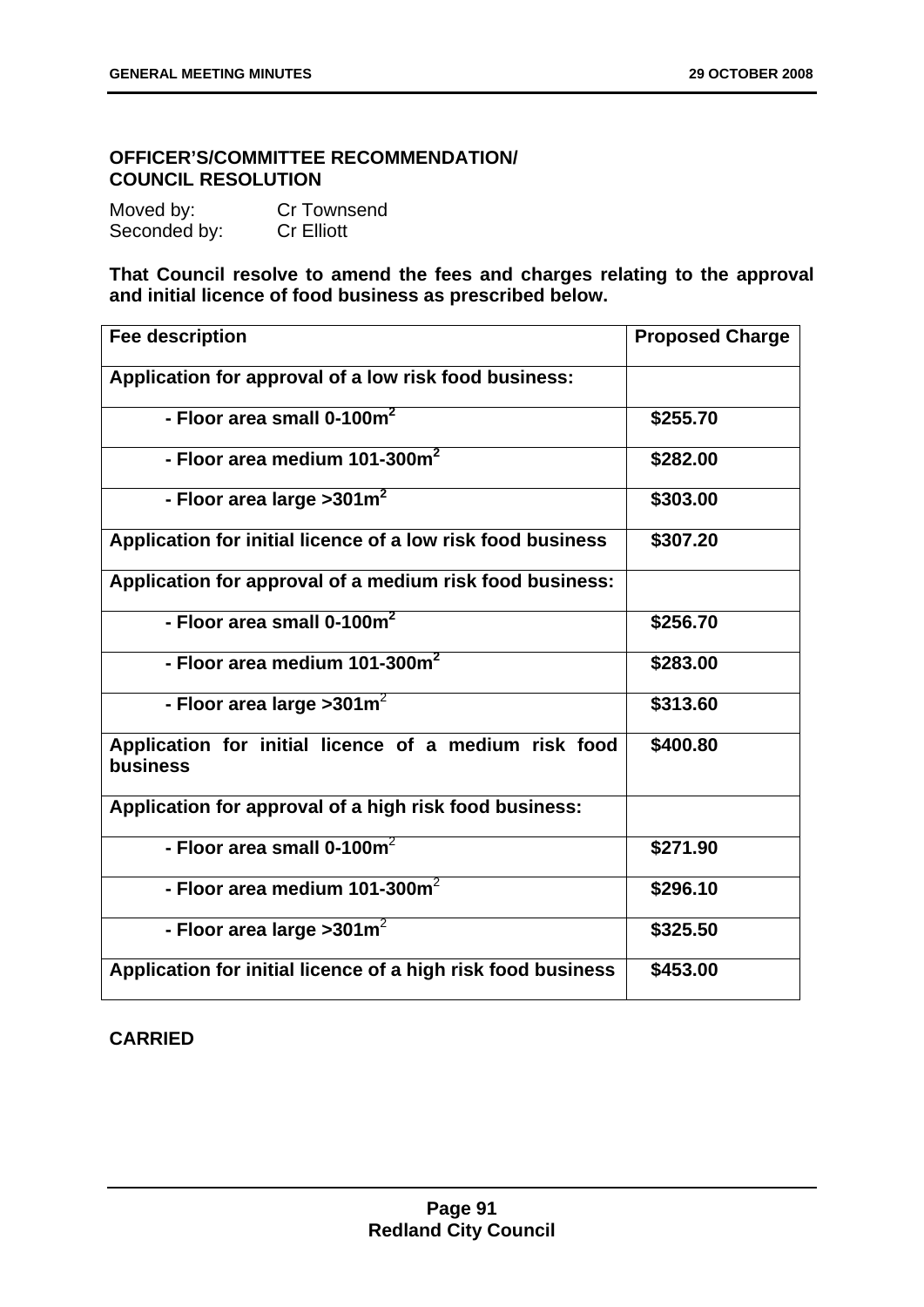## **13.2.2 AMENDMENT OF 2008-09 EVENT FEES FOR CLEVELAND SHOWGROUND**

| <b>Dataworks Filename:</b>       | <b>CP Cleveland Showgrounds - General</b>                              |
|----------------------------------|------------------------------------------------------------------------|
| <b>Responsible Officer Name:</b> | <b>Greg Jensen</b><br><b>Manager Customer &amp; Community Services</b> |
| <b>Author Name:</b>              | <b>Gene Rodgers</b><br><b>Recreation Officer</b>                       |

## **EXECUTIVE SUMMARY**

Cleveland Showground is the primary outdoor venue for large events in Redland City, with an annual schedule of seven to ten events per calendar year. In recent years, all but one of these events has been run by Not for Profit groups. As such, these groups charge a minimal or no admission fees and seek only to cover costs for their events, and several of the events are major fundraisers for charities such as the Queensland Cancer Fund.

Fees in the 08/09 budget for "Not for Profit" and "Reduced" events have increased due to a change in the method of calculation. For 2008/09 a 25% and 50% reduction in fees was approved to make it consistent with the fee reductions for community halls. The result has been an increase in actual fees to Not for Profit groups and Reduced Rate hirers of over 100%. This sharp increase in council fees for use of the grounds and buildings would possibly mean the event organisers would not use the showground in future or might even cancel the event.

A new schedule has been developed that levies a flat fee rather than a percentage discount on the profit fee. This flat fee is consistent with a 5.2% increase in fees from the prior financial year.

#### **PURPOSE**

To seek Council approval to amend the Fees and Charges for Major Venues for events at the Cleveland Showground for Not for Profit organisations and organisations approved at a Reduced Rate.

#### **BACKGROUND**

Over the past two budgets Council has approved "Profit Rates" in the Fees and Charges for use of Councils community facilities i.e. Community Halls, Capalaba Place. A reduction of this "Profit Rate" then applies for "Not for Profit" (25%) and "Reduced Rate" events (50%). This fee structure was extended to include the Cleveland Showground in the 08/09 Budget where the "Profit" event fees were increased by the CPI rate of 5.2%. However, this has inadvertently resulted in an increase of double to triple the rate of previous years for hirers in "Not for Profit" events and "Reduced" events categories.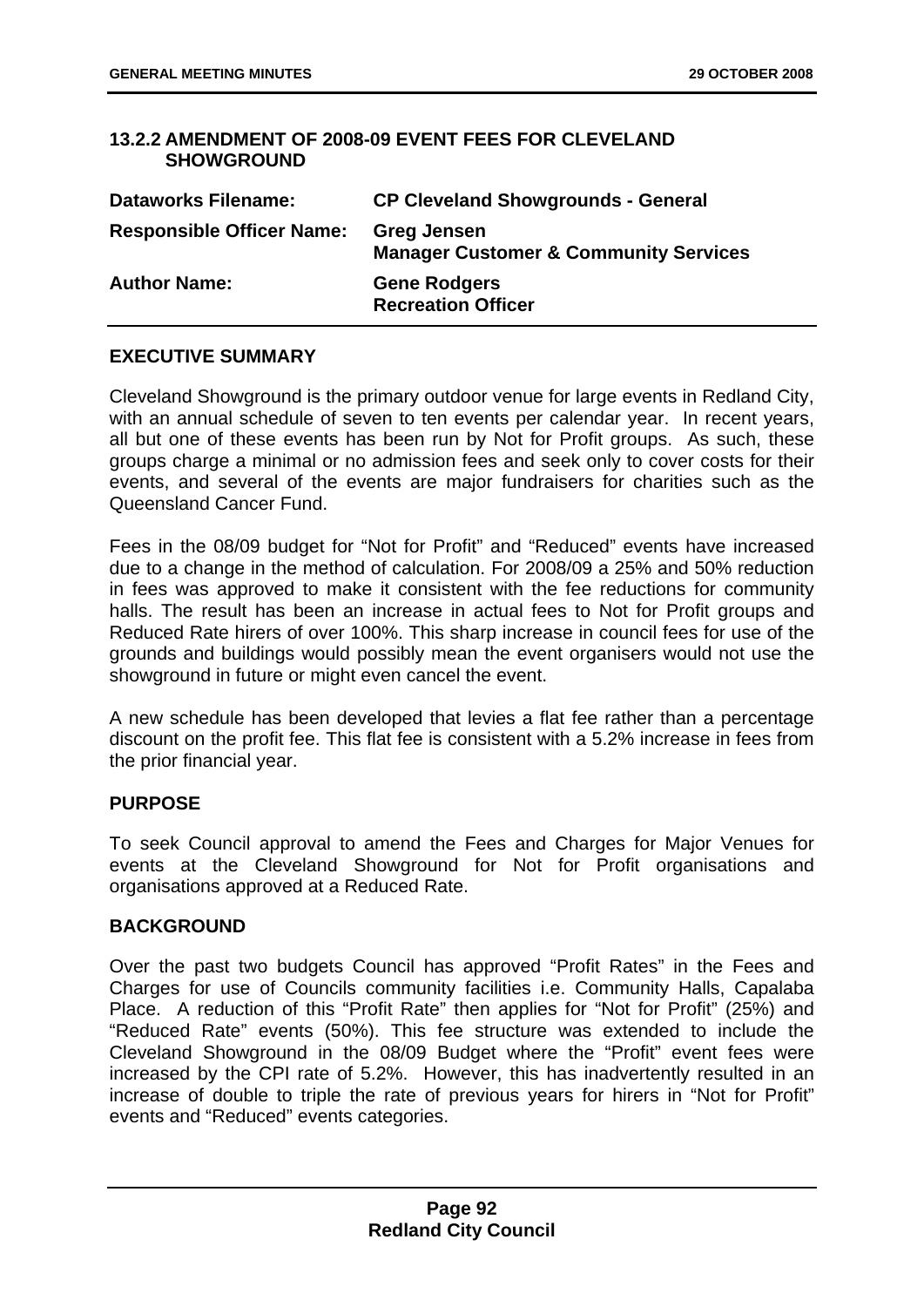Prior to this decision for the 2008/09 financial year a flat rate was included in the Fees and Charges. The change to this methodology has inadvertently lead to a significant fee increase for Not for Profit and Reduced Rate hirers.

## **ISSUES**

The fees for events at Cleveland Showground run by Not for Profit groups have for many years been set at a discounted rate - as low as 33% in some cases - compared to "Profit" events. To increase that rate to be 75% of "Profit" rates - as used for other council facilities - means the costs for "Not for Profit" events may threaten the future of some of these events.

It is therefore recommended that an acceptable fee for use of Cleveland Showground by both Profit, Not for Profit and Reduced Rate events be set separately and not on a percentage reduction basis and that they be increased by 5.2% over 2007-08 fees.

A comparison of the fees is indicated below and includes a new recommended rate for 2008/09.

| <b>FEE COMPARISON TABLE</b>                                |                           |                           |            |            |                             |              |  |
|------------------------------------------------------------|---------------------------|---------------------------|------------|------------|-----------------------------|--------------|--|
| <b>EVENT FEE</b><br>PER DAY (\$)                           | <b>AMP</b><br><b>HALL</b> | <b>AMP</b><br><b>FOOD</b> | <b>EHH</b> | <b>JHP</b> | <b>MAIN</b><br><b>ARENA</b> | <b>WHOLE</b> |  |
| 2007-08 Profit                                             | \$404.00                  | \$67.50                   | \$270.00   | \$270.00   | \$402.00                    | \$2020.00    |  |
| <b>Not</b><br>2007-08<br>for Profit                        | \$135.00                  | \$27.00                   | \$100.00   | \$100.00   | \$135.00                    | \$674.00     |  |
| 2007-08<br><b>Reduced Rate</b>                             | \$67.00                   | \$13.90                   | \$47.00    | \$47.00    | \$68.00                     | \$325.00     |  |
| 2008-09 Profit                                             | \$425.00                  | \$70.50                   | \$284.10   | \$284.10   | \$422.90                    | \$2125.10    |  |
| 2008-09<br><b>Not</b><br>Profit<br>(%<br>for<br>discount)  | \$318.75                  | \$52.90                   | \$213.10   | \$213.10   | \$317.20                    | \$1593.80    |  |
| 2008-09<br>Reduced Rate<br>(% discount)                    | \$212.50                  | \$35.25                   | \$142.05   | \$142.05   | \$211.45                    | \$1062.55    |  |
| <b>Not</b><br>2008-09<br>for<br>Profit<br>Recommend<br>Fee | \$142.00                  | \$28.40                   | \$105.20   | \$105.20   | \$142.00                    | \$709.00     |  |
| 2008-09<br>Reduced Rate<br>Recommended<br>Fee              | \$70.50                   | \$14.60                   | \$49.50    | \$49.50    | \$71.50                     | \$342.00     |  |

**AMP** = Albert Morris Pavilion **EHH** = Edgar Harley Hall **JHP** = Joe Howell Pavilion **WHOLE** = Whole Showground **NFP** = Not for Profit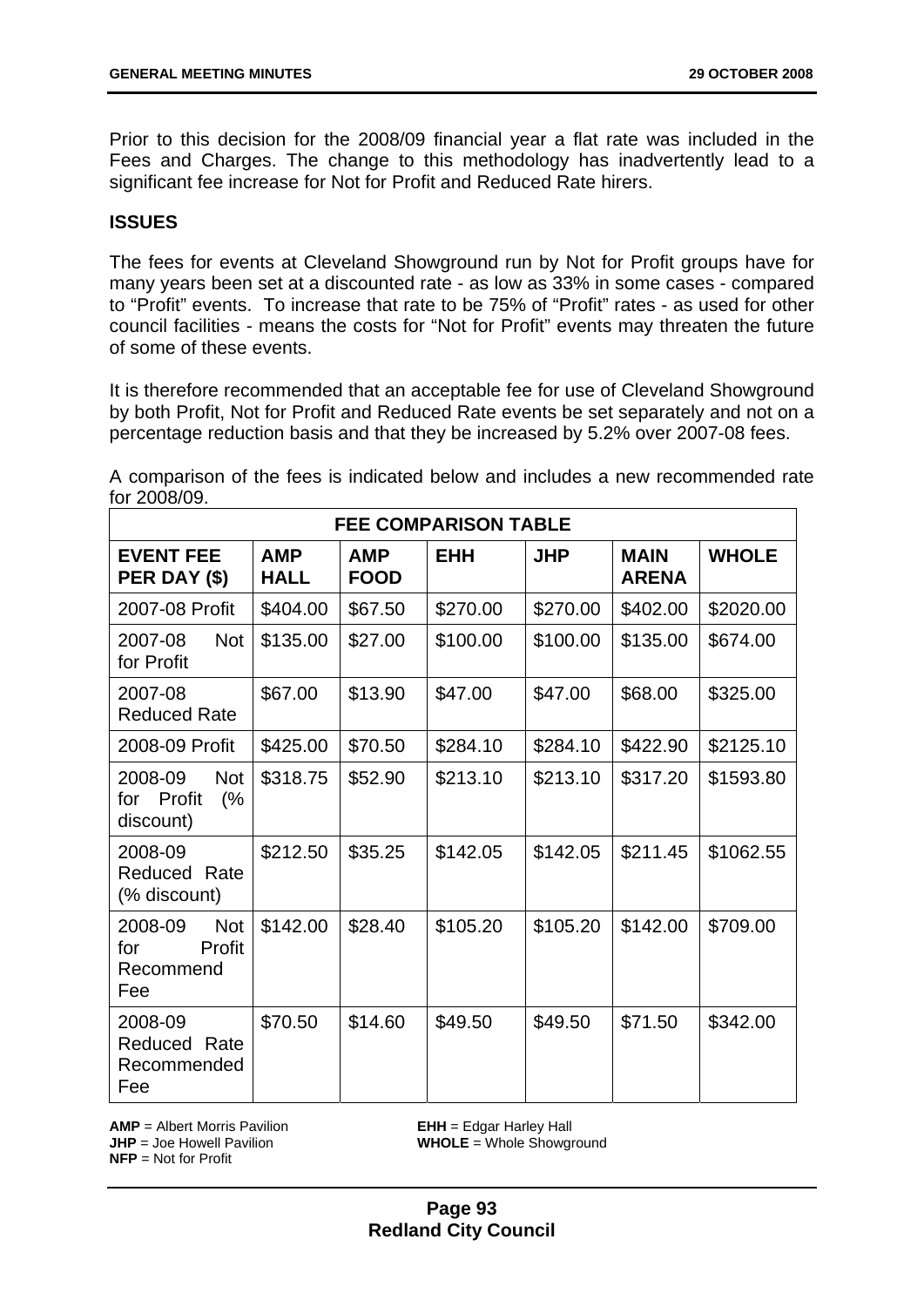# **RELATIONSHIP TO CORPORATE PLAN**

The recommendation primarily supports Council's strategic priority to build safe, strong and self reliant communities with access to community services, infrastructure and opportunities for participation in community life.

## **FINANCIAL IMPLICATIONS**

There are no financial implications anticipated as the budget for 2008/09 was estimated using a 5.2% increase in fees compared to 2007/08.

## **PLANNING SCHEME IMPLICATIONS**

The Land Use Planning Group was consulted and it is considered that the outcome of recommendations in this report will not result in possible amendments to the Redlands Planning Scheme.

#### **CONSULTATION**

This issue has been discussed with the Leisure & Recreation Services Manager and the Manager Customer & Community Services.

## **OPTIONS**

### **PREFERRED**

That Council resolve as follows:

1. That the Fees and Charges for 2008/09, for Major Venues for events at the Cleveland Showground, for Not for Profit organisations and organisations approved at a Reduced Rate, be amended as per the table below;

| <b>EVENT FEE</b><br>PER DAY (\$)                             | <b>AMP</b><br><b>HALL</b> | <b>AMP</b><br><b>FOOD</b> | <b>EHH</b> | <b>JHP</b> | <b>MAIN</b><br><b>ARENA</b> | <b>WHOLE</b> |
|--------------------------------------------------------------|---------------------------|---------------------------|------------|------------|-----------------------------|--------------|
| <b>Not</b><br>2008-09<br>Profit<br>for<br>Recommended<br>Fee | \$142.00                  | \$28.40                   | \$105.20   | \$105.20   | \$142.00                    | \$709.00     |
| 2008-09<br>Reduced Rate<br>Recommended<br>Fee                | \$70.50                   | \$14.60                   | \$49.50    | \$49.50    | \$71.50                     | \$342.00     |

2. That the Fees and Charges for 2008/09 for Major Venues for events at the Cleveland Showground for Not for Profit organisations and organisations approved at a Reduced Rate be amended as per the table below and that the events currently approved for the Reduced Rate remain the Redlands Easter Family Festival and the Redland Spring Festival: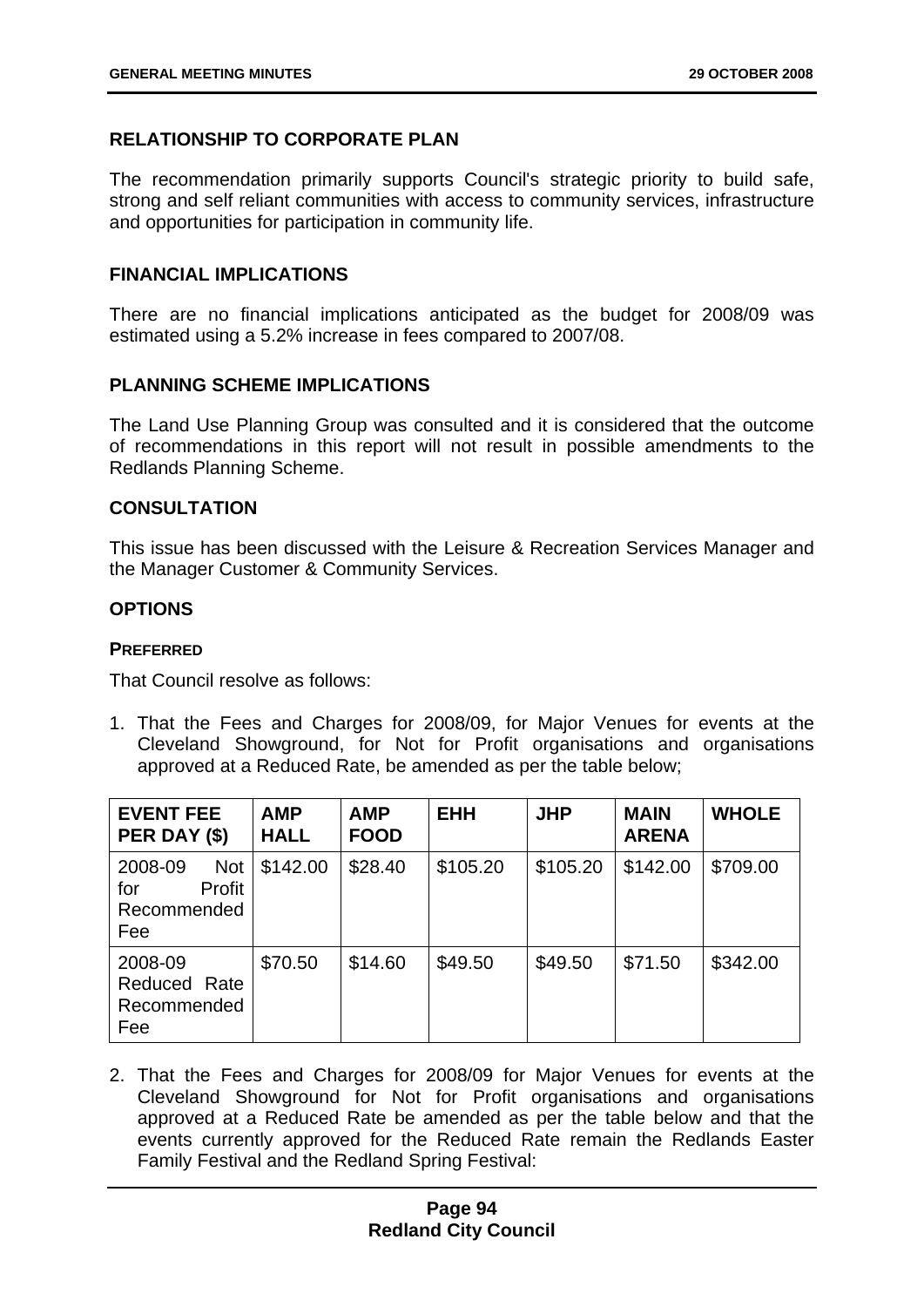## **ALTERNATIVE**

That the current Fees and Charges remain unchanged with a 25% reduction for Not for Profit Groups and 50% reduction for Reduced Rate hirers and that the events currently approved for the Reduced Rate remain the Redlands Easter Family Festival and the Redland Spring Festival.

## **OFFICER'S/COMMITTEE RECOMMENDATION/ COUNCIL RESOLUTION**

| Moved by:    | <b>Cr Townsend</b> |
|--------------|--------------------|
| Seconded by: | <b>Cr Elliott</b>  |

## **That Council resolve as follows:**

**1. That the Fees and Charges for 2008/09, for Major Venues for events at the Cleveland Showground, for Not for Profit organisations and organisations approved at a Reduced Rate, be amended as per the table below;** 

| <b>EVENT FEE</b><br>PER DAY (\$)                                           | <b>AMP</b><br><b>HALL</b> | <b>AMP</b><br><b>FOOD</b> | <b>EHH</b> | <b>JHP</b> | <b>MAIN</b><br><b>ARENA</b> | <b>WHOLE</b> |
|----------------------------------------------------------------------------|---------------------------|---------------------------|------------|------------|-----------------------------|--------------|
| 2008-09<br><b>Not</b><br><b>Profit</b><br>for<br><b>Recommended</b><br>Fee | \$142.00                  | \$28.40                   | \$105.20   | \$105.20   | \$142.00                    | \$709.00     |
| 2008-09<br><b>Reduced Rate</b><br><b>Recommended</b><br>Fee                | \$70.50                   | \$14.60                   | \$49.50    | \$49.50    | \$71.50                     | \$342.00     |

**2. That the events currently approved for the Reduced Rate remain the Redlands Easter Family Festival and the Redland Spring Festival.**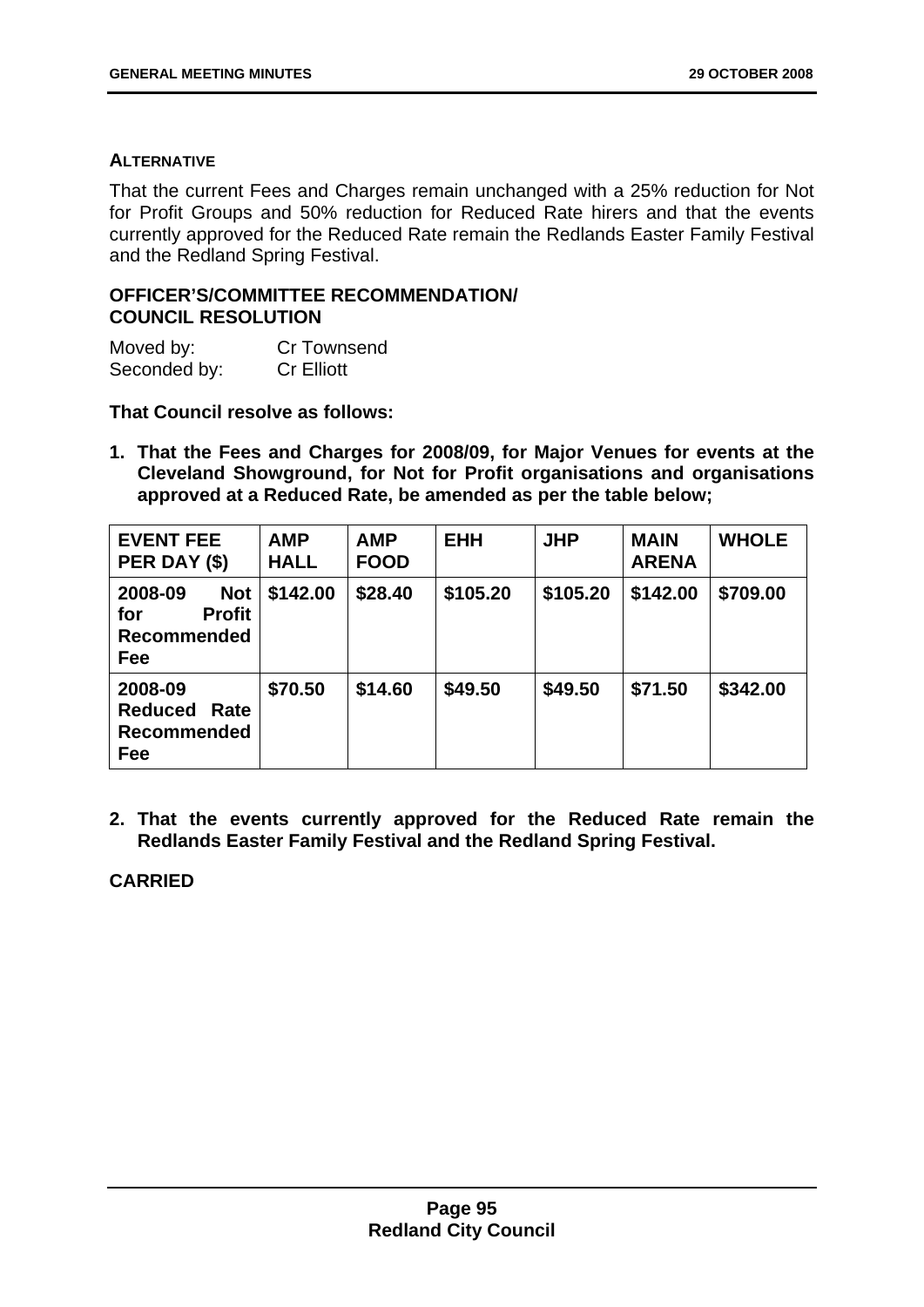## **13.3 PLANNING AND POLICY**

#### **13.3.1 CORPORATE BALANCED SCORECARD REPORT - SEPTEMBER 2008**

| <b>Dataworks Filename:</b>       | <b>GOV Corporate BSC Monthly Reporting to</b><br><b>Committee</b>                             |
|----------------------------------|-----------------------------------------------------------------------------------------------|
| <b>Attachment:</b>               | <b>Balanced Scorecard Report - September 2008</b>                                             |
| <b>Responsible Officer Name:</b> | <b>Luke Wallace</b><br><b>Manager Corporate Planning Performance &amp; Risk</b>               |
| <b>Author Name:</b>              | <b>Grant Bennett</b><br><b>Service Manager Corporate Planning &amp;</b><br><b>Performance</b> |

#### **EXECUTIVE SUMMARY**

The monthly Corporate Balanced Scorecard report, as attached, provides a high level overview of Council's performance in key areas of our business using the four Balanced Scorecard Perspectives – Financial, Customer, Internal/Business Processes and People & Learning.

This report is an important component of our performance management framework. The other main report provided to Council and the community is the quarterly Operational Plan Report that focuses on performance against each of the programs in the Corporate Plan.

The overall rating for September 2008 is Satisfactory, with a weighted score of 1.90.

#### **PURPOSE**

To provide Council with the Corporate Balanced Scorecard Report for the financial year to September 2008.

#### **BACKGROUND**

The report shows results against each KPI for the current month and the previous 12 months. Longer term trends and comparisons incorporating the same month last year are included to provide a better understanding of current performance levels.

A summary of this month's results is provided on page two of the report and shows the overall score for Redland City Council, including the rating (the small coloured indicator at the right hand side). An outstanding result is shown as green, above standard and satisfactory shown as yellow and an unsatisfactory result is shown as red. The overall rating for Council and for each perspective is determined by the relative weightings of the performance measures.

The subsequent pages of the report provide details of the performance measures in each perspective. The actual performance results each month are displayed as a graph, with the red and green lines showing the normal expected range for the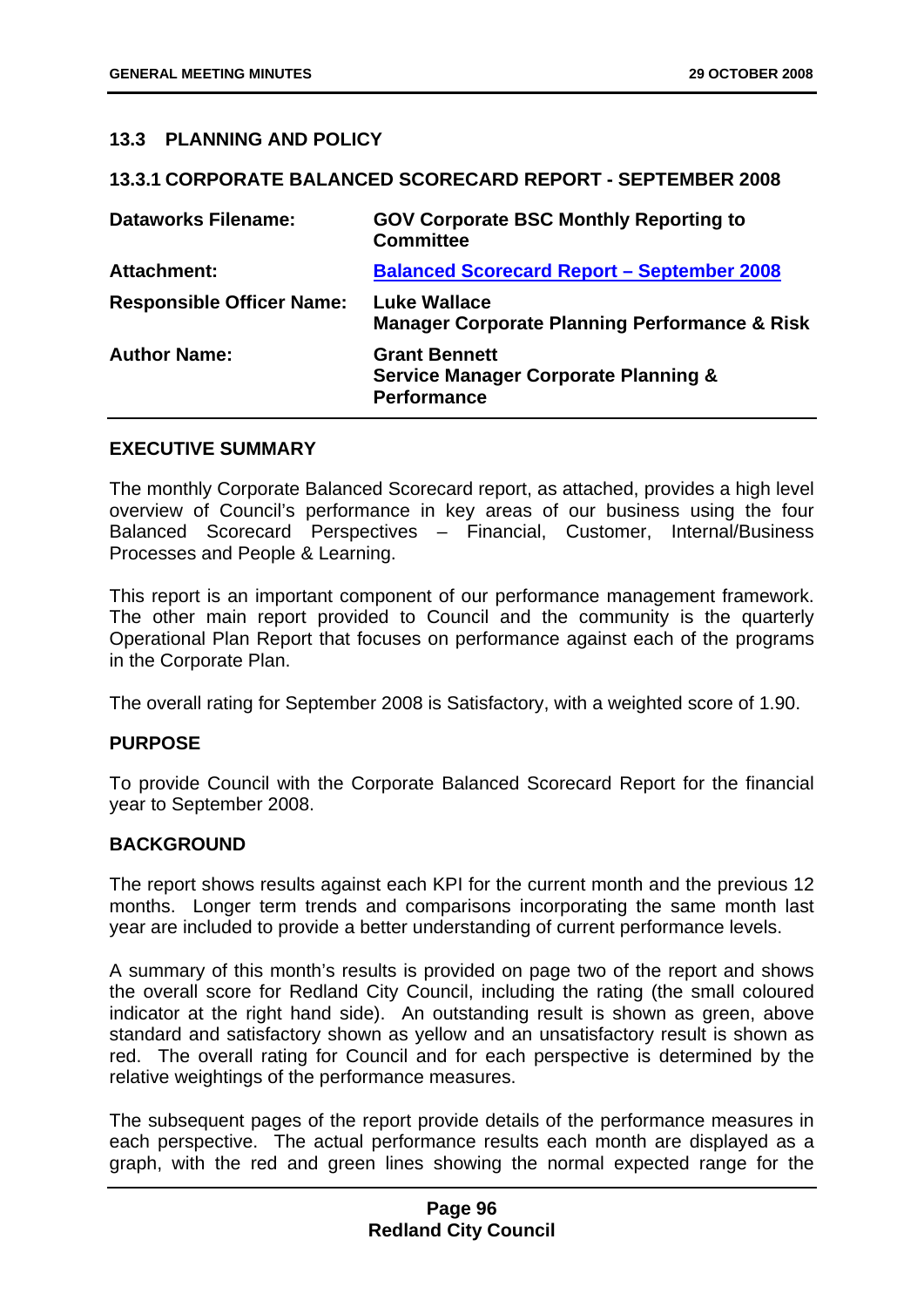measure. The red line represents the minimum satisfactory level and the green line represents the outstanding level. The rating for each measure is also shown as a green tick (outstanding), a yellow line (satisfactory and above standard) or a red cross (unsatisfactory).

Explanation of results is provided by the responsible manager in the commentary each month. Where a significant issue arises from the data that requires further explanation it will be provided in this covering report.

## **ISSUES**

Most measures are performing well within the target range. Those measures performing outside the target range are:

- Financial Perspective (page 3)
	- o Cash levels within targets
	- o Capital works program financial performance
- Customer Perspective (page 4)
	- o Development application assessment performance index
- People & Learning Perspective (page 6)
	- o Workplace Health & Safety Action Plan actions completed.

Please see that comments provided by managers in the attached report (pages indicated above). The attached report shows that these measures are either close to meeting the target range or are improving. At this stage there are no major concerns about these results. Further discussion will only be included in this covering report when performance results raise significant issues.

## **RELATIONSHIP TO CORPORATE PLAN**

The recommendation in this report primarily supports Council's strategic priority to provide a clear organisational direction supported by effective leadership and a framework of policies, plans and strategies that are responsive to the community's needs and which promote accountable and ethical standards of practice.

#### **FINANCIAL IMPLICATIONS**

No direct financial implications arise from this report. The report does contain several indicators that either reflects financial performance to date, or which will have had a direct or indirect impact on financial performance.

## **PLANNING SCHEME IMPLICATIONS**

There are no implications for the Planning Scheme arising from this report.

#### **CONSULTATION**

The data and components in this report were provided by relevant managers and were complied by the Corporate Planning, Performance and Risk Group.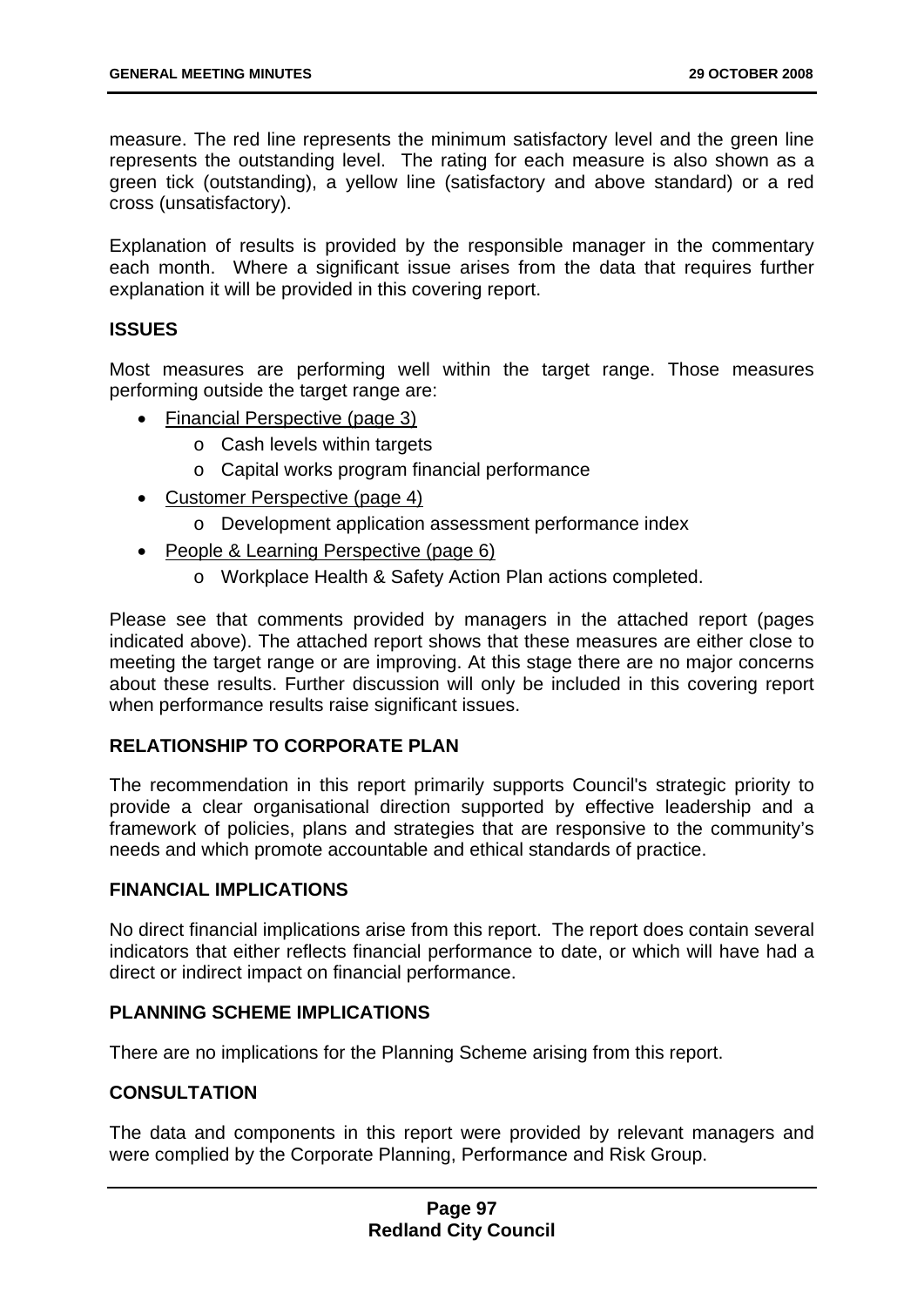# **OPTIONS**

## **PREFERRED**

That Council resolve to note the Corporate Balanced Scorecard for September 2008, as attached.

## **ALTERNATIVE**

That Council resolve to note the Corporate Balanced Scorecard for September 2008 and request additional information.

### **OFFICER'S/COMMITTEE RECOMMENDATION/ COUNCIL RESOLUTION**

Moved by: Cr Townsend Seconded by: Cr Elliott

**That Council resolve to note the Corporate Balanced Scorecard for the month of September 2008, as attached.**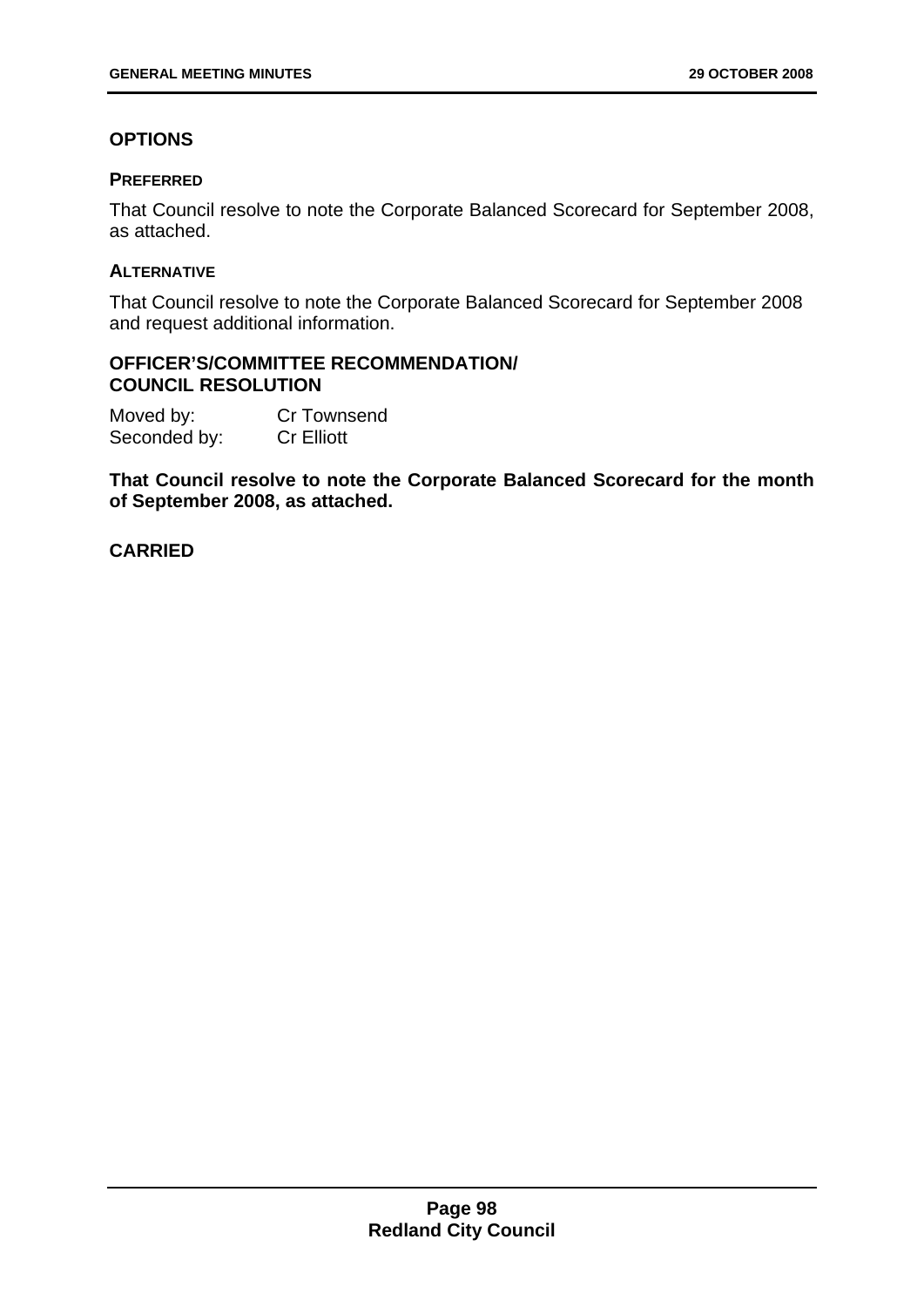## **13.3.2 QUARTERLY OPERATIONAL PLAN REPORT FOR SEPTEMBER 2008**

| <b>Dataworks Filename:</b>       | <b>Gov - Corporate Performance Reporting -</b><br>Quarterly                                   |
|----------------------------------|-----------------------------------------------------------------------------------------------|
| <b>Attachment:</b>               | <b>Quarterly Operation Plan Report - September</b><br>2008                                    |
| <b>Responsible Officer Name:</b> | <b>Luke Wallace</b><br><b>Manager Corporate Planning Performance &amp; Risk</b>               |
| <b>Author Name:</b>              | <b>Grant Bennett</b><br><b>Service Manager Corporate Planning &amp;</b><br><b>Performance</b> |

#### **EXECUTIVE SUMMARY**

The 2007-08 Operational Plan sets out the most important projects and initiatives that Council decided to pursue this financial year towards achieving the long-term objectives in the Corporate Plan 2006-2010. Council approved this Operational Plan on 17 June 2008 prior to the approval of the Budget.

Regularly monitoring progress against this Operational Plan is an important element of Council's Corporate Governance process, and it is also a requirement of the *Local Government Act 1993.*

The attached report therefore shows the status of all projects in both practical and financial terms, and shows progress against performance targets for other measures.

## **PURPOSE**

To ensure good corporate governance of the organisation by monitoring performance against Council's approved Operational Plan 2008-09.

## **BACKGROUND**

The attached report provides information to Council on the progress in the first quarter of all projects, initiatives and performance indicators in the Operational Plan 2008-09. This is the first report for 2008-09 and the opportunity has been taken to update and improve the standard and format of information provided to Council and the community.

For projects/initiatives, the report now includes both financial information (where operational or capital funds have been specifically allocated) and practical information to give a more comprehensive picture of progress. Where no budget is shown, this indicates that the work involved is being done solely in-house by Council staff and/or the project is part of a larger program of work and therefore does not have discrete funds allocated to it. Practical progress of projects is rated against a status indicator, being one of the following: *Completed, On Track, Delayed, Not Commenced, Revised or Cancelled*.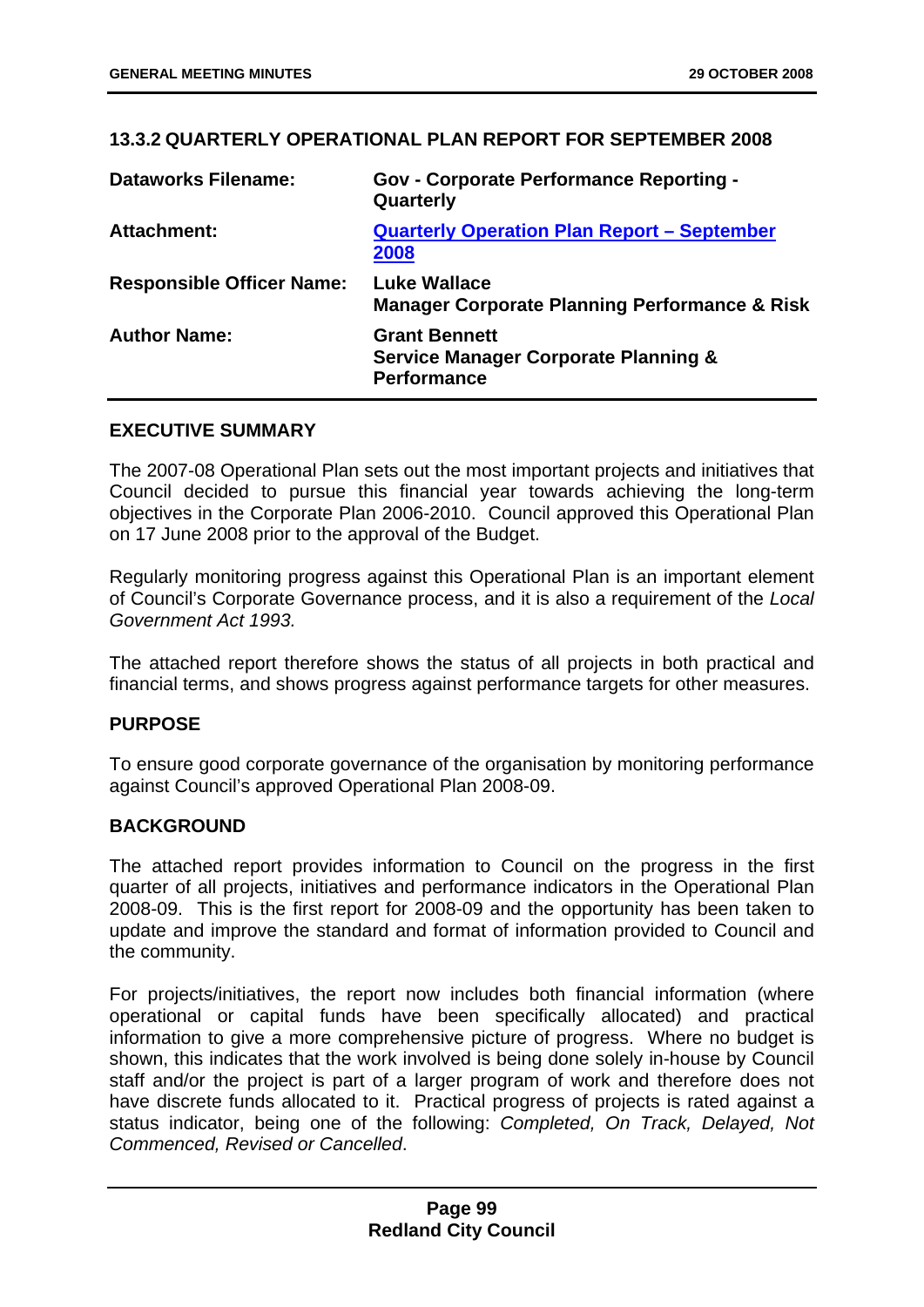For performance indicators, actual performance is shown as a blue dot on a graph where the red line (minimum satisfactory performance level) and the green line (outstanding performance level) show the planned or expected performance range.

In both cases, performance commentary is provided by the responsible officers to explain the progress achieved to date.

#### **ISSUES**

The Operational Plan 2008-09 includes some 118 performance measures. The attached report for the September quarter shows that the vast majority of projects/initiatives and performance measures are on track to meet the expected performance by the end of the year. It also shows that a number are planned to commence later this financial year.

There are seven (7) projects/measures which are delayed or behind target. They are:

- Development Assessment Program
	- 2.4.1 Development applications processed on time (page 8);
	- 2.4.2 Building applications processed on time (page 8);
- Waste Management Program
	- 3.2.3 The Community Waste Education Program (page 9);
- Marine Facilities Program
	- 3.6.3 Determining the future needs for public boat ramps (page 11);
- Arts & Culture Program
	- 4.2.4 The Redlands Performing Arts Centre success (page 14);
- Organisational Improvement Program

7.6.2 Delivery of the Workplace Health & Safety Improvement Plan (page 28);

7.6.4 Worker's Compensation Hours lost (page 29).

Please see the comments provided by managers in the attached report (pages indicated above) which explain what has happened and action being implemented to bring them back into line with plans where applicable. At this stage there are no major concerns about these results. Further discussion will only be included in this covering report when performance results raise significant issues.

When the Operational Plan was approved, one project*, "Completion of background research for the review of the RCC Open Space Plan"* was inadvertently included under two programs, being the Rural Landscape & Green Space Program and the Sport & Recreation Program. Advice from the Environmental Management Group is that this project sits best under the Sport and Recreation Program and it is therefore proposed to delete it from the Rural Landscape & Green Space Program for reporting purposes. It is reported under Sport and Recreation in the attached report.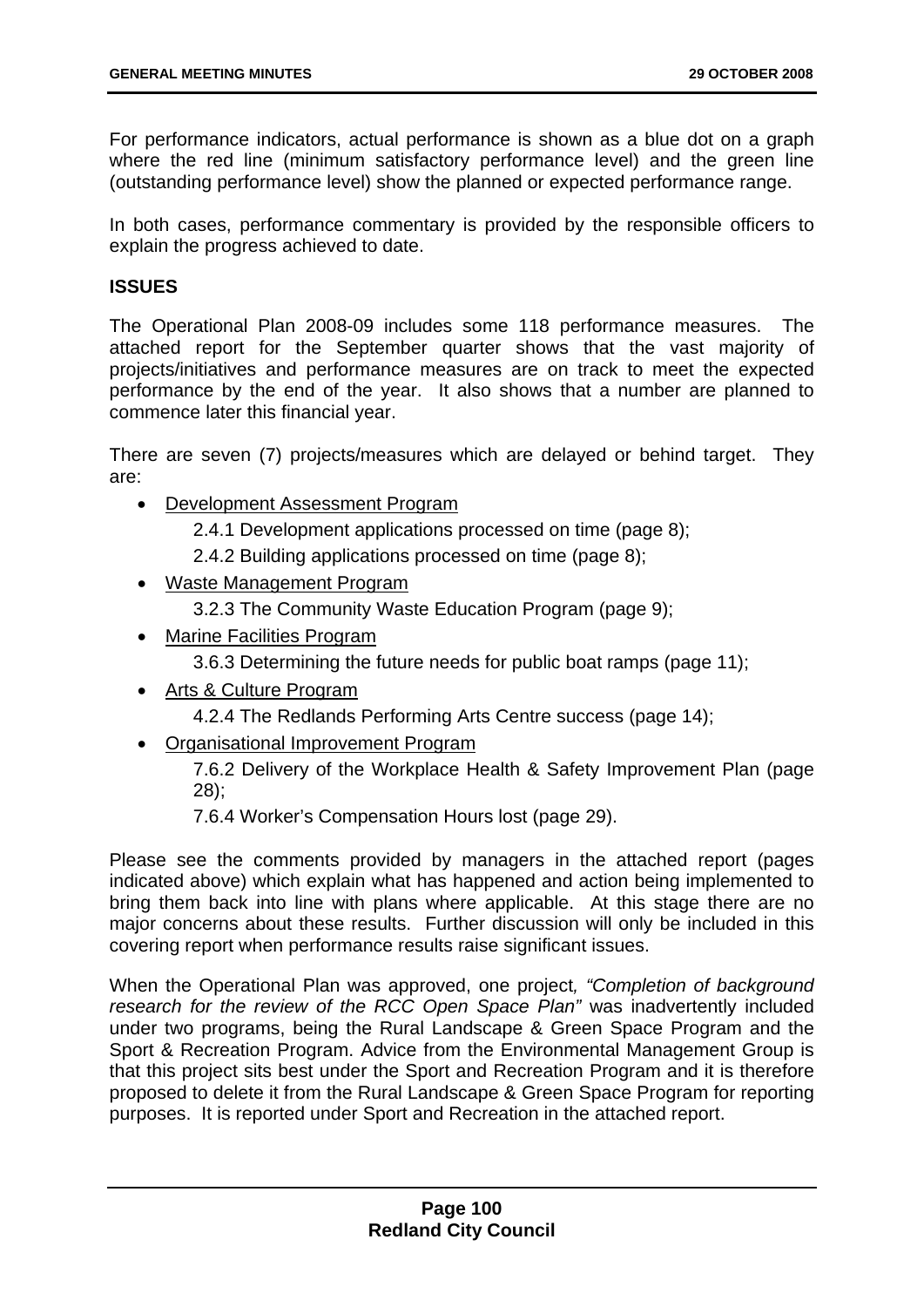# **RELATIONSHIP TO CORPORATE PLAN**

The recommendation in this report primarily supports Council's strategic priority to provide a clear organisational direction supported by effective leadership and a framework of policies, plans and strategies that are responsive to the community's needs and which promote accountable and ethical standards of practice.

### **FINANCIAL IMPLICATIONS**

No direct financial implications arise from this report. The report does contain several indicators that either reflects financial performance to date or which will have had a direct or indirect impact on financial performance.

## **PLANNING SCHEME IMPLICATIONS**

There are no implications from the recommendations in this report that would require any amendments to the Redlands Planning Scheme.

## **CONSULTATION**

The data and comments in the report were provided by relevant managers and were compiled by the Corporate Planning, Performance and Risk Group.

### **OFFICER'S/COMMITTEE RECOMMENDATION/ COUNCIL RESOLUTION**

Moved by: Cr Townsend Seconded by: Cr Elliott

**That Council resolve as follows:** 

- **1. To note the Operational Plan Report for the 2008-09 September Quarter, as attached; and**
- **2. To amend the Operational Plan 2008-09 by removing the performance measure "Completion of background research for the review of the RCC Open Space Plan" from the Rural Landscape & Green Space Program.**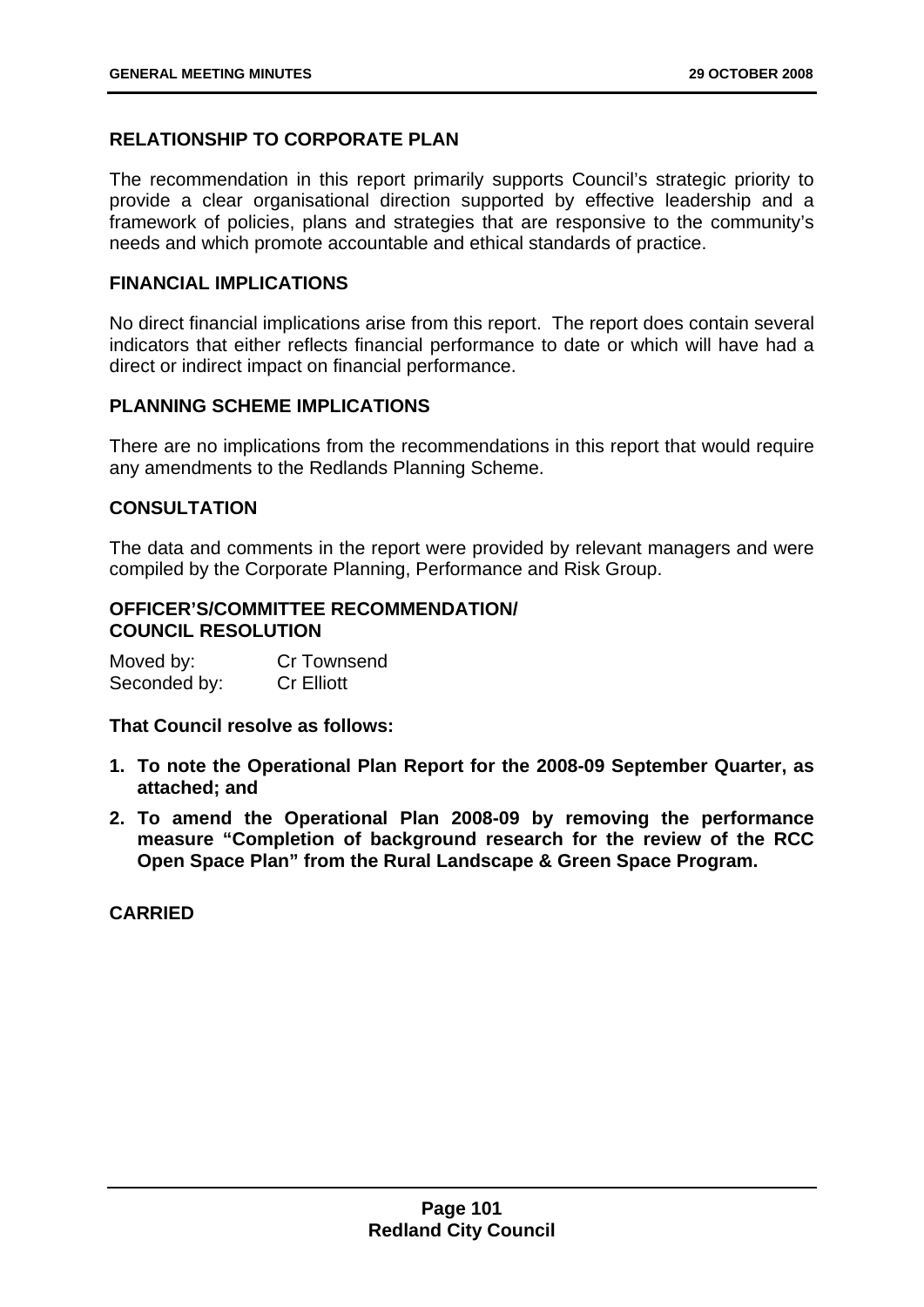# **13.4 CLOSED SESSION**

## **MOTION TO CLOSE COMMITTEE MEETING**

That the meeting be closed to the public under Section 463(1) of the *Local Government Act 1993* to discuss the following items:

## **13.4.1 Budget Parameters & Corporate Budget Timetable 2009/10**

The reason that is applicable in this instance is as follows:

*"(c) the local government's budget."* 

CARRIED

## **MOTION TO REOPEN COMMITTEE MEETING**

That the meeting be again opened to the public.

**CARRIED** 

#### **13.4.1 BUDGET PARAMETERS & CORPORATE BUDGET TIMETABLE 2009/10**

| <b>Dataworks Filename:</b>       | <b>FM - Corporate Budget</b>                                                                                        |
|----------------------------------|---------------------------------------------------------------------------------------------------------------------|
| <b>Responsible Officer Name:</b> | <b>Kerry Phillips</b><br><b>Manager Financial Services</b>                                                          |
| <b>Author Name:</b>              | <b>Katharine McCarthy</b><br><b>Acting Service Manager Budget Financial</b><br><b>Modelling &amp; Group Support</b> |

### **EXECUTIVE SUMMARY**

A confidential report, from General Manager Corporate Services dated 13 October 2008, regarding the timetable for the corporate 2009/10 budget, was discussed in closed session

## **OFFICER'S/COMMITTEE RECOMMENDATION/ COUNCIL RESOLUTION**

Moved by: Cr Townsend Seconded by: Cr Elliott

**That Council resolve as follows:** 

- **1. To adopt the budget parameters detailed in the confidential attachment;**
- **2. That the proposed timetable for production of the 2009/10 budget be noted; and**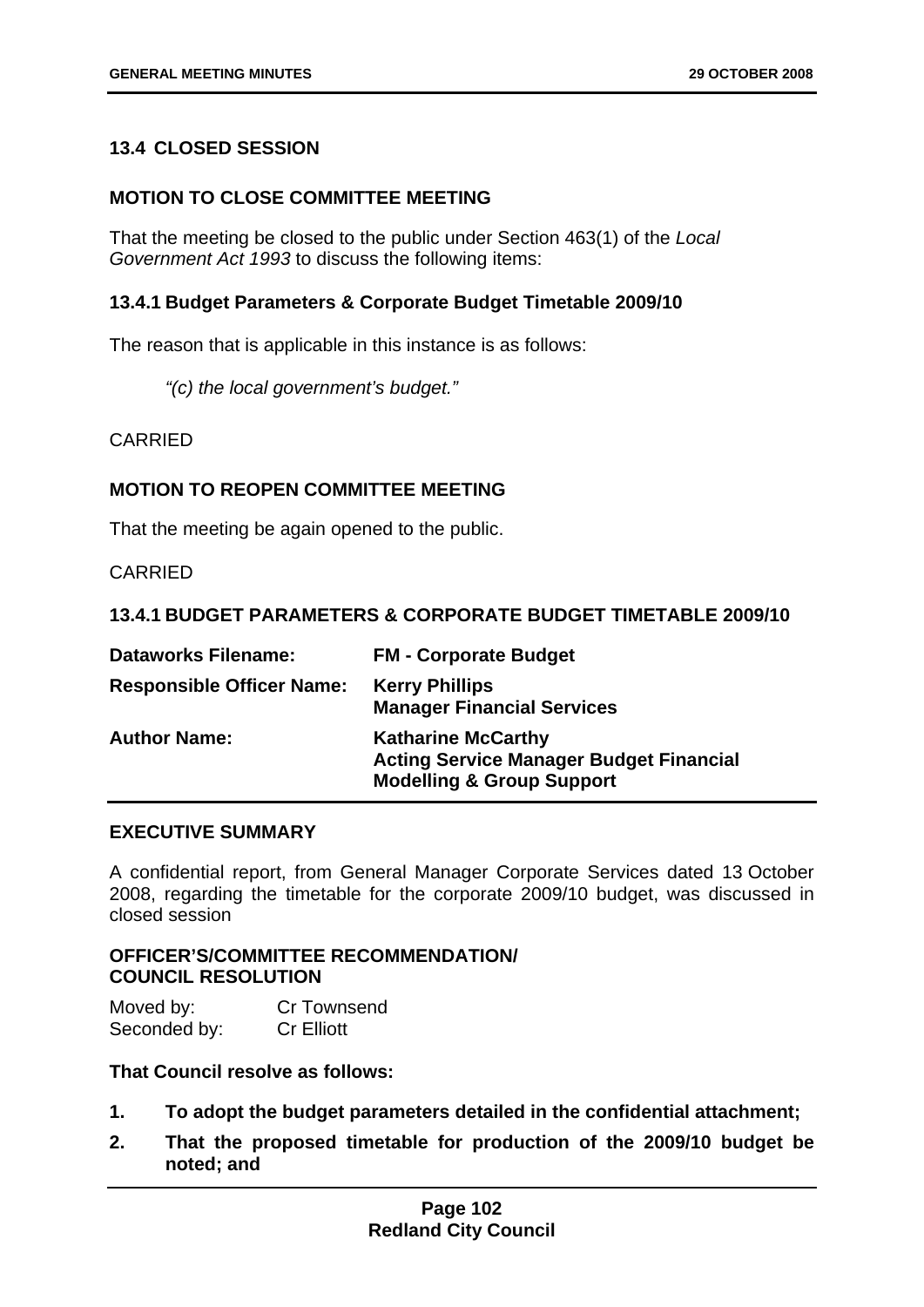**3. That the confidential report dated 13 October 2008 from the General Manager Corporate Services, along with the attachment, remain confidential.**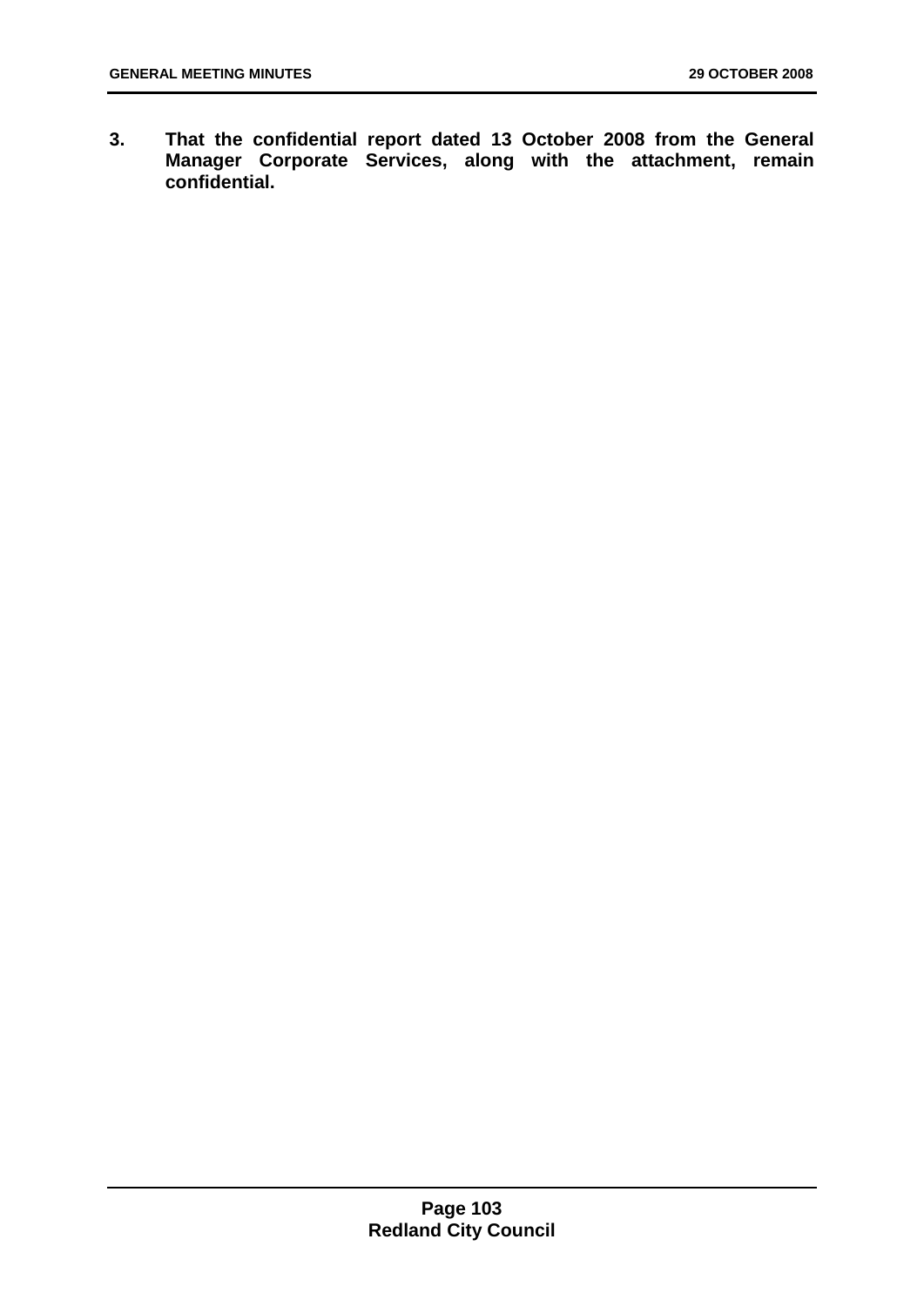# **14 MAYORAL MINUTES**

#### **14.1 QUANDAMOOKA COMBINED ABORIGINAL ORGANISATIONS FORUM**

Moved by: Cr Hobson

**That Council resolve, in response to a request from the Quandamooka Combined Aboriginal Organisations (Quandamooka Forum) on Wednesday, 29 October 2008 at a meeting with Redland City elected members and Council officers, to fly the Aboriginal Flag, subject to Council review of its obligations under State government protocols, compliance with relevant regulations and review of Council's current flag infrastructure.** 

**CARRIED**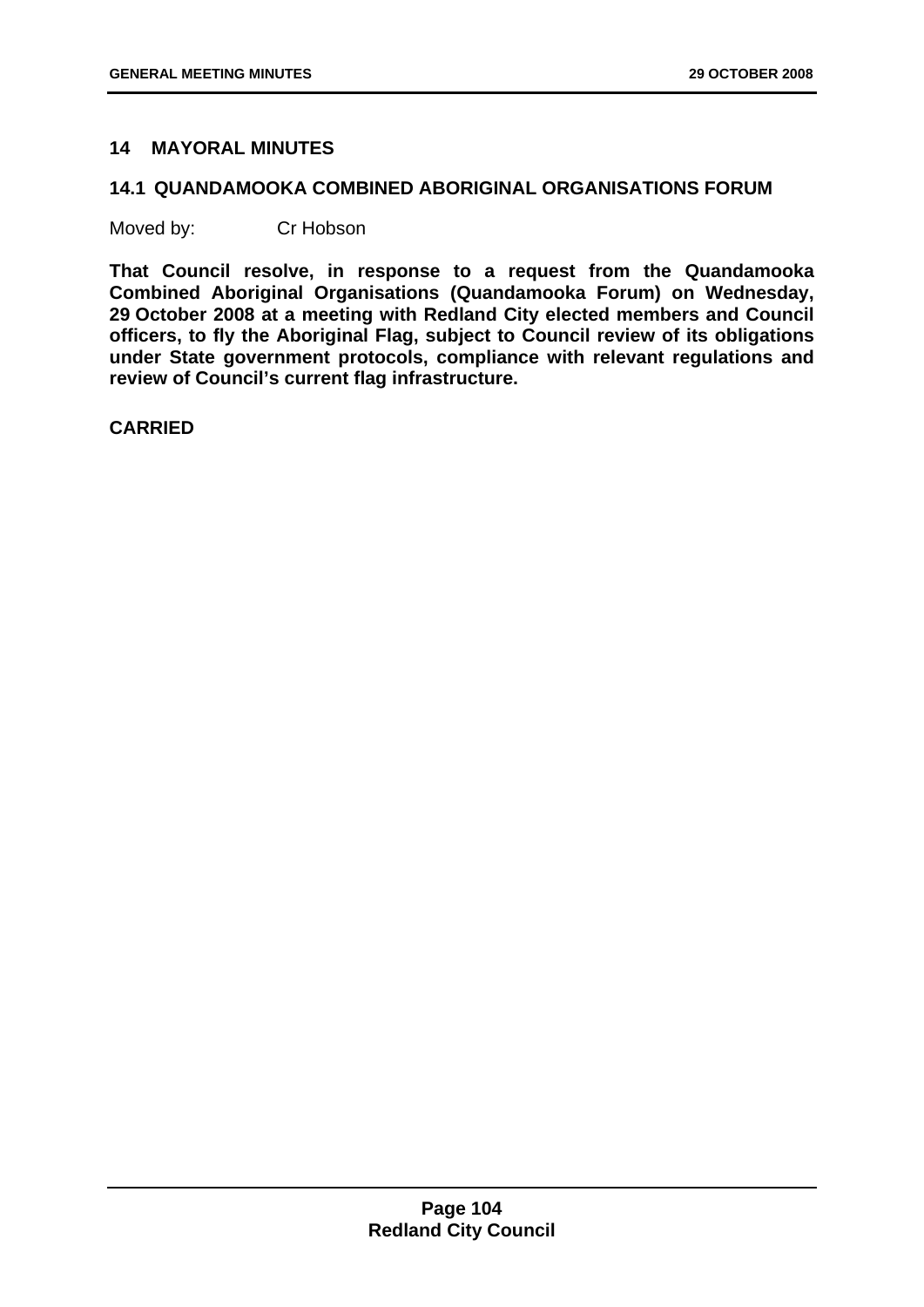# **15 DIRECT TO COUNCIL REPORTS**

### **15.1 OFFICE OF CEO**

**15.1.1 SHADE STRUCTURES - COMMUNITY BENEFIT FUND - DIVISIONS 5, 7 & 10** 

| <b>Dataworks Filename:</b>       | G & S Applications - Community Benefit Fund -<br>Divisions 5 & 7 |
|----------------------------------|------------------------------------------------------------------|
| <b>Responsible Officer Name:</b> | <b>Gary Stevenson</b><br><b>Chief Executive Officer</b>          |
| <b>Author Name:</b>              | <b>Bill McDowell</b><br><b>Senior Advisor Urban Landscape</b>    |

### **EXECUTIVE SUMMARY**

Council annually allocates in its budget, an amount for discretionary spending by Divisional Councillors known as the Councillors' Community Benefit Fund (CCBF). All requests for funding individual projects with a greater expenditure than \$5,000 requires approval from Council.

This request is for a total amount of \$23, 334.00 (GST exclusive) to be allocated for the provision of new shade structures in Divisions 5 and 7. The installations have been requested by the respective Councillors.

Division 5 shade structure (\$11,587.00 GST exclusive) will be installed in Lanyard Place Park, Redland Bay. Division 7 shade structure (\$11,747.00 GST exclusive) will be installed in Gundagai Drive Park, Capalaba. Both projects are to be managed by the Project Delivery Group.

### **PURPOSE**

The purpose of this report is to seek approval from Council for an allocation from the Division 5 portion of the CCBF for \$11,587.00 (GST exclusive) and for an allocation from the Division 7 portion of the CCBF for \$11,747.00 (GST exclusive). This funding will be used for the provision of one new shade structure in Lanyard Place Park, Redland Bay and one new shade structure in Gundagai Drive Park, Capalaba.

### **BACKGROUND**

Divisional Councillors for Division 5 and 7 arranged on site park inspections with the Services Manager Parks and Conservation and the Senior Advisor Urban Landscape at varying times to discuss park upgrades within their divisions.

During these site inspections, the matter of shade structures over play equipment was discussed and quotations for new installations at Lanyard Place Park, Redland Bay (Division 5) and Gundagai Drive Park, Capalaba (Division 7) were requested.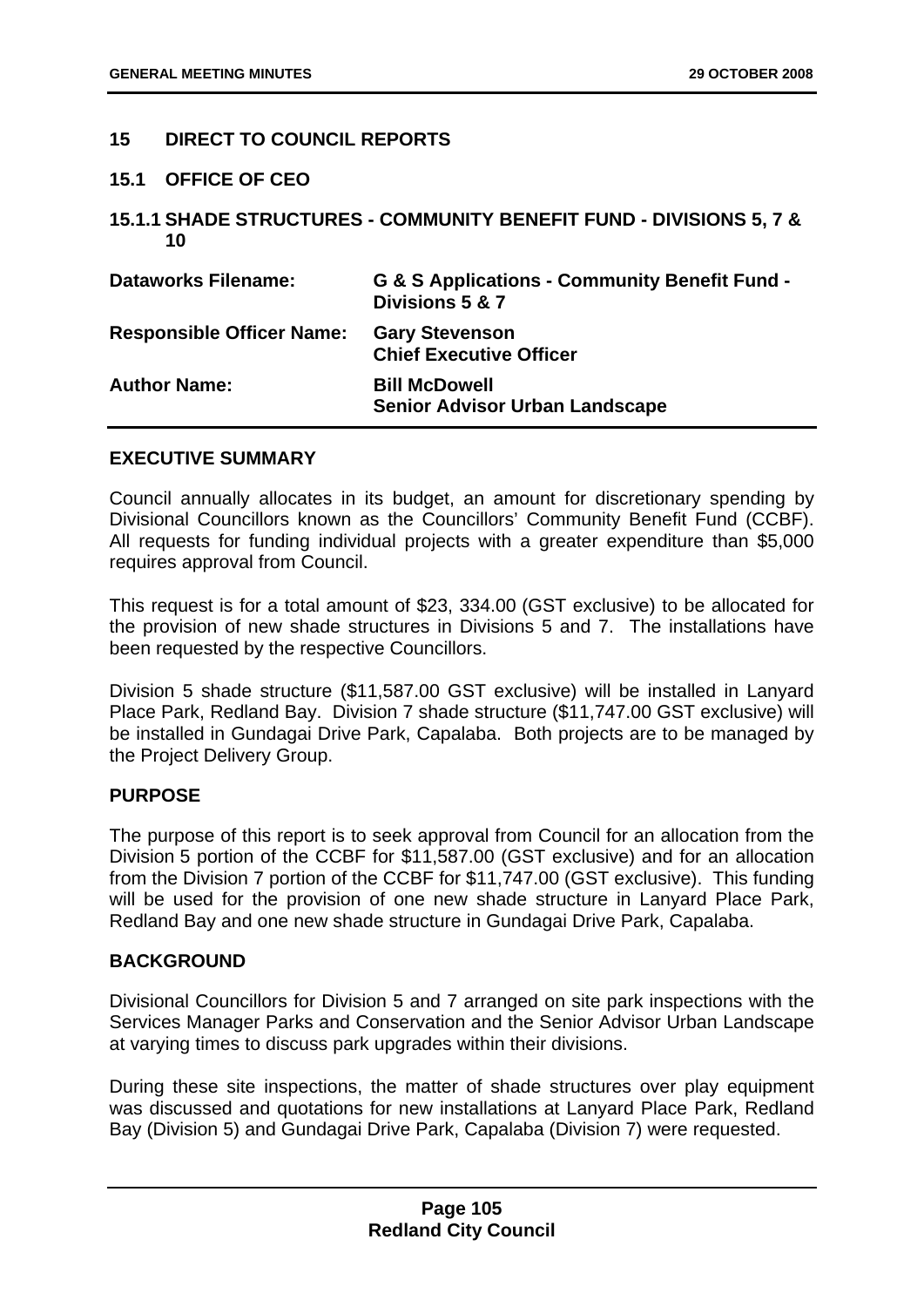As all projects related to shade structures are to be managed by the Project Delivery Group (PDG), the Senior Advisor Urban Landscape referred the request for quotations to the PDG.

The PDG have supplied the following costs:

**Lanyard Place Redland Bay - Job Number 42254**  TOTAL \$11,587.00

**Gundagai Drive Capalaba - Job Number 45726** TOTAL \$11,747.00

The quotations were submitted to the respective Divisional Councillors for approval and sufficient funds are available for these two projects to proceed.

### **ISSUES**

No issues have been identified.

# **RELATIONSHIP TO CORPORATE PLAN**

The recommendation primarily supports Council's strategic priority to build safe, strong and self reliant communities with access to community services, infrastructure and opportunities for participation in community life.

#### **FINANCIAL IMPLICATIONS**

The Division 5 Councillor supports this project and has sufficient funds to allocate an amount of \$11,587.00 (GST exclusive) from the Division 5 portion of the CCBF.

The Division 7 Councillor supports this project and has sufficient funds to allocate an amount of \$11,747.00 (GST exclusive) from the Division 7 portion of the CCBF.

These costs include all Building Approval Fees, project management costs and contingencies.

### **PLANNING SCHEME IMPLICATIONS**

The Land Use Planning Group was consulted and it is considered that the outcome of recommendations in this report will not require any amendments to the Redlands Planning Scheme.

### **CONSULTATION**

The Councillors for Division 5 and 7 have initiated these two projects through site inspections with the Services Manager Parks and Conservation and the Senior Advisor Urban Landscape.

The Senior Advisor Urban Landscape has consulted with the Landscape Architect Open Space Planning to review the provision of both shade structures within each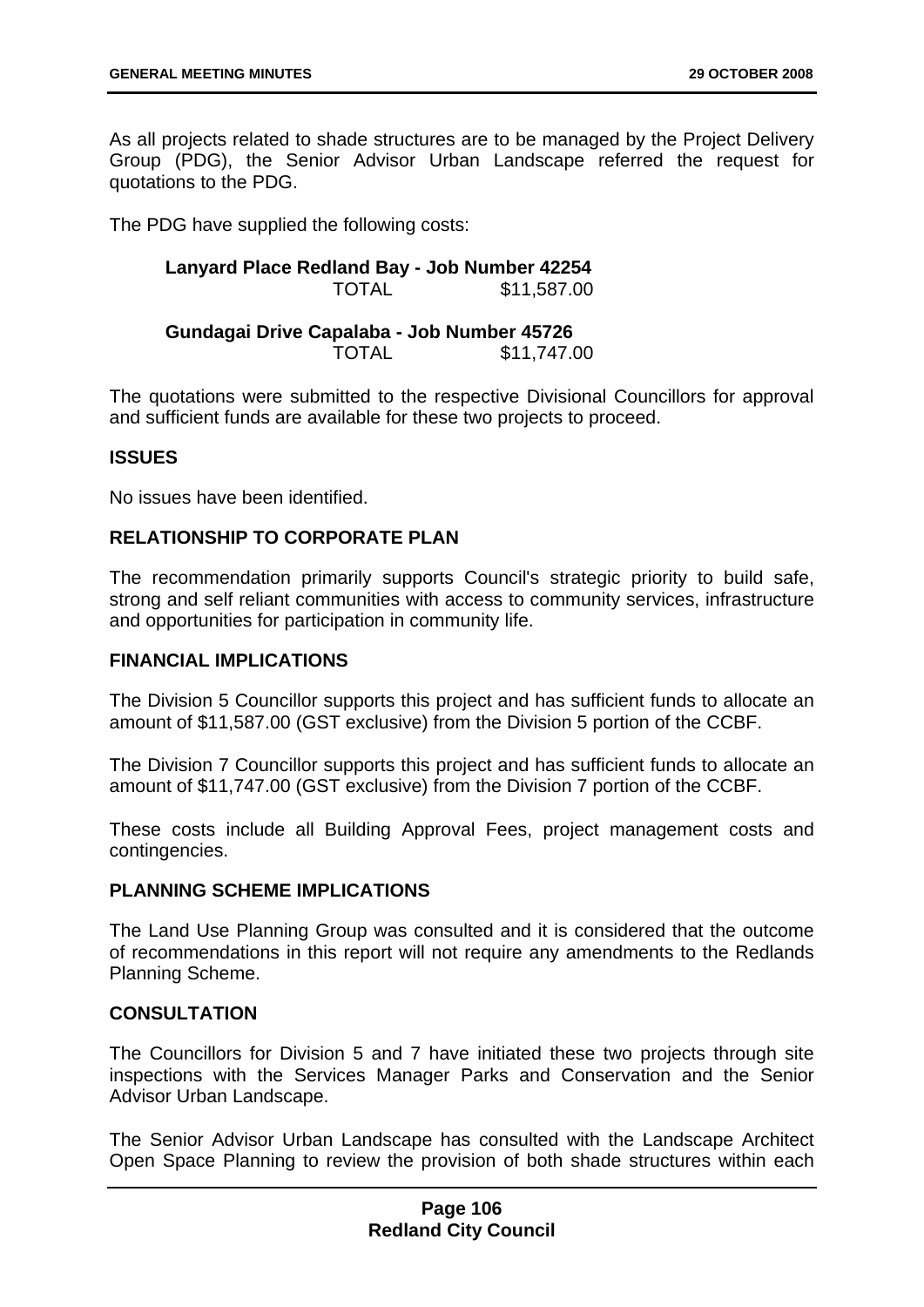park. It was identified that Gundagai Drive Park has mature trees within the vicinity of the play equipment and that a shade structure may not be necessary.

Both Councillors have been provided with CBF applications for these funds to be approved. The CBF applications for the shade structure in Lanyard Place Park, Redland Bay and Gundagai Drive Park, Capalaba have been signed.

### **OPTIONS**

### **PREFERRED**

That Council resolve as follows:

- 1. To approve an allocation of \$11,587.00 (GST exclusive) from the Division 5 portion of the Councillors' Community Benefit Fund for the supply and installation of a shade structure in Lanyard Place Park, Redland Bay and
- 2. To approve an allocation of \$11,747.00 (GST exclusive) from the Division 7 portion of the Councillors' Community Benefit Fund for the supply and installation of a shade structure in Gundagai Drive Park, Capalaba.

### **ALTERNATIVE**

That Council not approve the allocation of \$11,587.00 (GST exclusive) for Division 5 and \$11,747.00 (GST exclusive) for Division 7 from their respective portions of the Community Benefit Fund.

### **OFFICER'S RECOMMENDATION**

That Council resolve as follows:

- 1. To approve an allocation of \$11,587.00 (GST exclusive) from the Division 5 portion of the Councillors' Community Benefit Fund, for the supply and installation of a shade structure in Lanyard Place Park, Redland Bay ; and
- 2. To approve an allocation of \$11,747.00 (GST exclusive) from the Division 7 portion of the Councillors' Community Benefit Fund for the supply and installation of a shade structure in Gundagai Drive Park, Capalaba.

### **REASON FOR AMENDED RECOMMENDATION**

Due to timing and operational issues, Cr Murray requested that the supply and installation of a shade structure in Vic Arthur Park be included as an additional recommendation in this report.

### **COUNCIL RESOLUTION**

| Moved by:    | Cr Murray         |
|--------------|-------------------|
| Seconded by: | <b>Cr Dowling</b> |

**That the Officer's Recommendation be adopted with an additional Recommendation 3 to read as follows:** 

**3. To approve an allocation of \$15,460 (GST exclusive) from the Division 10 portion of the Councillors' Community Benefit Fund, for the supply and**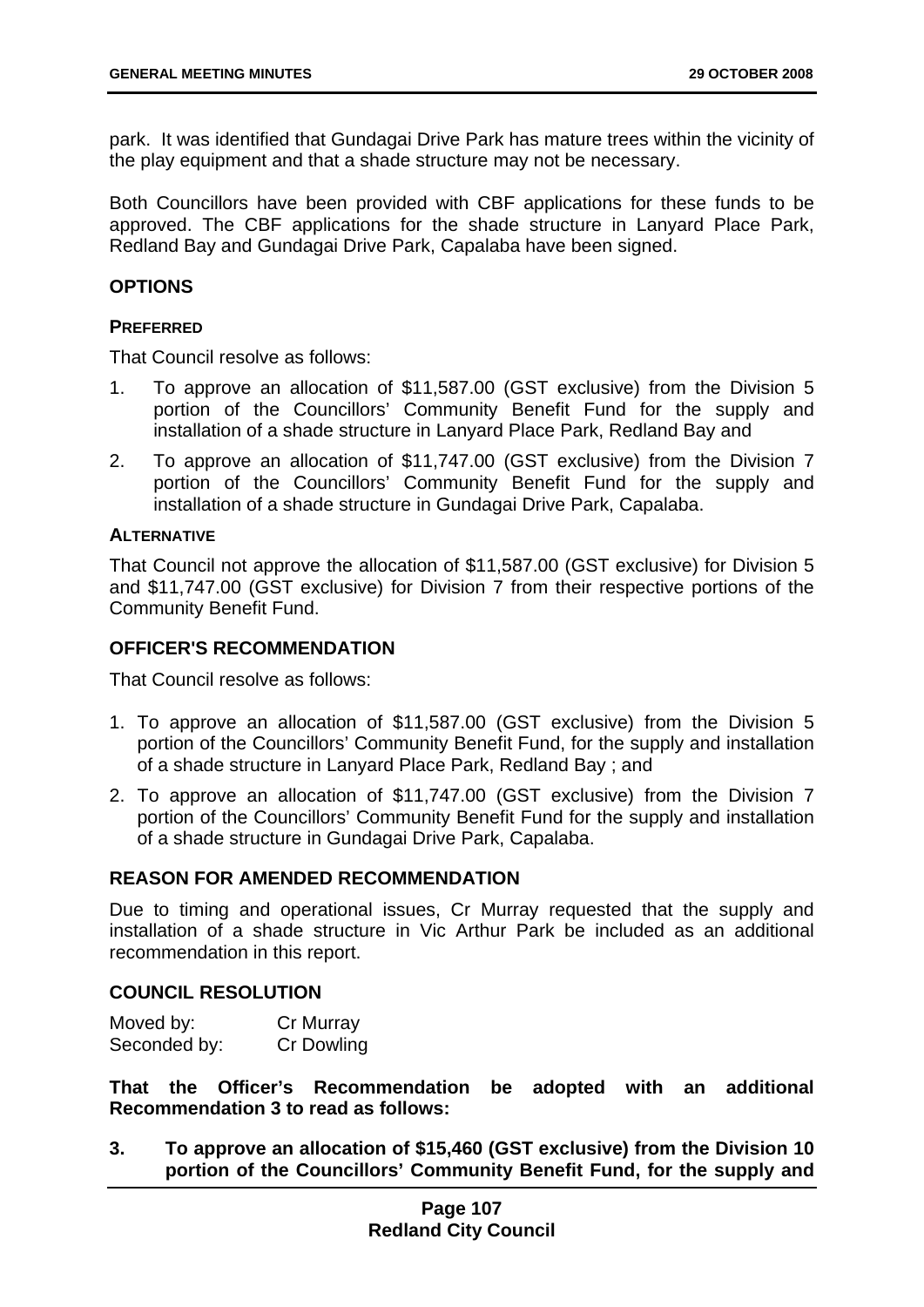**installation of a shade structure in Vic Arthur Park, Fisher Road, Thorneside.** 

With the Council Resolution to now read as follows:

**That Council resolve as follows:** 

- **1. To approve an allocation of \$11,587.00 (GST exclusive) from the Division 5 portion of the Councillors' Community Benefit Fund, for the supply and installation of a shade structure in Lanyard Place Park, Redland Bay ;**
- **2. To approve an allocation of \$11,747.00 (GST exclusive) from the Division 7 portion of the Councillors' Community Benefit Fund for the supply and installation of a shade structure in Gundagai Drive Park, Capalaba; and**
- **3. To approve an allocation of \$15,460 (GST exclusive) from the Division 10 portion of the Councillors' Community Benefit Fund, for the supply and installation of a shade structure in Vic Arthur Park, Fisher Road, Thorneside.**

**CARRIED**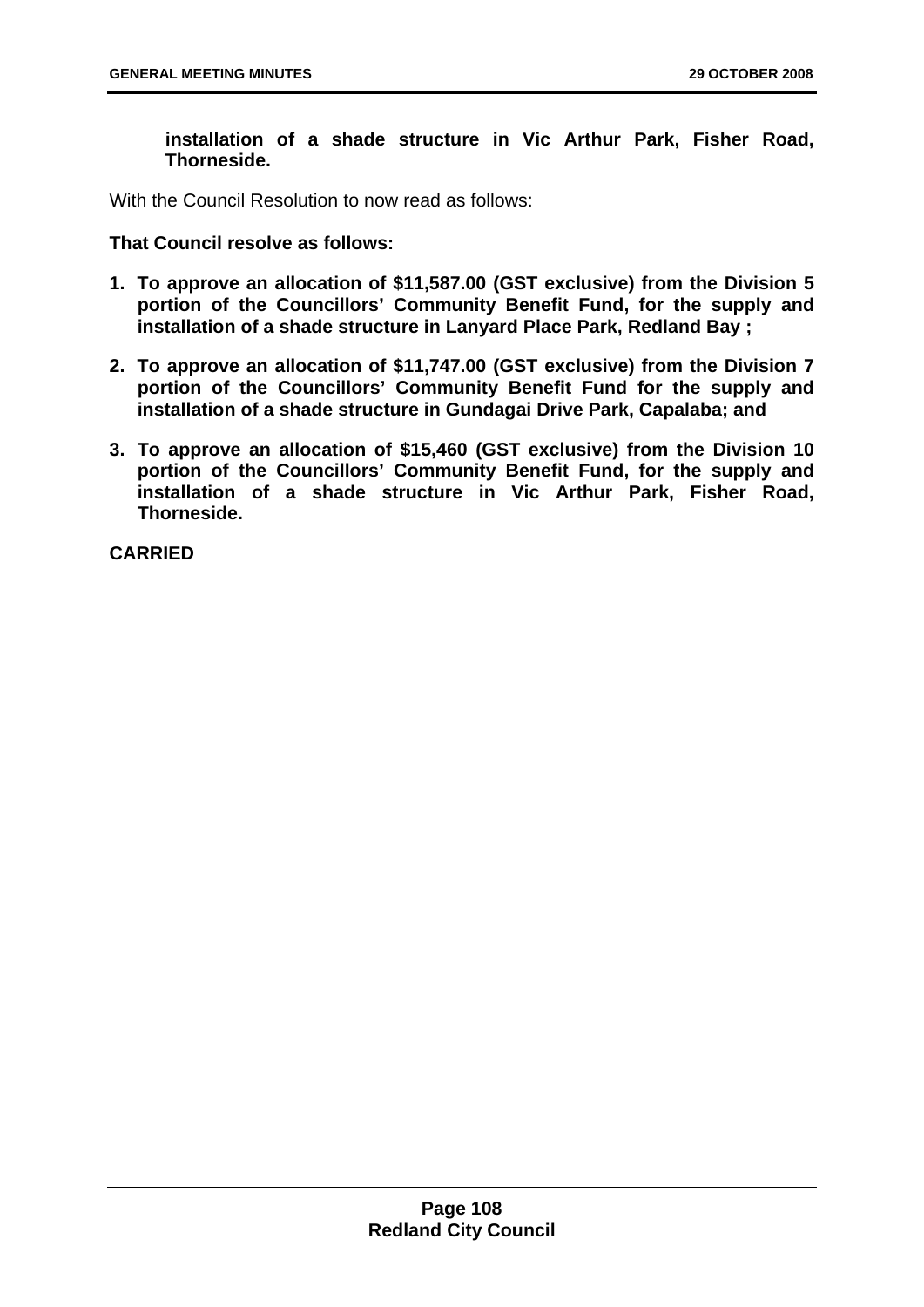## **15.1.2 ESTABLISHMENT OF A WATER RETAILING BUSINESS**

| <b>Dataworks Filename:</b>       | WS Planning - Water Reform                                     |
|----------------------------------|----------------------------------------------------------------|
| <b>Attachments:</b>              | <b>Key Issues</b>                                              |
| <b>Responsible Officer Name:</b> | <b>Gary Stevenson</b><br><b>Chief Executive Officer</b>        |
| <b>Author Name:</b>              | <b>Ray Turner</b><br><b>General Manager Corporate Services</b> |

### **EXECUTIVE SUMMARY**

Major changes to the provision of water and sewerage services by local governments have been initiated by the State Government over the past 18 months. This has seen the establishment of State Government owned entities to manage bulk water assets such as dams and water treatment plants (Seqwater), and the assets to allow movement of water around the grid and the storage of treated water (Linkwater). Another State Entity will be formed to own and manage manufactured water (desalination) assets and purified recycled water assets.

The State Government has also enacted legislation that will require the ten SEQ councils to form a single local government owned Distribution Entity and three Retail Entities.

The Distribution Entity will own and manage assets to distribute water from the state owned treated storage assets to the customers and to manage the treatment and distribution of wastewater.

The three Retail Entities will be solely involved in purchasing treated water and selling it to water consumers. Other than basic internal systems assets and furniture and fittings, the Retailers will not own or operate any water and wastewater infrastructure assets.

The State Government set a number of criteria that local governments must follow in the establishment of the retail entities:

- 1. There will be three retailers.
- 2. No retailer should service more than 40% of the connected properties in SE Queensland. This was to ensure there would be no barriers in place for Full Retail Contestability (FRC) should the State decide to introduce this.
- 3. All retailers will be around the same size.
- 4. Brisbane City Council will be one retailer.
- 5. Each retailer's operating area will be geographically contiguous where possible.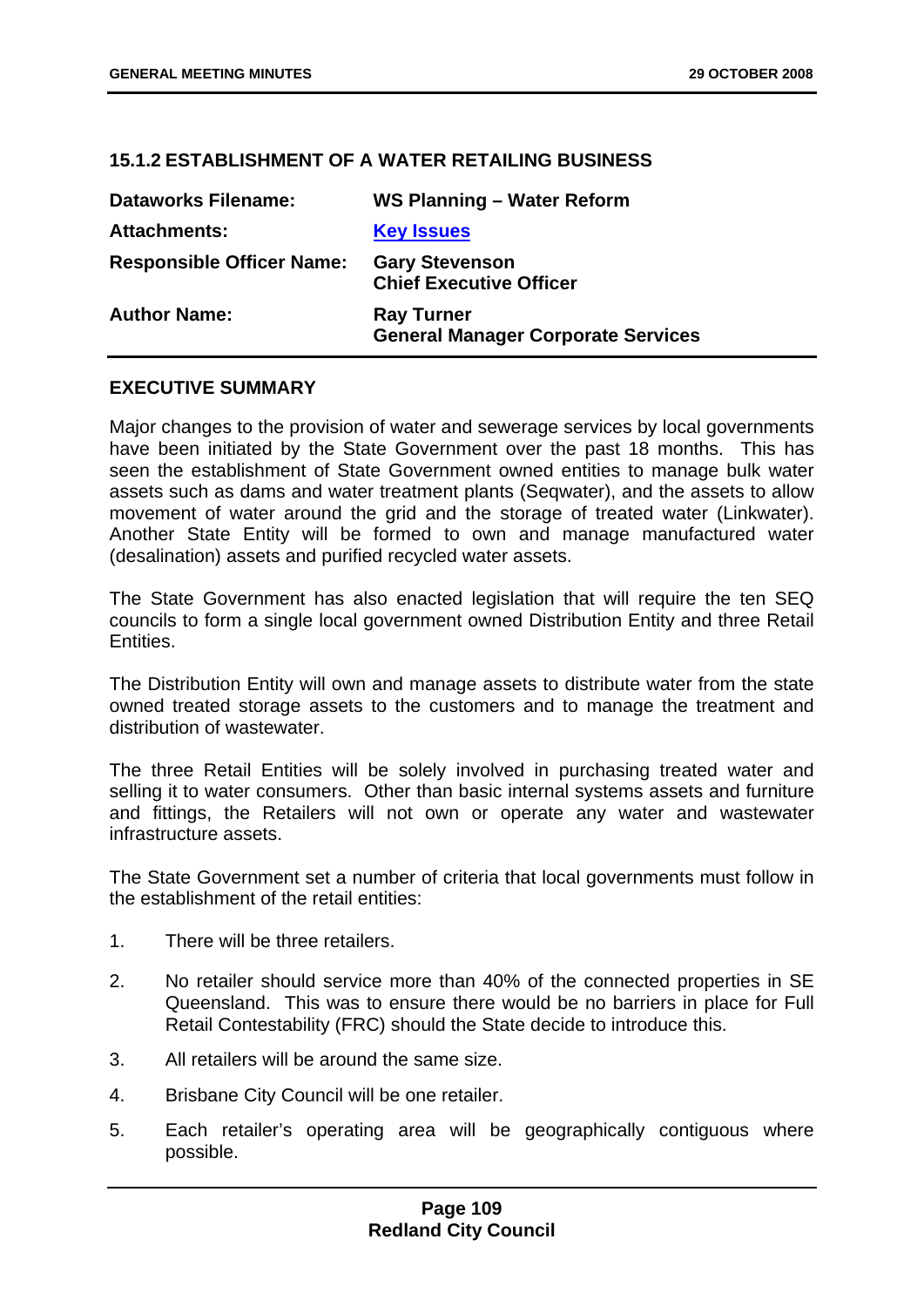- 6. The State will provide two years notice of FRC.
- 7. Each SEQ council will hold equity in a retailer.
- 8. The Retail Entities will be operational from 1 July 2010.

Based on the directions from the State, the Council of Mayors has identified the preliminary equity holders of the three retail entities as:

**Retailer 1:** Brisbane City Council.

**Retailer 2:** Sunshine Coast Regional Council, Moreton Bay Regional Council, Somerset Regional Council, Lockyer Valley regional Council, Ipswich City Council.

**Retailer 3:** Gold Coast City Council, Logan City Council, **Redland City Council**, Scenic Rim Regional Council.

Under the current State direction, Redland City Council will have no option but to form a retailer with the neighbouring Councils as detailed in Retailer 3.

The State Government, through the Queensland Water Commission, has produced a project plan for their involvement in the establishment of both the retailing and distribution entities to June 2010. Included in this plan is the enacting of legislation to allow for the establishment of the retailing entities in their final form.

The Council of Mayors, through the Water Reform Program, has established a comprehensive governance structure to guide the establishment of the retailing and distribution entities from the SEQ councils' perspective.

There are a significant number of issues that RCC must take cognisance of in the establishment of Retailer 3. These can be grouped under Regulatory/Statutory, Operational, and Financial/Commercial and an initial selection of these issues is shown in Attachment 1. This list of issues is not definitive.

To ensure that Retailer 3 is operational from 1 July 2010, it is imperative that all councils involved commence work on the creation of this entity immediately.

Representatives from Retailer 3 councils have held a preliminary meeting and will commence more formal meetings on 7 November 2008.

The Chief Executive Officer will establish a project team from across RCC with the General Managers of Redland Water & Waste and Corporate Services guiding the project. One of the first tasks of this project team will be to establish a RCC project plan to ensure all tasks are undertaken and objectives and timeframes are met.

Resource requirements, including funding arrangements, will be included in future reports to Council once finalised.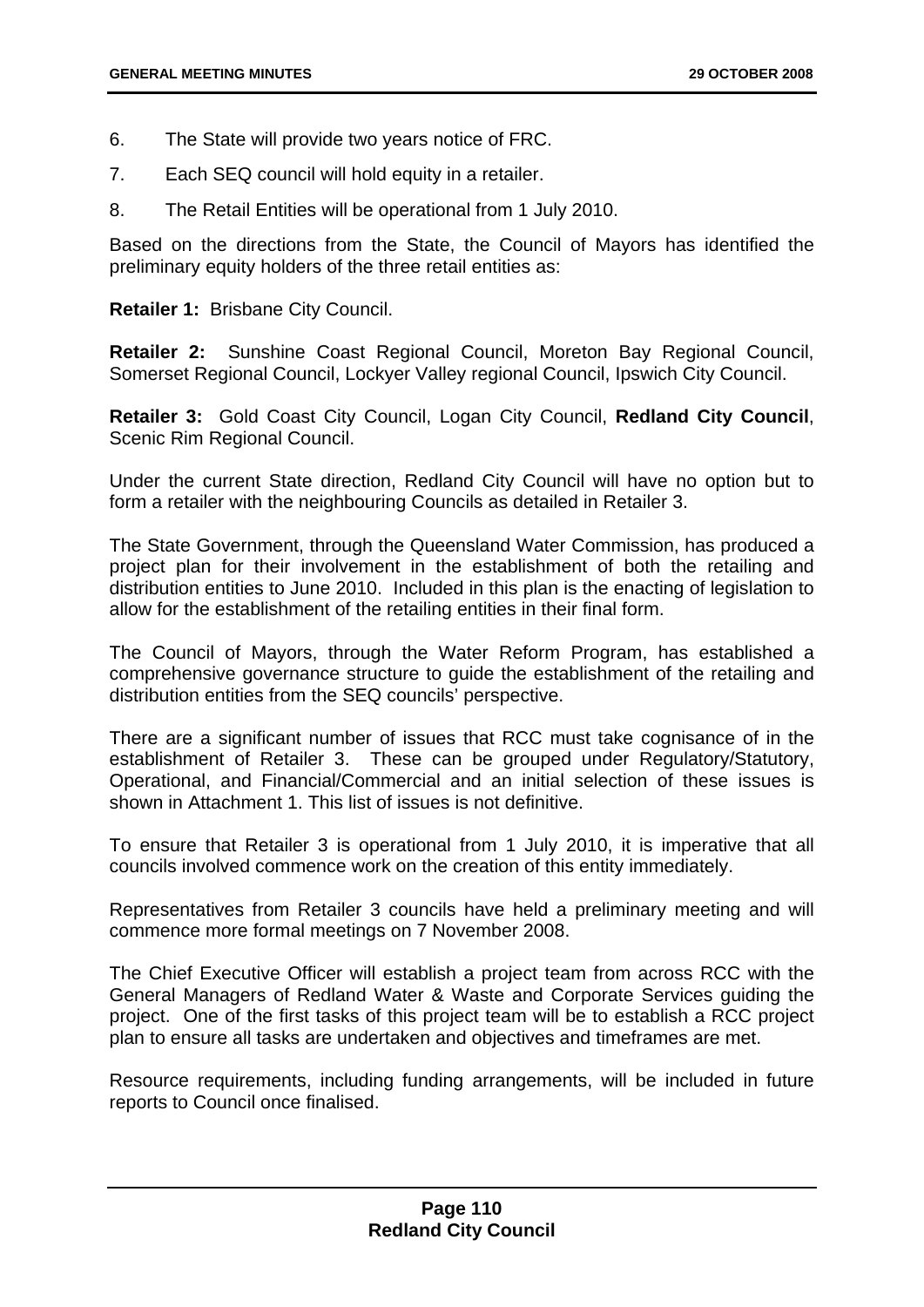# **PURPOSE**

The purpose of this report is to present information on the establishment of South East Queensland water retailers and to seek Council endorsement of RCC's future participation in a water retailing business.

# **RELATIONSHIP TO CORPORATE PLAN**

The recommendation primarily supports Council's strategic priority to ensure the long term financial viability of the City and provide public accountability in financial management.

# **FINANCIAL IMPLICATIONS**

Initial costs will be in the form of officers' time. A funding arrangement for the establishment of all retailers is currently being finalised by the Water Reform Project under the Council of Mayors. RCC may be required to inject start up funds for Retailer 3. Details will be provided to Council when they are known.

# **CONSULTATION**

The Chief Executive Officer and General Manager Redland Water and Waste have been consulted. Councillors were provided with a briefing note by the General Manager RWW on 22 August 2008 and were presented with details regarding the establishment of a water retailing entity at a workshop on 9 September 2008.

# **OPTIONS**

# **PREFERRED**

- 1. That Redland City Council take steps to form a water and sewerage retailer with Gold Coast City Council, Logan City Council, and Scenic Rim Regional Council in accordance with State Government directions;
- 2. That the Chief Executive Officer be delegated authority to sign appropriate documentation to establish the retailing entity; and
- 3. That a monthly report be presented to Councillors through the Finance and Corporate Management Committee on progress, including actions and issues, of the establishment of the business.

# **ALTERNATIVE**

That Council not take steps to establish a water retailing entity at this time.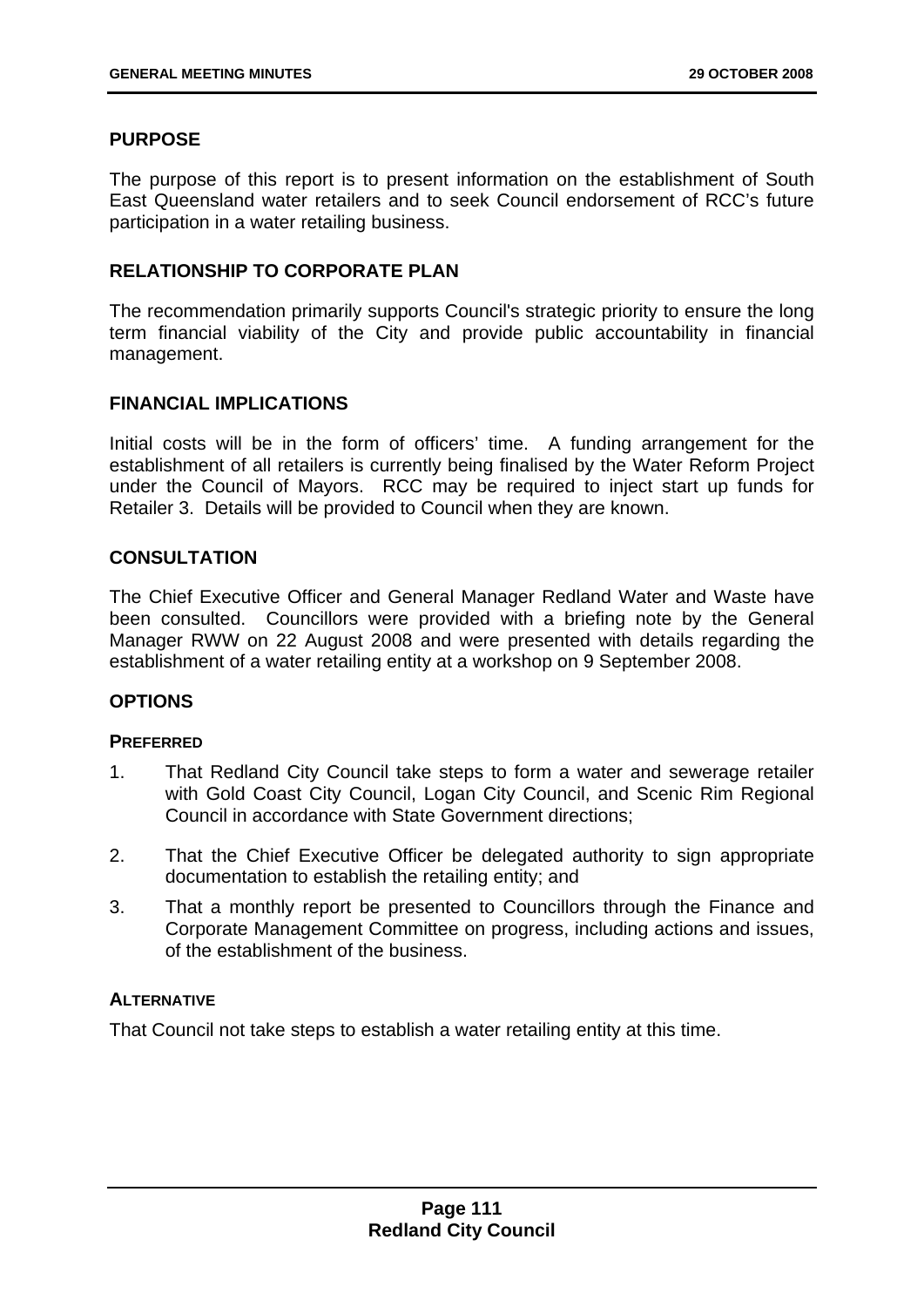## **OFFICER'S RECOMMENDATION/ COUNCIL RESOLUTION**

| Moved by:    | Cr Dowling        |
|--------------|-------------------|
| Seconded by: | <b>Cr Elliott</b> |

## **That Council resolve as follows:**

- **1. That Redland City Council take steps to form a water and sewerage retailer with Gold Coast City Council, Logan City Council, and Scenic Rim Regional Council in accordance with State Government directions;**
- **2. That the Chief Executive Officer be delegated authority to sign appropriate documentation to establish the retailing entity; and**
- **3. That a monthly report be presented to Councillors through the Finance and Corporate Management Committee on progress, including actions and issues, of the establishment of the business.**

# **CARRIED**

A division was called for.

Crs Townsend, Reimers, Murray, Elliott, Bowler, Dowling, Boglary Hobson and Ogilvie voted in the affirmative.

Crs Williams and Henry voted in the negative.

The motion was declared by the Mayor as **CARRIED**.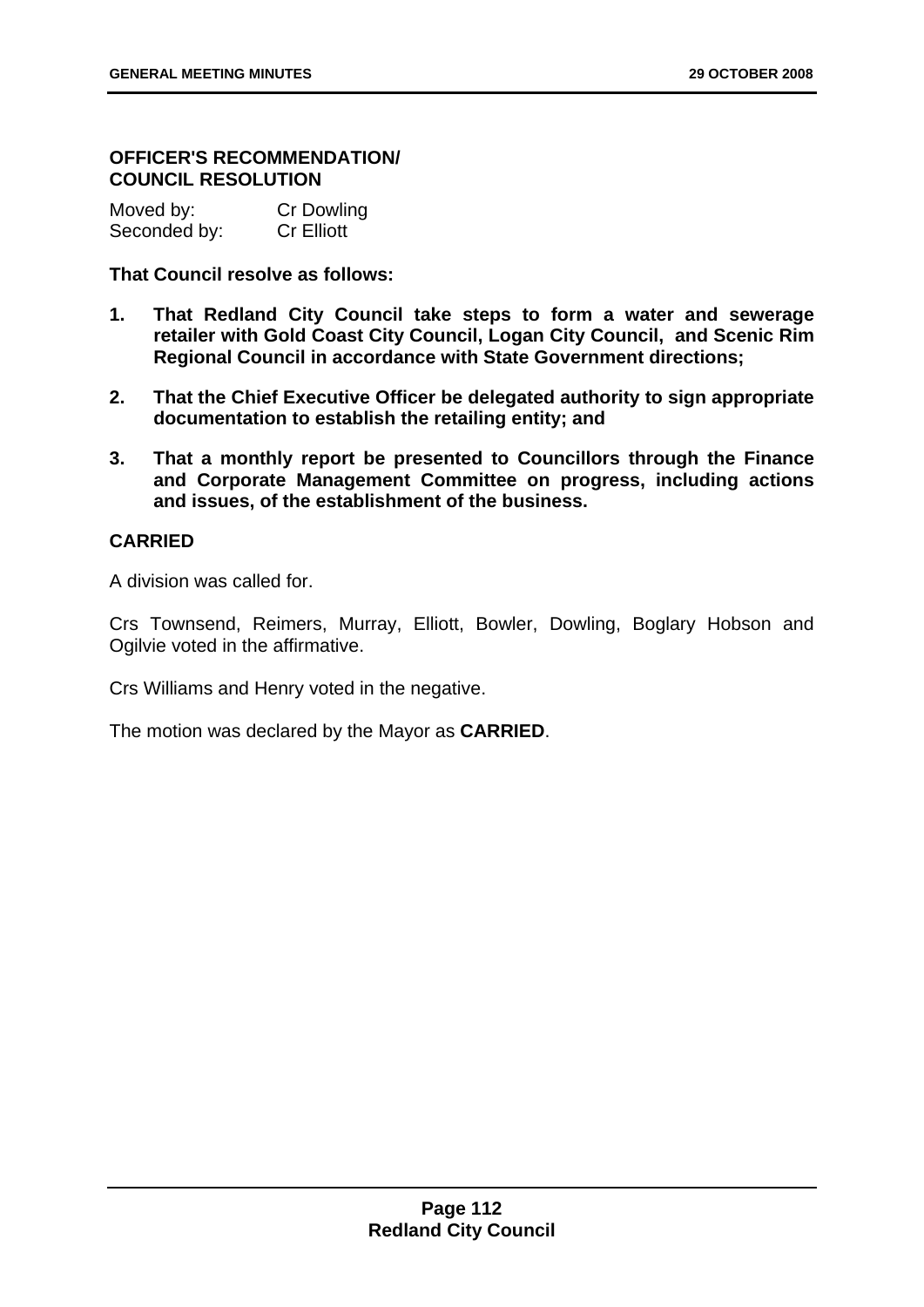## **15.1.3 EXPENSES REIMBURSEMENT AND PROVISION OF FACILITIES FOR COUNCILLORS**

| <b>Dataworks Filename:</b>       | <b>GOV Councillors - Expenses Reimbursement</b><br><b>Policy</b> |
|----------------------------------|------------------------------------------------------------------|
| <b>Attachment:</b>               | <b>POL-3076</b>                                                  |
| <b>Responsible Officer Name:</b> | <b>Gary Stevenson</b><br><b>Chief Executive Officer</b>          |
| <b>Author Name:</b>              | <b>Ray Turner</b><br><b>General Manager Corporate Services</b>   |

#### **EXECUTIVE SUMMARY**

Councillors have identified changes they require to POL-3076 Expenses Reimbursement and Provision of Facilities for Councillors:

- Inclusion of examples of mandatory and discretionary training in the definition section of the policy;
- Where the Mayor has delegated the attendance at a function to a councillor on the Mayor's behalf; all costs will be recorded against the Mayor's annual allocation for such costs (clause 1.7);
- Inclusion of a motor vehicle clause (clause 2.4) that defines councillor usage of pool vehicles;
- Inclusion of a clause 2.8, Provision of Meals, that defines when councillors will be provided with light meals while at Council chambers;
- Inclusion of clause 2.9, Councillor Newsletters, that reflects the entitlement that has existed for a number of years;
- Inclusion of clause 2.10, Salary Sacrificing that reflects the entitlement that was available during the last term of council.

Section 250 AT of the *Local Government Act 1993* requires that a public notice of the revised policy must be placed in the local newspaper. The full policy is available on Council's website.

## **PURPOSE**

The purpose of the report is to present amendments to POL-3076 Expenses Reimbursement and Provision of Facilities for Councillors that are required by councillors.

### **CONSULTATION**

Councillors have directed the changes to POL-3076.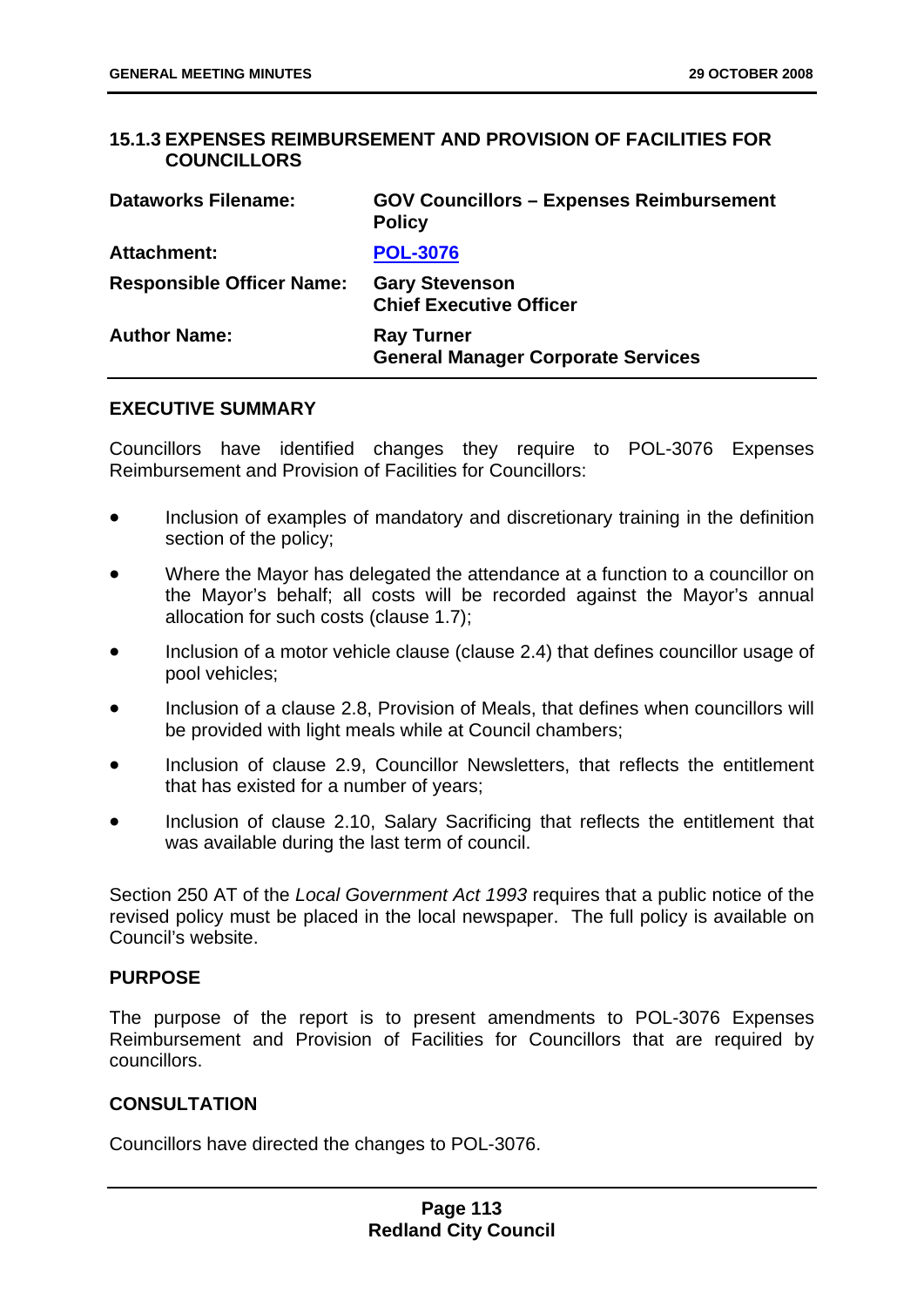### **OFFICER'S RECOMMENDATION**

That Council resolve that the revised policy POL-3076 Expenses Reimbursement and Provision of Facilities for Councillors, as attached, be adopted.

## **DISCUSSION**

During discussion on the matter Cr Williams moved the following motion:

| Moved by:    | Cr Williams |
|--------------|-------------|
| Seconded by: | Cr Henry    |

That Council resolve into Open Forum to permit Councillors to freely contribute to the discussion.

CARRIED

| Moved by:    | <b>Cr Williams</b> |
|--------------|--------------------|
| Seconded by: | <b>Cr Reimers</b>  |

That Council resolve out of Open Forum.

#### CARRIED

It was agreed that the following amendments be incorporated into the policy document:

Attachment A 2.4 Motor Vehicles - to delete dot points 1 and 2 and to delete the words "*Coochiemudlo Island"* from dot point 3;

2.9 Councillor Newsletters – from the 3<sup>rd</sup> line of the paragraph, to delete the word "*within*" and insert the words "prior to" after the word "months";

with the updated policy document to reflect these amendments.

# **COUNCIL RESOLUTION**

| Moved by:    | Cr Murray   |
|--------------|-------------|
| Seconded by: | Cr Williams |

**That Council resolve that the revised policy POL-3076 Expenses Reimbursement and Provision of Facilities for Councillors, as amended and attached, be adopted.** 

### **CARRIED**

A division was called for.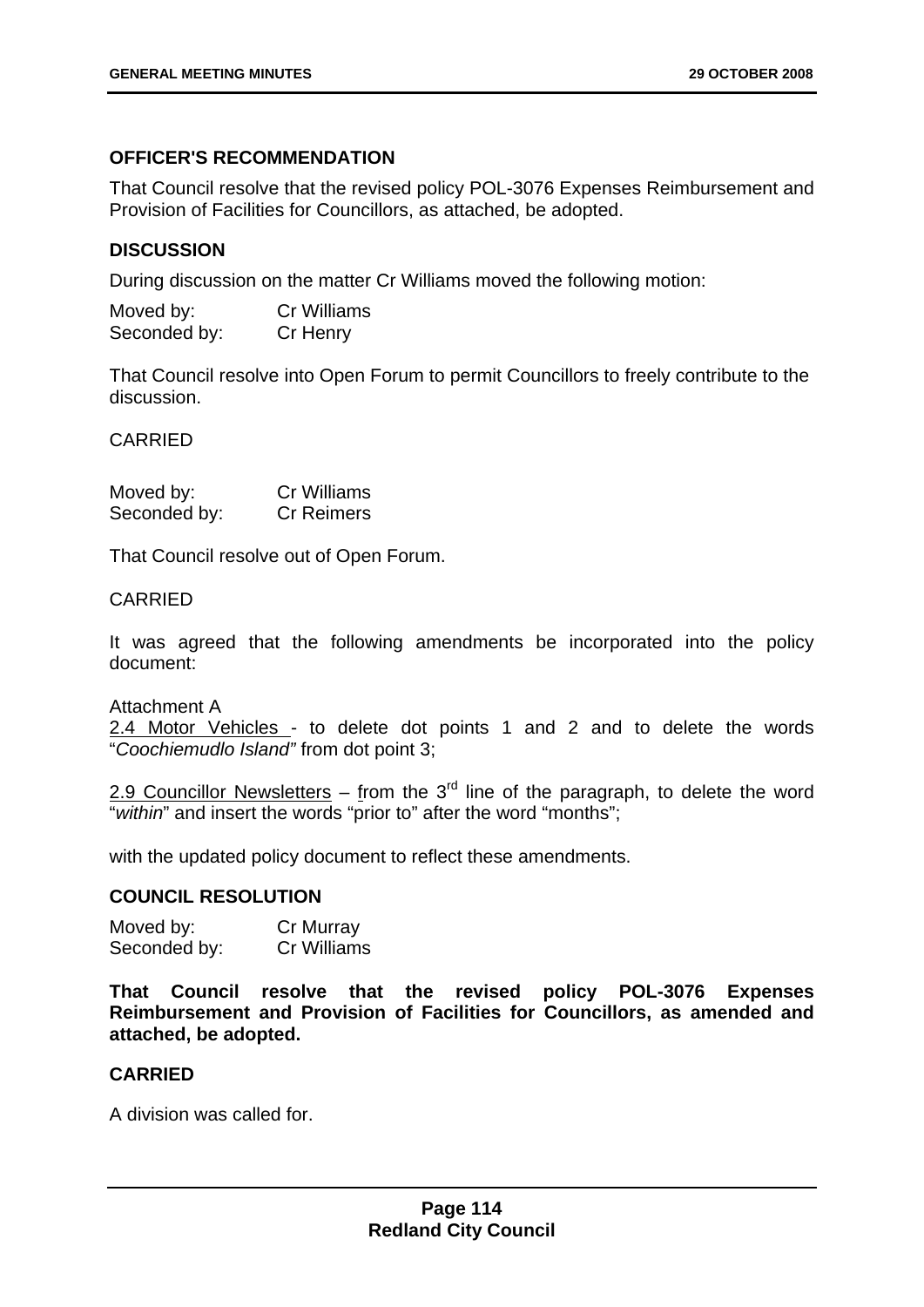Crs Dowling, Henry, Ogilvie, Boglary, Hobson, Townsend, Reimers and Murray voted in the affirmative.

Crs Elliott, Bowler and Williams voted in the negative.

The motion was declared by the Mayor as **CARRIED**.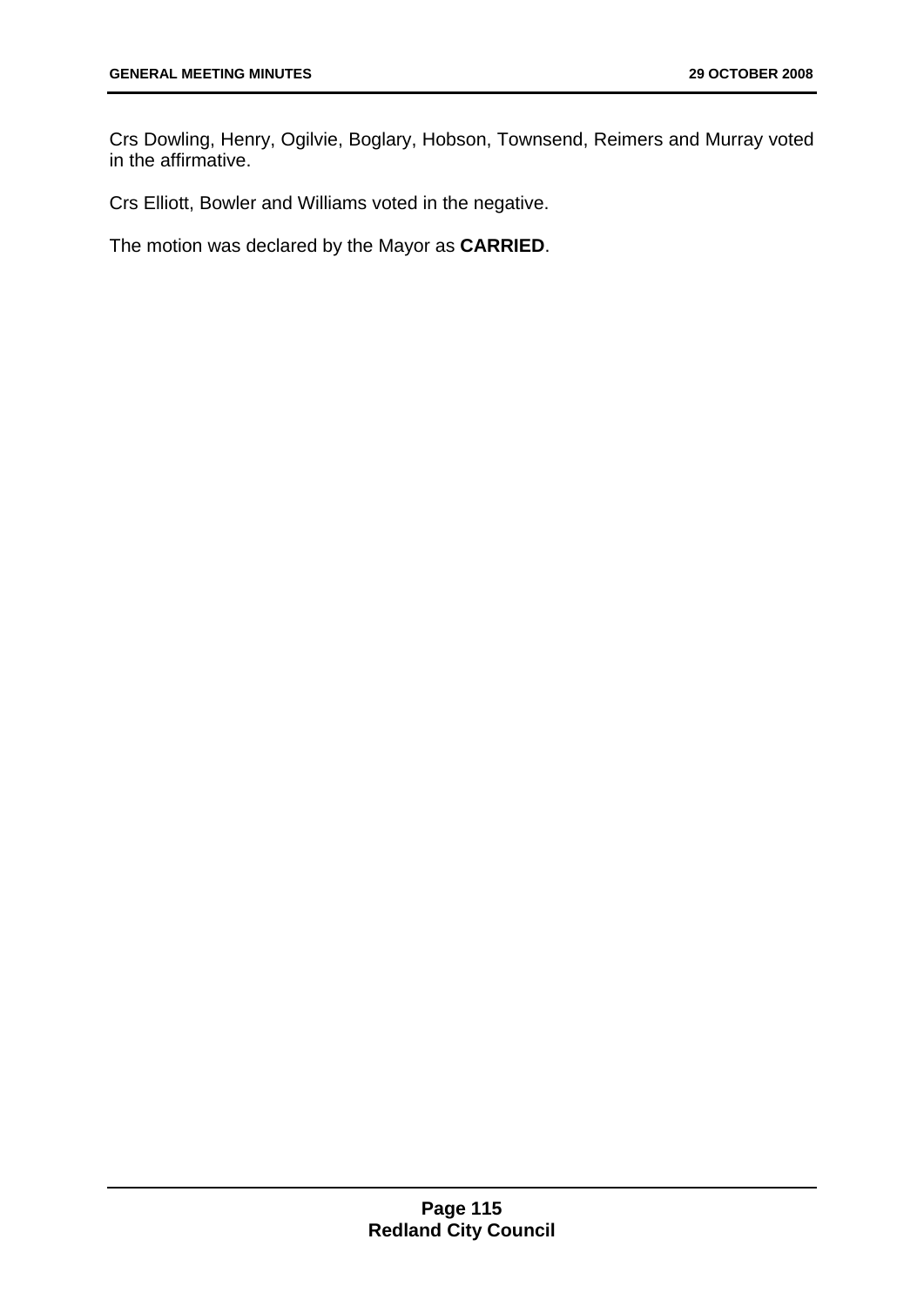# **15.2 PLANNING AND POLICY**

### **15.2.1 SOUTH EAST THORNLANDS STRUCTURE PLAN AND ASSOCIATED PLANNING SCHEME AMENDMENTS - DELEGATED AUTHORITY FOR PLANNING AND POLICY COMMITTEE**

| <b>Dataworks Filename:</b>       | LUP - South-East Thornlands Structure Plan<br><b>Project</b>                                  |
|----------------------------------|-----------------------------------------------------------------------------------------------|
| <b>Responsible Officer Name:</b> | <b>Wayne Dawson</b><br><b>Manager Land Use Planning Group</b>                                 |
| <b>Author Name:</b>              | <b>Stephen Hill</b><br><b>Principal Advisor - Local Area and Strategic</b><br><b>Planning</b> |

### **EXECUTIVE SUMMARY**

Council at the General Meeting held 27 February 2008 (Item 11.3) resolved to commence public notification of the draft South–East Thornlands Structure Plan and associated amendments to the Redlands Planning Scheme. The public notification period commenced on 4 March 2008 with the closing date extended until 2 June 2008.

At the close of the submission period Council had received seven hundred and sixty nine (769) submissions.

A number of workshops have recently commenced with Councillors to review public submissions received during the public display period.

South East Thornlands has been identified as one of twelve (12) committed areas under the Queensland Housing Affordability Strategy – Greenfield Land Supply in South East Queensland. The strategy indicates committed areas should be able to be brought to market within six (6) months (December 2008).

To assist the State Government in achieving this time frame, it is recommended that Council delegate authority to the Planning and Policy Committee on the 19 November 2008 to finalise the review of public submissions and to consider the adoption of amended statutory provisions of the Structure Plan, for referral to the State Government for a final state interest check and approval.

### **PURPOSE**

The purpose of this report is to recommend that Council delegate decision making authority to the Planning and Policy Committee on 19 November 2008 to finalise the review of pubic submissions and to consider the adoption of amended statutory provisions of the South East Thornlands Structure Plan for referral to the State Government.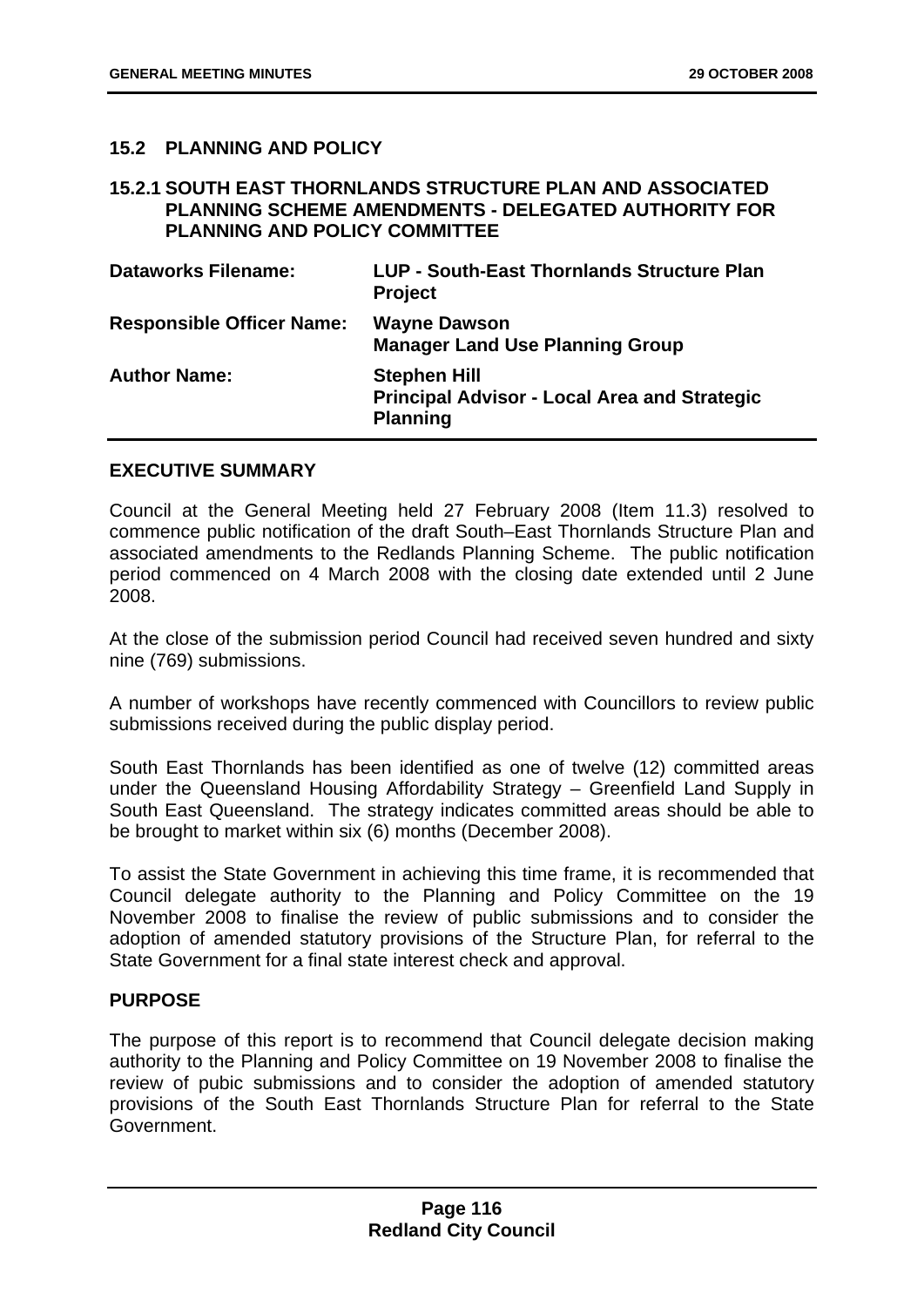# **BACKGROUND**

At a Special Meeting dated 21 August 2006, Council resolved to endorse the draft Structure Plan and associated amendments of the Redlands Planning Scheme for referral to the Queensland State Government for the purposes of First state Interest Review.

By letter dated 20 January 2008, the Acting Minister for Infrastructure and Planning confirmed no state interest would be adversely affected by the proposed South-East Thornlands Structure Plan and associated scheme amendments and Council could proceed to public notification.

### **ISSUES**

Public notification of the draft Structure Plan and associated Planning Scheme amendments commenced on 4 March 2008 and closed following an extension on 2 June 2008. At the close of the submission period 769 submissions had been received. A series of workshops have recently commenced with Councillors to review all submissions received during the public exhibition period.

The Queensland Housing Affordability Strategy - Greenfield land supply in South East Queensland (SEQ) identifies the South-East Thornlands area as one of twelve "committed areas" that should be made available for housing as soon as possible. It is also however important to note the Strategy also recognises that the objective of improving housing affordability should not override other considerations such as the protection and enhancement of areas of environmental significance and that robust planning processes are required to identify lands most appropriate for residential and other uses. Significantly, the strategy indicates committed areas that should be able to be brought to the market within six months (December 2008). Delegating decision making authority to the Planning and Policy Committee on 19 November 2008 will assist the State Government in achieving this timeframe.

### **RELATIONSHIP TO CORPORATE PLAN**

The recommendation primarily supports Council's strategic priority to preserve a balance with urban, rural, bushland, village, coastal and island character of the Redlands by managing growth. In addition the Structure Plan and associated amendments will contribute to the achievement of the Natural Environment, Essential services, Community Health and Well being and Economic Prosperity strategic priorities in the Corporate Plan.

### **FINANCIAL IMPLICATIONS**

The South East Thornlands Structure Plan is a budgeted program prepared in accordance with budget estimates.

### **PLANNING SCHEME IMPLICATIONS**

Once finalised the South-East Thornlands Structure plan will primarily be implemented by amendments to the Redlands Planning Scheme (RPS).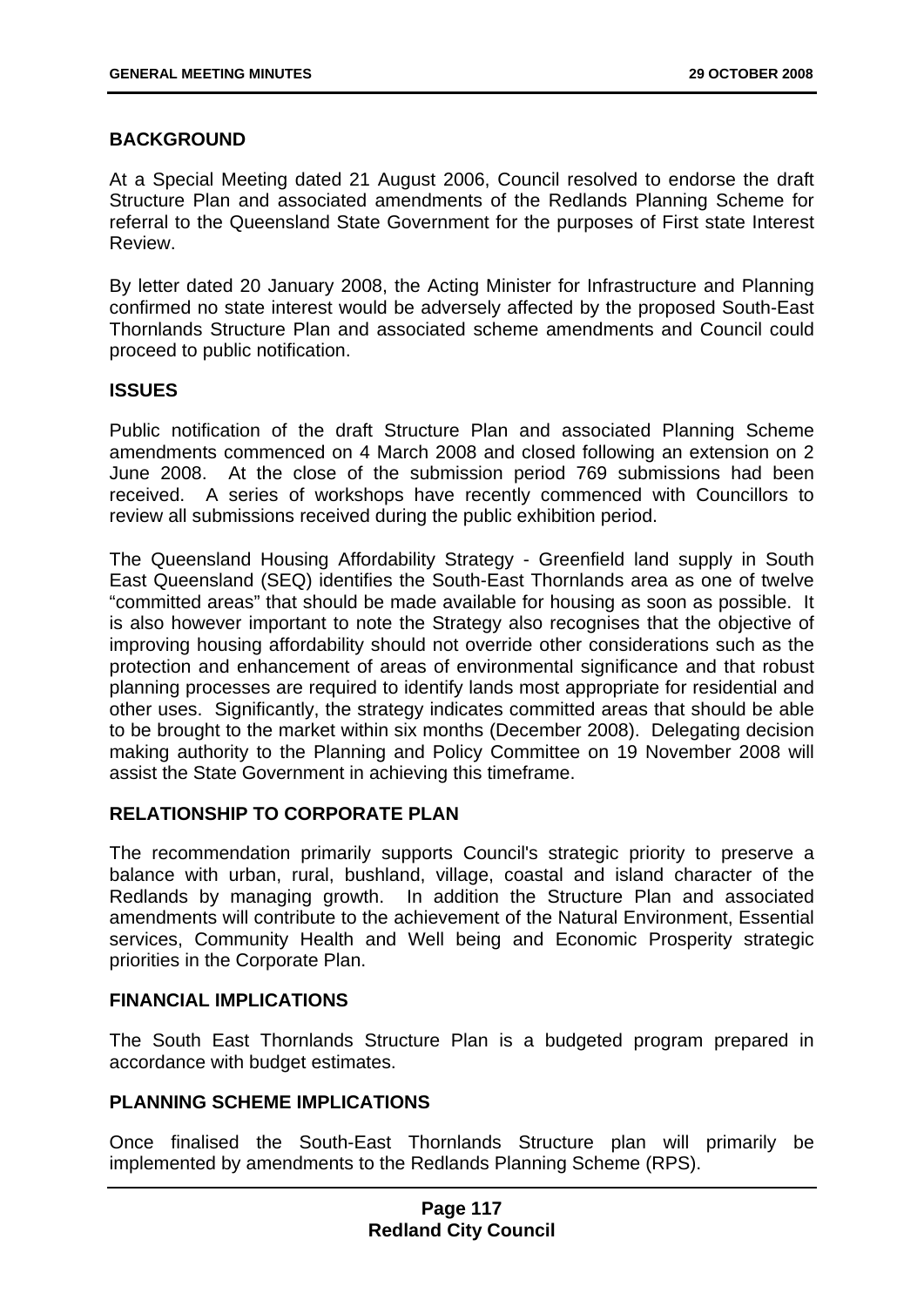# **CONSULTATION**

A number of workshops have recently been undertaken with Councillors to review submissions to the South-East Thornlands Structure Plan.

## **OPTIONS**

### **PREFERRED**

That Council resolve as follows:

- 1. That a report be referred to the Planning and Policy Committee on the 19 November 2008 to finalise the review of public submissions received in response to the public exhibition of the South East Thornlands Structure Plan and to consider the adoption of an amended Structure Plan for referral to the State Government for final State Interest check and approval; and
- 2. That the Planning and Policy Committee be delegated decision making authority, under section 472 of the *Local Government Act 1993.*

### **ALTERNATIVE**

That Council resolve not to delegate decision making authority to the Planning and Policy Committee on 19 November 2008.

## **OFFICER'S RECOMMENDATION/ COUNCIL RESOLUTION**

| Moved by:    | <b>Cr Elliott</b> |
|--------------|-------------------|
| Seconded by: | <b>Cr Dowling</b> |

### **That Council resolve as follows:**

- **1. That a report be presented to the Planning and Policy Committee on the 19 November 2008 to finalise the review of public submissions received in response to the public exhibition of the South east Thornlands Structure Plan and to consider the adoption of an amended Structure Plan for referral to the State Government for final State Interest check and approval; and**
- **2. That the Planning and Policy Committee be delegated authority, under section 472 of the** *Local Government Act 1993***, to determine this matter.**

# **CARRIED**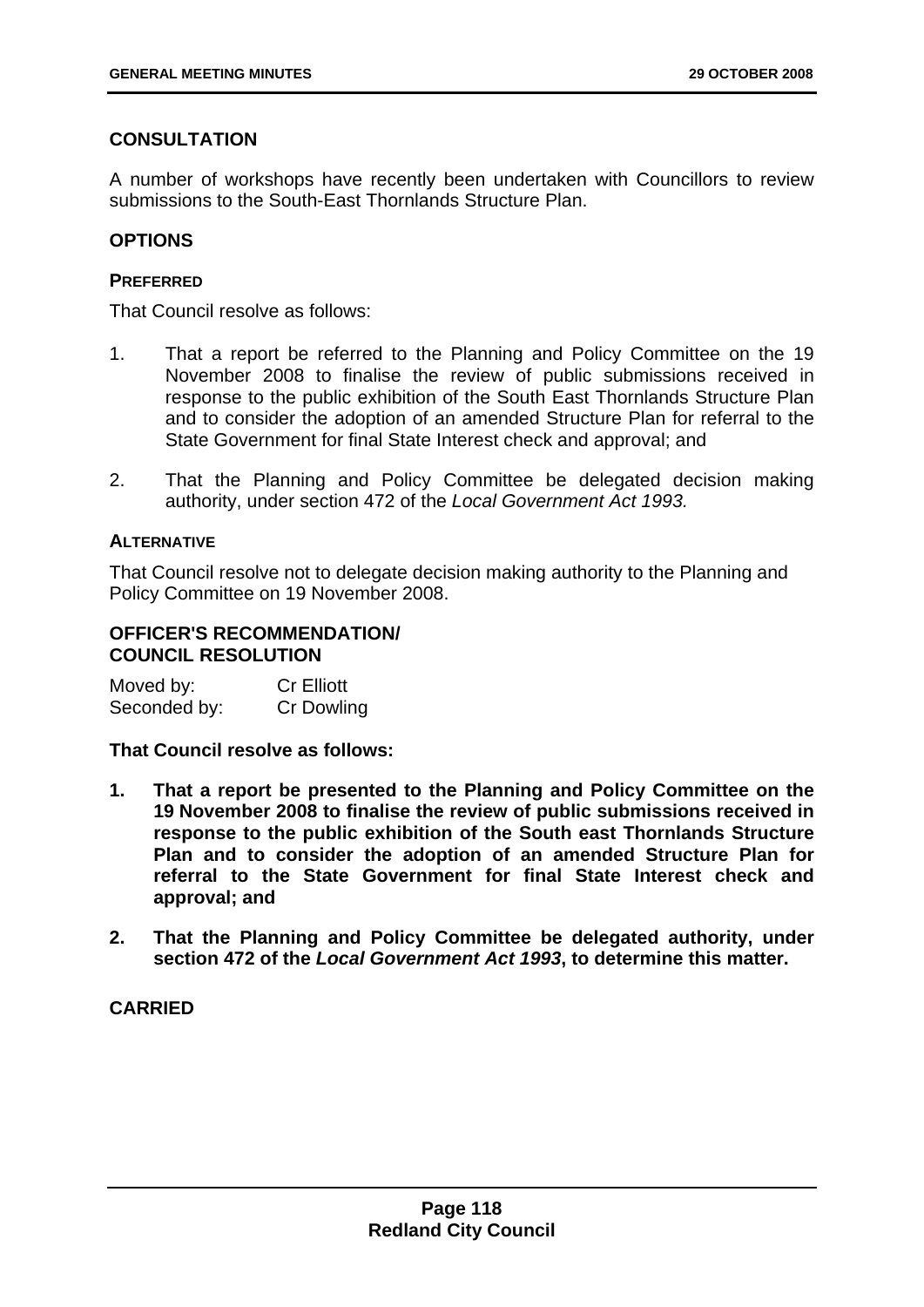- *16* **NOTICE OF MOTION UNDER SECTION 451 OF** *LOCAL GOVERNMENT ACT 1993*
- **16.1 NOTICE GIVEN BY CR TOWNSEND (DIVISION 5)**

## **16.1.1 NOTICE OF MOTION TO RESCIND RESOLUTION OF COUNCIL OF 31 OCTOBER 2007– ITEM 10.1.3 - MACLEAY ISLAND CENTRES STRATEGY REVIEW**

### **Background**

At the General Meeting of 31 October 2007, item 10.1.3 of the Minutes, Council resolved as follows:

- *1. To adopt the Macleay Island Centres Strategy Review for planning purposes with the exception to include an amendment to the Macleay Island activity network in the Redlands Planning Scheme to expand the Local Centre zone at Nunkeri Drive / High Central Road with the inclusion of additional lots (Lots 7 and 8 on RP126474) included in a sub-area of the Local Centre Zone to provide specific opportunities for uses such as bulky goods showroom, garden centre and landscape supply depot and the like; and*
- *2. That the amendment be drafted by the Land Use Planning Group and presented to Council for approval as part of Amendment 2 of the Redlands Planning Scheme.*

In accordance with notice given on 23 October 2008, Cr Townsend moved as follows:

### **COUNCIL RESOLUTION**

| Moved by:    | Cr Townsend      |
|--------------|------------------|
| Seconded by: | <b>Cr Bowler</b> |

- **1. That Council rescind its decision in relation to item 10.1.3 of the General Meeting Minutes of 31 October 2007 (Macleay Island Centres Strategy Review);**
- **2. That Council adopt the Macleay Island Centres Strategy Review as presented to the meeting on 31 October 2007 for planning purposes;**
- **3. That the Redlands Planning Scheme be amended to change the zoning of Lot 8 on RP126474 from Open Space to SMBI Residential consistent with current zoning of adjoining properties; and**
- **4. That a report be presented to a future Planning & Policy Committee meeting on how a detailed investigation, master planning & feasibility analysis can be progressed on Council owned land on Macleay Island which is zoned Island Industry and Council owned land on Russell Island which is zoned community purposes sub-area CP9 - Future Island Investigation.**

**CARRIED** (unanimously)